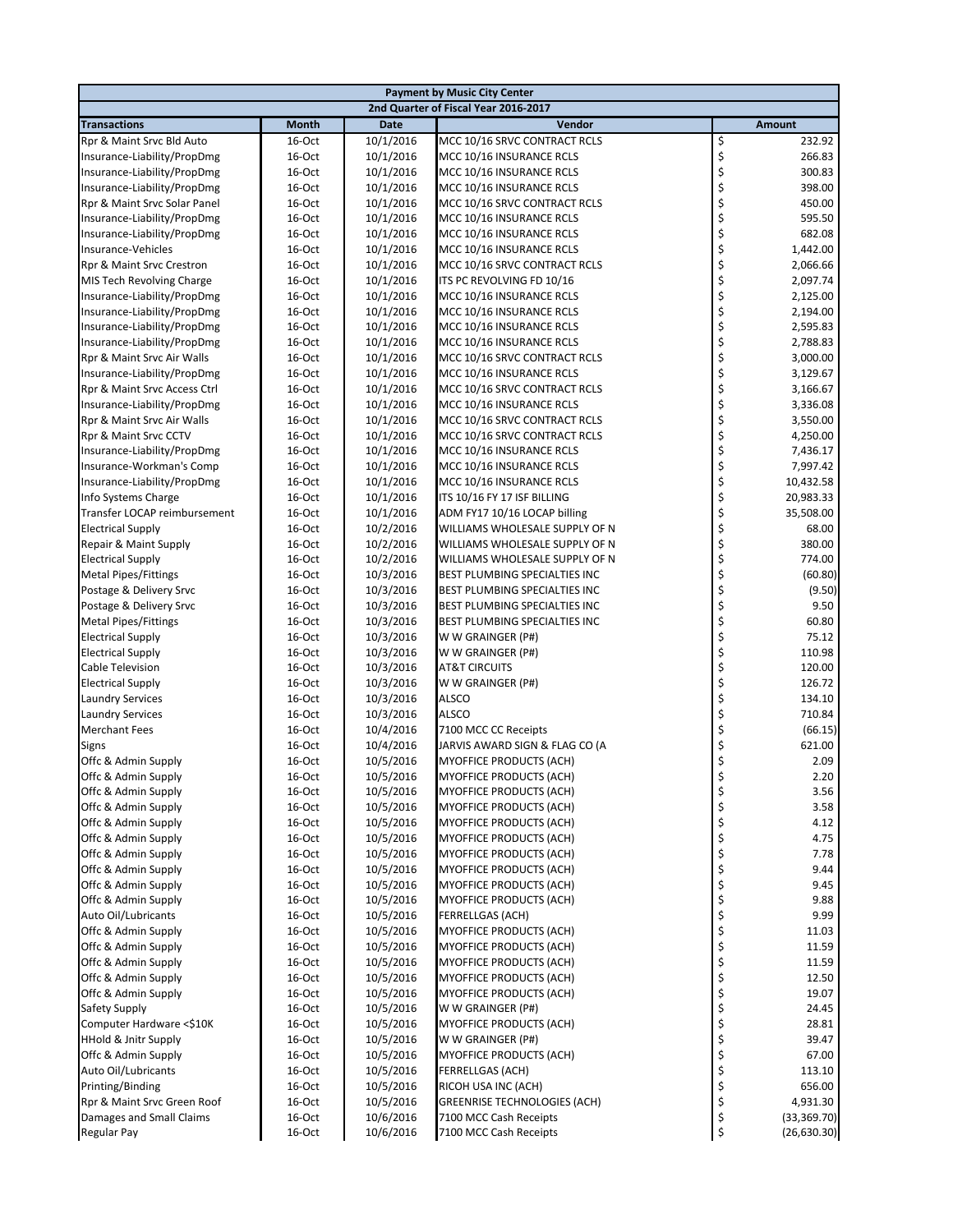|                                 |              |             | <b>Payment by Music City Center</b>                                          |                            |
|---------------------------------|--------------|-------------|------------------------------------------------------------------------------|----------------------------|
|                                 |              |             | 2nd Quarter of Fiscal Year 2016-2017                                         |                            |
| <b>Transactions</b>             | <b>Month</b> | <b>Date</b> | Vendor                                                                       | <b>Amount</b>              |
| <b>Merchant Fees</b>            | 16-Oct       | 10/6/2016   | 7100 MCC CC Receipts                                                         | \$<br>(8.71)               |
| <b>Merchant Fees</b>            | 16-Oct       | 10/6/2016   | 7100 MCC CC Receipts                                                         | \$<br>(4.83)               |
| <b>Imprest Shortages</b>        | 16-Oct       | 10/6/2016   | MCC PCC MUSIC CITY CENTER                                                    | \$<br>(0.01)               |
| <b>Uniform Cleaning Service</b> | 16-Oct       | 10/6/2016   | MCC PCC MUSIC CITY CENTER                                                    | \$<br>50.00                |
| <b>Uniform Cleaning Service</b> | 16-Oct       | 10/6/2016   | MCC PCC MUSIC CITY CENTER                                                    | \$<br>50.77                |
| <b>Small Equipment Supply</b>   | 16-Oct       | 10/6/2016   | <b>GRAYBAR ELECTRIC CO INC (ACH)</b>                                         | \$<br>211.00               |
| <b>Electrical Supply</b>        | 16-Oct       | 10/6/2016   | BATTERIES PLUS LLC (NASHVILLE)                                               | \$<br>356.50               |
| Landscaping Srvc-Indoor         | 16-Oct       | 10/6/2016   | PLANTS ALIVE (ACH)                                                           | \$<br>510.00               |
| Rpr & Maint Srvc Janus          | 16-Oct       | 10/6/2016   | MORROW TECHNOLOGIES CORP (ACH)                                               | \$<br>2,130.00             |
| <b>Legal Services</b>           | 16-Oct       | 10/6/2016   | BONE MCALLESTER NORTON PLLC                                                  | \$<br>10,000.00            |
| <b>Accounting Service</b>       | 16-Oct       | 10/6/2016   | KPMG PEAT MARWICK LLP (ACH) P#                                               | \$<br>50,000.00            |
| <b>FSA Pre-Tax Savings</b>      | 16-Oct       | 10/7/2016   | <b>Actual Burden Journal Entries</b>                                         | \$<br>4.78                 |
| Overtime Pay                    | 16-Oct       | 10/7/2016   | Payroll Labor Distribution                                                   | \$<br>5.48                 |
| <b>FSA Pre-Tax Savings</b>      | 16-Oct       | 10/7/2016   | <b>Actual Burden Journal Entries</b>                                         | \$<br>6.18                 |
| Overtime Pay                    | 16-Oct       | 10/7/2016   | Payroll Labor Distribution                                                   | \$<br>7.74                 |
| <b>FSA Pre-Tax Savings</b>      | 16-Oct       | 10/7/2016   | <b>Actual Burden Journal Entries</b>                                         | \$<br>7.97                 |
| Overtime Pay                    | 16-Oct       | 10/7/2016   | Payroll Labor Distribution                                                   | \$<br>9.45                 |
| <b>FSA Pre-Tax Savings</b>      | 16-Oct       | 10/7/2016   | <b>Actual Burden Journal Entries</b>                                         | \$<br>10.36                |
| Cafe Plan Pre-Tax Savings       | 16-Oct       | 10/7/2016   | <b>Actual Burden Journal Entries</b>                                         | \$<br>12.82                |
| <b>Employer Dental Group</b>    | 16-Oct       | 10/7/2016   | <b>Actual Burden Journal Entries</b>                                         | \$<br>14.14                |
| <b>Employer Dental Group</b>    | 16-Oct       | 10/7/2016   | <b>Actual Burden Journal Entries</b>                                         | \$<br>14.14                |
| <b>Employer Group Life</b>      | 16-Oct       | 10/7/2016   | <b>Actual Burden Journal Entries</b>                                         | \$<br>14.20                |
| Cafe Plan Pre-Tax Savings       | 16-Oct       | 10/7/2016   | <b>Actual Burden Journal Entries</b>                                         | \$<br>15.11                |
| Cafe Plan Pre-Tax Savings       | 16-Oct       | 10/7/2016   | <b>Actual Burden Journal Entries</b>                                         | \$<br>16.55                |
| Cafe Plan Pre-Tax Savings       | 16-Oct       | 10/7/2016   | <b>Actual Burden Journal Entries</b>                                         | \$<br>19.33                |
| <b>FSA Pre-Tax Savings</b>      | 16-Oct       | 10/7/2016   | <b>Actual Burden Journal Entries</b>                                         | \$<br>22.31                |
| Cafe Plan Pre-Tax Savings       | 16-Oct       | 10/7/2016   | <b>Actual Burden Journal Entries</b>                                         | \$<br>23.02                |
| Cafe Plan Pre-Tax Savings       | 16-Oct       | 10/7/2016   | <b>Actual Burden Journal Entries</b>                                         | \$<br>23.63                |
| Cafe Plan Pre-Tax Savings       | 16-Oct       | 10/7/2016   | <b>Actual Burden Journal Entries</b>                                         | \$<br>23.67                |
| Cafe Plan Pre-Tax Savings       | 16-Oct       | 10/7/2016   | <b>Actual Burden Journal Entries</b>                                         | \$<br>23.67                |
| <b>Employer SSN Medical</b>     | 16-Oct       | 10/7/2016   | <b>Actual Burden Journal Entries</b>                                         | \$<br>25.19                |
| <b>Employer Dental Group</b>    | 16-Oct       | 10/7/2016   | <b>Actual Burden Journal Entries</b>                                         | \$<br>28.28                |
| <b>Employer Dental Group</b>    | 16-Oct       | 10/7/2016   | <b>Actual Burden Journal Entries</b>                                         | \$<br>28.28                |
| <b>Employer Dental Group</b>    | 16-Oct       | 10/7/2016   | <b>Actual Burden Journal Entries</b>                                         | \$<br>28.28                |
| <b>Employer Dental Group</b>    | 16-Oct       | 10/7/2016   | <b>Actual Burden Journal Entries</b>                                         | \$<br>28.28                |
| <b>Employer Dental Group</b>    | 16-Oct       | 10/7/2016   | <b>Actual Burden Journal Entries</b>                                         | \$<br>28.28                |
| <b>Employer Group Life</b>      | 16-Oct       | 10/7/2016   | <b>Actual Burden Journal Entries</b>                                         | \$<br>28.40                |
| <b>Employer Group Life</b>      | 16-Oct       | 10/7/2016   | <b>Actual Burden Journal Entries</b>                                         | \$<br>28.40                |
| <b>Employer Group Life</b>      | 16-Oct       | 10/7/2016   | <b>Actual Burden Journal Entries</b>                                         | \$<br>28.40                |
| <b>Employer Group Life</b>      | 16-Oct       | 10/7/2016   | <b>Actual Burden Journal Entries</b>                                         | \$<br>28.40                |
| <b>Employer Group Life</b>      | 16-Oct       | 10/7/2016   | <b>Actual Burden Journal Entries</b>                                         | \$<br>28.40                |
| Cafe Plan Pre-Tax Savings       | 16-Oct       | 10/7/2016   | <b>Actual Burden Journal Entries</b>                                         | \$<br>30.16                |
| Cafe Plan Pre-Tax Savings       | 16-Oct       | 10/7/2016   | <b>Actual Burden Journal Entries</b>                                         | \$<br>36.47                |
| Cafe Plan Pre-Tax Savings       | 16-Oct       | 10/7/2016   | <b>Actual Burden Journal Entries</b>                                         | \$<br>37.57                |
| Cafe Plan Pre-Tax Savings       | 16-Oct       | 10/7/2016   | <b>Actual Burden Journal Entries</b>                                         | \$<br>40.82                |
| <b>Employer Dental Group</b>    | 16-Oct       | 10/7/2016   | <b>Actual Burden Journal Entries</b>                                         | \$<br>42.42                |
| <b>Employer Dental Group</b>    | 16-Oct       | 10/7/2016   | <b>Actual Burden Journal Entries</b>                                         | \$<br>42.42                |
| <b>Employer Group Life</b>      | 16-Oct       | 10/7/2016   | <b>Actual Burden Journal Entries</b><br><b>Actual Burden Journal Entries</b> | \$<br>42.60                |
| <b>Employer Group Life</b>      | 16-Oct       | 10/7/2016   |                                                                              | \$<br>42.60                |
| <b>Employer Group Life</b>      | 16-Oct       | 10/7/2016   | <b>Actual Burden Journal Entries</b>                                         | \$<br>42.60<br>44.09       |
| Cafe Plan Pre-Tax Savings       | 16-Oct       | 10/7/2016   | <b>Actual Burden Journal Entries</b>                                         | \$                         |
| Allowance-Cell/Mobile Devices   | 16-Oct       | 10/7/2016   | Payroll Labor Distribution<br>Payroll Labor Distribution                     | \$<br>46.00                |
| Allowance-Cell/Mobile Devices   | 16-Oct       | 10/7/2016   | <b>Actual Burden Journal Entries</b>                                         | \$<br>46.00                |
| <b>Employer Dental Group</b>    | 16-Oct       | 10/7/2016   | <b>Actual Burden Journal Entries</b>                                         | \$<br>56.56<br>\$<br>56.56 |
| <b>Employer Dental Group</b>    | 16-Oct       | 10/7/2016   |                                                                              |                            |
| <b>Employer Group Life</b>      | 16-Oct       | 10/7/2016   | <b>Actual Burden Journal Entries</b>                                         | \$<br>56.80                |
| Overtime Pay                    | 16-Oct       | 10/7/2016   | Payroll Labor Distribution                                                   | \$<br>63.06                |
| <b>Employer SSN Medical</b>     | 16-Oct       | 10/7/2016   | <b>Actual Burden Journal Entries</b>                                         | \$<br>63.47                |
| <b>Employer Dental Group</b>    | 16-Oct       | 10/7/2016   | <b>Actual Burden Journal Entries</b>                                         | \$<br>70.70                |
| <b>Employer Group Life</b>      | 16-Oct       | 10/7/2016   | <b>Actual Burden Journal Entries</b>                                         | \$<br>71.00                |
| <b>Employer Group Life</b>      | 16-Oct       | 10/7/2016   | <b>Actual Burden Journal Entries</b>                                         | \$<br>71.00                |
| Overtime Pay                    | 16-Oct       | 10/7/2016   | Payroll Labor Distribution<br><b>Actual Burden Journal Entries</b>           | \$<br>73.57<br>78.09       |
| Cafe Plan Pre-Tax Savings       | 16-Oct       | 10/7/2016   | <b>Actual Burden Journal Entries</b>                                         | \$                         |
| CCA Employer 401K Plan          | 16-Oct       | 10/7/2016   |                                                                              | \$<br>81.56                |
| <b>Employer SSN Medical</b>     | 16-Oct       | 10/7/2016   | <b>Actual Burden Journal Entries</b>                                         | \$<br>82.37                |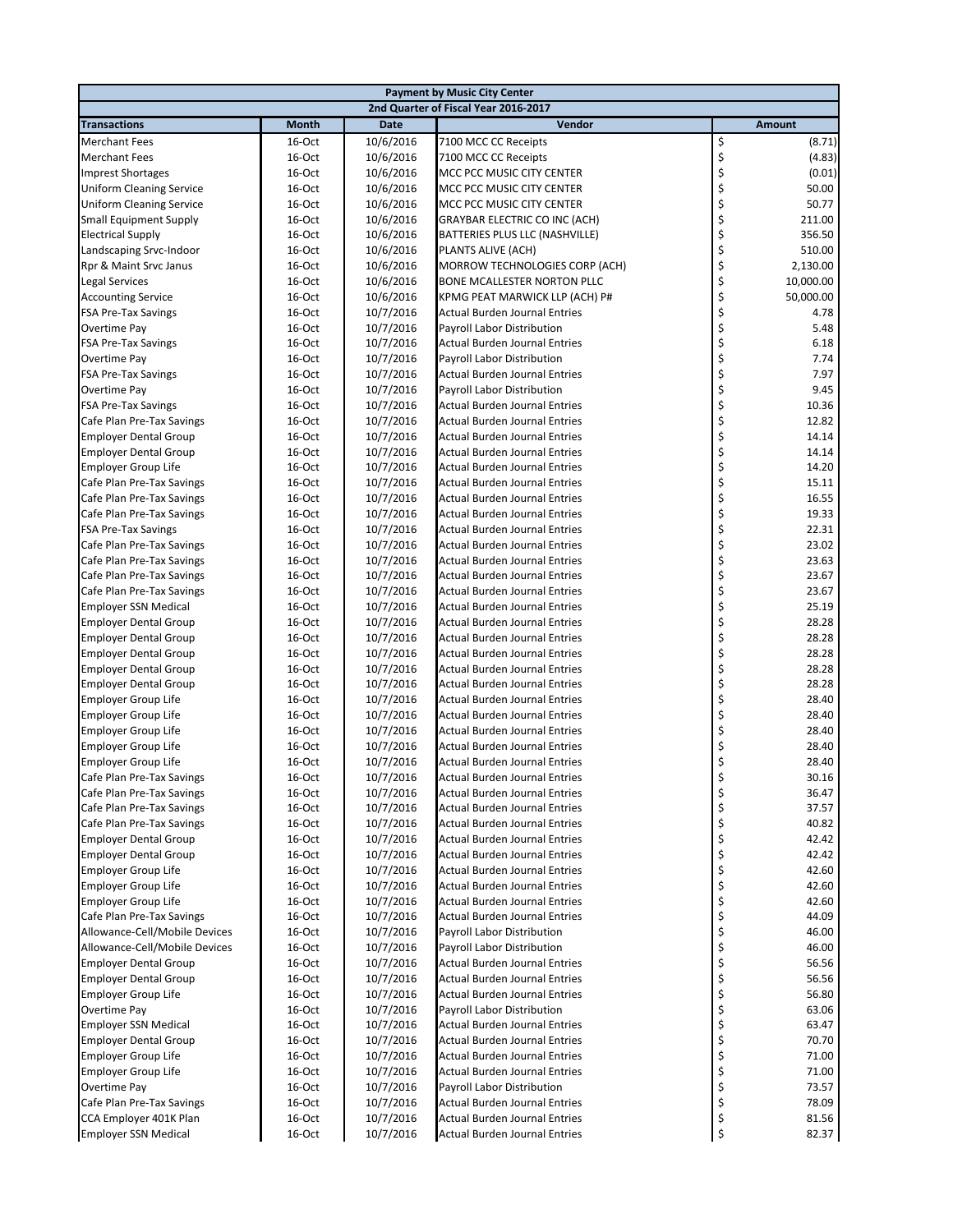|                               |        |             | <b>Payment by Music City Center</b>  |               |
|-------------------------------|--------|-------------|--------------------------------------|---------------|
|                               |        |             | 2nd Quarter of Fiscal Year 2016-2017 |               |
| <b>Transactions</b>           | Month  | <b>Date</b> | Vendor                               | <b>Amount</b> |
| <b>Employer SSN Medical</b>   | 16-Oct | 10/7/2016   | <b>Actual Burden Journal Entries</b> | \$<br>86.80   |
| <b>Employer Dental Group</b>  | 16-Oct | 10/7/2016   | Actual Burden Journal Entries        | \$<br>87.67   |
| <b>Employer SSN Medical</b>   | 16-Oct | 10/7/2016   | <b>Actual Burden Journal Entries</b> | \$<br>88.85   |
| <b>Employer SSN Medical</b>   | 16-Oct | 10/7/2016   | <b>Actual Burden Journal Entries</b> | \$<br>90.64   |
| <b>Employer Group Life</b>    | 16-Oct | 10/7/2016   | <b>Actual Burden Journal Entries</b> | \$<br>90.88   |
| <b>Employer SSN Medical</b>   | 16-Oct | 10/7/2016   | <b>Actual Burden Journal Entries</b> | \$<br>91.43   |
| Allowance-Cell/Mobile Devices | 16-Oct | 10/7/2016   | Payroll Labor Distribution           | \$<br>92.00   |
| Allowance-Cell/Mobile Devices | 16-Oct | 10/7/2016   | Payroll Labor Distribution           | \$<br>92.00   |
| Allowance-Cell/Mobile Devices | 16-Oct | 10/7/2016   | Payroll Labor Distribution           | \$<br>92.00   |
| Allowance-Cell/Mobile Devices | 16-Oct | 10/7/2016   | Payroll Labor Distribution           | \$<br>92.00   |
| Allowance-Cell/Mobile Devices | 16-Oct | 10/7/2016   | Payroll Labor Distribution           | \$<br>92.00   |
| Allowance-Cell/Mobile Devices | 16-Oct | 10/7/2016   | Payroll Labor Distribution           | \$<br>92.00   |
| Allowance-Cell/Mobile Devices | 16-Oct | 10/7/2016   | Payroll Labor Distribution           | \$<br>92.00   |
| Allowance-Cell/Mobile Devices | 16-Oct | 10/7/2016   | Payroll Labor Distribution           | \$<br>92.00   |
| Allowance-Cell/Mobile Devices | 16-Oct | 10/7/2016   | Payroll Labor Distribution           | \$<br>92.00   |
| Allowance-Cell/Mobile Devices | 16-Oct | 10/7/2016   | Payroll Labor Distribution           | \$<br>92.00   |
| Cafe Plan Pre-Tax Savings     | 16-Oct | 10/7/2016   | <b>Actual Burden Journal Entries</b> | \$<br>96.71   |
| CCA Employer 401K Plan        | 16-Oct | 10/7/2016   | <b>Actual Burden Journal Entries</b> | \$<br>103.06  |
| Overtime Pay                  | 16-Oct | 10/7/2016   | Payroll Labor Distribution           | \$<br>104.83  |
| <b>Employer SSN Medical</b>   | 16-Oct | 10/7/2016   | <b>Actual Burden Journal Entries</b> | \$<br>106.16  |
| <b>Employer OASDI</b>         | 16-Oct | 10/7/2016   | <b>Actual Burden Journal Entries</b> | \$<br>107.73  |
| Overtime Pay                  | 16-Oct | 10/7/2016   | Payroll Labor Distribution           | \$<br>113.75  |
| <b>Employer SSN Medical</b>   | 16-Oct | 10/7/2016   | <b>Actual Burden Journal Entries</b> | \$<br>118.64  |
| Leave Pay                     | 16-Oct | 10/7/2016   | Payroll Labor Distribution           | \$<br>121.00  |
| Leave Pay                     | 16-Oct | 10/7/2016   | Payroll Labor Distribution           | \$<br>125.12  |
| <b>Employer Dental Group</b>  | 16-Oct | 10/7/2016   | <b>Actual Burden Journal Entries</b> | \$<br>127.26  |
| <b>Employer Group Life</b>    | 16-Oct | 10/7/2016   | <b>Actual Burden Journal Entries</b> | \$<br>127.80  |
| Cafe Plan Pre-Tax Savings     | 16-Oct | 10/7/2016   | <b>Actual Burden Journal Entries</b> | \$<br>137.58  |
| Allowance-Cell/Mobile Devices | 16-Oct | 10/7/2016   | Payroll Labor Distribution           | \$<br>138.00  |
| <b>Holiday Pay</b>            | 16-Oct | 10/7/2016   | Payroll Labor Distribution           | \$<br>139.76  |
| <b>Employer SSN Medical</b>   | 16-Oct | 10/7/2016   | <b>Actual Burden Journal Entries</b> | \$<br>139.78  |
| <b>Employer Dental Group</b>  | 16-Oct | 10/7/2016   | <b>Actual Burden Journal Entries</b> | \$<br>144.23  |
| <b>Employer Pension</b>       | 16-Oct | 10/7/2016   | <b>Actual Burden Journal Entries</b> | \$<br>145.04  |
| <b>Overtime Pay</b>           | 16-Oct | 10/7/2016   | Payroll Labor Distribution           | \$<br>157.96  |
| <b>Employer Group Life</b>    | 16-Oct | 10/7/2016   | <b>Actual Burden Journal Entries</b> | \$<br>161.88  |
| <b>Employer SSN Medical</b>   | 16-Oct | 10/7/2016   | <b>Actual Burden Journal Entries</b> | \$<br>171.35  |
| Cafe Plan Pre-Tax Savings     | 16-Oct | 10/7/2016   | <b>Actual Burden Journal Entries</b> | \$<br>181.40  |
| <b>Employer SSN Medical</b>   | 16-Oct | 10/7/2016   | <b>Actual Burden Journal Entries</b> | \$<br>219.11  |
| <b>Employer SSN Medical</b>   | 16-Oct | 10/7/2016   | <b>Actual Burden Journal Entries</b> | \$<br>221.06  |
| <b>Employer Dental Group</b>  | 16-Oct | 10/7/2016   | <b>Actual Burden Journal Entries</b> | \$<br>229.07  |
| Allowance-Cell/Mobile Devices | 16-Oct | 10/7/2016   | <b>Payroll Labor Distribution</b>    | \$<br>230.00  |
| Allowance-Cell/Mobile Devices | 16-Oct | 10/7/2016   | Payroll Labor Distribution           | Ś<br>230.00   |
| <b>Overtime Pay</b>           | 16-Oct | 10/7/2016   | Payroll Labor Distribution           | \$<br>232.33  |
| <b>Employer SSN Medical</b>   | 16-Oct | 10/7/2016   | <b>Actual Burden Journal Entries</b> | \$<br>240.69  |
| <b>Employer Pension</b>       | 16-Oct | 10/7/2016   | <b>Actual Burden Journal Entries</b> | \$<br>241.12  |
| CCA Employer 401K Plan        | 16-Oct | 10/7/2016   | <b>Actual Burden Journal Entries</b> | \$<br>242.47  |
| <b>Employer Group Life</b>    | 16-Oct | 10/7/2016   | <b>Actual Burden Journal Entries</b> | \$<br>247.08  |
| CCA Employer 401K Plan        | 16-Oct | 10/7/2016   | <b>Actual Burden Journal Entries</b> | \$<br>249.31  |
| <b>Holiday Pay</b>            | 16-Oct | 10/7/2016   | Payroll Labor Distribution           | \$<br>256.24  |
| <b>Employer Dental Group</b>  | 16-Oct | 10/7/2016   | <b>Actual Burden Journal Entries</b> | \$<br>257.34  |
| Overtime Pay                  | 16-Oct | 10/7/2016   | Payroll Labor Distribution           | \$<br>265.19  |
| <b>Employer Group Life</b>    | 16-Oct | 10/7/2016   | Actual Burden Journal Entries        | \$<br>270.51  |
| <b>Employer OASDI</b>         | 16-Oct | 10/7/2016   | <b>Actual Burden Journal Entries</b> | \$<br>271.40  |
| Allowance-Cell/Mobile Devices | 16-Oct | 10/7/2016   | Payroll Labor Distribution           | \$<br>276.00  |
| <b>Employer Pension</b>       | 16-Oct | 10/7/2016   | Actual Burden Journal Entries        | \$<br>287.92  |
| Leave Pay                     | 16-Oct | 10/7/2016   | Payroll Labor Distribution           | \$<br>290.74  |
| CCA Employer 401K Plan        | 16-Oct | 10/7/2016   | <b>Actual Burden Journal Entries</b> | \$<br>306.64  |
| Overtime Pay                  | 16-Oct | 10/7/2016   | Payroll Labor Distribution           | \$<br>309.58  |
| <b>Employer SSN Medical</b>   | 16-Oct | 10/7/2016   | <b>Actual Burden Journal Entries</b> | \$<br>318.21  |
| Cafe Plan Pre-Tax Savings     | 16-Oct | 10/7/2016   | <b>Actual Burden Journal Entries</b> | \$<br>320.92  |
| CCA Employer 401K Plan        | 16-Oct | 10/7/2016   | <b>Actual Burden Journal Entries</b> | \$<br>321.49  |
| <b>Holiday Pay</b>            | 16-Oct | 10/7/2016   | Payroll Labor Distribution           | \$<br>331.44  |
| <b>Holiday Pay</b>            | 16-Oct | 10/7/2016   | Payroll Labor Distribution           | \$<br>335.60  |
| Employer OASDI                | 16-Oct | 10/7/2016   | <b>Actual Burden Journal Entries</b> | \$<br>352.22  |
| <b>Employer OASDI</b>         | 16-Oct | 10/7/2016   | Actual Burden Journal Entries        | \$<br>371.15  |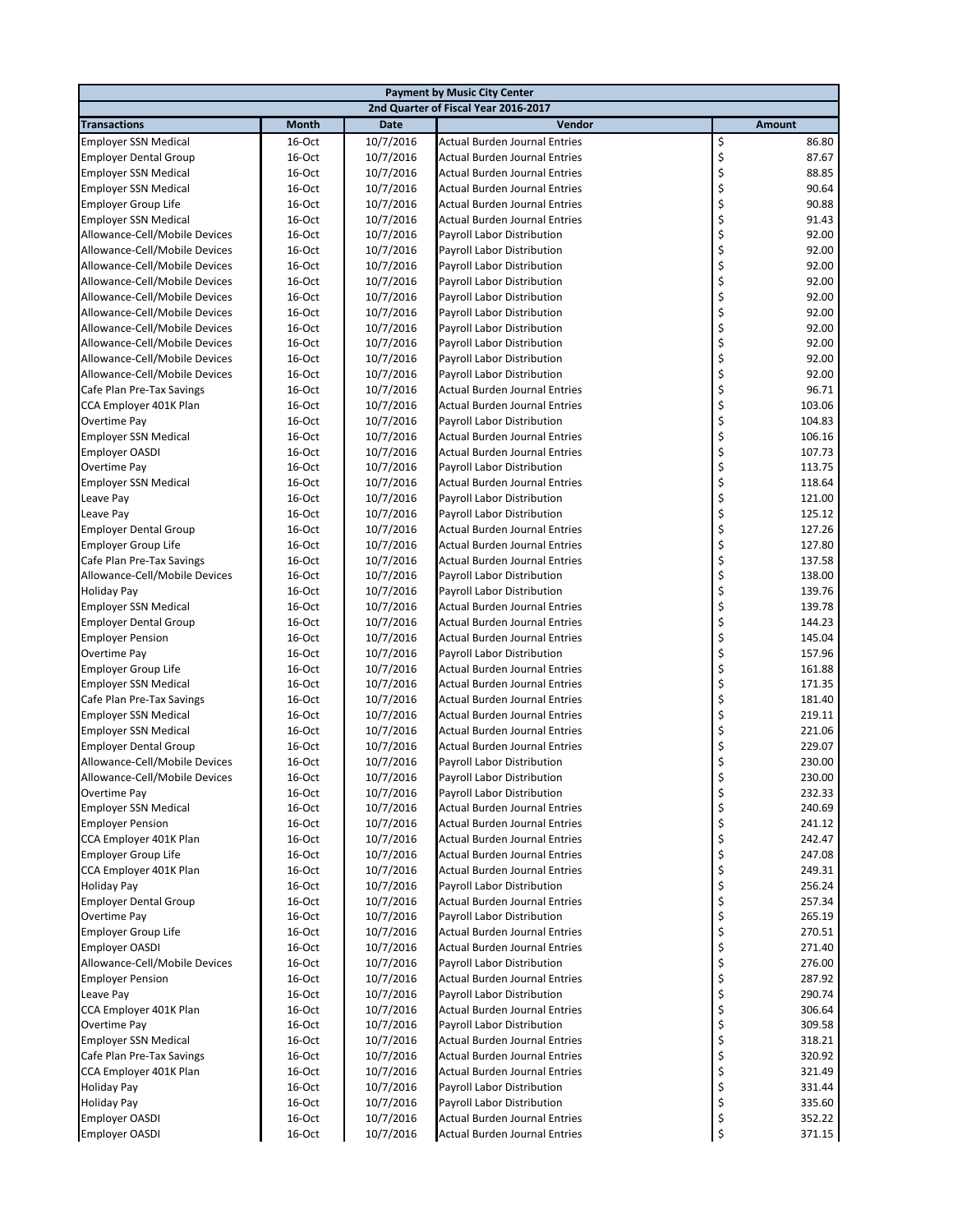|                              |                                      |             | <b>Payment by Music City Center</b>  |                |  |  |  |  |
|------------------------------|--------------------------------------|-------------|--------------------------------------|----------------|--|--|--|--|
|                              | 2nd Quarter of Fiscal Year 2016-2017 |             |                                      |                |  |  |  |  |
| <b>Transactions</b>          | <b>Month</b>                         | <b>Date</b> | Vendor                               | <b>Amount</b>  |  |  |  |  |
| <b>Employer OASDI</b>        | 16-Oct                               | 10/7/2016   | <b>Actual Burden Journal Entries</b> | \$<br>379.89   |  |  |  |  |
| <b>Employer OASDI</b>        | 16-Oct                               | 10/7/2016   | Actual Burden Journal Entries        | \$<br>387.63   |  |  |  |  |
| <b>Employer OASDI</b>        | 16-Oct                               | 10/7/2016   | <b>Actual Burden Journal Entries</b> | \$<br>390.98   |  |  |  |  |
| Leave Pay                    | 16-Oct                               | 10/7/2016   | Payroll Labor Distribution           | \$<br>400.00   |  |  |  |  |
| CCA Employer 401K Plan       | 16-Oct                               | 10/7/2016   | Actual Burden Journal Entries        | \$<br>413.21   |  |  |  |  |
| <b>Employer SSN Medical</b>  | 16-Oct                               | 10/7/2016   | <b>Actual Burden Journal Entries</b> | \$<br>438.73   |  |  |  |  |
| <b>Employer OASDI</b>        | 16-Oct                               | 10/7/2016   | <b>Actual Burden Journal Entries</b> | \$<br>453.94   |  |  |  |  |
| <b>Employer Dental Group</b> | 16-Oct                               | 10/7/2016   | <b>Actual Burden Journal Entries</b> | \$<br>483.59   |  |  |  |  |
| <b>Employer Group Health</b> | 16-Oct                               | 10/7/2016   | <b>Actual Burden Journal Entries</b> | \$<br>498.00   |  |  |  |  |
| <b>Employer OASDI</b>        | 16-Oct                               | 10/7/2016   | <b>Actual Burden Journal Entries</b> | \$<br>507.27   |  |  |  |  |
| <b>Employer Group Life</b>   | 16-Oct                               | 10/7/2016   | <b>Actual Burden Journal Entries</b> | \$<br>545.28   |  |  |  |  |
| CCA Employer 401K Plan       | 16-Oct                               | 10/7/2016   | <b>Actual Burden Journal Entries</b> | \$<br>549.48   |  |  |  |  |
| Leave Pay                    | 16-Oct                               | 10/7/2016   | Payroll Labor Distribution           | \$<br>550.92   |  |  |  |  |
| Leave Pay                    | 16-Oct                               | 10/7/2016   | Payroll Labor Distribution           | \$<br>551.52   |  |  |  |  |
| Leave Pay                    | 16-Oct                               | 10/7/2016   | Payroll Labor Distribution           | \$<br>564.02   |  |  |  |  |
| <b>Employer Pension</b>      | 16-Oct                               | 10/7/2016   | <b>Actual Burden Journal Entries</b> | \$<br>578.38   |  |  |  |  |
| <b>Employer Group Health</b> | 16-Oct                               | 10/7/2016   | <b>Actual Burden Journal Entries</b> | \$<br>592.50   |  |  |  |  |
| <b>Employer Group Health</b> | 16-Oct                               | 10/7/2016   | <b>Actual Burden Journal Entries</b> | \$<br>592.50   |  |  |  |  |
| <b>Employer OASDI</b>        | 16-Oct                               | 10/7/2016   | <b>Actual Burden Journal Entries</b> | \$<br>597.63   |  |  |  |  |
| CCA Employer 401K Plan       | 16-Oct                               | 10/7/2016   | <b>Actual Burden Journal Entries</b> | \$<br>626.77   |  |  |  |  |
| <b>Employer SSN Medical</b>  | 16-Oct                               | 10/7/2016   | <b>Actual Burden Journal Entries</b> | \$<br>671.38   |  |  |  |  |
| CCA Employer 401K Plan       | 16-Oct                               | 10/7/2016   | <b>Actual Burden Journal Entries</b> | \$<br>689.36   |  |  |  |  |
| <b>Employer OASDI</b>        | 16-Oct                               | 10/7/2016   | <b>Actual Burden Journal Entries</b> | \$<br>732.68   |  |  |  |  |
| <b>Employer Group Health</b> | 16-Oct                               | 10/7/2016   | <b>Actual Burden Journal Entries</b> | \$<br>744.00   |  |  |  |  |
| Leave Pay                    | 16-Oct                               | 10/7/2016   | Payroll Labor Distribution           | \$<br>776.48   |  |  |  |  |
| Leave Pay                    | 16-Oct                               | 10/7/2016   | Payroll Labor Distribution           | \$<br>805.76   |  |  |  |  |
| Leave Pay                    | 16-Oct                               | 10/7/2016   | Payroll Labor Distribution           | \$<br>806.22   |  |  |  |  |
| <b>Employer SSN Medical</b>  | 16-Oct                               | 10/7/2016   | <b>Actual Burden Journal Entries</b> | \$<br>808.06   |  |  |  |  |
| <b>Employer Pension</b>      | 16-Oct                               | 10/7/2016   | <b>Actual Burden Journal Entries</b> | \$<br>812.66   |  |  |  |  |
| <b>Employer Pension</b>      | 16-Oct                               | 10/7/2016   | <b>Actual Burden Journal Entries</b> | \$<br>835.96   |  |  |  |  |
| <b>Employer Group Health</b> | 16-Oct                               | 10/7/2016   | <b>Actual Burden Journal Entries</b> | \$<br>840.00   |  |  |  |  |
| <b>Employer Group Health</b> | 16-Oct                               | 10/7/2016   | <b>Actual Burden Journal Entries</b> | \$<br>841.50   |  |  |  |  |
| <b>Employer Group Health</b> | 16-Oct                               | 10/7/2016   | <b>Actual Burden Journal Entries</b> | \$<br>841.50   |  |  |  |  |
| <b>Employer Group Health</b> | 16-Oct                               | 10/7/2016   | <b>Actual Burden Journal Entries</b> | \$<br>846.00   |  |  |  |  |
| <b>Employer OASDI</b>        | 16-Oct                               | 10/7/2016   | <b>Actual Burden Journal Entries</b> | \$<br>936.91   |  |  |  |  |
| <b>Employer Pension</b>      | 16-Oct                               | 10/7/2016   | <b>Actual Burden Journal Entries</b> | \$<br>966.30   |  |  |  |  |
| CCA Employer 401K Plan       | 16-Oct                               | 10/7/2016   | <b>Actual Burden Journal Entries</b> | \$<br>992.05   |  |  |  |  |
| <b>Holiday Pay</b>           | 16-Oct                               | 10/7/2016   | Payroll Labor Distribution           | \$<br>1,014.32 |  |  |  |  |
| <b>Employer OASDI</b>        | 16-Oct                               | 10/7/2016   | <b>Actual Burden Journal Entries</b> | \$<br>1,029.17 |  |  |  |  |
| <b>Employer Group Health</b> | 16-Oct                               | 10/7/2016   | <b>Actual Burden Journal Entries</b> | \$<br>1,089.00 |  |  |  |  |
| Overtime Pay                 | 16-Oct                               | 10/7/2016   | Payroll Labor Distribution           | \$<br>1,129.33 |  |  |  |  |
| <b>Regular Pay</b>           | 16-Oct                               | 10/7/2016   | Payroll Labor Distribution           | Ś<br>1,288.72  |  |  |  |  |
| <b>Employer Group Health</b> | 16-Oct                               | 10/7/2016   | <b>Actual Burden Journal Entries</b> | \$<br>1,341.00 |  |  |  |  |
| <b>Employer OASDI</b>        | 16-Oct                               | 10/7/2016   | <b>Actual Burden Journal Entries</b> | \$<br>1,360.65 |  |  |  |  |
| <b>Employer Group Health</b> | 16-Oct                               | 10/7/2016   | <b>Actual Burden Journal Entries</b> | \$<br>1,437.00 |  |  |  |  |
| Leave Pay                    | 16-Oct                               | 10/7/2016   | Payroll Labor Distribution           | \$<br>1,500.63 |  |  |  |  |
| <b>Overtime Pay</b>          | 16-Oct                               | 10/7/2016   | Payroll Labor Distribution           | \$<br>1,536.12 |  |  |  |  |
| <b>Employer Group Health</b> | 16-Oct                               | 10/7/2016   | <b>Actual Burden Journal Entries</b> | \$<br>1,686.00 |  |  |  |  |
| <b>Employer OASDI</b>        | 16-Oct                               | 10/7/2016   | Actual Burden Journal Entries        | \$<br>1,876.05 |  |  |  |  |
| <b>Employer Pension</b>      | 16-Oct                               | 10/7/2016   | <b>Actual Burden Journal Entries</b> | \$<br>1,919.89 |  |  |  |  |
| Leave Pay                    | 16-Oct                               | 10/7/2016   | Payroll Labor Distribution           | \$<br>2,014.31 |  |  |  |  |
| <b>Employer Pension</b>      | 16-Oct                               | 10/7/2016   | Actual Burden Journal Entries        | \$<br>2,097.30 |  |  |  |  |
| <b>Employer Group Health</b> | 16-Oct                               | 10/7/2016   | <b>Actual Burden Journal Entries</b> | \$<br>2,229.32 |  |  |  |  |
| Leave Pay                    | 16-Oct                               | 10/7/2016   | Payroll Labor Distribution           | \$<br>2,326.72 |  |  |  |  |
| <b>Employer Group Health</b> | 16-Oct                               | 10/7/2016   | <b>Actual Burden Journal Entries</b> | \$<br>2,773.50 |  |  |  |  |
| <b>Employer OASDI</b>        | 16-Oct                               | 10/7/2016   | <b>Actual Burden Journal Entries</b> | \$<br>2,870.74 |  |  |  |  |
| Leave Pay                    | 16-Oct                               | 10/7/2016   | Payroll Labor Distribution           | \$<br>3,208.35 |  |  |  |  |
| <b>Regular Pay</b>           | 16-Oct                               | 10/7/2016   | Payroll Labor Distribution           | \$<br>3,226.27 |  |  |  |  |
| Leave Pay                    | 16-Oct                               | 10/7/2016   | Payroll Labor Distribution           | \$<br>3,258.00 |  |  |  |  |
| Leave Pay                    | 16-Oct                               | 10/7/2016   | Payroll Labor Distribution           | \$<br>3,443.72 |  |  |  |  |
| <b>Employer OASDI</b>        | 16-Oct                               | 10/7/2016   | <b>Actual Burden Journal Entries</b> | \$<br>3,455.10 |  |  |  |  |
| <b>Employer Group Health</b> | 16-Oct                               | 10/7/2016   | <b>Actual Burden Journal Entries</b> | \$<br>3,580.82 |  |  |  |  |
| Regular Pay                  | 16-Oct                               | 10/7/2016   | Payroll Labor Distribution           | \$<br>3,791.22 |  |  |  |  |
| <b>Regular Pay</b>           | 16-Oct                               | 10/7/2016   | Payroll Labor Distribution           | \$<br>4,374.08 |  |  |  |  |
| <b>Employer Group Health</b> | 16-Oct                               | 10/7/2016   | <b>Actual Burden Journal Entries</b> | \$<br>5,061.32 |  |  |  |  |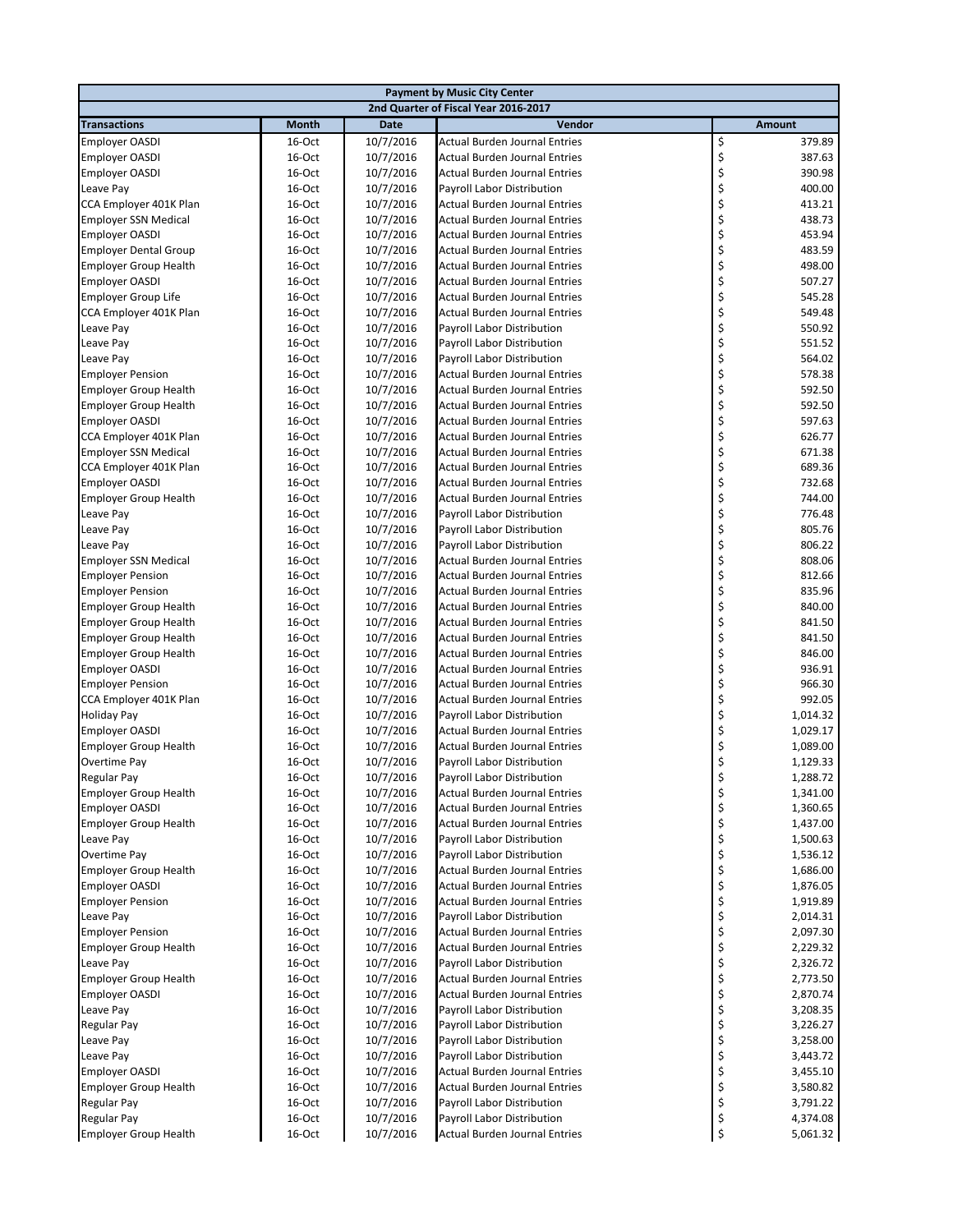|                                                                  |                  |                          | <b>Payment by Music City Center</b>                              |                                   |
|------------------------------------------------------------------|------------------|--------------------------|------------------------------------------------------------------|-----------------------------------|
|                                                                  |                  |                          | 2nd Quarter of Fiscal Year 2016-2017                             |                                   |
| <b>Transactions</b>                                              | <b>Month</b>     | <b>Date</b>              | Vendor                                                           | <b>Amount</b>                     |
| <b>Regular Pay</b>                                               | 16-Oct           | 10/7/2016                | Payroll Labor Distribution                                       | \$<br>5,779.84                    |
| <b>Regular Pay</b>                                               | 16-Oct           | 10/7/2016                | Payroll Labor Distribution                                       | \$<br>\$<br>5,850.32              |
| <b>Regular Pay</b>                                               | 16-Oct           | 10/7/2016                | Payroll Labor Distribution                                       | 6,111.80                          |
| <b>Employer Group Health</b>                                     | 16-Oct           | 10/7/2016                | Actual Burden Journal Entries                                    | \$<br>6,693.22                    |
| <b>Regular Pay</b>                                               | 16-Oct           | 10/7/2016                | Payroll Labor Distribution                                       | \$<br>6,991.10                    |
| <b>Regular Pay</b>                                               | 16-Oct           | 10/7/2016                | Payroll Labor Distribution                                       | \$<br>8,109.45                    |
| <b>Regular Pay</b>                                               | 16-Oct           | 10/7/2016                | Payroll Labor Distribution                                       | \$<br>9,729.54                    |
| <b>Regular Pay</b>                                               | 16-Oct           | 10/7/2016                | Payroll Labor Distribution                                       | \$<br>11,572.93                   |
| <b>Employer Group Health</b>                                     | 16-Oct           | 10/7/2016                | <b>Actual Burden Journal Entries</b>                             | \$<br>11,722.82                   |
| <b>Regular Pay</b>                                               | 16-Oct           | 10/7/2016                | Payroll Labor Distribution                                       | \$<br>12,300.31                   |
| <b>Regular Pay</b>                                               | 16-Oct           | 10/7/2016                | Payroll Labor Distribution                                       | \$<br>15,129.13                   |
| <b>Regular Pay</b>                                               | 16-Oct           | 10/7/2016                | Payroll Labor Distribution                                       | \$<br>15,495.37                   |
| <b>Regular Pay</b>                                               | 16-Oct           | 10/7/2016                | Payroll Labor Distribution                                       | \$<br>22,138.22                   |
| <b>Regular Pay</b>                                               | 16-Oct           | 10/7/2016                | Payroll Labor Distribution                                       | \$<br>\$<br>27,319.89             |
| <b>Regular Pay</b>                                               | 16-Oct           | 10/7/2016                | Payroll Labor Distribution                                       | 45,636.48                         |
| <b>Regular Pay</b>                                               | 16-Oct<br>16-Oct | 10/7/2016<br>10/10/2016  | Payroll Labor Distribution                                       | \$<br>56,572.78<br>\$<br>(456.30) |
| Employee Award/Gift<br><b>Employee Award/Gift</b>                | 16-Oct           | 10/10/2016               | BLINK MARKETING INC (ACH)<br>BLINK MARKETING INC (ACH)           | \$<br>(65.00)                     |
| Offc & Admin Supply                                              | 16-Oct           | 10/10/2016               | MYOFFICE PRODUCTS (ACH)                                          | \$<br>4.56                        |
| Offc & Admin Supply                                              | 16-Oct           | 10/10/2016               | MYOFFICE PRODUCTS (ACH)                                          | \$<br>6.41                        |
| Offc & Admin Supply                                              | 16-Oct           | 10/10/2016               | MYOFFICE PRODUCTS (ACH)                                          | \$<br>6.41                        |
| <b>Electrical Supply</b>                                         | 16-Oct           | 10/10/2016               | WILLIAMS WHOLESALE SUPPLY OF N                                   | \$<br>7.50                        |
| <b>Electrical Supply</b>                                         | 16-Oct           | 10/10/2016               | WILLIAMS WHOLESALE SUPPLY OF N                                   | \$<br>11.00                       |
| Postage & Delivery Srvc                                          | 16-Oct           | 10/10/2016               | TN REGIONAL SAFETY COUNCIL INC                                   | \$<br>14.94                       |
| Postage & Delivery Srvc                                          | 16-Oct           | 10/10/2016               | LOWES OF MADISON #413 (ACH)                                      | \$<br>20.00                       |
| <b>Electrical Supply</b>                                         | 16-Oct           | 10/10/2016               | SEGWAY OF NASHVILLE (ACH)                                        | \$<br>45.00                       |
| Registration                                                     | 16-Oct           | 10/10/2016               | TN REGIONAL SAFETY COUNCIL INC                                   | \$<br>58.50                       |
| <b>Laundry Services</b>                                          | 16-Oct           | 10/10/2016               | ALSCO                                                            | \$<br>134.10                      |
| <b>Membership Dues</b>                                           | 16-Oct           | 10/10/2016               | ROTARY CLUB OF NASHVILLE                                         | \$<br>300.00                      |
| <b>Electrical Supply</b>                                         | 16-Oct           | 10/10/2016               | WILLIAMS WHOLESALE SUPPLY OF N                                   | \$<br>330.00                      |
| <b>Laundry Services</b>                                          | 16-Oct           | 10/10/2016               | <b>ALSCO</b>                                                     | \$<br>426.50                      |
| Plumbing/HVAC Maintain Srvc                                      | 16-Oct           | 10/10/2016               | KENNY PIPE & SUPPLY INC (ACH)                                    | \$<br>598.02                      |
| <b>Laundry Services</b>                                          | 16-Oct           | 10/10/2016               | <b>ALSCO</b>                                                     | \$<br>853.01                      |
| <b>Uniform Cleaning Service</b>                                  | 16-Oct           | 10/10/2016               | CINTAS CORP #051 MATS & RUGS(A                                   | \$<br>912.31                      |
| Insurance-Unemployment Comp                                      | 16-Oct           | 10/10/2016               | TN DEPT OF LABOR/WORKFORCE DEV                                   | \$<br>1,921.28                    |
| Landscaping Srvc                                                 | 16-Oct           | 10/10/2016               | REED LANDSCAPING INC (ACH)                                       | \$<br>2,262.00                    |
| Postage & Delivery Srvc                                          | 16-Oct           | 10/11/2016               | <b>ISENHOUR DOOR PRODUCTS INC (AC</b>                            | \$<br>20.00                       |
| <b>Electrical Supply</b>                                         | 16-Oct           | 10/11/2016               | WILLIAMS WHOLESALE SUPPLY OF N                                   | \$<br>120.00                      |
| <b>Electrical Supply</b>                                         | 16-Oct           | 10/11/2016               | WILLIAMS WHOLESALE SUPPLY OF N                                   | \$<br>159.50                      |
| <b>Electrical Supply</b>                                         | 16-Oct           | 10/11/2016               | WILLIAMS WHOLESALE SUPPLY OF N                                   | \$<br>180.00                      |
| <b>Electrical Supply</b>                                         | 16-Oct           | 10/11/2016               | WILLIAMS WHOLESALE SUPPLY OF N                                   | \$<br>217.00                      |
| <b>Electrical Supply-Lamps</b>                                   | 16-Oct           | 10/11/2016               | WILLIAMS WHOLESALE SUPPLY OF N                                   | Ś<br>225.00                       |
| <b>Electrical Supply</b>                                         | 16-Oct           | 10/11/2016               | WILLIAMS WHOLESALE SUPPLY OF N                                   | \$<br>\$<br>292.00                |
| <b>Electrical Supply-Lamps</b><br><b>Electrical Supply-Lamps</b> | 16-Oct           | 10/11/2016               | WILLIAMS WHOLESALE SUPPLY OF N<br>WILLIAMS WHOLESALE SUPPLY OF N | 325.00<br>\$<br>337.50            |
| <b>Electrical Supply-Lamps</b>                                   | 16-Oct<br>16-Oct | 10/11/2016<br>10/11/2016 | WILLIAMS WHOLESALE SUPPLY OF N                                   | \$<br>932.50                      |
| <b>Building Maintenance Srvc</b>                                 | 16-Oct           | 10/11/2016               | ISENHOUR DOOR PRODUCTS INC (AC                                   | \$<br>1,137.48                    |
| <b>Electrical Supply</b>                                         | 16-Oct           | 10/11/2016               | WILLIAMS WHOLESALE SUPPLY OF N                                   | \$<br>1,340.00                    |
| <b>Electrical Supply-Lamps</b>                                   | 16-Oct           | 10/11/2016               | WILLIAMS WHOLESALE SUPPLY OF N                                   | \$<br>1,458.00                    |
| <b>Temporary Service</b>                                         | 16-Oct           | 10/12/2016               | ELITE SHOW SERVICES INC (ACH)                                    | 1,328.69                          |
| Other Rpr & Maint Srvc                                           | 16-Oct           | 10/12/2016               | RITZ INTERIORS (ACH)                                             | \$<br>\$<br>2,490.00              |
| Other Rpr & Maint Srvc                                           | 16-Oct           | 10/13/2016               | <b>AMERICAS MOTOR SPORTS</b>                                     | \$<br>59.99                       |
| Rpr & Maint Srvc Park Equip                                      | 16-Oct           | 10/13/2016               | <b>AMERICAS MOTOR SPORTS</b>                                     | \$<br>59.99                       |
| <b>Small Equipment Supply</b>                                    | 16-Oct           | 10/13/2016               | <b>AMERICAS MOTOR SPORTS</b>                                     | \$<br>86.85                       |
| Rpr & Maint Srvc Bld Auto                                        | 16-Oct           | 10/13/2016               | <b>AMERICAS MOTOR SPORTS</b>                                     | \$<br>179.97                      |
| Other Rpr & Maint Srvc                                           | 16-Oct           | 10/13/2016               | <b>AMERICAS MOTOR SPORTS</b>                                     | \$<br>289.50                      |
| Rpr & Maint Srvc Park Equip                                      | 16-Oct           | 10/13/2016               | <b>AMERICAS MOTOR SPORTS</b>                                     | \$<br>289.50                      |
| Other Rpr & Maint Srvc                                           | 16-Oct           | 10/13/2016               | <b>AMERICAS MOTOR SPORTS</b>                                     | \$<br>329.99                      |
| Rpr & Maint Srvc Park Equip                                      | 16-Oct           | 10/13/2016               | AMERICAS MOTOR SPORTS                                            | \$<br>329.99                      |
| Rpr & Maint Srvc Bld Auto                                        | 16-Oct           | 10/13/2016               | <b>AMERICAS MOTOR SPORTS</b>                                     | \$<br>868.50                      |
| Rpr & Maint Srvc Bld Auto                                        | 16-Oct           | 10/13/2016               | <b>AMERICAS MOTOR SPORTS</b>                                     | \$<br>989.97                      |
| <b>Rent Equipment</b>                                            | 16-Oct           | 10/13/2016               | AT&T MOBILITY II LLC                                             | \$<br>2,000.00                    |
| Telephone & Telegraph                                            | 16-Oct           | 10/13/2016               | AT&T DATACOMM                                                    | \$<br>2,023.63                    |
| <b>Internet Services</b>                                         | 16-Oct           | 10/13/2016               | AT&T DATACOMM                                                    | \$<br>4,891.00                    |
| <b>Merchant Fees</b>                                             | 16-Oct           | 10/14/2016               | 7100 MCC CC Receipts                                             | \$<br>(375.26)                    |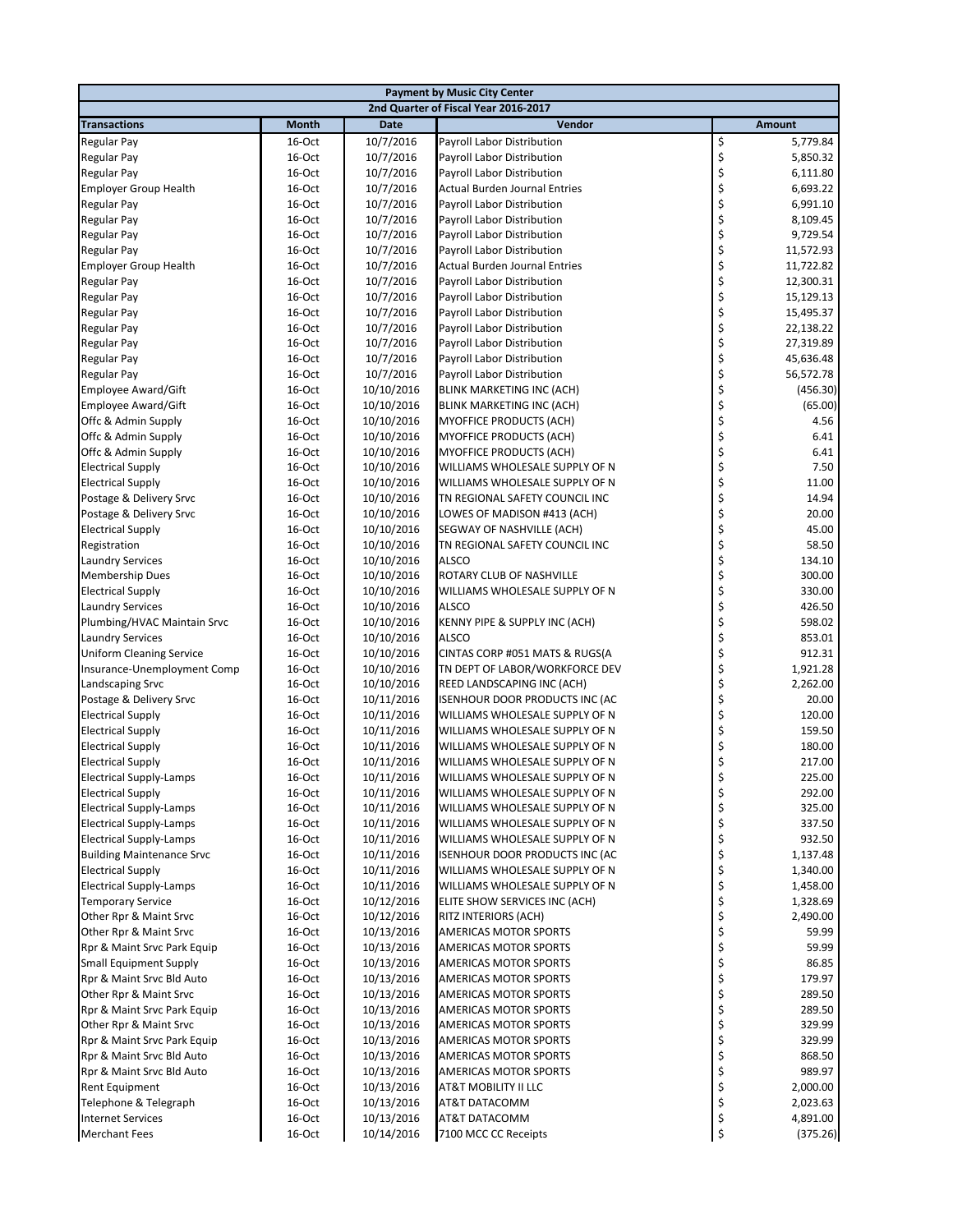|                                  |                                      |             | <b>Payment by Music City Center</b> |                  |  |  |  |
|----------------------------------|--------------------------------------|-------------|-------------------------------------|------------------|--|--|--|
|                                  | 2nd Quarter of Fiscal Year 2016-2017 |             |                                     |                  |  |  |  |
| <b>Transactions</b>              | <b>Month</b>                         | <b>Date</b> | Vendor                              | <b>Amount</b>    |  |  |  |
| <b>Building Maintenance Srvc</b> | 16-Oct                               | 10/14/2016  | SIGNATURE FENCE CO (ACH)            | \$<br>(150.00)   |  |  |  |
| Other Rpr & Maint Srvc           | 16-Oct                               | 10/14/2016  | SIGNATURE FENCE CO (ACH)            | \$<br>(50.00)    |  |  |  |
| <b>Merchant Fees</b>             | 16-Oct                               | 10/14/2016  | 7100 MCC CC Receipts                | \$<br>(2.07)     |  |  |  |
| Offc & Admin Supply              | 16-Oct                               | 10/14/2016  | <b>MYOFFICE PRODUCTS (ACH)</b>      | \$<br>38.88      |  |  |  |
| Other Rpr & Maint Srvc           | 16-Oct                               | 10/14/2016  | SIGNATURE FENCE CO (ACH)            | \$<br>50.00      |  |  |  |
| <b>Building Maintenance Srvc</b> | 16-Oct                               | 10/14/2016  | SIGNATURE FENCE CO (ACH)            | \$<br>150.00     |  |  |  |
| <b>Electrical Supply-Lamps</b>   | 16-Oct                               | 10/14/2016  | WILLIAMS WHOLESALE SUPPLY OF N      | \$<br>390.00     |  |  |  |
| Offc & Admin Supply              | 16-Oct                               | 10/17/2016  | RICOH USA INC (ACH)                 | \$<br>11.50      |  |  |  |
| <b>Small Equipment Supply</b>    | 16-Oct                               | 10/17/2016  | W W GRAINGER (P#)                   | \$<br>36.84      |  |  |  |
| <b>Small Equipment Supply</b>    | 16-Oct                               | 10/17/2016  | W W GRAINGER (P#)                   | \$<br>84.24      |  |  |  |
| <b>Small Equipment Supply</b>    | 16-Oct                               | 10/17/2016  | W W GRAINGER (P#)                   | \$<br>187.00     |  |  |  |
| <b>Small Equipment Supply</b>    | 16-Oct                               | 10/17/2016  | W W GRAINGER (P#)                   | \$<br>236.60     |  |  |  |
|                                  | 16-Oct                               |             | W W GRAINGER (P#)                   | \$<br>10.77      |  |  |  |
| <b>Small Equipment Supply</b>    |                                      | 10/18/2016  |                                     |                  |  |  |  |
| <b>Small Equipment Supply</b>    | 16-Oct                               | 10/18/2016  | W W GRAINGER (P#)                   | \$<br>11.40      |  |  |  |
| Printing/Binding                 | 16-Oct                               | 10/18/2016  | FREEMAN DECORATING / FREEMAN        | \$<br>15.00      |  |  |  |
| Printing/Binding                 | 16-Oct                               | 10/18/2016  | FREEMAN DECORATING / FREEMAN        | \$<br>15.00      |  |  |  |
| Printing/Binding                 | 16-Oct                               | 10/18/2016  | FREEMAN DECORATING / FREEMAN        | \$<br>15.00      |  |  |  |
| Printing/Binding                 | 16-Oct                               | 10/18/2016  | FREEMAN DECORATING / FREEMAN        | \$<br>15.00      |  |  |  |
| Printing/Binding                 | 16-Oct                               | 10/18/2016  | FREEMAN DECORATING / FREEMAN        | \$<br>15.00      |  |  |  |
| Printing/Binding                 | 16-Oct                               | 10/18/2016  | FREEMAN DECORATING / FREEMAN        | \$<br>15.00      |  |  |  |
| Printing/Binding                 | 16-Oct                               | 10/18/2016  | FREEMAN DECORATING / FREEMAN        | \$<br>22.50      |  |  |  |
| Printing/Binding                 | 16-Oct                               | 10/18/2016  | FREEMAN DECORATING / FREEMAN        | \$<br>22.50      |  |  |  |
| Printing/Binding                 | 16-Oct                               | 10/18/2016  | FREEMAN DECORATING / FREEMAN        | \$<br>22.50      |  |  |  |
| Offc & Admin Supply              | 16-Oct                               | 10/18/2016  | <b>MYOFFICE PRODUCTS (ACH)</b>      | \$<br>25.98      |  |  |  |
| <b>Small Equipment Supply</b>    | 16-Oct                               | 10/18/2016  | <b>AMERICAS MOTOR SPORTS</b>        | \$<br>26.06      |  |  |  |
| <b>Small Equipment Supply</b>    | 16-Oct                               | 10/18/2016  | W W GRAINGER (P#)                   | \$<br>26.08      |  |  |  |
| <b>Small Equipment Supply</b>    | 16-Oct                               | 10/18/2016  | W W GRAINGER (P#)                   | \$<br>34.11      |  |  |  |
| <b>Small Equipment Supply</b>    | 16-Oct                               | 10/18/2016  | W W GRAINGER (P#)                   | \$<br>35.55      |  |  |  |
| Printing/Binding                 | 16-Oct                               | 10/18/2016  | FREEMAN DECORATING / FREEMAN        | \$<br>37.50      |  |  |  |
| Printing/Binding                 | 16-Oct                               | 10/18/2016  | FREEMAN DECORATING / FREEMAN        | \$<br>37.50      |  |  |  |
| Printing/Binding                 | 16-Oct                               | 10/18/2016  | FREEMAN DECORATING / FREEMAN        | \$<br>37.50      |  |  |  |
| Printing/Binding                 | 16-Oct                               | 10/18/2016  | FREEMAN DECORATING / FREEMAN        | \$<br>37.50      |  |  |  |
| Printing/Binding                 | 16-Oct                               | 10/18/2016  | FREEMAN DECORATING / FREEMAN        | \$<br>37.50      |  |  |  |
| Printing/Binding                 | 16-Oct                               | 10/18/2016  | FREEMAN DECORATING / FREEMAN        | \$<br>37.50      |  |  |  |
| Printing/Binding                 | 16-Oct                               | 10/18/2016  | FREEMAN DECORATING / FREEMAN        | \$<br>37.50      |  |  |  |
| Printing/Binding                 | 16-Oct                               | 10/18/2016  | RICOH USA INC (ACH)                 | \$<br>46.00      |  |  |  |
| Postage & Delivery Srvc          | 16-Oct                               | 10/18/2016  | BLINK MARKETING INC (ACH)           | \$<br>55.24      |  |  |  |
| <b>Small Equipment Supply</b>    | 16-Oct                               | 10/18/2016  | W W GRAINGER (P#)                   | \$<br>55.62      |  |  |  |
| Other Rpr & Maint Srvc           | 16-Oct                               | 10/18/2016  | <b>AMERICAS MOTOR SPORTS</b>        | \$<br>59.99      |  |  |  |
| Other Rpr & Maint Srvc           | 16-Oct                               | 10/18/2016  | <b>AMERICAS MOTOR SPORTS</b>        | \$<br>72.99      |  |  |  |
| Printing/Binding                 | 16-Oct                               | 10/18/2016  | FREEMAN DECORATING / FREEMAN        | \$<br>75.00      |  |  |  |
| Printing/Binding                 | 16-Oct                               | 10/18/2016  | FREEMAN DECORATING / FREEMAN        | \$<br>75.00      |  |  |  |
| Printing/Binding                 | 16-Oct                               | 10/18/2016  | FREEMAN DECORATING / FREEMAN        | \$<br>75.00      |  |  |  |
| Printing/Binding                 | 16-Oct                               | 10/18/2016  | FREEMAN DECORATING / FREEMAN        | \$<br>75.00      |  |  |  |
| Printing/Binding                 | 16-Oct                               | 10/18/2016  | FREEMAN DECORATING / FREEMAN        | \$<br>75.00      |  |  |  |
| Printing/Binding                 | 16-Oct                               | 10/18/2016  | FREEMAN DECORATING / FREEMAN        | \$<br>75.00      |  |  |  |
| Printing/Binding                 | 16-Oct                               | 10/18/2016  | FREEMAN DECORATING / FREEMAN        | \$<br>75.00      |  |  |  |
| Printing/Binding                 | 16-Oct                               | 10/18/2016  | FREEMAN DECORATING / FREEMAN        | \$<br>75.00      |  |  |  |
| <b>Small Equipment Supply</b>    | 16-Oct                               | 10/18/2016  | W W GRAINGER (P#)                   | \$<br>75.60      |  |  |  |
| <b>Small Equipment Supply</b>    | 16-Oct                               | 10/18/2016  | W W GRAINGER (P#)                   | \$<br>89.37      |  |  |  |
| Printing/Binding                 | 16-Oct                               | 10/18/2016  | FREEMAN DECORATING / FREEMAN        | \$<br>112.50     |  |  |  |
| <b>Small Equipment Supply</b>    | 16-Oct                               | 10/18/2016  | W W GRAINGER (P#)                   | \$<br>119.70     |  |  |  |
| <b>Small Equipment Supply</b>    | 16-Oct                               | 10/18/2016  | W W GRAINGER (P#)                   | \$<br>214.00     |  |  |  |
|                                  |                                      | 10/18/2016  |                                     | \$               |  |  |  |
| Printing/Binding                 | 16-Oct                               |             | FREEMAN DECORATING / FREEMAN        | 225.00<br>329.99 |  |  |  |
| Other Rpr & Maint Srvc           | 16-Oct                               | 10/18/2016  | <b>AMERICAS MOTOR SPORTS</b>        | \$               |  |  |  |
| Other Rpr & Maint Srvc           | 16-Oct                               | 10/18/2016  | <b>AMERICAS MOTOR SPORTS</b>        | \$<br>337.75     |  |  |  |
| Other Rpr & Maint Srvc           | 16-Oct                               | 10/18/2016  | <b>AMERICAS MOTOR SPORTS</b>        | \$<br>434.25     |  |  |  |
| Other Rpr & Maint Srvc           | 16-Oct                               | 10/18/2016  | <b>AMERICAS MOTOR SPORTS</b>        | \$<br>724.99     |  |  |  |
| Plumbing/HVAC Maintain Srvc      | 16-Oct                               | 10/18/2016  | JOHNSON CNTRLS INC(TN/NC)(P#)(      | \$<br>1,341.70   |  |  |  |
| Other Rpr & Maint Srvc           | 16-Oct                               | 10/18/2016  | AMERICAS MOTOR SPORTS               | \$<br>1,799.94   |  |  |  |
| Other Rpr & Maint Srvc           | 16-Oct                               | 10/18/2016  | <b>CB COLLISION (ACH)</b>           | \$<br>2,250.00   |  |  |  |
| <b>Merchant Fees</b>             | 16-Oct                               | 10/19/2016  | 7100 MCC CC Receipts                | \$<br>(65.55)    |  |  |  |
| <b>Merchant Fees</b>             | 16-Oct                               | 10/19/2016  | 7100 MCC CC Receipts                | \$<br>(40.69)    |  |  |  |
| <b>Paint Supply</b>              | 16-Oct                               | 10/19/2016  | LOWES OF MADISON #413 (ACH)         | \$<br>2.72       |  |  |  |
| Lumber/Wood Products             | 16-Oct                               | 10/19/2016  | LOWES OF MADISON #413 (ACH)         | \$<br>51.18      |  |  |  |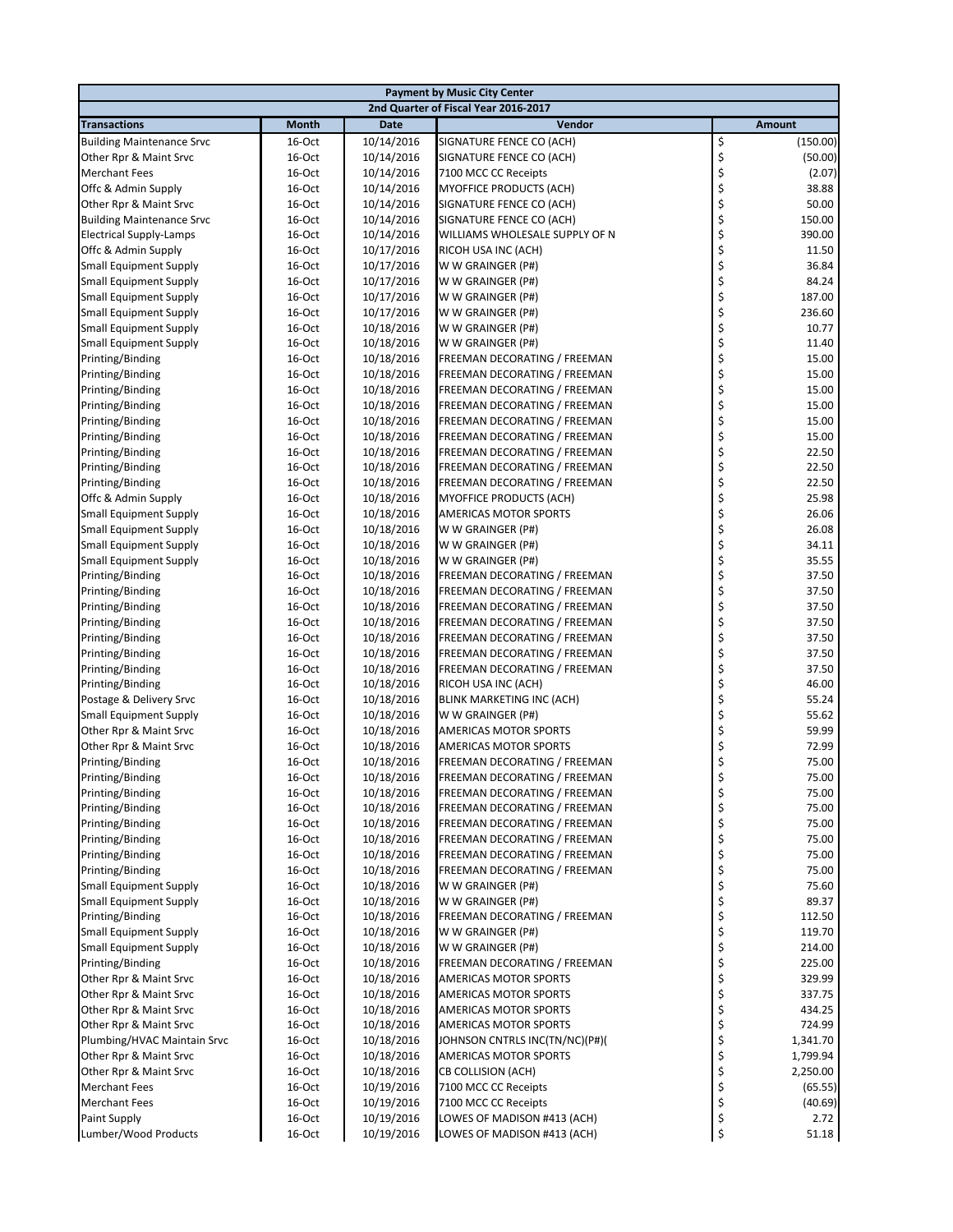|                              |              |             | <b>Payment by Music City Center</b>  |    |               |
|------------------------------|--------------|-------------|--------------------------------------|----|---------------|
|                              |              |             | 2nd Quarter of Fiscal Year 2016-2017 |    |               |
| <b>Transactions</b>          | <b>Month</b> | <b>Date</b> | Vendor                               |    | <b>Amount</b> |
| Lumber/Wood Products         | 16-Oct       | 10/19/2016  | LOWES OF MADISON #413 (ACH)          | \$ | 58.44         |
| <b>Paint Supply</b>          | 16-Oct       | 10/19/2016  | LOWES OF MADISON #413 (ACH)          | \$ | 129.80        |
| <b>Laundry Services</b>      | 16-Oct       | 10/19/2016  | <b>ALSCO</b>                         | \$ | 134.10        |
| <b>Laundry Services</b>      | 16-Oct       | 10/19/2016  | <b>ALSCO</b>                         | \$ | 570.02        |
| <b>HVAC Supply</b>           | 16-Oct       | 10/19/2016  | TN ELECTRIC MOTOR CO (ACH)           | \$ | 3,481.88      |
| Offc & Admin Supply          | 16-Oct       | 10/21/2016  | <b>MYOFFICE PRODUCTS (ACH)</b>       | \$ | 0.82          |
| Offc & Admin Supply          | 16-Oct       | 10/21/2016  | <b>MYOFFICE PRODUCTS (ACH)</b>       | \$ | 1.21          |
| Offc & Admin Supply          | 16-Oct       | 10/21/2016  | <b>MYOFFICE PRODUCTS (ACH)</b>       | \$ | 1.56          |
| Overtime Pay                 | 16-Oct       | 10/21/2016  | Payroll Labor Distribution           | \$ | 1.92          |
| Offc & Admin Supply          | 16-Oct       | 10/21/2016  | <b>MYOFFICE PRODUCTS (ACH)</b>       | \$ | 2.52          |
| Offc & Admin Supply          | 16-Oct       | 10/21/2016  | <b>MYOFFICE PRODUCTS (ACH)</b>       | \$ | 3.84          |
| Offc & Admin Supply          | 16-Oct       | 10/21/2016  | <b>MYOFFICE PRODUCTS (ACH)</b>       | \$ | 4.06          |
| Offc & Admin Supply          | 16-Oct       | 10/21/2016  | <b>MYOFFICE PRODUCTS (ACH)</b>       | \$ | 4.39          |
| Overtime Pay                 | 16-Oct       | 10/21/2016  | Payroll Labor Distribution           | \$ | 4.46          |
| Offc & Admin Supply          | 16-Oct       | 10/21/2016  | <b>MYOFFICE PRODUCTS (ACH)</b>       | \$ | 4.62          |
| <b>FSA Pre-Tax Savings</b>   | 16-Oct       | 10/21/2016  | <b>Actual Burden Journal Entries</b> | \$ | 4.78          |
| Offc & Admin Supply          | 16-Oct       | 10/21/2016  | <b>MYOFFICE PRODUCTS (ACH)</b>       | \$ | 4.82          |
| <b>FSA Pre-Tax Savings</b>   | 16-Oct       | 10/21/2016  | <b>Actual Burden Journal Entries</b> | \$ | 6.18          |
| Offc & Admin Supply          | 16-Oct       | 10/21/2016  | <b>MYOFFICE PRODUCTS (ACH)</b>       | \$ | 7.42          |
| <b>FSA Pre-Tax Savings</b>   | 16-Oct       | 10/21/2016  | <b>Actual Burden Journal Entries</b> | \$ | 7.97          |
| Offc & Admin Supply          | 16-Oct       | 10/21/2016  | MYOFFICE PRODUCTS (ACH)              | \$ | 8.06          |
| Offc & Admin Supply          | 16-Oct       | 10/21/2016  | <b>MYOFFICE PRODUCTS (ACH)</b>       | \$ | 8.50          |
| Offc & Admin Supply          | 16-Oct       | 10/21/2016  | <b>MYOFFICE PRODUCTS (ACH)</b>       | \$ | 10.28         |
| Offc & Admin Supply          | 16-Oct       | 10/21/2016  | <b>MYOFFICE PRODUCTS (ACH)</b>       | \$ | 10.28         |
| Offc & Admin Supply          | 16-Oct       | 10/21/2016  | <b>MYOFFICE PRODUCTS (ACH)</b>       | \$ | 10.28         |
| Offc & Admin Supply          | 16-Oct       | 10/21/2016  | <b>MYOFFICE PRODUCTS (ACH)</b>       | \$ | 10.28         |
| <b>FSA Pre-Tax Savings</b>   | 16-Oct       | 10/21/2016  | <b>Actual Burden Journal Entries</b> | \$ | 10.36         |
| Overtime Pay                 | 16-Oct       | 10/21/2016  | Payroll Labor Distribution           | \$ | 10.78         |
| Overtime Pay                 | 16-Oct       | 10/21/2016  | Payroll Labor Distribution           | \$ | 12.00         |
| Cafe Plan Pre-Tax Savings    | 16-Oct       | 10/21/2016  | <b>Actual Burden Journal Entries</b> | \$ | 12.88         |
| Cafe Plan Pre-Tax Savings    | 16-Oct       | 10/21/2016  | <b>Actual Burden Journal Entries</b> | \$ | 12.98         |
| Offc & Admin Supply          | 16-Oct       | 10/21/2016  | <b>MYOFFICE PRODUCTS (ACH)</b>       | \$ | 13.50         |
| Offc & Admin Supply          | 16-Oct       | 10/21/2016  | <b>MYOFFICE PRODUCTS (ACH)</b>       | \$ | 14.03         |
| <b>Employer Dental Group</b> | 16-Oct       | 10/21/2016  | <b>Actual Burden Journal Entries</b> | \$ | 14.14         |
| <b>Employer Dental Group</b> | 16-Oct       | 10/21/2016  | <b>Actual Burden Journal Entries</b> | \$ | 14.14         |
| Cafe Plan Pre-Tax Savings    | 16-Oct       | 10/21/2016  | <b>Actual Burden Journal Entries</b> | \$ | 15.11         |
| Cafe Plan Pre-Tax Savings    | 16-Oct       | 10/21/2016  | <b>Actual Burden Journal Entries</b> | \$ | 16.55         |
| Postage & Delivery Srvc      | 16-Oct       | 10/21/2016  | LOWES OF MADISON #413 (ACH)          | \$ | 20.00         |
| <b>FSA Pre-Tax Savings</b>   | 16-Oct       | 10/21/2016  | <b>Actual Burden Journal Entries</b> | \$ | 22.31         |
| Cafe Plan Pre-Tax Savings    | 16-Oct       | 10/21/2016  | <b>Actual Burden Journal Entries</b> | \$ | 23.02         |
| Offc & Admin Supply          | 16-Oct       | 10/21/2016  | MYOFFICE PRODUCTS (ACH)              | \$ | 23.38         |
| Cafe Plan Pre-Tax Savings    | 16-Oct       | 10/21/2016  | <b>Actual Burden Journal Entries</b> | Ś  | 23.63         |
| Cafe Plan Pre-Tax Savings    | 16-Oct       | 10/21/2016  | <b>Actual Burden Journal Entries</b> | \$ | 23.67         |
| Cafe Plan Pre-Tax Savings    | 16-Oct       | 10/21/2016  | <b>Actual Burden Journal Entries</b> | \$ | 23.67         |
| Offc & Admin Supply          | 16-Oct       | 10/21/2016  | <b>MYOFFICE PRODUCTS (ACH)</b>       | \$ | 23.86         |
| <b>Employer SSN Medical</b>  | 16-Oct       | 10/21/2016  | <b>Actual Burden Journal Entries</b> | \$ | 24.60         |
| Offc & Admin Supply          | 16-Oct       | 10/21/2016  | <b>MYOFFICE PRODUCTS (ACH)</b>       | \$ | 27.72         |
| <b>Employer Dental Group</b> | 16-Oct       | 10/21/2016  | <b>Actual Burden Journal Entries</b> | \$ | 28.28         |
| <b>Employer Dental Group</b> | 16-Oct       | 10/21/2016  | <b>Actual Burden Journal Entries</b> | \$ | 28.28         |
| <b>Employer Dental Group</b> | 16-Oct       | 10/21/2016  | <b>Actual Burden Journal Entries</b> | \$ | 28.28         |
| <b>Employer Dental Group</b> | 16-Oct       | 10/21/2016  | <b>Actual Burden Journal Entries</b> | \$ | 28.28         |
| <b>Employer Dental Group</b> | 16-Oct       | 10/21/2016  | <b>Actual Burden Journal Entries</b> | \$ | 28.28         |
| Cafe Plan Pre-Tax Savings    | 16-Oct       | 10/21/2016  | <b>Actual Burden Journal Entries</b> | \$ | 30.16         |
| Offc & Admin Supply          | 16-Oct       | 10/21/2016  | <b>MYOFFICE PRODUCTS (ACH)</b>       | \$ | 31.08         |
| Offc & Admin Supply          | 16-Oct       | 10/21/2016  | MYOFFICE PRODUCTS (ACH)              | \$ | 31.40         |
| Cafe Plan Pre-Tax Savings    | 16-Oct       | 10/21/2016  | <b>Actual Burden Journal Entries</b> | \$ | 36.47         |
| Cafe Plan Pre-Tax Savings    | 16-Oct       | 10/21/2016  | <b>Actual Burden Journal Entries</b> | \$ | 37.57         |
| Offc & Admin Supply          | 16-Oct       | 10/21/2016  | <b>MYOFFICE PRODUCTS (ACH)</b>       | \$ | 38.67         |
| Cafe Plan Pre-Tax Savings    | 16-Oct       | 10/21/2016  | <b>Actual Burden Journal Entries</b> | \$ | 40.82         |
| Leave Pay                    | 16-Oct       | 10/21/2016  | Payroll Labor Distribution           | \$ | 42.30         |
| <b>Employer Dental Group</b> | 16-Oct       | 10/21/2016  | <b>Actual Burden Journal Entries</b> | \$ | 42.42         |
| <b>Employer Dental Group</b> | 16-Oct       | 10/21/2016  | <b>Actual Burden Journal Entries</b> | \$ | 42.42         |
| <b>Employer Dental Group</b> | 16-Oct       | 10/21/2016  | <b>Actual Burden Journal Entries</b> | \$ | 42.42         |
| Cafe Plan Pre-Tax Savings    | 16-Oct       | 10/21/2016  | <b>Actual Burden Journal Entries</b> | \$ | 44.08         |
| CCA Employer 401K Plan       | 16-Oct       | 10/21/2016  | <b>Actual Burden Journal Entries</b> | \$ | 48.37         |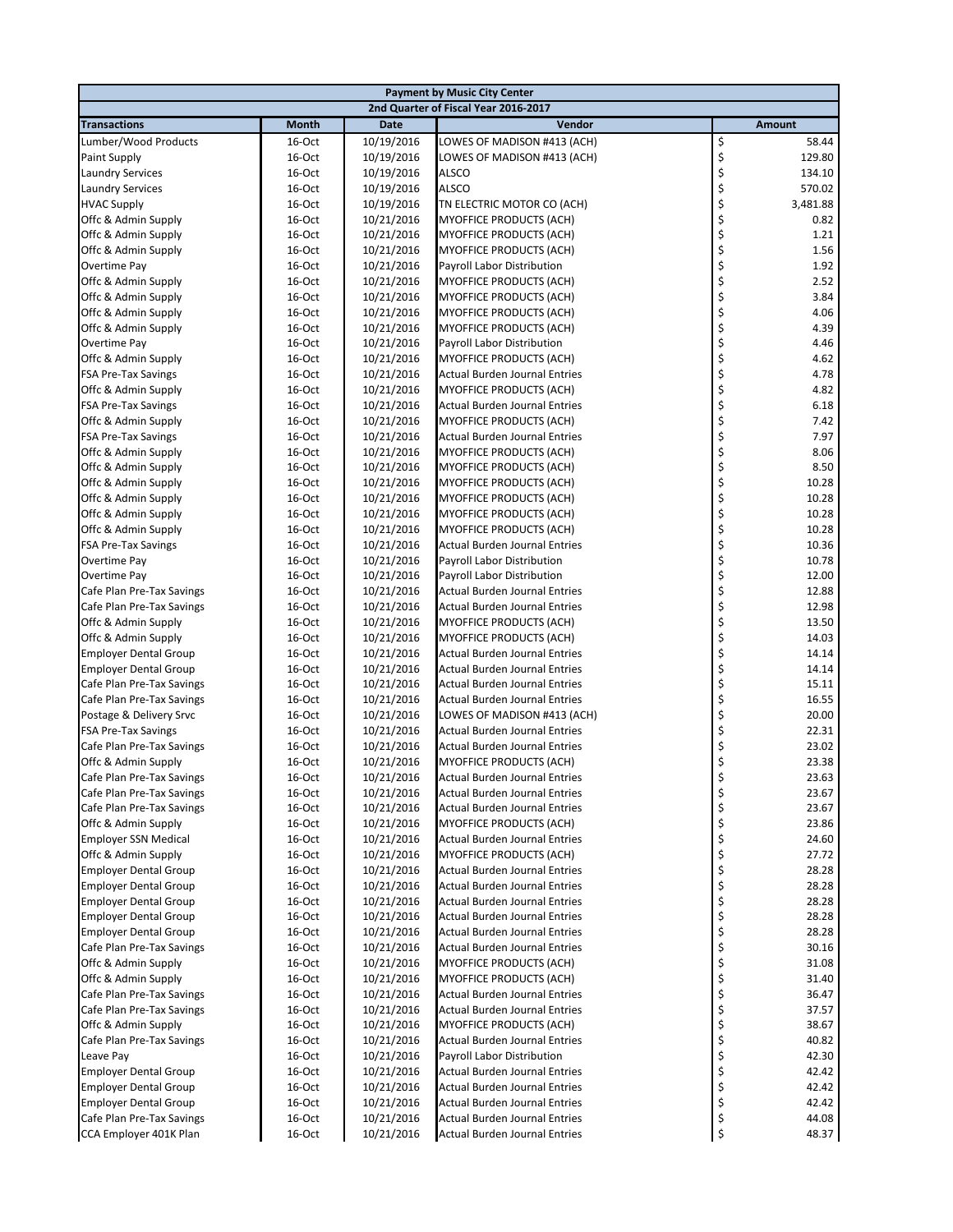|                                                      |                  |                          | <b>Payment by Music City Center</b>                                          |                        |
|------------------------------------------------------|------------------|--------------------------|------------------------------------------------------------------------------|------------------------|
|                                                      |                  |                          | 2nd Quarter of Fiscal Year 2016-2017                                         |                        |
| <b>Transactions</b>                                  | Month            | <b>Date</b>              | Vendor                                                                       | <b>Amount</b>          |
| Offc & Admin Supply                                  | 16-Oct           | 10/21/2016               | MYOFFICE PRODUCTS (ACH)                                                      | \$<br>52.92            |
| <b>Employer SSN Medical</b>                          | 16-Oct           | 10/21/2016               | Actual Burden Journal Entries                                                | \$<br>55.06            |
| <b>Employer Dental Group</b>                         | 16-Oct           | 10/21/2016               | <b>Actual Burden Journal Entries</b>                                         | \$<br>56.56            |
| <b>Employer SSN Medical</b>                          | 16-Oct           | 10/21/2016               | <b>Actual Burden Journal Entries</b>                                         | \$<br>56.65            |
| Cafe Plan Pre-Tax Savings                            | 16-Oct           | 10/21/2016               | <b>Actual Burden Journal Entries</b>                                         | \$<br>61.54            |
| <b>Small Equipment Supply</b>                        | 16-Oct           | 10/21/2016               | PCMG INC (ACH)                                                               | \$<br>70.00            |
| <b>Employer Dental Group</b>                         | 16-Oct           | 10/21/2016               | <b>Actual Burden Journal Entries</b>                                         | \$<br>70.70            |
| Overtime Pay                                         | 16-Oct           | 10/21/2016               | Payroll Labor Distribution                                                   | \$<br>74.11            |
| <b>Overtime Pay</b>                                  | 16-Oct           | 10/21/2016               | <b>Payroll Labor Distribution</b>                                            | \$<br>78.26            |
| <b>Employer Dental Group</b>                         | 16-Oct           | 10/21/2016               | <b>Actual Burden Journal Entries</b>                                         | \$<br>87.67            |
| <b>Employer SSN Medical</b>                          | 16-Oct           | 10/21/2016               | <b>Actual Burden Journal Entries</b>                                         | \$<br>89.39            |
| <b>Employer SSN Medical</b>                          | 16-Oct           | 10/21/2016               | <b>Actual Burden Journal Entries</b>                                         | \$<br>90.11            |
| <b>Employer SSN Medical</b>                          | 16-Oct           | 10/21/2016               | <b>Actual Burden Journal Entries</b>                                         | \$<br>92.05            |
| <b>Holiday Pay</b>                                   | 16-Oct           | 10/21/2016               | Payroll Labor Distribution                                                   | \$<br>92.40            |
| <b>Employer SSN Medical</b>                          | 16-Oct           | 10/21/2016               | <b>Actual Burden Journal Entries</b>                                         | \$<br>104.27           |
| <b>Employer SSN Medical</b>                          | 16-Oct           | 10/21/2016               | <b>Actual Burden Journal Entries</b>                                         | \$<br>104.84           |
| <b>Employer OASDI</b>                                | 16-Oct           | 10/21/2016               | <b>Actual Burden Journal Entries</b>                                         | \$<br>105.16           |
| Cafe Plan Pre-Tax Savings                            | 16-Oct           | 10/21/2016               | <b>Actual Burden Journal Entries</b>                                         | \$<br>109.84           |
| CCA Employer 401K Plan                               | 16-Oct           | 10/21/2016               | <b>Actual Burden Journal Entries</b>                                         | \$<br>112.43           |
| <b>Employer Dental Group</b>                         | 16-Oct           | 10/21/2016               | <b>Actual Burden Journal Entries</b>                                         | \$<br>113.12           |
| <b>Employer SSN Medical</b>                          | 16-Oct           | 10/21/2016               | <b>Actual Burden Journal Entries</b>                                         | \$<br>120.06           |
| Leave Pay                                            | 16-Oct           | 10/21/2016               | Pavroll Labor Distribution                                                   | \$<br>125.12           |
| Cafe Plan Pre-Tax Savings                            | 16-Oct           | 10/21/2016               | <b>Actual Burden Journal Entries</b>                                         | \$<br>137.57           |
| <b>Employer SSN Medical</b>                          | 16-Oct           | 10/21/2016               | <b>Actual Burden Journal Entries</b>                                         | \$<br>138.28           |
| <b>Employer SSN Medical</b>                          | 16-Oct           | 10/21/2016               | <b>Actual Burden Journal Entries</b>                                         | \$<br>147.86           |
| <b>Employer OASDI</b>                                | 16-Oct           | 10/21/2016               | <b>Actual Burden Journal Entries</b>                                         | \$<br>147.87           |
| <b>Employer Pension</b>                              | 16-Oct           | 10/21/2016               | <b>Actual Burden Journal Entries</b>                                         | \$<br>152.47           |
| Lumber/Wood Products                                 | 16-Oct           | 10/21/2016               | LOWES OF MADISON #413 (ACH)                                                  | \$<br>154.08           |
| CCA Employer 401K Plan                               | 16-Oct           | 10/21/2016               | <b>Actual Burden Journal Entries</b>                                         | \$<br>158.63           |
| Overtime Pay                                         | 16-Oct           | 10/21/2016               | Payroll Labor Distribution                                                   | \$<br>166.24           |
| Leave Pay                                            | 16-Oct           | 10/21/2016               | Payroll Labor Distribution                                                   | \$<br>166.32           |
| <b>Overtime Pay</b>                                  | 16-Oct           | 10/21/2016               | Payroll Labor Distribution                                                   | \$<br>179.32           |
| <b>Employer Dental Group</b>                         | 16-Oct           | 10/21/2016               | <b>Actual Burden Journal Entries</b>                                         | \$<br>186.65           |
| Cafe Plan Pre-Tax Savings                            | 16-Oct           | 10/21/2016               | <b>Actual Burden Journal Entries</b>                                         | \$<br>187.81           |
| Overtime Pay                                         | 16-Oct           | 10/21/2016               | Payroll Labor Distribution                                                   | \$<br>193.69           |
| CCA Employer 401K Plan                               | 16-Oct           | 10/21/2016               | <b>Actual Burden Journal Entries</b>                                         | \$<br>220.30           |
| <b>Employer Dental Group</b>                         | 16-Oct           | 10/21/2016<br>10/21/2016 | <b>Actual Burden Journal Entries</b>                                         | \$<br>229.07           |
| <b>Employer SSN Medical</b>                          | 16-Oct           |                          | <b>Actual Burden Journal Entries</b>                                         | \$<br>232.14           |
| <b>Employer OASDI</b>                                | 16-Oct           | 10/21/2016<br>10/21/2016 | <b>Actual Burden Journal Entries</b><br><b>Actual Burden Journal Entries</b> | \$<br>235.43<br>236.00 |
| <b>Employer Pension</b>                              | 16-Oct           | 10/21/2016               | <b>Actual Burden Journal Entries</b>                                         | \$<br>237.36           |
| <b>Employer SSN Medical</b><br><b>Employer OASDI</b> | 16-Oct<br>16-Oct | 10/21/2016               | <b>Actual Burden Journal Entries</b>                                         | \$<br>Ś<br>242.25      |
| <b>Employer SSN Medical</b>                          | 16-Oct           | 10/21/2016               | <b>Actual Burden Journal Entries</b>                                         | \$<br>249.24           |
| CCA Employer 401K Plan                               | 16-Oct           | 10/21/2016               | <b>Actual Burden Journal Entries</b>                                         | \$<br>262.35           |
| <b>Employer Dental Group</b>                         | 16-Oct           | 10/21/2016               | <b>Actual Burden Journal Entries</b>                                         | \$<br>271.48           |
| CCA Employer 401K Plan                               | 16-Oct           | 10/21/2016               | <b>Actual Burden Journal Entries</b>                                         | \$<br>321.45           |
| <b>Employer SSN Medical</b>                          | 16-Oct           | 10/21/2016               | <b>Actual Burden Journal Entries</b>                                         | \$<br>327.39           |
| Cafe Plan Pre-Tax Savings                            | 16-Oct           | 10/21/2016               | <b>Actual Burden Journal Entries</b>                                         | \$<br>350.60           |
| <b>Employer OASDI</b>                                | 16-Oct           | 10/21/2016               | <b>Actual Burden Journal Entries</b>                                         | \$<br>382.20           |
| <b>Overtime Pay</b>                                  | 16-Oct           | 10/21/2016               | Payroll Labor Distribution                                                   | \$<br>385.13           |
| <b>Employer OASDI</b>                                | 16-Oct           | 10/21/2016               | <b>Actual Burden Journal Entries</b>                                         | \$<br>385.29           |
| <b>Employer OASDI</b>                                | 16-Oct           | 10/21/2016               | <b>Actual Burden Journal Entries</b>                                         | \$<br>393.55           |
| CCA Employer 401K Plan                               | 16-Oct           | 10/21/2016               | <b>Actual Burden Journal Entries</b>                                         | \$<br>408.83           |
| <b>Employer SSN Medical</b>                          | 16-Oct           | 10/21/2016               | <b>Actual Burden Journal Entries</b>                                         | \$<br>421.62           |
| <b>Employer SSN Medical</b>                          | 16-Oct           | 10/21/2016               | <b>Actual Burden Journal Entries</b>                                         | \$<br>439.18           |
| <b>Electrical Supply</b>                             | 16-Oct           | 10/21/2016               | JOHNSON CNTRLS INC(TN/NC)(P#)(                                               | \$<br>442.15           |
| <b>Employer OASDI</b>                                | 16-Oct           | 10/21/2016               | <b>Actual Burden Journal Entries</b>                                         | \$<br>445.87           |
| <b>Employer OASDI</b>                                | 16-Oct           | 10/21/2016               | <b>Actual Burden Journal Entries</b>                                         | \$<br>448.34           |
| <b>HVAC Supply</b>                                   | 16-Oct           | 10/21/2016               | JOHNSON CNTRLS INC(TN/NC)(P#)(                                               | \$<br>473.06           |
| <b>Employer Group Health</b>                         | 16-Oct           | 10/21/2016               | <b>Actual Burden Journal Entries</b>                                         | \$<br>495.00           |
| <b>Employer Group Health</b>                         | 16-Oct           | 10/21/2016               | <b>Actual Burden Journal Entries</b>                                         | \$<br>498.00           |
| CCA Employer 401K Plan                               | 16-Oct           | 10/21/2016               | <b>Actual Burden Journal Entries</b>                                         | \$<br>503.67           |
| <b>Employer Dental Group</b>                         | 16-Oct           | 10/21/2016               | <b>Actual Burden Journal Entries</b>                                         | \$<br>511.87           |
| <b>Employer OASDI</b>                                | 16-Oct           | 10/21/2016               | <b>Actual Burden Journal Entries</b>                                         | \$<br>513.36           |
| <b>Employer Pension</b>                              | 16-Oct           | 10/21/2016               | <b>Actual Burden Journal Entries</b>                                         | \$<br>520.34           |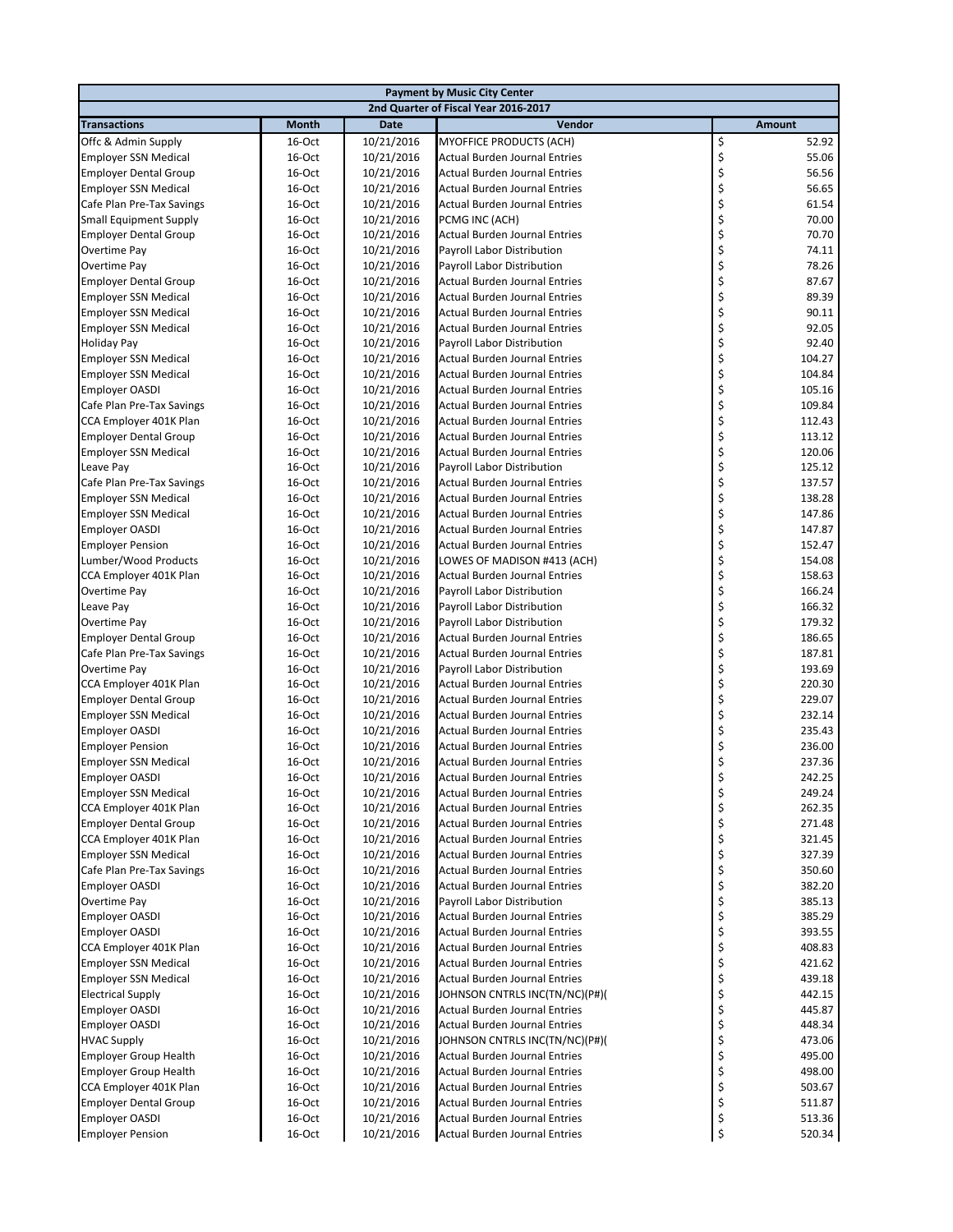|                                             |                  |                          | <b>Payment by Music City Center</b>                                          |          |                      |
|---------------------------------------------|------------------|--------------------------|------------------------------------------------------------------------------|----------|----------------------|
|                                             |                  |                          | 2nd Quarter of Fiscal Year 2016-2017                                         |          |                      |
| <b>Transactions</b>                         | <b>Month</b>     | <b>Date</b>              | Vendor                                                                       |          | <b>Amount</b>        |
| Rent Storage/Safety Box                     | 16-Oct           | 10/21/2016               | <b>CONTRACT CARPETS SALES CO</b>                                             | \$       | 523.60               |
| Overtime Pay                                | 16-Oct           | 10/21/2016               | Payroll Labor Distribution                                                   | \$       | 542.58               |
| Damages and Small Claims                    | 16-Oct           | 10/21/2016               | TOLEDO TICKET CO (ACH)                                                       | \$       | 572.48               |
| <b>Employer OASDI</b>                       | 16-Oct           | 10/21/2016               | <b>Actual Burden Journal Entries</b>                                         | \$       | 591.27               |
| <b>Employer Group Health</b>                | 16-Oct           | 10/21/2016               | <b>Actual Burden Journal Entries</b>                                         | \$       | 592.50               |
| <b>Employer Group Health</b>                | 16-Oct           | 10/21/2016               | <b>Actual Burden Journal Entries</b>                                         | \$       | 592.50               |
| <b>Employer OASDI</b>                       | 16-Oct           | 10/21/2016               | <b>Actual Burden Journal Entries</b>                                         | \$       | 632.23               |
| CCA Employer 401K Plan                      | 16-Oct           | 10/21/2016               | <b>Actual Burden Journal Entries</b>                                         | \$       | 658.82               |
| Overtime Pay                                | 16-Oct           | 10/21/2016               | Payroll Labor Distribution                                                   | \$       | 661.23               |
| <b>Employer SSN Medical</b>                 | 16-Oct           | 10/21/2016               | <b>Actual Burden Journal Entries</b>                                         | \$       | 676.33               |
| Leave Pay                                   | 16-Oct           | 10/21/2016               | Payroll Labor Distribution                                                   | \$       | 715.38               |
| CCA Employer 401K Plan                      | 16-Oct           | 10/21/2016               | <b>Actual Burden Journal Entries</b>                                         | \$       | 733.16               |
| <b>Employer Pension</b>                     | 16-Oct           | 10/21/2016               | <b>Actual Burden Journal Entries</b>                                         | \$       | 812.66               |
| <b>Employer OASDI</b>                       | 16-Oct           | 10/21/2016               | <b>Actual Burden Journal Entries</b>                                         | \$       | 816.37               |
| <b>Employer Pension</b>                     | 16-Oct           | 10/21/2016               | <b>Actual Burden Journal Entries</b>                                         | \$       | 836.54               |
| <b>Employer Group Health</b>                | 16-Oct           | 10/21/2016               | <b>Actual Burden Journal Entries</b>                                         | \$       | 840.00               |
| <b>Employer Group Health</b>                | 16-Oct           | 10/21/2016               | <b>Actual Burden Journal Entries</b>                                         | \$       | 841.50               |
| <b>Employer Group Health</b>                | 16-Oct           | 10/21/2016               | <b>Actual Burden Journal Entries</b>                                         | \$       | 841.50               |
| <b>Employer Group Health</b>                | 16-Oct           | 10/21/2016               | <b>Actual Burden Journal Entries</b>                                         | \$       | 846.00               |
| <b>Overtime Pay</b>                         | 16-Oct           | 10/21/2016               | Payroll Labor Distribution                                                   | \$       | 850.26               |
| Leave Pay                                   | 16-Oct           | 10/21/2016               | Payroll Labor Distribution                                                   | \$       | 869.23               |
| Leave Pay                                   | 16-Oct           | 10/21/2016               | Payroll Labor Distribution                                                   | \$       | 947.87               |
| <b>Building Maintenance Srvc</b>            | 16-Oct           | 10/21/2016               | <b>CONTRACT CARPETS SALES CO</b>                                             | \$       | 960.00               |
| <b>Employer Pension</b>                     | 16-Oct           | 10/21/2016               | <b>Actual Burden Journal Entries</b>                                         | \$       | 961.61               |
| <b>Employer OASDI</b>                       | 16-Oct           | 10/21/2016               | <b>Actual Burden Journal Entries</b><br><b>Actual Burden Journal Entries</b> | \$       | 992.66               |
| CCA Employer 401K Plan                      | 16-Oct           | 10/21/2016               |                                                                              | \$       | 1,004.56             |
| <b>Employer Group Health</b>                | 16-Oct           | 10/21/2016               | <b>Actual Burden Journal Entries</b>                                         | \$       | 1,089.00             |
| Leave Pay                                   | 16-Oct           | 10/21/2016               | Payroll Labor Distribution                                                   | \$       | 1,266.26             |
| <b>Employer Group Health</b><br>Regular Pay | 16-Oct<br>16-Oct | 10/21/2016<br>10/21/2016 | <b>Actual Burden Journal Entries</b><br>Payroll Labor Distribution           | \$<br>\$ | 1,341.00<br>1,398.78 |
| <b>Employer OASDI</b>                       | 16-Oct           | 10/21/2016               | <b>Actual Burden Journal Entries</b>                                         | \$       | 1,399.77             |
| <b>Employer Group Health</b>                | 16-Oct           | 10/21/2016               | <b>Actual Burden Journal Entries</b>                                         | \$       | 1,437.00             |
| Leave Pay                                   | 16-Oct           | 10/21/2016               | Payroll Labor Distribution                                                   | \$       | 1,615.01             |
| Overtime Pay                                | 16-Oct           | 10/21/2016               | Payroll Labor Distribution                                                   | \$       | 1,633.09             |
| <b>Employer Group Health</b>                | 16-Oct           | 10/21/2016               | <b>Actual Burden Journal Entries</b>                                         | \$       | 1,686.00             |
| <b>Employer OASDI</b>                       | 16-Oct           | 10/21/2016               | <b>Actual Burden Journal Entries</b>                                         | \$       | 1,802.85             |
| <b>Regular Pay</b>                          | 16-Oct           | 10/21/2016               | <b>Payroll Labor Distribution</b>                                            | \$       | 1,838.40             |
| <b>Employer OASDI</b>                       | 16-Oct           | 10/21/2016               | <b>Actual Burden Journal Entries</b>                                         | \$       | 1,878.03             |
| Leave Pay                                   | 16-Oct           | 10/21/2016               | <b>Payroll Labor Distribution</b>                                            | \$       | 1,967.86             |
| <b>Employer Pension</b>                     | 16-Oct           | 10/21/2016               | <b>Actual Burden Journal Entries</b>                                         | \$       | 2,097.30             |
| <b>Employer Pension</b>                     | 16-Oct           | 10/21/2016               | <b>Actual Burden Journal Entries</b>                                         | \$       | 2,171.03             |
| <b>Employer Group Health</b>                | 16-Oct           | 10/21/2016               | <b>Actual Burden Journal Entries</b>                                         | Ś        | 2,181.00             |
| Leave Pay                                   | 16-Oct           | 10/21/2016               | Payroll Labor Distribution                                                   | \$       | 2,197.84             |
| <b>Employer Group Health</b>                | 16-Oct           | 10/21/2016               | <b>Actual Burden Journal Entries</b>                                         | \$       | 2,229.30             |
| Leave Pay                                   | 16-Oct           | 10/21/2016               | Payroll Labor Distribution                                                   | \$       | 2,463.45             |
| Plumbing/HVAC Maintain Srvc                 | 16-Oct           | 10/21/2016               | DEMAND MECHANICAL LLC (ACH)                                                  | \$       | 2,476.04             |
| Leave Pay                                   | 16-Oct           | 10/21/2016               | Payroll Labor Distribution                                                   | \$       | 2,498.61             |
| Leave Pay                                   | 16-Oct           | 10/21/2016               | Payroll Labor Distribution                                                   | \$       | 2,562.40             |
| <b>Security Services</b>                    | 16-Oct           | 10/21/2016               | ELITE SHOW SERVICES INC (ACH)                                                | \$       | 2,742.44             |
| <b>Employer OASDI</b>                       | 16-Oct           | 10/21/2016               | <b>Actual Burden Journal Entries</b>                                         | \$       | 2,891.86             |
| <b>Regular Pay</b>                          | 16-Oct           | 10/21/2016               | Payroll Labor Distribution                                                   | \$       | 3,200.11             |
| Leave Pay                                   | 16-Oct           | 10/21/2016               | <b>Payroll Labor Distribution</b>                                            | \$       | 3,741.10             |
| <b>Employer Group Health</b>                | 16-Oct           | 10/21/2016               | <b>Actual Burden Journal Entries</b>                                         | \$       | 4,077.30             |
| Refuse Disposal-Reimb                       | 16-Oct           | 10/21/2016               | REPUBLIC SVCS NASH / ALLIED WAS                                              | \$       | 4,440.11             |
| <b>Employer Group Health</b>                | 16-Oct           | 10/21/2016               | Actual Burden Journal Entries                                                | \$       | 5,061.30             |
| <b>Regular Pay</b>                          | 16-Oct           | 10/21/2016               | Payroll Labor Distribution                                                   | \$       | 6,585.60             |
| <b>Regular Pay</b>                          | 16-Oct           | 10/21/2016               | Payroll Labor Distribution                                                   | \$       | 6,617.02             |
| Regular Pay                                 | 16-Oct           | 10/21/2016               | Payroll Labor Distribution                                                   | \$       | 6,700.80             |
| <b>Regular Pay</b>                          | 16-Oct           | 10/21/2016               | Payroll Labor Distribution                                                   | \$       | 6,844.71             |
| <b>Employer Group Health</b>                | 16-Oct           | 10/21/2016               | <b>Actual Burden Journal Entries</b>                                         | \$       | 6,940.80             |
| Regular Pay                                 | 16-Oct           | 10/21/2016               | Payroll Labor Distribution                                                   | \$       | 7,416.80             |
| <b>Regular Pay</b>                          | 16-Oct           | 10/21/2016               | Payroll Labor Distribution                                                   | \$       | 8,190.27             |
| Regular Pay                                 | 16-Oct           | 10/21/2016               | Payroll Labor Distribution                                                   | \$       | 8,749.88             |
| <b>Regular Pay</b>                          | 16-Oct           | 10/21/2016               | Payroll Labor Distribution                                                   | \$<br>\$ | 9,386.80             |
| <b>Employer Group Health</b>                | 16-Oct           | 10/21/2016               | <b>Actual Burden Journal Entries</b>                                         |          | 12,223.80            |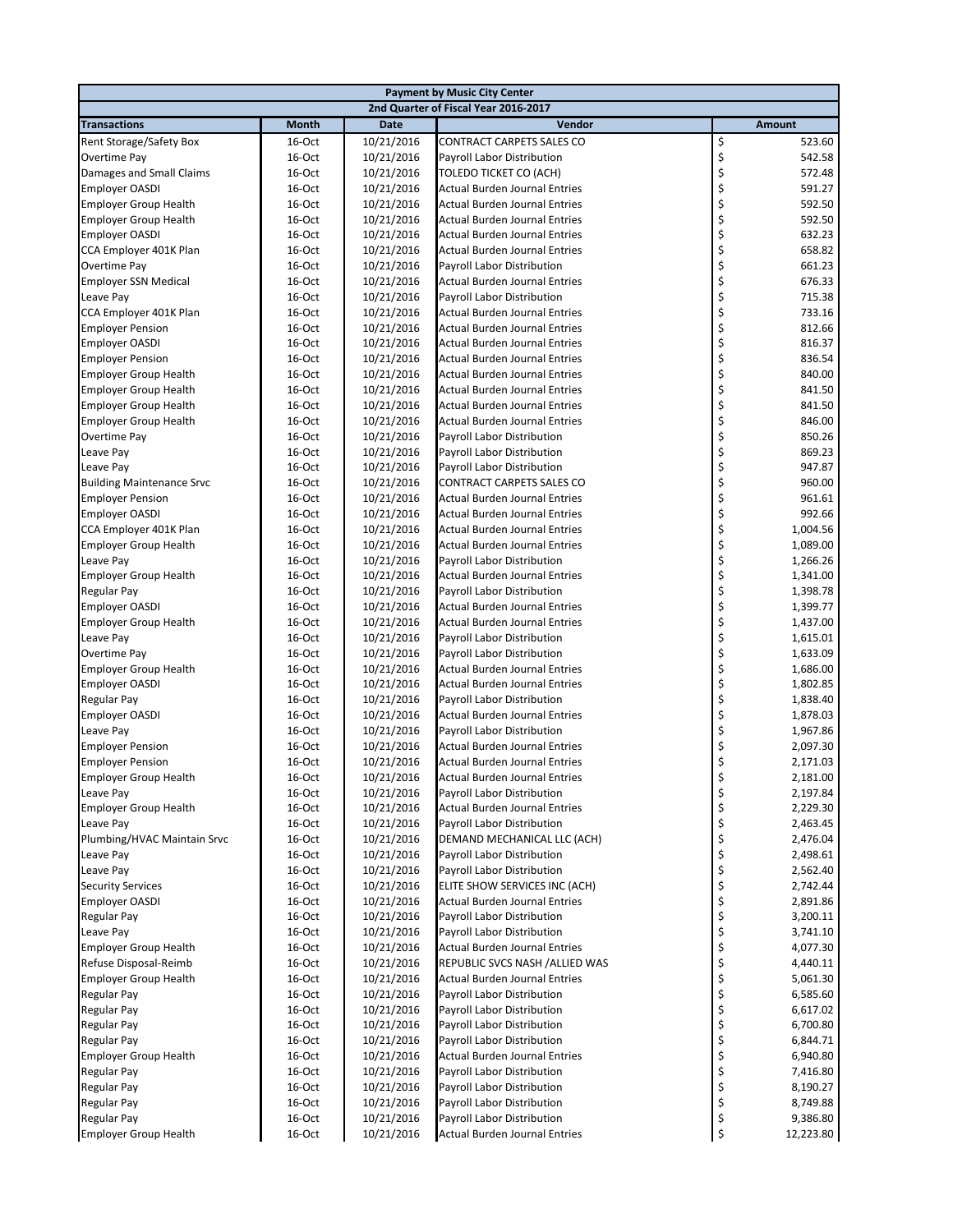|                                  |              |                          | <b>Payment by Music City Center</b>                            |                      |
|----------------------------------|--------------|--------------------------|----------------------------------------------------------------|----------------------|
|                                  |              |                          | 2nd Quarter of Fiscal Year 2016-2017                           |                      |
| <b>Transactions</b>              | <b>Month</b> | <b>Date</b>              | Vendor                                                         | <b>Amount</b>        |
| <b>Merchant Fees</b>             | 16-Oct       | 10/21/2016               | FIS                                                            | \$<br>12,928.84      |
| Regular Pay                      | 16-Oct       | 10/21/2016               | Payroll Labor Distribution                                     | \$<br>13,254.90      |
| <b>Regular Pay</b>               | 16-Oct       | 10/21/2016               | Payroll Labor Distribution                                     | \$<br>14,450.42      |
| <b>Regular Pay</b>               | 16-Oct       | 10/21/2016               | Payroll Labor Distribution                                     | \$<br>16,339.08      |
| <b>Regular Pay</b>               | 16-Oct       | 10/21/2016               | Payroll Labor Distribution                                     | \$<br>22,084.31      |
| <b>Regular Pay</b>               | 16-Oct       | 10/21/2016               | Payroll Labor Distribution                                     | \$<br>27,870.58      |
| <b>Regular Pay</b>               | 16-Oct       | 10/21/2016               | Payroll Labor Distribution                                     | \$<br>29,145.58      |
| Regular Pay                      | 16-Oct       | 10/21/2016               | Payroll Labor Distribution                                     | \$<br>48,221.06      |
| <b>District Energy System</b>    | 16-Oct       | 10/21/2016               | DES REVENUE / US BANK (ACH)                                    | \$<br>256,910.12     |
| <b>Merchant Fees</b>             | 16-Oct       | 10/24/2016               | 7100 MCC CC Receipts                                           | \$<br>(71.53)        |
| <b>Merchant Fees</b>             | 16-Oct       | 10/24/2016               | 7100 MCC CC Receipts                                           | \$<br>(4.14)         |
| <b>Uniform Cleaning Service</b>  | 16-Oct       | 10/24/2016               | CINTAS CORP #051 MATS & RUGS(A                                 | \$<br>31.99          |
| <b>Uniform Cleaning Service</b>  | 16-Oct       | 10/24/2016               | CINTAS CORP #051 MATS & RUGS(A                                 | \$<br>647.90         |
| <b>Uniform Cleaning Service</b>  | 16-Oct       | 10/24/2016               | CINTAS CORP #051 MATS & RUGS(A                                 | \$<br>979.64         |
| Pest Control Srvc                | 16-Oct       | 10/24/2016               | COOKS PEST CONTROL INC COMMERC                                 | \$<br>1,207.50       |
| Rpr & Maint Srvc Elev/Escel      | 16-Oct       | 10/24/2016               | NASHVILLE MACHINE ELEVATOR CO                                  | \$<br>13,865.25      |
| <b>Security Services</b>         | 16-Oct       | 10/25/2016               | ELITE SHOW SERVICES INC (ACH)                                  | \$<br>(74.33)        |
| <b>Temporary Service</b>         | 16-Oct       | 10/25/2016               | ELITE SHOW SERVICES INC (ACH)                                  | \$<br>(57.55)        |
| <b>Temporary Service</b>         | 16-Oct       | 10/25/2016               | ELITE SHOW SERVICES INC (ACH)                                  | \$<br>(10.00)        |
| <b>Temporary Service</b>         | 16-Oct       | 10/25/2016               | ELITE SHOW SERVICES INC (ACH)                                  | \$<br>(7.50)         |
| Repair & Maint Supply            | 16-Oct       | 10/25/2016               | WEST END LOCK CO                                               | \$<br>5.00           |
| <b>HHold &amp; Jnitr Supply</b>  | 16-Oct       | 10/25/2016               | AMERICAN PAPER & TWINE CO (ACH                                 | \$<br>19.06          |
| <b>HHold &amp; Jnitr Supply</b>  | 16-Oct       | 10/25/2016               | AMERICAN PAPER & TWINE CO (ACH                                 | \$<br>49.10          |
| <b>HHold &amp; Jnitr Supply</b>  | 16-Oct       | 10/25/2016               | <b>KELSAN INC (ACH)</b>                                        | \$<br>49.80          |
| Offc & Admin Supply              | 16-Oct       | 10/25/2016               | <b>MYOFFICE PRODUCTS (ACH)</b>                                 | \$<br>66.58          |
| <b>Temporary Service</b>         | 16-Oct       | 10/25/2016               | ELITE SHOW SERVICES INC (ACH)                                  | \$<br>70.00          |
| <b>HHold &amp; Jnitr Supply</b>  | 16-Oct       | 10/25/2016               | <b>KELSAN INC (ACH)</b>                                        | \$<br>83.40          |
| <b>HHold &amp; Jnitr Supply</b>  | 16-Oct       | 10/25/2016               | <b>KELSAN INC (ACH)</b>                                        | \$<br>87.85          |
| <b>HHold &amp; Jnitr Supply</b>  | 16-Oct       | 10/25/2016               | <b>KELSAN INC (ACH)</b>                                        | \$<br>130.74         |
| <b>Security Services</b>         | 16-Oct       | 10/25/2016               | ELITE SHOW SERVICES INC (ACH)                                  | \$<br>174.90         |
| Auto Fuel                        | 16-Oct       | 10/25/2016               | WEX (WRIGHT EXPRESS FINANCIAL)                                 | \$<br>210.86         |
| Auto Fuel                        | 16-Oct       | 10/25/2016               | WEX (WRIGHT EXPRESS FINANCIAL)                                 | \$<br>329.66         |
| <b>Security Services</b>         | 16-Oct       | 10/25/2016               | ELITE SHOW SERVICES INC (ACH)                                  | \$<br>358.40         |
| <b>Security Services</b>         | 16-Oct       | 10/25/2016               | ELITE SHOW SERVICES INC (ACH)                                  | \$<br>425.60         |
|                                  | 16-Oct       |                          | KENNY PIPE & SUPPLY INC (ACH)                                  | \$<br>446.25         |
| Plumbing/HVAC Maintain Srvc      | 16-Oct       | 10/25/2016<br>10/25/2016 |                                                                | \$<br>508.80         |
| Plumbing/HVAC Maintain Srvc      | 16-Oct       |                          | KENNY PIPE & SUPPLY INC (ACH)<br>ELITE SHOW SERVICES INC (ACH) | \$<br>701.26         |
| <b>Temporary Service</b>         |              | 10/25/2016               |                                                                | \$<br>1,243.35       |
| <b>Temporary Service</b>         | 16-Oct       | 10/25/2016               | ELITE SHOW SERVICES INC (ACH)                                  |                      |
| <b>Temporary Service</b>         | 16-Oct       | 10/25/2016               | ELITE SHOW SERVICES INC (ACH)                                  | \$<br>1,272.09       |
| <b>Security Services</b>         | 16-Oct       | 10/25/2016               | ELITE SHOW SERVICES INC (ACH)                                  | \$<br>1,963.14       |
| <b>Temporary Service</b>         | 16-Oct       | 10/25/2016               | ELITE SHOW SERVICES INC (ACH)                                  | \$<br>3,641.10<br>\$ |
| <b>Security Services</b>         | 16-Oct       | 10/25/2016               | ELITE SHOW SERVICES INC (ACH)                                  | 4,471.85             |
| <b>Merchant Fees</b>             | 16-Oct       | 10/26/2016               | 7100 MCC CC Receipts                                           | \$<br>(4.53)         |
| Postage & Delivery Srvc          | 16-Oct       | 10/26/2016               | LLOVET FILTRATION CO                                           | \$<br>15.00          |
| Food & Bev-Inhouse               | 16-Oct       | 10/26/2016               | CENTERPLATE MCC (ACH)                                          | \$<br>133.60         |
| <b>Small Equipment Supply</b>    | 16-Oct       | 10/26/2016               | PCMG INC (ACH)                                                 | \$<br>140.00         |
| <b>Temporary Service</b>         | 16-Oct       | 10/26/2016               | INDUSTRIAL STAFFING OF TN (ACH                                 | \$<br>182.24         |
| <b>Building Maintenance Srvc</b> | 16-Oct       | 10/26/2016               | LLOVET FILTRATION CO                                           | \$<br>243.20         |
| <b>Internet Services</b>         | 16-Oct       | 10/26/2016               | COMCAST (ACH)                                                  | \$<br>254.85         |
| <b>Medical Services</b>          | 16-Oct       | 10/26/2016               | MED STAR MEDICAL STAFFING INC                                  | \$<br>286.00         |
| Cable Television                 | 16-Oct       | 10/26/2016               | COMCAST (ACH)                                                  | \$<br>408.29         |
| <b>Building Maintenance Srvc</b> | 16-Oct       | 10/26/2016               | LLOVET FILTRATION CO                                           | \$<br>464.94         |
| <b>Building Maintenance Srvc</b> | 16-Oct       | 10/26/2016               | HAMILTON MACHINE CO INC (ACH)                                  | \$<br>470.00         |
| Landscaping Srvc                 | 16-Oct       | 10/26/2016               | REED LANDSCAPING INC (ACH)                                     | \$<br>489.16         |
| <b>Electrical Repair Service</b> | 16-Oct       | 10/26/2016               | CONVENTION PROD RIGGING INC (A                                 | \$<br>510.00         |
| <b>Medical Services</b>          | 16-Oct       | 10/26/2016               | MED STAR MEDICAL STAFFING INC                                  | \$<br>605.00         |
| <b>Temporary Service</b>         | 16-Oct       | 10/26/2016               | LOOMIS FARGO & CO                                              | \$<br>690.72         |
| Plumbing/HVAC Maintain Srvc      | 16-Oct       | 10/26/2016               | CONVENTION PROD RIGGING INC (A                                 | \$<br>765.00         |
| <b>Temporary Service</b>         | 16-Oct       | 10/26/2016               | INDUSTRIAL STAFFING OF TN (ACH                                 | \$<br>983.31         |
| Janitorial Srvc                  | 16-Oct       | 10/26/2016               | INDUSTRIAL STAFFING OF TN (ACH                                 | \$<br>1,037.40       |
| <b>Medical Services</b>          | 16-Oct       | 10/26/2016               | MED STAR MEDICAL STAFFING INC                                  | \$<br>1,716.00       |
| Plumbing/HVAC Maintain Srvc      | 16-Oct       | 10/26/2016               | LLOVET FILTRATION CO                                           | \$<br>1,845.84       |
| <b>Building Maintenance Srvc</b> | 16-Oct       | 10/26/2016               | BAKER ROOFING CO (ACH)                                         | \$<br>2,500.00       |
| Offc & Admin Supply              | 16-Oct       | 10/27/2016               | <b>MYOFFICE PRODUCTS (ACH)</b>                                 | \$<br>2.46           |
| Offc & Admin Supply              | 16-Oct       | 10/27/2016               | <b>MYOFFICE PRODUCTS (ACH)</b>                                 | \$<br>2.68           |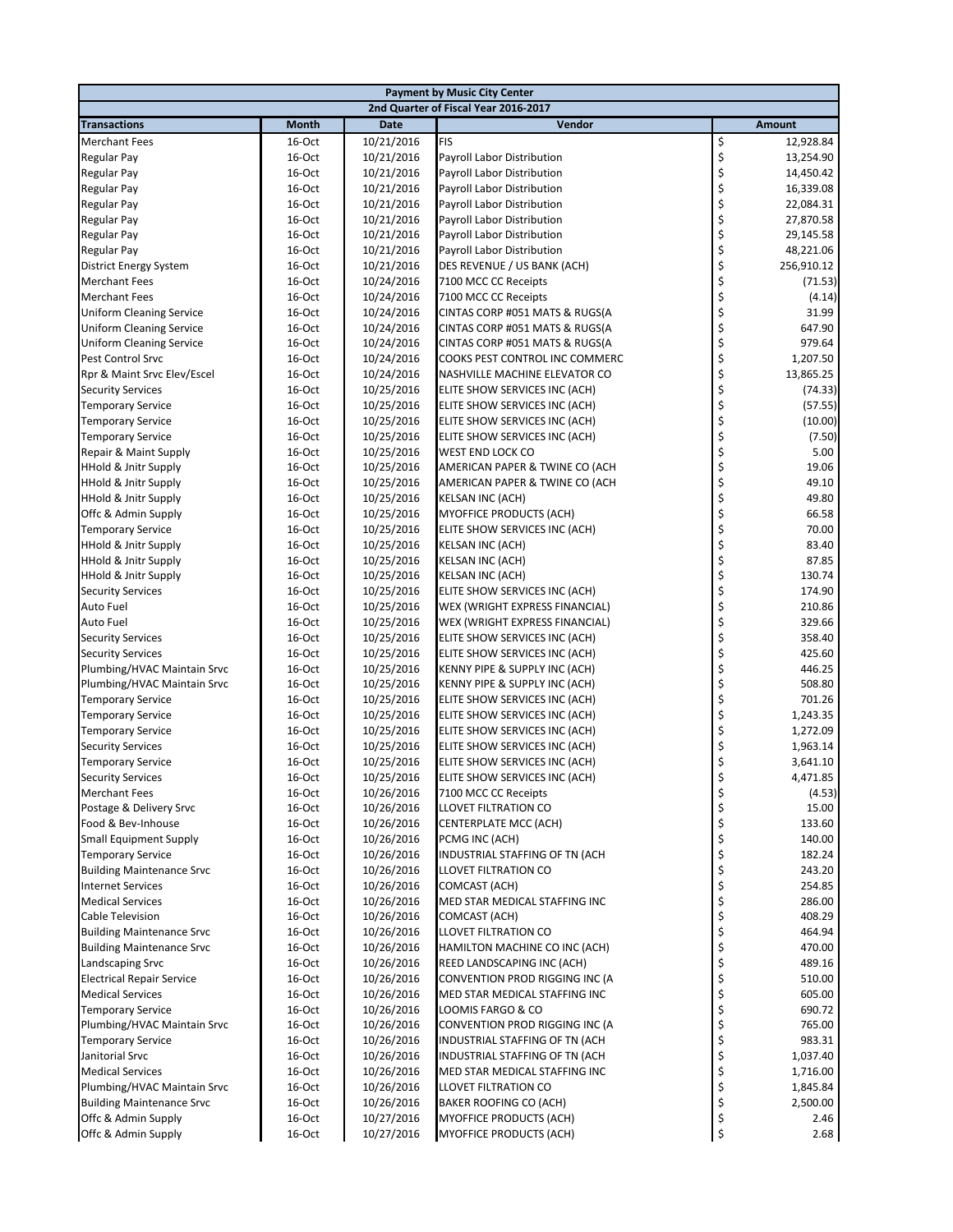|                                                         |                  |                          | <b>Payment by Music City Center</b>                       |                               |
|---------------------------------------------------------|------------------|--------------------------|-----------------------------------------------------------|-------------------------------|
|                                                         |                  |                          | 2nd Quarter of Fiscal Year 2016-2017                      |                               |
| <b>Transactions</b>                                     | Month            | <b>Date</b>              | Vendor                                                    | Amount                        |
| Offc & Admin Supply                                     | 16-Oct           | 10/27/2016               | <b>MYOFFICE PRODUCTS (ACH)</b>                            | \$<br>4.65                    |
| Offc & Admin Supply                                     | 16-Oct           | 10/27/2016               | <b>MYOFFICE PRODUCTS (ACH)</b>                            | \$<br>5.58                    |
| Offc & Admin Supply                                     | 16-Oct           | 10/27/2016               | MYOFFICE PRODUCTS (ACH)                                   | \$<br>6.90                    |
| Offc & Admin Supply                                     | 16-Oct           | 10/27/2016               | <b>MYOFFICE PRODUCTS (ACH)</b>                            | \$<br>8.45                    |
| Offc & Admin Supply                                     | 16-Oct           | 10/27/2016               | <b>MYOFFICE PRODUCTS (ACH)</b>                            | \$<br>8.45                    |
| Offc & Admin Supply                                     | 16-Oct           | 10/27/2016               | <b>MYOFFICE PRODUCTS (ACH)</b>                            | \$<br>8.45                    |
| Offc & Admin Supply                                     | 16-Oct           | 10/27/2016               | <b>MYOFFICE PRODUCTS (ACH)</b>                            | \$<br>9.79                    |
| Offc & Admin Supply                                     | 16-Oct           | 10/27/2016               | <b>MYOFFICE PRODUCTS (ACH)</b>                            | \$<br>11.28                   |
| Offc & Admin Supply                                     | 16-Oct           | 10/27/2016               | <b>MYOFFICE PRODUCTS (ACH)</b>                            | \$<br>11.28                   |
| Offc & Admin Supply                                     | 16-Oct           | 10/27/2016               | <b>MYOFFICE PRODUCTS (ACH)</b>                            | \$<br>11.76                   |
| Offc & Admin Supply                                     | 16-Oct           | 10/27/2016               | <b>MYOFFICE PRODUCTS (ACH)</b>                            | \$<br>13.44                   |
| Offc & Admin Supply                                     | 16-Oct           | 10/27/2016               | <b>MYOFFICE PRODUCTS (ACH)</b>                            | \$<br>14.17                   |
| Offc & Admin Supply                                     | 16-Oct           | 10/27/2016               | <b>MYOFFICE PRODUCTS (ACH)</b>                            | \$<br>14.32                   |
| Offc & Admin Supply                                     | 16-Oct<br>16-Oct | 10/27/2016               | <b>MYOFFICE PRODUCTS (ACH)</b>                            | \$<br>15.33<br>\$<br>18.60    |
| Offc & Admin Supply                                     | 16-Oct           | 10/27/2016<br>10/27/2016 | MYOFFICE PRODUCTS (ACH)<br><b>MYOFFICE PRODUCTS (ACH)</b> | \$<br>23.06                   |
| Offc & Admin Supply<br>Other Rpr & Maint Srvc           | 16-Oct           | 10/27/2016               | RICOH USA INC (ACH)                                       | \$<br>26.59                   |
| Food & Ice                                              | 16-Oct           | 10/27/2016               | <b>CENTERPLATE MCC (ACH)</b>                              | \$<br>38.62                   |
| Food & Ice                                              | 16-Oct           | 10/27/2016               | CENTERPLATE MCC (ACH)                                     | \$<br>44.92                   |
| Other Rpr & Maint Srvc                                  | 16-Oct           | 10/27/2016               | RICOH USA INC (ACH)                                       | \$<br>53.85                   |
| Food & Bev-Inhouse                                      | 16-Oct           | 10/27/2016               | <b>CENTERPLATE MCC (ACH)</b>                              | \$<br>85.81                   |
| <b>Medical Services</b>                                 | 16-Oct           | 10/27/2016               | MED STAR MEDICAL STAFFING INC                             | \$<br>88.00                   |
| Offc & Admin Supply                                     | 16-Oct           | 10/27/2016               | <b>MYOFFICE PRODUCTS (ACH)</b>                            | \$<br>91.79                   |
| Computer Hardware <\$10K                                | 16-Oct           | 10/27/2016               | PCMG INC (ACH)                                            | \$<br>99.99                   |
| <b>HHold &amp; Jnitr Supply</b>                         | 16-Oct           | 10/27/2016               | AMERICAN PAPER & TWINE CO (ACH                            | \$<br>104.76                  |
| Other Rpr & Maint Srvc                                  | 16-Oct           | 10/27/2016               | RICOH USA INC (ACH)                                       | \$<br>104.89                  |
| Other Rpr & Maint Srvc                                  | 16-Oct           | 10/27/2016               | RICOH USA INC (ACH)                                       | \$<br>104.89                  |
| Cable Television                                        | 16-Oct           | 10/27/2016               | <b>AT&amp;T CIRCUITS</b>                                  | \$<br>111.00                  |
| Other Rpr & Maint Srvc                                  | 16-Oct           | 10/27/2016               | RICOH USA INC (ACH)                                       | \$<br>174.67                  |
| Other Rpr & Maint Srvc                                  | 16-Oct           | 10/27/2016               | RICOH USA INC (ACH)                                       | \$<br>239.27                  |
| Other Rpr & Maint Srvc                                  | 16-Oct           | 10/27/2016               | RICOH USA INC (ACH)                                       | \$<br>269.25                  |
| Other Rpr & Maint Srvc                                  | 16-Oct           | 10/27/2016               | RICOH USA INC (ACH)                                       | \$<br>272.88                  |
| Telephone & Telegraph                                   | 16-Oct           | 10/27/2016               | <b>AT&amp;T CIRCUITS</b>                                  | \$<br>348.28                  |
| Other Rpr & Maint Srvc                                  | 16-Oct           | 10/27/2016               | RICOH USA INC (ACH)                                       | \$<br>358.53                  |
| Other Rpr & Maint Srvc                                  | 16-Oct           | 10/27/2016               | RICOH USA INC (ACH)                                       | \$<br>368.84                  |
| Food & Bev-Inhouse                                      | 16-Oct           | 10/27/2016               | <b>CENTERPLATE MCC (ACH)</b>                              | \$<br>395.05                  |
| <b>Host &amp; Hostess</b>                               | 16-Oct           | 10/27/2016               | OMNI NASHVILLE LLC (ACH)                                  | \$<br>538.12                  |
| <b>Electrical Supply</b>                                | 16-Oct           | 10/27/2016               | WILLIAMS WHOLESALE SUPPLY OF N                            | \$<br>597.00                  |
| <b>Membership Dues</b>                                  | 16-Oct           | 10/27/2016               | NASHVILLE SPORTS COUNCIL (ACH)                            | \$<br>650.00                  |
| <b>Uniform Cleaning Service</b>                         | 16-Oct           | 10/27/2016               | CINTAS CORP #051 MATS & RUGS(A                            | \$<br>799.76                  |
| Other Rpr & Maint Srvc                                  | 16-Oct           | 10/27/2016               | RICOH USA INC (ACH)                                       | \$<br>811.43                  |
| <b>HHold &amp; Jnitr Supply</b>                         | 16-Oct           | 10/27/2016               | AMERICAN PAPER & TWINE CO (ACH                            | Ś<br>1,663.00                 |
| <b>HHold &amp; Jnitr Supply</b>                         | 16-Oct           | 10/27/2016               | AMERICAN PAPER & TWINE CO (ACH                            | \$<br>2,005.25                |
| <b>Vertical Transp Repair</b>                           | 16-Oct           | 10/27/2016               | NASHVILLE MACHINE ELEVATOR CO                             | \$<br>2,184.00                |
| <b>Window Cleaning Service</b><br>Rpr & Maint Srvc HVAC | 16-Oct           | 10/27/2016               | PREMIERE BUILDING MAINTENANCE                             | \$<br>3,185.00<br>3,313.25    |
| <b>Merchant Fees</b>                                    | 16-Oct           | 10/27/2016               | JOHNSON CONTROLS INC/CARDKEY (                            | \$                            |
| <b>Merchant Fees</b>                                    | 16-Oct<br>16-Oct | 10/28/2016<br>10/28/2016 | 7100 MCC CC Receipts<br>7100 MCC CC Receipts              | \$<br>(18.40)<br>\$<br>(3.31) |
| Repair & Maint Supply                                   | 16-Oct           | 10/28/2016               | KENNY PIPE & SUPPLY INC (ACH)                             | \$<br>480.12                  |
| <b>Mngt Cnsltnt Srvc</b>                                | 16-Oct           | 10/28/2016               | INQUIRIES INC (ACH)                                       | \$<br>687.35                  |
| Postage & Delivery Srvc                                 | 16-Oct           | 10/29/2016               | <b>ALCO PRODUCTS</b>                                      | \$<br>5.00                    |
| Offc & Admin Supply                                     | 16-Oct           | 10/29/2016               | <b>ALCO PRODUCTS</b>                                      | \$<br>12.62                   |
| Insurance-Liability/PropDmg                             | 16-Oct           | 10/31/2016               | MCC 10/16 PREPAID EXP RCLS                                | \$<br>(11,797.26)             |
| Insurance-Workman's Comp                                | 16-Oct           | 10/31/2016               | MCC 10/16 PREPAID EXP RCLS                                | \$<br>(4,669.00)              |
| Insurance-Vehicles                                      | 16-Oct           | 10/31/2016               | MCC 10/16 PREPAID EXP RCLS                                | \$<br>(891.17)                |
| Other Rpr & Maint Srvc                                  | 16-Oct           | 10/31/2016               | MCC MISC AR JE 10/16                                      | \$<br>(811.43)                |
| <b>Temporary Service</b>                                | 16-Oct           | 10/31/2016               | MCC 10/16 Temp Labor RCLS                                 | \$<br>(358.77)                |
| <b>Merchant Fees</b>                                    | 16-Oct           | 10/31/2016               | MCC Parking Accrual 10/16                                 | \$<br>(118.45)                |
| <b>Merchant Fees</b>                                    | 16-Oct           | 10/31/2016               | MCC Parking Accrual 10/16                                 | \$<br>(85.56)                 |
| <b>Temporary Service</b>                                | 16-Oct           | 10/31/2016               | ELITE SHOW SERVICES INC (ACH)                             | \$<br>(49.00)                 |
| Printing/Binding                                        | 16-Oct           | 10/31/2016               | MCC MISC AR JE 10/16                                      | \$<br>(46.00)                 |
| Employee Out-of-town Travel                             | 16-Oct           | 10/31/2016               | Fifth Third CCard Oct 2016                                | \$<br>(1.25)                  |
| Insurance-Liability/PropDmg                             | 16-Oct           | 10/31/2016               | MCC 10/16 PREPAID EXP RCLS                                | \$<br>0.06                    |
| Employee Out-of-town Travel                             | 16-Oct           | 10/31/2016               | Fifth Third CCard Oct 2016                                | \$<br>6.58                    |
| Offc & Admin Supply                                     | 16-Oct           | 10/31/2016               | <b>MYOFFICE PRODUCTS (ACH)</b>                            | \$<br>7.56                    |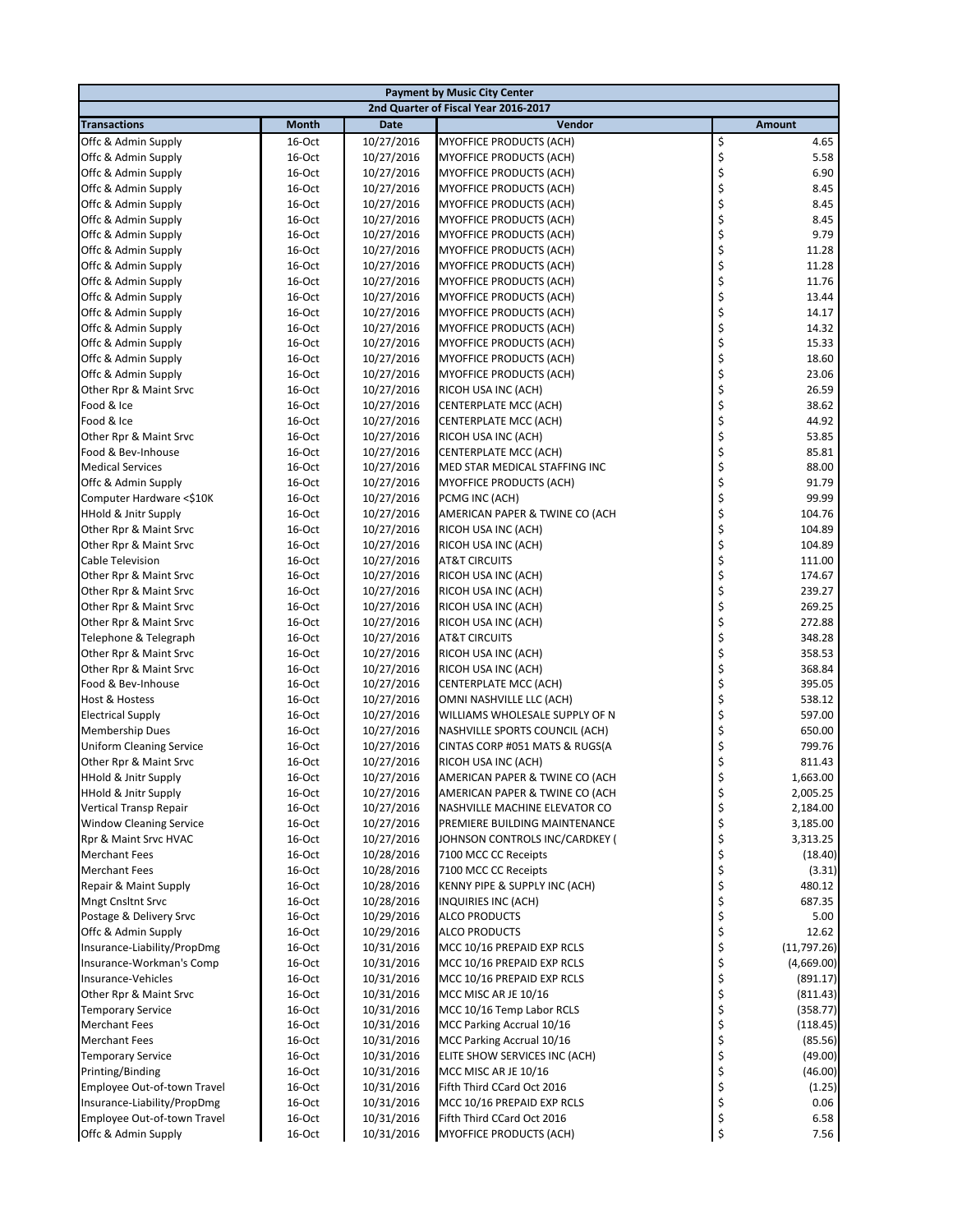|                                                       |                  |                          | <b>Payment by Music City Center</b>                        |                        |
|-------------------------------------------------------|------------------|--------------------------|------------------------------------------------------------|------------------------|
|                                                       |                  |                          | 2nd Quarter of Fiscal Year 2016-2017                       |                        |
| <b>Transactions</b>                                   | <b>Month</b>     | <b>Date</b>              | Vendor                                                     | <b>Amount</b>          |
| Employee Out-of-town Travel                           | 16-Oct           | 10/31/2016               | Fifth Third CCard Oct 2016                                 | \$<br>8.00             |
| Employee Out-of-town Travel                           | 16-Oct           | 10/31/2016               | Fifth Third CCard Oct 2016                                 | \$<br>8.50             |
| Employee Out-of-town Travel                           | 16-Oct           | 10/31/2016               | Fifth Third CCard Oct 2016                                 | \$<br>8.51             |
| Employee Out-of-town Travel                           | 16-Oct           | 10/31/2016               | Fifth Third CCard Oct 2016                                 | \$<br>8.62             |
| Employee Out-of-town Travel                           | 16-Oct           | 10/31/2016               | Fifth Third CCard Oct 2016                                 | \$<br>10.20            |
| Offc & Admin Supply                                   | 16-Oct           | 10/31/2016               | <b>MYOFFICE PRODUCTS (ACH)</b>                             | \$<br>11.55            |
| Employee Out-of-town Travel                           | 16-Oct           | 10/31/2016               | Fifth Third CCard Oct 2016                                 | \$<br>12.96            |
| Employee Out-of-town Travel                           | 16-Oct           | 10/31/2016               | Fifth Third CCard Oct 2016                                 | \$<br>12.96            |
| Employee Out-of-town Travel                           | 16-Oct           | 10/31/2016               | Fifth Third CCard Oct 2016                                 | \$<br>13.50            |
| Paint Supply                                          | 16-Oct           | 10/31/2016               | MCC PCC MUSIC CITY CENTER                                  | \$<br>16.56            |
| <b>Host &amp; Hostess</b>                             | 16-Oct           | 10/31/2016               | Fifth Third CCard Oct 2016                                 | \$<br>19.16            |
| Employee Local Travel/Park                            | 16-Oct           | 10/31/2016               | MCC PCC MUSIC CITY CENTER                                  | \$<br>20.00            |
| Offc & Admin Supply                                   | 16-Oct           | 10/31/2016               | <b>MYOFFICE PRODUCTS (ACH)</b>                             | \$<br>21.70            |
| <b>Promotion-Goods</b>                                | 16-Oct           | 10/31/2016               | MCC PCC MUSIC CITY CENTER                                  | \$<br>21.94            |
| Employee Out-of-town Travel                           | 16-Oct           | 10/31/2016               | Fifth Third CCard Oct 2016                                 | \$<br>24.31            |
| Employee Out-of-town Travel                           | 16-Oct           | 10/31/2016               | Fifth Third CCard Oct 2016                                 | \$<br>24.97            |
| Employee Out-of-town Travel                           | 16-Oct           | 10/31/2016               | Fifth Third CCard Oct 2016                                 | \$<br>25.19            |
| Employee Out-of-town Travel                           | 16-Oct           | 10/31/2016               | Fifth Third CCard Oct 2016                                 | \$<br>25.60            |
| Offc & Admin Supply                                   | 16-Oct           | 10/31/2016               | MYOFFICE PRODUCTS (ACH)                                    | \$<br>26.28            |
| Employee Out-of-town Travel                           | 16-Oct           | 10/31/2016               | Fifth Third CCard Oct 2016                                 | \$<br>27.00            |
| Insurance-Liability/PropDmg                           | 16-Oct           | 10/31/2016               | MCC 10/16 PREPAID EXP RCLS                                 | \$<br>30.00            |
| <b>Internet Services</b>                              | 16-Oct           | 10/31/2016               | Fifth Third CCard Oct 2016                                 | \$<br>30.00            |
| Employee Out-of-town Travel                           | 16-Oct           | 10/31/2016               | Fifth Third CCard Oct 2016                                 | \$<br>30.61            |
| Employee Out-of-town Travel                           | 16-Oct           | 10/31/2016               | Fifth Third CCard Oct 2016                                 | \$<br>30.96            |
| <b>Electrical Supply</b>                              | 16-Oct           | 10/31/2016               | MCC PCC MUSIC CITY CENTER                                  | \$<br>32.78            |
| Employee Out-of-town Travel                           | 16-Oct           | 10/31/2016               | Fifth Third CCard Oct 2016                                 | \$<br>32.84            |
| Subscriptions                                         | 16-Oct           | 10/31/2016               | Fifth Third CCard Oct 2016                                 | \$<br>32.95            |
| Employee Out-of-town Travel                           | 16-Oct           | 10/31/2016               | Fifth Third CCard Oct 2016                                 | \$<br>34.12            |
| Employee Out-of-town Travel                           | 16-Oct           | 10/31/2016               | Fifth Third CCard Oct 2016                                 | \$<br>34.36            |
| Promotion-Goods                                       | 16-Oct           | 10/31/2016               | MCC PCC MUSIC CITY CENTER                                  | \$<br>34.97            |
| Registration                                          | 16-Oct           | 10/31/2016               | <b>HFTP (HOSPITALITY FIN &amp; TECH P</b>                  | \$<br>35.00            |
| Employee Out-of-town Travel                           | 16-Oct           | 10/31/2016               | Fifth Third CCard Oct 2016                                 | \$<br>38.58            |
| Food & Ice                                            | 16-Oct           | 10/31/2016               | CENTERPLATE MCC (ACH)                                      | \$<br>44.02            |
| Mngt Cnsltnt Srvc                                     | 16-Oct           | 10/31/2016               | Fifth Third CCard Oct 2016                                 | \$<br>45.00            |
| Food & Ice                                            | 16-Oct           | 10/31/2016               | <b>CENTERPLATE MCC (ACH)</b>                               | \$<br>45.02            |
| Offc & Admin Supply                                   | 16-Oct           | 10/31/2016               | RICOH USA INC (ACH)                                        | \$<br>46.00            |
| Printing/Binding                                      | 16-Oct           | 10/31/2016               | RICOH USA INC (ACH)                                        | \$<br>46.00            |
| <b>HHold &amp; Jnitr Supply</b>                       | 16-Oct           | 10/31/2016               | KELSAN INC (ACH)                                           | \$<br>50.90            |
| Food & Ice                                            | 16-Oct           | 10/31/2016               | <b>CENTERPLATE MCC (ACH)</b>                               | \$<br>54.96            |
| Insurance-Vehicles                                    | 16-Oct           | 10/31/2016               | MCC 10/16 PREPAID EXP RCLS                                 | \$<br>69.00            |
| Food & Bev-Inhouse                                    | 16-Oct           | 10/31/2016               | CENTERPLATE MCC (ACH)                                      | \$<br>70.80            |
| Registration                                          | 16-Oct           | 10/31/2016               | Fifth Third CCard Oct 2016                                 | \$<br>75.00            |
| <b>Host &amp; Hostess</b>                             | 16-Oct           | 10/31/2016               | Fifth Third CCard Oct 2016                                 | \$<br>80.64            |
| <b>Membership Dues</b>                                | 16-Oct           | 10/31/2016               | Fifth Third CCard Oct 2016                                 | \$<br>100.00           |
| <b>Membership Dues</b>                                | 16-Oct           | 10/31/2016               | Fifth Third CCard Oct 2016                                 | \$<br>100.00           |
| Registration                                          | 16-Oct           | 10/31/2016               | Fifth Third CCard Oct 2016                                 | \$<br>100.00           |
| Employee Out-of-town Travel                           | 16-Oct           | 10/31/2016               | Fifth Third CCard Oct 2016                                 | \$<br>100.74           |
| Employee Out-of-town Travel                           | 16-Oct           | 10/31/2016               | Fifth Third CCard Oct 2016                                 | \$<br>103.62           |
|                                                       | 16-Oct           |                          | Fifth Third CCard Oct 2016                                 | \$<br>114.00           |
| Employee Out-of-town Travel<br><b>Membership Dues</b> | 16-Oct           | 10/31/2016<br>10/31/2016 |                                                            | \$<br>120.00           |
|                                                       |                  |                          | SKAL INTERNATIONAL NASHVILLE<br>Fifth Third CCard Oct 2016 | \$                     |
| Employee Out-of-town Travel                           | 16-Oct<br>16-Oct | 10/31/2016<br>10/31/2016 | Fifth Third CCard Oct 2016                                 | 121.42<br>\$<br>128.90 |
| Employee Award/Gift<br>Employee Air Travel            | 16-Oct           | 10/31/2016               | Fifth Third CCard Oct 2016                                 | \$<br>131.98           |
|                                                       |                  |                          |                                                            | \$                     |
| <b>Laundry Services</b>                               | 16-Oct           | 10/31/2016               | <b>ALSCO</b>                                               | 134.10                 |
| Host & Hostess FAMTRP                                 | 16-Oct           | 10/31/2016               | <b>NASHVILLE CONVENTION &amp; VISITOR</b>                  | \$<br>138.28           |
| <b>Building Maintenance Srvc</b>                      | 16-Oct           | 10/31/2016               | FM INSULATION LLC                                          | \$<br>150.00           |
| Registration                                          | 16-Oct           | 10/31/2016               | Fifth Third CCard Oct 2016                                 | \$<br>150.00           |
| Registration                                          | 16-Oct           | 10/31/2016               | Fifth Third CCard Oct 2016                                 | \$<br>150.00           |
| Employee Air Travel                                   | 16-Oct           | 10/31/2016               | Fifth Third CCard Oct 2016                                 | \$<br>152.98           |
| Software License                                      | 16-Oct           | 10/31/2016               | PCMG INC (ACH)                                             | \$<br>170.89           |
| <b>HHold &amp; Jnitr Supply</b>                       | 16-Oct           | 10/31/2016               | KELSAN INC (ACH)                                           | \$<br>174.08           |
| Other Rpr & Maint Srvc                                | 16-Oct           | 10/31/2016               | DEMAND MECHANICAL LLC (ACH)                                | \$<br>175.00           |
| Host & Hostess FAMTRP                                 | 16-Oct           | 10/31/2016               | <b>NASHVILLE CONVENTION &amp; VISITOR</b>                  | \$<br>176.47           |
| <b>Membership Dues</b>                                | 16-Oct           | 10/31/2016               | Fifth Third CCard Oct 2016                                 | \$<br>195.00           |
| Insurance-Workman's Comp                              | 16-Oct           | 10/31/2016               | MCC 10/16 PREPAID EXP RCLS                                 | \$<br>203.00           |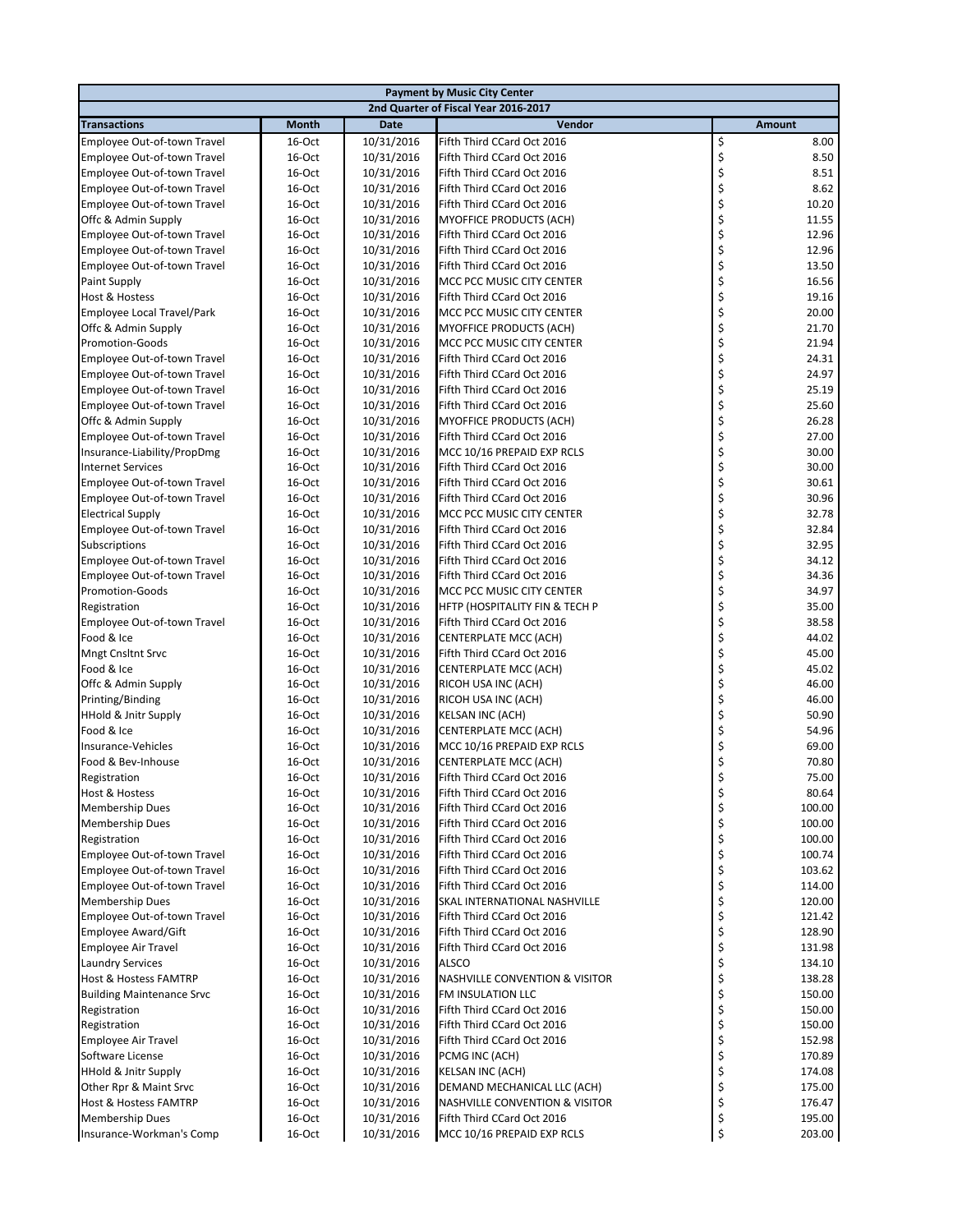|                                                                   |                                      |                          | <b>Payment by Music City Center</b>                              |                      |  |  |  |
|-------------------------------------------------------------------|--------------------------------------|--------------------------|------------------------------------------------------------------|----------------------|--|--|--|
|                                                                   | 2nd Quarter of Fiscal Year 2016-2017 |                          |                                                                  |                      |  |  |  |
| <b>Transactions</b>                                               | <b>Month</b>                         | <b>Date</b>              | Vendor                                                           | <b>Amount</b>        |  |  |  |
| <b>Security Services</b>                                          | 16-Oct                               | 10/31/2016               | ELITE SHOW SERVICES INC (ACH)                                    | \$<br>209.88         |  |  |  |
| Food & Ice                                                        | 16-Oct                               | 10/31/2016               | <b>CENTERPLATE MCC (ACH)</b>                                     | \$<br>231.60         |  |  |  |
| Food & Ice                                                        | 16-Oct                               | 10/31/2016               | <b>CENTERPLATE MCC (ACH)</b>                                     | \$<br>232.46         |  |  |  |
| <b>Employee Air Travel</b>                                        | 16-Oct                               | 10/31/2016               | Fifth Third CCard Oct 2016                                       | \$<br>232.97         |  |  |  |
| Computer Hardware <\$10K                                          | 16-Oct                               | 10/31/2016               | PCMG INC (ACH)                                                   | \$<br>236.00         |  |  |  |
| <b>Mngt Cnsltnt Srvc</b>                                          | 16-Oct                               | 10/31/2016               | EMPL & ASSESSMENT SOL INC (E&A                                   | \$<br>243.95         |  |  |  |
| Registration                                                      | 16-Oct                               | 10/31/2016               | MIDDLE TN CHAPTERS SHRM (ACH)(                                   | \$<br>248.00         |  |  |  |
| <b>Employee Air Travel</b>                                        | 16-Oct                               | 10/31/2016               | Fifth Third CCard Oct 2016                                       | \$<br>267.96         |  |  |  |
| Telephone & Telegraph                                             | 16-Oct                               | 10/31/2016               | AT&T (PO BOX 105320)(105262)(7                                   | \$<br>300.00         |  |  |  |
| <b>Employee Air Travel</b>                                        | 16-Oct                               | 10/31/2016               | Fifth Third CCard Oct 2016                                       | \$<br>309.96         |  |  |  |
| <b>Security Services</b>                                          | 16-Oct                               | 10/31/2016               | ELITE SHOW SERVICES INC (ACH)                                    | \$<br>358.40         |  |  |  |
| Temporary Service-Reimb                                           | 16-Oct                               | 10/31/2016               | MCC 10/16 Temp Labor RCLS                                        | \$<br>358.77         |  |  |  |
| Other Rpr & Maint Srvc                                            | 16-Oct                               | 10/31/2016               | FOOD EQUIPMENT SERVICES CO LLC                                   | \$<br>382.00         |  |  |  |
| Employee Out-of-town Travel                                       | 16-Oct                               | 10/31/2016               | Fifth Third CCard Oct 2016                                       | \$<br>392.88         |  |  |  |
| Employee Out-of-town Travel                                       | 16-Oct                               | 10/31/2016               | Fifth Third CCard Oct 2016                                       | \$<br>405.40         |  |  |  |
| Landscaping Srvc                                                  | 16-Oct                               | 10/31/2016               | REED LANDSCAPING INC (ACH)                                       | \$<br>414.00         |  |  |  |
| <b>Laundry Services</b>                                           | 16-Oct                               | 10/31/2016               | <b>ALSCO</b>                                                     | \$<br>415.64         |  |  |  |
| Janitorial Srvc                                                   | 16-Oct                               | 10/31/2016               | INDUSTRIAL STAFFING OF TN (ACH                                   | \$<br>425.60         |  |  |  |
| Food & Bev-Inhouse                                                | 16-Oct                               | 10/31/2016               | <b>CENTERPLATE MCC (ACH)</b>                                     | \$<br>467.50         |  |  |  |
| Other Rpr & Maint Srvc                                            | 16-Oct                               | 10/31/2016               | ROTO ROOTER (ACH)                                                | \$<br>475.00         |  |  |  |
| <b>Membership Dues</b>                                            | 16-Oct                               | 10/31/2016               | Fifth Third CCard Oct 2016                                       | \$<br>485.00         |  |  |  |
| <b>Building Maintenance Srvc</b>                                  | 16-Oct                               | 10/31/2016               | FM INSULATION LLC                                                | \$<br>500.00         |  |  |  |
| Registration                                                      | 16-Oct                               | 10/31/2016               | Fifth Third CCard Oct 2016                                       | \$<br>600.00         |  |  |  |
| Employee Out-of-town Travel                                       | 16-Oct                               | 10/31/2016               | Fifth Third CCard Oct 2016                                       | \$<br>615.97         |  |  |  |
| Other Rpr & Maint Srvc                                            | 16-Oct                               | 10/31/2016               | CRAWFORD DOOR SALES (ACH)                                        | \$<br>625.00         |  |  |  |
| Stormwater                                                        | 16-Oct                               | 10/31/2016               | WS/OCT 2016/STORMWATER IDB                                       | \$<br>630.00         |  |  |  |
| <b>Building Maintenance Srvc</b>                                  | 16-Oct                               | 10/31/2016               | FM INSULATION LLC                                                | \$<br>650.00         |  |  |  |
| Other Rpr & Maint Srvc                                            | 16-Oct                               | 10/31/2016               | PIERREMONT MEDIA GROUP INC (AC                                   | \$<br>651.80         |  |  |  |
| Employee Out-of-town Travel                                       | 16-Oct                               | 10/31/2016               | <b>STARKS, CHARLES L</b>                                         | \$<br>661.15         |  |  |  |
| <b>Security Services</b>                                          | 16-Oct                               | 10/31/2016               | ELITE SHOW SERVICES INC (ACH)                                    | \$<br>699.61         |  |  |  |
| <b>HVAC Supply</b>                                                | 16-Oct                               | 10/31/2016               | JOHNSON CONTROLS INC/CARDKEY (                                   | \$<br>727.46         |  |  |  |
| Rent Tradeshow Booth Expenses                                     | 16-Oct                               | 10/31/2016               | Fifth Third CCard Oct 2016                                       | \$<br>745.00         |  |  |  |
| Subscriptions                                                     | 16-Oct                               | 10/31/2016               | PREZI (ACH)                                                      | \$<br>795.00         |  |  |  |
| Software License                                                  | 16-Oct                               | 10/31/2016               | PCMG INC (ACH)                                                   | \$<br>797.89         |  |  |  |
| <b>Laundry Services</b>                                           | 16-Oct                               | 10/31/2016               | <b>ALSCO</b>                                                     | \$<br>833.02         |  |  |  |
| <b>Building Maintenance Srvc</b>                                  | 16-Oct                               | 10/31/2016               | TANDEM CONSTRUCTION LLC (ACH)                                    | \$<br>867.00         |  |  |  |
| <b>Temporary Service</b>                                          | 16-Oct                               | 10/31/2016               | ELITE SHOW SERVICES INC (ACH)                                    | \$<br>869.50         |  |  |  |
| Other Rpr & Maint Srvc                                            | 16-Oct                               | 10/31/2016               | AMERICAS MOTOR SPORTS (NOLENSV                                   | \$<br>979.24         |  |  |  |
| <b>Building Maintenance Srvc</b>                                  | 16-Oct                               | 10/31/2016               | FM INSULATION LLC                                                | \$<br>1,000.00       |  |  |  |
| Employee Out-of-town Travel                                       | 16-Oct                               | 10/31/2016               | Fifth Third CCard Oct 2016                                       | \$<br>1,015.84       |  |  |  |
| <b>Medical Services</b>                                           | 16-Oct                               | 10/31/2016               | MED STAR MEDICAL STAFFING INC                                    | \$<br>1,067.00       |  |  |  |
| <b>Small Equipment Supply</b>                                     | 16-Oct                               | 10/31/2016               | CENTERPLATE MCC (ACH)                                            | \$<br>1,100.21       |  |  |  |
| <b>Medical Services</b>                                           | 16-Oct                               | 10/31/2016               | MED STAR MEDICAL STAFFING INC                                    | \$<br>\$<br>1,111.00 |  |  |  |
| <b>Building Maintenance Srvc</b>                                  | 16-Oct                               | 10/31/2016               | BAKER ROOFING CO (ACH)                                           | 1,140.00             |  |  |  |
| <b>Laundry Services</b>                                           | 16-Oct                               | 10/31/2016               | <b>ALSCO</b>                                                     | \$<br>1,239.53       |  |  |  |
| <b>Mngt Cnsltnt Srvc</b>                                          | 16-Oct                               | 10/31/2016               | <b>CUSHION EMPLOYER SER (ACH)</b>                                | \$<br>1,267.00       |  |  |  |
| Other Rpr & Maint Srvc                                            | 16-Oct                               | 10/31/2016               | <b>ISENHOUR DOOR PRODUCTS INC (AC</b>                            | \$<br>1,341.56       |  |  |  |
| <b>Computer Software</b>                                          | 16-Oct                               | 10/31/2016               | NET TANGO INC (ACH)                                              | \$<br>1,431.25       |  |  |  |
| Other Rpr & Maint Srvc                                            | 16-Oct                               | 10/31/2016               | FOOD EQUIPMENT SERVICES CO LLC                                   | \$<br>1,508.78       |  |  |  |
| <b>Temporary Service</b><br><b>Medical Services</b>               | 16-Oct                               | 10/31/2016               | INDUSTRIAL STAFFING OF TN (ACH                                   | \$<br>1,550.91       |  |  |  |
|                                                                   | 16-Oct                               | 10/31/2016               | MED STAR MEDICAL STAFFING INC                                    | \$<br>1,628.00       |  |  |  |
| Rent Tradeshow Booth Expenses<br><b>Building Maintenance Srvc</b> | 16-Oct                               | 10/31/2016               | Fifth Third CCard Oct 2016                                       | \$<br>1,750.00<br>\$ |  |  |  |
|                                                                   | 16-Oct                               | 10/31/2016               | HYDRO PRO PRESSURE WASHING (AC                                   | 1,800.00<br>\$       |  |  |  |
| <b>Temporary Service</b><br>Janitorial Srvc                       | 16-Oct                               | 10/31/2016               | INDUSTRIAL STAFFING OF TN (ACH<br>INDUSTRIAL STAFFING OF TN (ACH | 1,818.66             |  |  |  |
|                                                                   | 16-Oct                               | 10/31/2016               |                                                                  | \$<br>1,945.13       |  |  |  |
| Janitorial Srvc                                                   | 16-Oct                               | 10/31/2016               | INDUSTRIAL STAFFING OF TN (ACH                                   | \$<br>1,988.35       |  |  |  |
| <b>Valet Services</b>                                             | 16-Oct                               | 10/31/2016               | TOWNE PARK LLC (ACH)                                             | \$<br>2,121.14       |  |  |  |
| Refuse Disposal-Reimb                                             | 16-Oct                               | 10/31/2016               | COMPOST CO (ACH)                                                 | \$<br>2,140.00       |  |  |  |
| Printing/Binding                                                  | 16-Oct                               | 10/31/2016               | LITHOGRAPHICS, INC                                               | \$<br>2,250.76<br>\$ |  |  |  |
| <b>Mngt Cnsltnt Srvc</b>                                          | 16-Oct                               | 10/31/2016<br>10/31/2016 | <b>RESOURCE INFORMATION &amp; CONTROL</b>                        | 2,322.76             |  |  |  |
| <b>Building Maintenance Srvc</b><br>Water                         | 16-Oct                               |                          | BAKER ROOFING CO (ACH)                                           | \$<br>2,500.00<br>\$ |  |  |  |
| Printing/Binding                                                  | 16-Oct                               | 10/31/2016               | WS/OCT 2016/WATER IDB                                            | 2,673.02<br>\$       |  |  |  |
| Rpr & Maint Srvc HVAC                                             | 16-Oct                               | 10/31/2016               | LITHOGRAPHICS, INC                                               | 3,305.25<br>3,313.25 |  |  |  |
|                                                                   | 16-Oct                               | 10/31/2016               | JOHNSON CONTROLS INC/CARDKEY (                                   | \$<br>\$<br>3,619.00 |  |  |  |
| Landscaping Srvc                                                  | 16-Oct                               | 10/31/2016               | REED LANDSCAPING INC (ACH)                                       |                      |  |  |  |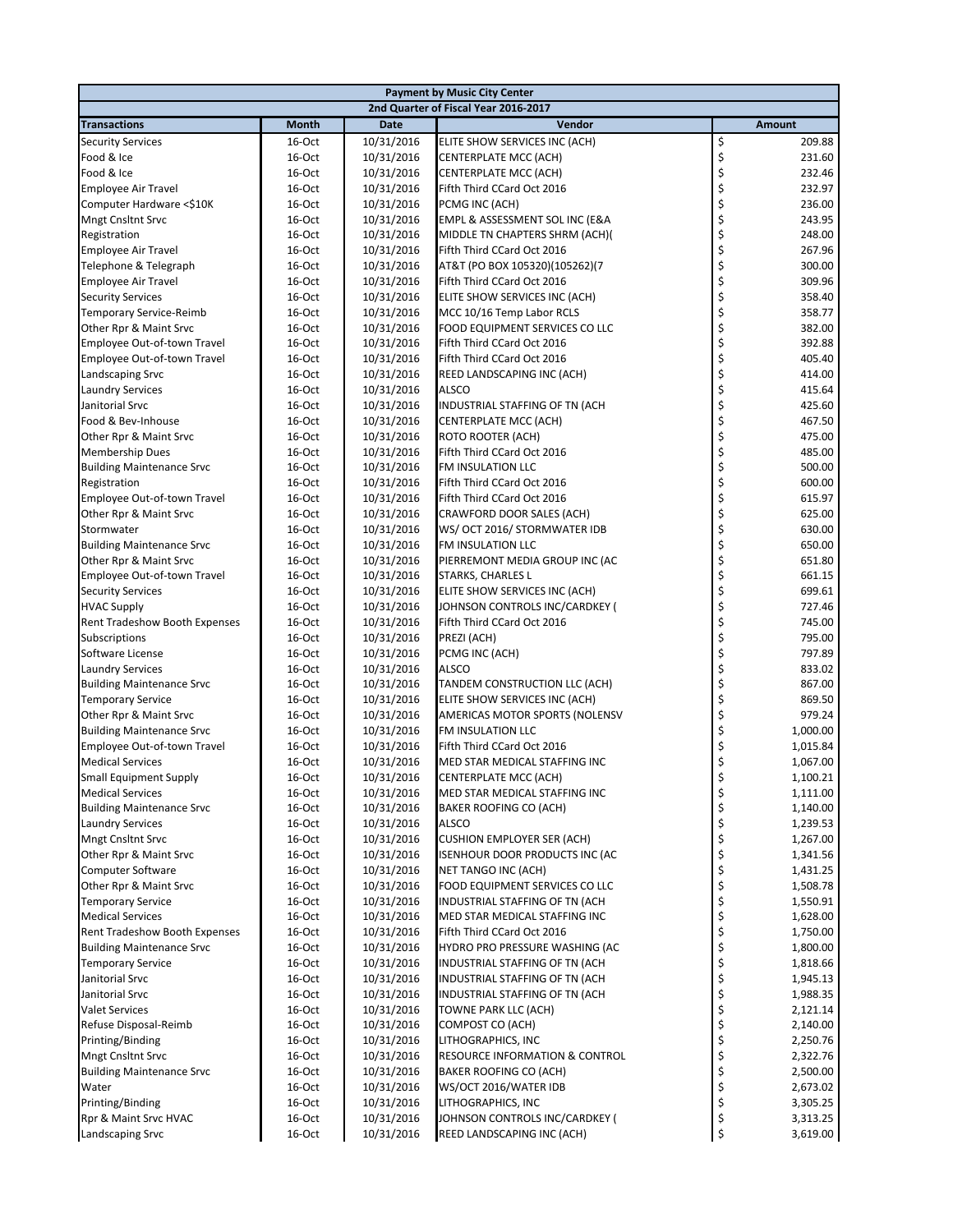|                                                   |                  |                        | <b>Payment by Music City Center</b>                  |          |                  |
|---------------------------------------------------|------------------|------------------------|------------------------------------------------------|----------|------------------|
|                                                   |                  |                        | 2nd Quarter of Fiscal Year 2016-2017                 |          |                  |
| <b>Transactions</b>                               | Month            | <b>Date</b>            | Vendor                                               |          | Amount           |
| Water                                             | 16-Oct           | 10/31/2016             | WS/OC 2016/SEWER IDB                                 | \$       | 3,719.38         |
| <b>Temporary Service</b>                          | 16-Oct           | 10/31/2016             | ELITE SHOW SERVICES INC (ACH)                        | \$       | 4,866.95         |
| Rpr & Maint Srvc Green Roof                       | 16-Oct           | 10/31/2016             | <b>GREENRISE TECHNOLOGIES (ACH)</b>                  | \$       | 4,931.30         |
| <b>Building Maintenance Srvc</b>                  | 16-Oct           | 10/31/2016             | BAKER ROOFING CO (ACH)                               | \$       | 5,202.00         |
| <b>Security Services</b>                          | 16-Oct           | 10/31/2016             | ELITE SHOW SERVICES INC (ACH)                        | \$       | 5,821.88         |
| <b>Building Maintenance Srvc</b>                  | 16-Oct           | 10/31/2016             | BAKER ROOFING CO (ACH)                               | \$       | 6,700.00         |
| Other Rpr & Maint Srvc                            | 16-Oct           | 10/31/2016             | JOHN BOUCHARD & SONS CO (ACH)                        | \$       | 7,133.40         |
| Damages and Small Claims                          | 16-Oct           | 10/31/2016             | 10/16 MCC IMPREST CHECKIN RCLS                       | \$       | 10,000.00        |
| <b>Security Services</b>                          | 16-Oct           | 10/31/2016             | ELITE SHOW SERVICES INC (ACH)                        | \$       | 12,542.17        |
| Damages and Small Claims                          | 16-Oct           | 10/31/2016             | 10/16 MCC IMPREST CHECKIN RCLS                       | \$       | 23,369.70        |
| Small Equipment Supply                            | 16-Oct           | 10/31/2016             | <b>CENTERPLATE MCC (ACH)</b>                         | \$       | 25,912.55        |
| Electric                                          | 16-Oct           | 10/31/2016             | NASHVILLE ELECTRIC SERVICE CO                        | \$       | 117,120.98       |
|                                                   | 16-Oct           | <b>Total</b>           |                                                      | \$       | 1,522,879.95     |
| <b>Merchant Fees</b>                              | 16-Nov           | 11/1/2016              | MCC MISC AR JE 12/1                                  | \$       | (195.00)         |
| <b>Merchant Fees</b>                              | 16-Nov           | 11/1/2016              | 7100 MCC CC Receipts                                 | \$       | (118.45)         |
| <b>Merchant Fees</b>                              | 16-Nov           | 11/1/2016              | 7100 MCC CC Receipts                                 | \$       | (85.56)          |
| Offc & Admin Supply                               | 16-Nov           | 11/1/2016              | <b>MYOFFICE PRODUCTS (ACH)</b>                       | \$       | 0.49             |
| Offc & Admin Supply                               | 16-Nov           | 11/1/2016              | <b>MYOFFICE PRODUCTS (ACH)</b>                       | \$       | 0.68             |
| Offc & Admin Supply                               | 16-Nov           | 11/1/2016              | <b>MYOFFICE PRODUCTS (ACH)</b>                       | \$       | 2.16             |
| Offc & Admin Supply                               | 16-Nov           | 11/1/2016              | <b>MYOFFICE PRODUCTS (ACH)</b>                       | \$       | 5.63             |
| Offc & Admin Supply                               | 16-Nov           | 11/1/2016              | <b>MYOFFICE PRODUCTS (ACH)</b>                       | \$       | 8.82             |
| Offc & Admin Supply                               | 16-Nov           | 11/1/2016              | <b>MYOFFICE PRODUCTS (ACH)</b>                       | \$       | 11.48            |
| Offc & Admin Supply                               | 16-Nov           | 11/1/2016              | MYOFFICE PRODUCTS (ACH)                              | \$       | 17.12            |
| Other Rpr & Maint Srvc                            | 16-Nov           | 11/1/2016              | 615 FENCING INC (ACH)                                | \$       | 50.00            |
| <b>Merchant Fees</b>                              | 16-Nov           | 11/1/2016              | MCC Parking Accrual 10/16                            | \$       | 85.56            |
| Offc & Admin Supply                               | 16-Nov           | 11/1/2016              | <b>MYOFFICE PRODUCTS (ACH)</b>                       | \$       | 100.50           |
| <b>Merchant Fees</b>                              | 16-Nov           | 11/1/2016              | MCC Parking Accrual 10/16                            | \$       | 118.45           |
| <b>Building Maintenance Srvc</b>                  | 16-Nov           | 11/1/2016              | 615 FENCING INC (ACH)                                | \$       | 150.00           |
| Rpr & Maint Srvc Bld Auto                         | 16-Nov           | 11/1/2016              | MCC 11/16 SRVC CONTRACT RCLS                         | \$       | 232.92           |
| Insurance-Liability/PropDmg                       | 16-Nov           | 11/1/2016              | MCC 11/16 INSURANCE RCLS                             | \$       | 266.83           |
| Insurance-Liability/PropDmg                       | 16-Nov           | 11/1/2016              | MCC 11/16 INSURANCE RCLS                             | \$       | 300.83           |
| Insurance-Liability/PropDmg                       | 16-Nov           | 11/1/2016              | MCC 11/16 INSURANCE RCLS                             | \$       | 398.00           |
| Rpr & Maint Srvc Solar Panel                      | 16-Nov           | 11/1/2016              | MCC 11/16 SRVC CONTRACT RCLS                         | \$       | 450.00           |
| Insurance-Liability/PropDmg                       | 16-Nov<br>16-Nov | 11/1/2016              | MCC 11/16 INSURANCE RCLS                             | \$<br>\$ | 595.50<br>682.08 |
| Insurance-Liability/PropDmg<br>Insurance-Vehicles |                  | 11/1/2016              | MCC 11/16 INSURANCE RCLS<br>MCC 11/16 INSURANCE RCLS |          | 1,442.00         |
| Rpr & Maint Srvc Crestron                         | 16-Nov<br>16-Nov | 11/1/2016<br>11/1/2016 | MCC 11/16 SRVC CONTRACT RCLS                         | \$<br>\$ | 2,066.66         |
| MIS Tech Revolving Charge                         | 16-Nov           | 11/1/2016              | ITS PC REVOLVING FD 11/16                            | \$       | 2,097.74         |
| Insurance-Liability/PropDmg                       | 16-Nov           | 11/1/2016              | MCC 11/16 INSURANCE RCLS                             | \$       | 2,125.00         |
| Insurance-Liability/PropDmg                       | 16-Nov           | 11/1/2016              | MCC 11/16 INSURANCE RCLS                             | \$       | 2,194.00         |
| Insurance-Liability/PropDmg                       | 16-Nov           | 11/1/2016              | MCC 11/16 INSURANCE RCLS                             | \$       | 2,595.83         |
| Insurance-Liability/PropDmg                       | 16-Nov           | 11/1/2016              | MCC 11/16 INSURANCE RCLS                             | Ś        | 2,788.83         |
| Rpr & Maint Srvc Air Walls                        | 16-Nov           | 11/1/2016              | MCC 11/16 SRVC CONTRACT RCLS                         | \$       | 3,000.00         |
| Insurance-Liability/PropDmg                       | 16-Nov           | 11/1/2016              | MCC 11/16 INSURANCE RCLS                             | \$       | 3,129.67         |
| Rpr & Maint Srvc Access Ctrl                      | 16-Nov           | 11/1/2016              | MCC 11/16 SRVC CONTRACT RCLS                         | \$       | 3,166.67         |
| Insurance-Liability/PropDmg                       | 16-Nov           | 11/1/2016              | MCC 11/16 INSURANCE RCLS                             | \$       | 3,336.08         |
| Rpr & Maint Srvc Air Walls                        | 16-Nov           | 11/1/2016              | MCC 11/16 SRVC CONTRACT RCLS                         | \$       | 3,550.00         |
| Rpr & Maint Srvc CCTV                             | 16-Nov           | 11/1/2016              | MCC 11/16 SRVC CONTRACT RCLS                         | \$       | 4,250.00         |
| Insurance-Liability/PropDmg                       | 16-Nov           | 11/1/2016              | MCC 11/16 INSURANCE RCLS                             | \$       | 7,436.17         |
| Insurance-Workman's Comp                          | 16-Nov           | 11/1/2016              | MCC 11/16 INSURANCE RCLS                             | \$       | 7,997.42         |
| Insurance-Liability/PropDmg                       | 16-Nov           | 11/1/2016              | MCC 11/16 INSURANCE RCLS                             | \$       | 10,432.58        |
| Info Systems Charge                               | 16-Nov           | 11/1/2016              | ITS 11/16 FY 17 ISF BILLING                          | \$       | 20,983.33        |
| Transfer LOCAP reimbursement                      | 16-Nov           | 11/1/2016              | ADM FY17 11/16 LOCAP billing                         | \$       | 35,508.00        |
| <b>Auto Supply</b>                                | 16-Nov           | 11/2/2016              | TRUCKERS LIGHTHOUSE INC (ACH)                        | \$       | 8.00             |
| <b>Small Equipment Supply</b>                     | 16-Nov           | 11/2/2016              | <b>SUNSET MARKETING INC</b>                          | \$       | 42.00            |
| <b>Auto Supply</b>                                | 16-Nov           | 11/2/2016              | TRUCKERS LIGHTHOUSE INC (ACH)                        | \$       | 90.00            |
| <b>Small Equipment Supply</b>                     | 16-Nov           | 11/2/2016              | PCMG INC (ACH)                                       | \$       | 200.00           |
| <b>Auto Supply</b>                                | 16-Nov           | 11/2/2016              | TRUCKERS LIGHTHOUSE INC (ACH)                        | \$       | 1,080.00         |
| <b>HVAC Supply</b>                                | 16-Nov           | 11/2/2016              | JOHNSON CNTRLS INC(TN/NC)(P#)(                       | \$       | 1,341.70         |
| <b>Auto Supply</b>                                | 16-Nov           | 11/2/2016              | TRUCKERS LIGHTHOUSE INC (ACH)                        | \$       | 2,214.00         |
| Small Equipment Supply                            | 16-Nov           | 11/3/2016              | SIMPLEX GRINNELL LP (ACH)                            | \$       | (2, 167.37)      |
| Repair & Maint Supply                             | 16-Nov           | 11/3/2016              | KENNY PIPE & SUPPLY INC (ACH)                        | \$       | (480.12)         |
| <b>Small Equipment Supply</b>                     | 16-Nov           | 11/3/2016              | SIMPLEX GRINNELL LP (ACH)                            | \$       | (203.75)         |
| Postage & Delivery Srvc                           | 16-Nov           | 11/3/2016              | SIMPLEX GRINNELL LP (ACH)                            | \$       | (76.80)          |
| <b>Small Equipment Supply</b>                     | 16-Nov           | 11/3/2016              | SIMPLEX GRINNELL LP (ACH)                            | \$       | (42.08)          |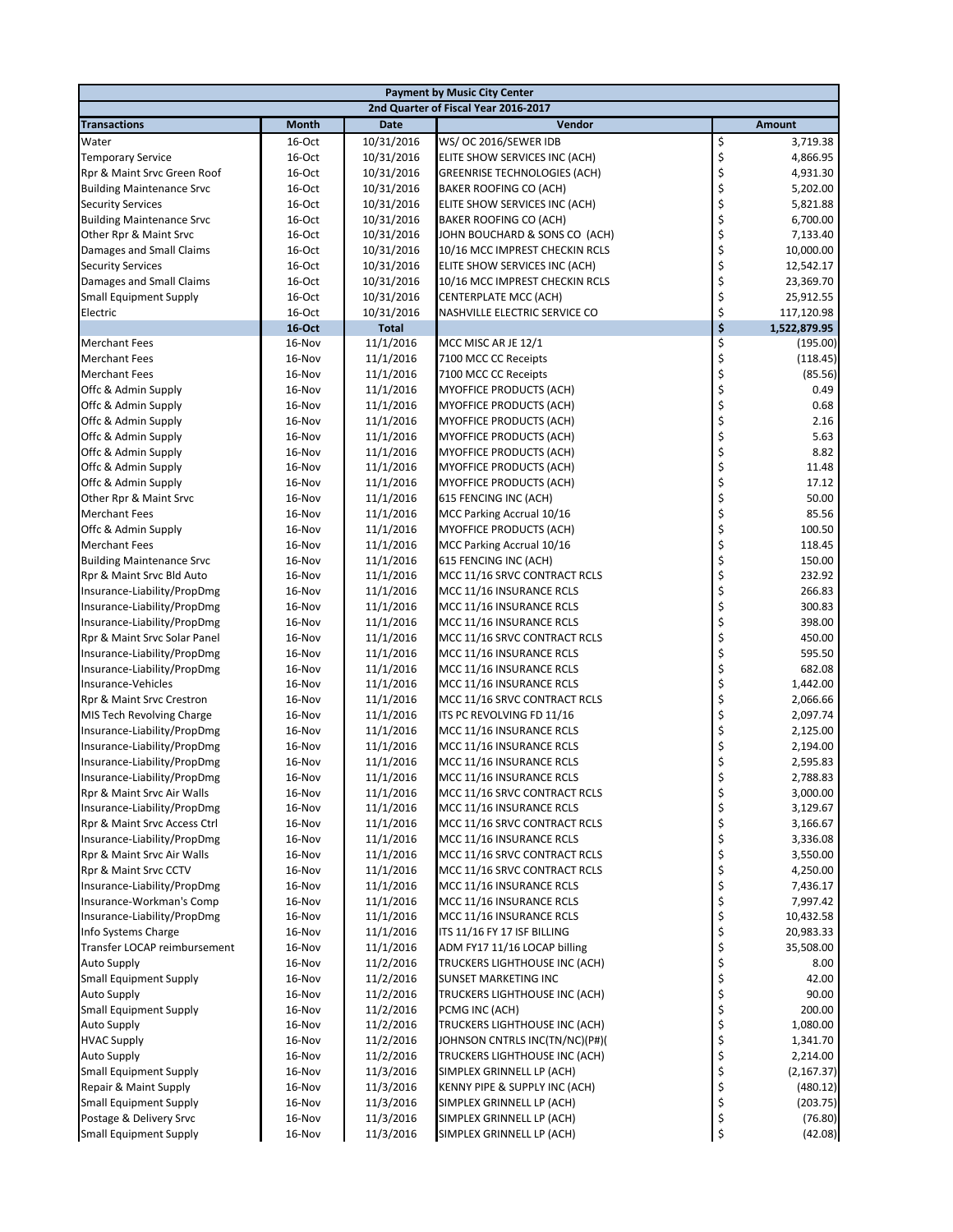|                                                        |                                      |                        | <b>Payment by Music City Center</b>                                          |                      |  |  |  |
|--------------------------------------------------------|--------------------------------------|------------------------|------------------------------------------------------------------------------|----------------------|--|--|--|
|                                                        | 2nd Quarter of Fiscal Year 2016-2017 |                        |                                                                              |                      |  |  |  |
| <b>Transactions</b>                                    | <b>Month</b>                         | <b>Date</b>            | Vendor                                                                       | <b>Amount</b>        |  |  |  |
| Landscaping Srvc-Indoor                                | 16-Nov                               | 11/3/2016              | PLANTS ALIVE (ACH)                                                           | \$<br>510.00         |  |  |  |
| <b>Uniform Cleaning Service</b>                        | 16-Nov                               | 11/3/2016              | CINTAS CORP #051 MATS & RUGS(A                                               | \$<br>1,089.97       |  |  |  |
| Refuse Disposal-Reimb                                  | 16-Nov                               | 11/3/2016              | COMPOST CO (ACH)                                                             | \$<br>2,575.00       |  |  |  |
| <b>Employer Group Health</b>                           | 16-Nov                               | 11/4/2016              | <b>Actual Burden Journal Entries</b>                                         | \$<br>(498.00)       |  |  |  |
| <b>Employer Dental Group</b>                           | 16-Nov                               | 11/4/2016              | <b>Actual Burden Journal Entries</b>                                         | \$<br>(28.28)        |  |  |  |
| Cafe Plan Pre-Tax Savings                              | 16-Nov                               | 11/4/2016              | <b>Actual Burden Journal Entries</b>                                         | \$<br>(12.52)        |  |  |  |
| Overtime Pay                                           | 16-Nov                               | 11/4/2016              | Payroll Labor Distribution                                                   | \$<br>2.19           |  |  |  |
| Overtime Pay                                           | 16-Nov                               | 11/4/2016              | <b>Payroll Labor Distribution</b>                                            | \$<br>3.81           |  |  |  |
| Overtime Pay                                           | 16-Nov                               | 11/4/2016              | <b>Payroll Labor Distribution</b>                                            | \$<br>4.17           |  |  |  |
| <b>FSA Pre-Tax Savings</b>                             | 16-Nov                               | 11/4/2016              | <b>Actual Burden Journal Entries</b>                                         | \$<br>4.78           |  |  |  |
| Overtime Pay                                           | 16-Nov                               | 11/4/2016              | Payroll Labor Distribution                                                   | \$<br>5.86           |  |  |  |
| <b>FSA Pre-Tax Savings</b>                             | 16-Nov                               | 11/4/2016              | <b>Actual Burden Journal Entries</b>                                         | \$<br>6.18           |  |  |  |
| <b>FSA Pre-Tax Savings</b>                             | 16-Nov                               | 11/4/2016              | <b>Actual Burden Journal Entries</b>                                         | \$<br>7.97           |  |  |  |
| <b>FSA Pre-Tax Savings</b>                             | 16-Nov                               | 11/4/2016              | <b>Actual Burden Journal Entries</b>                                         | \$<br>10.36          |  |  |  |
| Cafe Plan Pre-Tax Savings                              | 16-Nov                               | 11/4/2016              | <b>Actual Burden Journal Entries</b>                                         | \$<br>12.98          |  |  |  |
| <b>Employer Dental Group</b>                           | 16-Nov                               | 11/4/2016              | <b>Actual Burden Journal Entries</b>                                         | \$<br>14.14          |  |  |  |
| <b>Employer Dental Group</b>                           | 16-Nov                               | 11/4/2016              | <b>Actual Burden Journal Entries</b>                                         | \$<br>14.14          |  |  |  |
| <b>Employer Group Life</b>                             | 16-Nov                               | 11/4/2016              | <b>Actual Burden Journal Entries</b>                                         | \$<br>14.20          |  |  |  |
| Cafe Plan Pre-Tax Savings                              | 16-Nov                               | 11/4/2016              | <b>Actual Burden Journal Entries</b>                                         | \$<br>15.11          |  |  |  |
| Overtime Pay                                           | 16-Nov                               | 11/4/2016              | Payroll Labor Distribution                                                   | \$<br>15.30          |  |  |  |
| Cafe Plan Pre-Tax Savings                              | 16-Nov                               | 11/4/2016              | <b>Actual Burden Journal Entries</b>                                         | \$<br>16.55          |  |  |  |
| <b>Overtime Pay</b>                                    | 16-Nov                               | 11/4/2016              | Payroll Labor Distribution                                                   | \$<br>16.68          |  |  |  |
| <b>FSA Pre-Tax Savings</b>                             | 16-Nov                               | 11/4/2016              | <b>Actual Burden Journal Entries</b>                                         | \$<br>22.31          |  |  |  |
| Cafe Plan Pre-Tax Savings                              | 16-Nov                               | 11/4/2016              | <b>Actual Burden Journal Entries</b>                                         | \$<br>23.02          |  |  |  |
| <b>Employer SSN Medical</b>                            | 16-Nov                               | 11/4/2016              | <b>Actual Burden Journal Entries</b>                                         | \$<br>23.60          |  |  |  |
| Cafe Plan Pre-Tax Savings                              | 16-Nov                               | 11/4/2016              | <b>Actual Burden Journal Entries</b>                                         | \$<br>23.63          |  |  |  |
| Cafe Plan Pre-Tax Savings                              | 16-Nov                               | 11/4/2016              | <b>Actual Burden Journal Entries</b>                                         | \$<br>23.67          |  |  |  |
| Cafe Plan Pre-Tax Savings                              | 16-Nov                               | 11/4/2016              | Actual Burden Journal Entries                                                | \$<br>23.67          |  |  |  |
| <b>Employer Dental Group</b>                           | 16-Nov                               | 11/4/2016              | <b>Actual Burden Journal Entries</b>                                         | \$<br>28.28          |  |  |  |
| <b>Employer Dental Group</b>                           | 16-Nov                               | 11/4/2016              | <b>Actual Burden Journal Entries</b>                                         | \$<br>28.28          |  |  |  |
| <b>Employer Dental Group</b>                           | 16-Nov                               | 11/4/2016              | Actual Burden Journal Entries                                                | \$<br>28.28          |  |  |  |
| <b>Employer Dental Group</b>                           | 16-Nov                               | 11/4/2016              | <b>Actual Burden Journal Entries</b>                                         | \$<br>28.28          |  |  |  |
| <b>Employer Group Life</b>                             | 16-Nov                               | 11/4/2016              | <b>Actual Burden Journal Entries</b>                                         | \$<br>28.40          |  |  |  |
| <b>Employer Group Life</b>                             | 16-Nov                               | 11/4/2016              | Actual Burden Journal Entries                                                | \$<br>28.40          |  |  |  |
| <b>Employer Group Life</b>                             | 16-Nov                               | 11/4/2016              | <b>Actual Burden Journal Entries</b>                                         | \$<br>28.40          |  |  |  |
| <b>Employer Group Life</b>                             | 16-Nov<br>16-Nov                     | 11/4/2016<br>11/4/2016 | <b>Actual Burden Journal Entries</b><br><b>Actual Burden Journal Entries</b> | \$<br>28.40<br>30.16 |  |  |  |
| Cafe Plan Pre-Tax Savings<br>Cafe Plan Pre-Tax Savings | 16-Nov                               | 11/4/2016              | <b>Actual Burden Journal Entries</b>                                         | \$<br>\$<br>36.47    |  |  |  |
| Cafe Plan Pre-Tax Savings                              | 16-Nov                               | 11/4/2016              | <b>Actual Burden Journal Entries</b>                                         | \$<br>37.57          |  |  |  |
| Cafe Plan Pre-Tax Savings                              | 16-Nov                               | 11/4/2016              | <b>Actual Burden Journal Entries</b>                                         | \$<br>40.82          |  |  |  |
| <b>Employer Dental Group</b>                           | 16-Nov                               | 11/4/2016              | <b>Actual Burden Journal Entries</b>                                         | \$<br>42.42          |  |  |  |
| <b>Employer Dental Group</b>                           | 16-Nov                               | 11/4/2016              | <b>Actual Burden Journal Entries</b>                                         | \$<br>42.42          |  |  |  |
| <b>Employer Dental Group</b>                           | 16-Nov                               | 11/4/2016              | <b>Actual Burden Journal Entries</b>                                         | \$<br>42.42          |  |  |  |
| <b>Employer Group Life</b>                             | 16-Nov                               | 11/4/2016              | <b>Actual Burden Journal Entries</b>                                         | \$<br>42.60          |  |  |  |
| <b>Employer Group Life</b>                             | 16-Nov                               | 11/4/2016              | <b>Actual Burden Journal Entries</b>                                         | \$<br>42.60          |  |  |  |
| <b>Employer Group Life</b>                             | 16-Nov                               | 11/4/2016              | <b>Actual Burden Journal Entries</b>                                         | \$<br>42.60          |  |  |  |
| <b>Employer Group Life</b>                             | 16-Nov                               | 11/4/2016              | <b>Actual Burden Journal Entries</b>                                         | \$<br>42.60          |  |  |  |
| <b>Employer Group Life</b>                             | 16-Nov                               | 11/4/2016              | <b>Actual Burden Journal Entries</b>                                         | \$<br>42.60          |  |  |  |
| Overtime Pay                                           | 16-Nov                               | 11/4/2016              | <b>Payroll Labor Distribution</b>                                            | \$<br>43.20          |  |  |  |
| Cafe Plan Pre-Tax Savings                              | 16-Nov                               | 11/4/2016              | <b>Actual Burden Journal Entries</b>                                         | \$<br>44.10          |  |  |  |
| Allowance-Cell/Mobile Devices                          | 16-Nov                               | 11/4/2016              | Payroll Labor Distribution                                                   | \$<br>46.00          |  |  |  |
| Allowance-Cell/Mobile Devices                          | 16-Nov                               | 11/4/2016              | Payroll Labor Distribution                                                   | \$<br>46.00          |  |  |  |
| Allowance-Cell/Mobile Devices                          | 16-Nov                               | 11/4/2016              | <b>Payroll Labor Distribution</b>                                            | \$<br>46.00          |  |  |  |
| <b>Employer SSN Medical</b>                            | 16-Nov                               | 11/4/2016              | <b>Actual Burden Journal Entries</b>                                         | \$<br>49.82          |  |  |  |
| <b>Employer Dental Group</b>                           | 16-Nov                               | 11/4/2016              | <b>Actual Burden Journal Entries</b>                                         | \$<br>56.56          |  |  |  |
| <b>Employer SSN Medical</b>                            | 16-Nov                               | 11/4/2016              | <b>Actual Burden Journal Entries</b>                                         | \$<br>60.45          |  |  |  |
| Cafe Plan Pre-Tax Savings                              | 16-Nov                               | 11/4/2016              | <b>Actual Burden Journal Entries</b>                                         | \$<br>61.54          |  |  |  |
| <b>Employer Dental Group</b>                           | 16-Nov                               | 11/4/2016              | <b>Actual Burden Journal Entries</b>                                         | \$<br>70.70          |  |  |  |
| <b>Employer Group Life</b>                             | 16-Nov                               | 11/4/2016              | <b>Actual Burden Journal Entries</b>                                         | \$<br>71.00          |  |  |  |
| <b>Employer Group Life</b>                             | 16-Nov                               | 11/4/2016              | <b>Actual Burden Journal Entries</b>                                         | \$<br>71.00          |  |  |  |
| CCA Employer 401K Plan                                 | 16-Nov                               | 11/4/2016              | <b>Actual Burden Journal Entries</b>                                         | \$<br>72.11          |  |  |  |
| <b>Employer Dental Group</b>                           | 16-Nov                               | 11/4/2016              | <b>Actual Burden Journal Entries</b>                                         | \$<br>87.67          |  |  |  |
| <b>Employer SSN Medical</b>                            | 16-Nov                               | 11/4/2016              | <b>Actual Burden Journal Entries</b>                                         | \$<br>90.29          |  |  |  |
| <b>Employer Group Life</b>                             | 16-Nov                               | 11/4/2016              | <b>Actual Burden Journal Entries</b>                                         | \$<br>90.89          |  |  |  |
| <b>Employer SSN Medical</b>                            | 16-Nov                               | 11/4/2016              | <b>Actual Burden Journal Entries</b>                                         | \$<br>91.44          |  |  |  |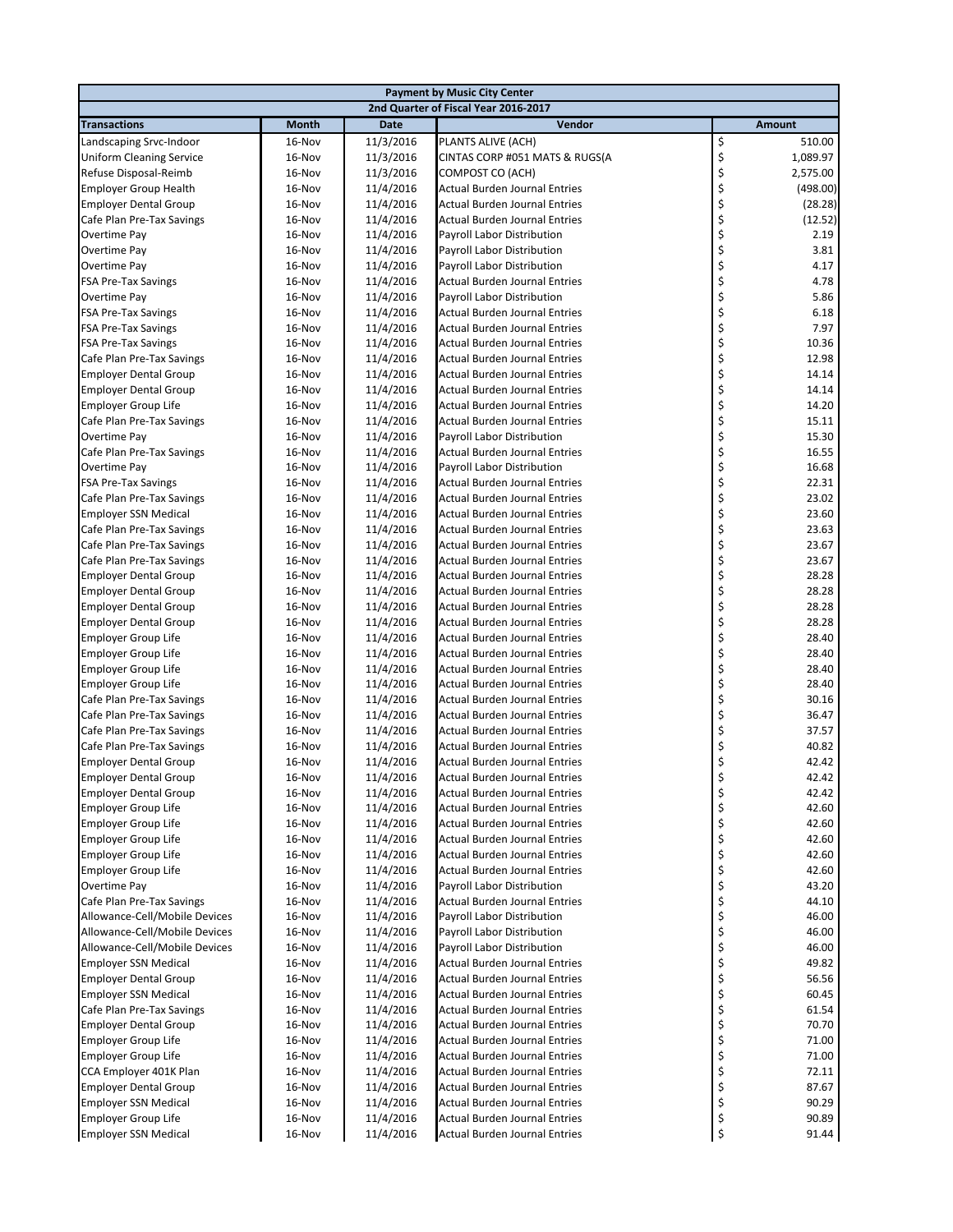|                                              | <b>Payment by Music City Center</b> |                        |                                                                    |                        |  |  |
|----------------------------------------------|-------------------------------------|------------------------|--------------------------------------------------------------------|------------------------|--|--|
|                                              |                                     |                        | 2nd Quarter of Fiscal Year 2016-2017                               |                        |  |  |
| <b>Transactions</b>                          | <b>Month</b>                        | <b>Date</b>            | Vendor                                                             | Amount                 |  |  |
| Allowance-Cell/Mobile Devices                | 16-Nov                              | 11/4/2016              | Payroll Labor Distribution                                         | \$<br>92.00            |  |  |
| Allowance-Cell/Mobile Devices                | 16-Nov                              | 11/4/2016              | Payroll Labor Distribution                                         | \$<br>92.00            |  |  |
| Allowance-Cell/Mobile Devices                | 16-Nov                              | 11/4/2016              | Payroll Labor Distribution                                         | \$<br>92.00            |  |  |
| Allowance-Cell/Mobile Devices                | 16-Nov                              | 11/4/2016              | Payroll Labor Distribution                                         | \$<br>92.00            |  |  |
| Allowance-Cell/Mobile Devices                | 16-Nov                              | 11/4/2016              | Payroll Labor Distribution                                         | \$<br>92.00            |  |  |
| Allowance-Cell/Mobile Devices                | 16-Nov                              | 11/4/2016              | Payroll Labor Distribution                                         | \$<br>92.00            |  |  |
| Allowance-Cell/Mobile Devices                | 16-Nov                              | 11/4/2016              | Payroll Labor Distribution                                         | \$<br>92.00            |  |  |
| Allowance-Cell/Mobile Devices                | 16-Nov                              | 11/4/2016              | Payroll Labor Distribution                                         | \$<br>92.00            |  |  |
| Allowance-Cell/Mobile Devices                | 16-Nov                              | 11/4/2016              | Payroll Labor Distribution                                         | \$<br>92.00            |  |  |
| Printing/Binding                             | 16-Nov                              | 11/4/2016              | RICOH USA INC (ACH)                                                | \$<br>92.00            |  |  |
| <b>Employer OASDI</b>                        | 16-Nov                              | 11/4/2016              | <b>Actual Burden Journal Entries</b>                               | \$<br>100.93           |  |  |
| <b>Employer SSN Medical</b>                  | 16-Nov                              | 11/4/2016              | <b>Actual Burden Journal Entries</b>                               | \$<br>104.84           |  |  |
| <b>Employer SSN Medical</b>                  | 16-Nov                              | 11/4/2016              | <b>Actual Burden Journal Entries</b>                               | \$<br>105.54           |  |  |
| <b>Employer SSN Medical</b>                  | 16-Nov                              | 11/4/2016              | <b>Actual Burden Journal Entries</b>                               | \$<br>107.38           |  |  |
| <b>Employer Dental Group</b>                 | 16-Nov                              | 11/4/2016              | <b>Actual Burden Journal Entries</b>                               | \$<br>113.12           |  |  |
| <b>Employer Group Life</b>                   | 16-Nov                              | 11/4/2016              | <b>Actual Burden Journal Entries</b>                               | \$<br>113.60           |  |  |
| CCA Employer 401K Plan                       | 16-Nov                              | 11/4/2016              | <b>Actual Burden Journal Entries</b>                               | \$<br>114.79           |  |  |
| Cafe Plan Pre-Tax Savings                    | 16-Nov                              | 11/4/2016              | <b>Actual Burden Journal Entries</b>                               | \$<br>116.23           |  |  |
| <b>Employer SSN Medical</b>                  | 16-Nov                              | 11/4/2016              | <b>Actual Burden Journal Entries</b>                               | \$<br>119.92           |  |  |
| <b>Employer SSN Medical</b>                  | 16-Nov                              | 11/4/2016              | <b>Actual Burden Journal Entries</b>                               | \$<br>123.93           |  |  |
| <b>Holiday Pay</b>                           | 16-Nov                              | 11/4/2016              | Payroll Labor Distribution                                         | \$<br>136.00           |  |  |
| Cafe Plan Pre-Tax Savings                    | 16-Nov                              | 11/4/2016              | Actual Burden Journal Entries                                      | \$<br>137.59           |  |  |
| Allowance-Cell/Mobile Devices                | 16-Nov                              | 11/4/2016              | Payroll Labor Distribution                                         | \$<br>138.00           |  |  |
| Leave Pay                                    | 16-Nov                              | 11/4/2016              | Payroll Labor Distribution                                         | \$<br>140.00           |  |  |
| <b>Employer SSN Medical</b>                  | 16-Nov                              | 11/4/2016              | <b>Actual Burden Journal Entries</b>                               | \$<br>140.13           |  |  |
| <b>Employer OASDI</b>                        | 16-Nov                              | 11/4/2016              | <b>Actual Burden Journal Entries</b>                               | \$<br>142.18           |  |  |
| Leave Pay                                    | 16-Nov                              | 11/4/2016              | Payroll Labor Distribution                                         | \$<br>148.16           |  |  |
| <b>Employer Pension</b>                      | 16-Nov                              | 11/4/2016              | Actual Burden Journal Entries                                      | \$<br>156.15           |  |  |
| CCA Employer 401K Plan                       | 16-Nov                              | 11/4/2016              | <b>Actual Burden Journal Entries</b>                               | \$<br>158.38           |  |  |
| Overtime Pay                                 | 16-Nov                              | 11/4/2016              | Payroll Labor Distribution                                         | \$<br>159.38           |  |  |
| <b>Holiday Pay</b>                           | 16-Nov                              | 11/4/2016              | Payroll Labor Distribution                                         | \$<br>165.12           |  |  |
| Cafe Plan Pre-Tax Savings                    | 16-Nov                              | 11/4/2016              | <b>Actual Burden Journal Entries</b>                               | \$<br>181.36           |  |  |
| <b>Employer Dental Group</b>                 | 16-Nov                              | 11/4/2016              | <b>Actual Burden Journal Entries</b>                               | \$<br>200.79           |  |  |
| <b>Employer OASDI</b>                        | 16-Nov                              | 11/4/2016              | <b>Actual Burden Journal Entries</b>                               | \$<br>213.01           |  |  |
| <b>Employer SSN Medical</b>                  | 16-Nov                              | 11/4/2016              | <b>Actual Burden Journal Entries</b>                               | \$<br>217.41           |  |  |
| Overtime Pay                                 | 16-Nov                              | 11/4/2016              | Payroll Labor Distribution                                         | \$<br>218.25           |  |  |
| <b>Employer Group Life</b>                   | 16-Nov                              | 11/4/2016              | Actual Burden Journal Entries                                      | \$<br>218.69           |  |  |
| CCA Employer 401K Plan                       | 16-Nov                              | 11/4/2016              | <b>Actual Burden Journal Entries</b>                               | \$<br>220.16           |  |  |
| <b>Employer Pension</b>                      | 16-Nov                              | 11/4/2016              | <b>Actual Burden Journal Entries</b>                               | \$<br>227.58           |  |  |
| <b>Employer Dental Group</b>                 | 16-Nov                              | 11/4/2016              | Actual Burden Journal Entries                                      | \$<br>229.07           |  |  |
| Allowance-Cell/Mobile Devices                | 16-Nov                              | 11/4/2016              | <b>Payroll Labor Distribution</b>                                  | \$<br>230.00<br>Ś      |  |  |
| Allowance-Cell/Mobile Devices                | 16-Nov                              | 11/4/2016              | Payroll Labor Distribution                                         | 230.00                 |  |  |
| <b>Employer SSN Medical</b>                  | 16-Nov                              | 11/4/2016<br>11/4/2016 | <b>Actual Burden Journal Entries</b>                               | \$<br>240.70           |  |  |
| <b>Employer Group Life</b>                   | 16-Nov                              |                        | <b>Actual Burden Journal Entries</b>                               | \$<br>247.09           |  |  |
| <b>Employer SSN Medical</b>                  | 16-Nov<br>16-Nov                    | 11/4/2016              | <b>Actual Burden Journal Entries</b><br>Payroll Labor Distribution | \$<br>254.30<br>255.97 |  |  |
| Overtime Pay<br><b>Employer Dental Group</b> | 16-Nov                              | 11/4/2016<br>11/4/2016 | <b>Actual Burden Journal Entries</b>                               | \$<br>\$<br>257.34     |  |  |
| <b>Employer OASDI</b>                        | 16-Nov                              | 11/4/2016              | <b>Actual Burden Journal Entries</b>                               | \$<br>258.48           |  |  |
| Overtime Pay                                 | 16-Nov                              | 11/4/2016              | Payroll Labor Distribution                                         | \$<br>266.36           |  |  |
| <b>Employer Group Life</b>                   | 16-Nov                              | 11/4/2016              | <b>Actual Burden Journal Entries</b>                               | \$<br>270.47           |  |  |
| Allowance-Cell/Mobile Devices                | 16-Nov                              | 11/4/2016              | Payroll Labor Distribution                                         | \$<br>276.00           |  |  |
| Leave Pay                                    | 16-Nov                              | 11/4/2016              | Payroll Labor Distribution                                         | \$<br>276.08           |  |  |
| CCA Employer 401K Plan                       | 16-Nov                              | 11/4/2016              | <b>Actual Burden Journal Entries</b>                               | \$<br>319.65           |  |  |
| CCA Employer 401K Plan                       | 16-Nov                              | 11/4/2016              | <b>Actual Burden Journal Entries</b>                               | \$<br>322.32           |  |  |
| <b>Overtime Pay</b>                          | 16-Nov                              | 11/4/2016              | Payroll Labor Distribution                                         | \$<br>331.97           |  |  |
| Leave Pay                                    | 16-Nov                              | 11/4/2016              | Payroll Labor Distribution                                         | \$<br>333.92           |  |  |
| <b>Employer SSN Medical</b>                  | 16-Nov                              | 11/4/2016              | <b>Actual Burden Journal Entries</b>                               | \$<br>341.49           |  |  |
| Cafe Plan Pre-Tax Savings                    | 16-Nov                              | 11/4/2016              | <b>Actual Burden Journal Entries</b>                               | \$<br>350.62           |  |  |
| Leave Pay                                    | 16-Nov                              | 11/4/2016              | Payroll Labor Distribution                                         | \$<br>367.68           |  |  |
| <b>Employer OASDI</b>                        | 16-Nov                              | 11/4/2016              | <b>Actual Burden Journal Entries</b>                               | \$<br>386.07           |  |  |
| <b>Employer OASDI</b>                        | 16-Nov                              | 11/4/2016              | <b>Actual Burden Journal Entries</b>                               | \$<br>390.97           |  |  |
| Overtime Pay                                 | 16-Nov                              | 11/4/2016              | Payroll Labor Distribution                                         | \$<br>400.12           |  |  |
| Overtime Pay                                 | 16-Nov                              | 11/4/2016              | Payroll Labor Distribution                                         | \$<br>404.45           |  |  |
| CCA Employer 401K Plan                       | 16-Nov                              | 11/4/2016              | <b>Actual Burden Journal Entries</b>                               | \$<br>408.01           |  |  |
| <b>Employer SSN Medical</b>                  | 16-Nov                              | 11/4/2016              | Actual Burden Journal Entries                                      | \$<br>419.83           |  |  |
|                                              |                                     |                        |                                                                    |                        |  |  |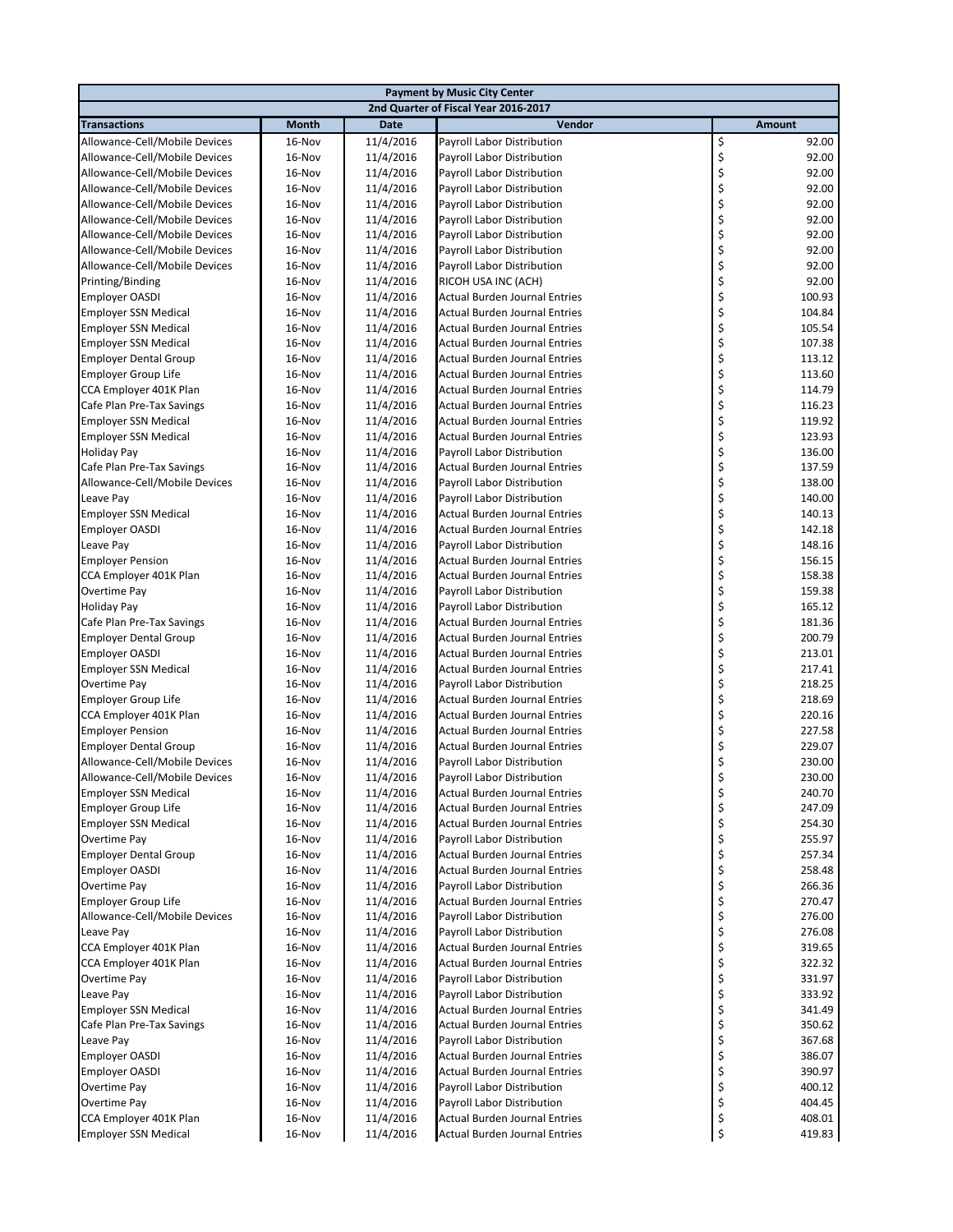|                                           |                                      |                        | <b>Payment by Music City Center</b>                                |                                  |  |  |  |
|-------------------------------------------|--------------------------------------|------------------------|--------------------------------------------------------------------|----------------------------------|--|--|--|
|                                           | 2nd Quarter of Fiscal Year 2016-2017 |                        |                                                                    |                                  |  |  |  |
| <b>Transactions</b>                       | <b>Month</b>                         | <b>Date</b>            | Vendor                                                             | <b>Amount</b>                    |  |  |  |
| <b>Employer SSN Medical</b>               | 16-Nov                               | 11/4/2016              | <b>Actual Burden Journal Entries</b>                               | \$<br>444.58                     |  |  |  |
| <b>Employer OASDI</b>                     | 16-Nov                               | 11/4/2016              | Actual Burden Journal Entries                                      | \$<br>448.31                     |  |  |  |
| <b>Employer OASDI</b>                     | 16-Nov                               | 11/4/2016              | <b>Actual Burden Journal Entries</b>                               | \$<br>451.25                     |  |  |  |
| <b>Employer OASDI</b>                     | 16-Nov                               | 11/4/2016              | <b>Actual Burden Journal Entries</b>                               | \$<br>459.13                     |  |  |  |
| <b>Employer Pension</b>                   | 16-Nov                               | 11/4/2016              | Actual Burden Journal Entries                                      | \$<br>462.15                     |  |  |  |
| <b>Employer Group Health</b>              | 16-Nov                               | 11/4/2016              | <b>Actual Burden Journal Entries</b>                               | \$<br>495.00                     |  |  |  |
| CCA Employer 401K Plan                    | 16-Nov                               | 11/4/2016              | <b>Actual Burden Journal Entries</b>                               | \$<br>503.24                     |  |  |  |
| <b>Employer OASDI</b>                     | 16-Nov                               | 11/4/2016              | Actual Burden Journal Entries                                      | \$<br>512.70                     |  |  |  |
| <b>Employer Dental Group</b>              | 16-Nov                               | 11/4/2016              | <b>Actual Burden Journal Entries</b>                               | \$<br>526.01                     |  |  |  |
| <b>Employer OASDI</b>                     | 16-Nov                               | 11/4/2016              | <b>Actual Burden Journal Entries</b>                               | \$<br>529.90                     |  |  |  |
| <b>Employer Group Life</b>                | 16-Nov                               | 11/4/2016              | Actual Burden Journal Entries                                      | \$<br>559.49                     |  |  |  |
| Leave Pay                                 | 16-Nov                               | 11/4/2016              | Payroll Labor Distribution                                         | \$<br>569.44                     |  |  |  |
| Leave Pay                                 | 16-Nov                               | 11/4/2016              | Payroll Labor Distribution                                         | \$<br>589.84                     |  |  |  |
| <b>Employer Group Health</b>              | 16-Nov                               | 11/4/2016              | Actual Burden Journal Entries                                      | \$<br>592.50                     |  |  |  |
| <b>Employer Group Health</b>              | 16-Nov                               | 11/4/2016              | <b>Actual Burden Journal Entries</b>                               | \$<br>592.50                     |  |  |  |
| <b>Employer OASDI</b>                     | 16-Nov                               | 11/4/2016              | <b>Actual Burden Journal Entries</b>                               | \$<br>599.13                     |  |  |  |
| Leave Pay                                 | 16-Nov                               | 11/4/2016              | Payroll Labor Distribution                                         | \$<br>665.28                     |  |  |  |
| <b>Employer SSN Medical</b>               | 16-Nov                               | 11/4/2016              | <b>Actual Burden Journal Entries</b>                               | \$<br>675.70                     |  |  |  |
| CCA Employer 401K Plan                    | 16-Nov                               | 11/4/2016              | <b>Actual Burden Journal Entries</b>                               | \$<br>692.81                     |  |  |  |
| CCA Employer 401K Plan                    | 16-Nov                               | 11/4/2016              | <b>Actual Burden Journal Entries</b>                               | \$<br>699.54                     |  |  |  |
| <b>Employer OASDI</b>                     | 16-Nov                               | 11/4/2016              | <b>Actual Burden Journal Entries</b>                               | \$<br>709.66                     |  |  |  |
| <b>Employer Pension</b>                   | 16-Nov                               | 11/4/2016              | <b>Actual Burden Journal Entries</b>                               | \$<br>812.66                     |  |  |  |
| <b>Employer Pension</b>                   | 16-Nov                               | 11/4/2016              | <b>Actual Burden Journal Entries</b>                               | \$<br>832.85                     |  |  |  |
| <b>Employer Group Health</b>              | 16-Nov                               | 11/4/2016              | <b>Actual Burden Journal Entries</b>                               | \$<br>840.00                     |  |  |  |
| <b>Employer Group Health</b>              | 16-Nov                               | 11/4/2016              | <b>Actual Burden Journal Entries</b>                               | \$<br>841.50                     |  |  |  |
| <b>Employer Group Health</b>              | 16-Nov                               | 11/4/2016              | <b>Actual Burden Journal Entries</b>                               | \$<br>841.50                     |  |  |  |
| <b>Employer Group Health</b>              | 16-Nov                               | 11/4/2016              | <b>Actual Burden Journal Entries</b>                               | \$<br>846.00                     |  |  |  |
| <b>Holiday Pay</b>                        | 16-Nov                               | 11/4/2016              | Payroll Labor Distribution                                         | \$<br>869.23                     |  |  |  |
| <b>Employer OASDI</b>                     | 16-Nov                               | 11/4/2016              | <b>Actual Burden Journal Entries</b>                               | \$<br>929.50                     |  |  |  |
| Leave Pay                                 | 16-Nov                               | 11/4/2016              | Payroll Labor Distribution                                         | \$<br>942.72<br>960.98           |  |  |  |
| <b>Employer Pension</b>                   | 16-Nov                               | 11/4/2016              | <b>Actual Burden Journal Entries</b>                               | \$                               |  |  |  |
| CCA Employer 401K Plan                    | 16-Nov<br>16-Nov                     | 11/4/2016              | <b>Actual Burden Journal Entries</b>                               | \$<br>1,023.65<br>\$<br>1,072.14 |  |  |  |
| Leave Pay<br><b>Employer Group Health</b> | 16-Nov                               | 11/4/2016<br>11/4/2016 | Payroll Labor Distribution<br><b>Actual Burden Journal Entries</b> | \$<br>1,089.00                   |  |  |  |
| Leave Pay                                 | 16-Nov                               | 11/4/2016              | <b>Payroll Labor Distribution</b>                                  | \$<br>1,238.49                   |  |  |  |
| <b>Employer Group Health</b>              | 16-Nov                               | 11/4/2016              | <b>Actual Burden Journal Entries</b>                               | \$<br>1,341.00                   |  |  |  |
| Overtime Pay                              | 16-Nov                               | 11/4/2016              | Payroll Labor Distribution                                         | \$<br>1,418.79                   |  |  |  |
| <b>Employer Group Health</b>              | 16-Nov                               | 11/4/2016              | <b>Actual Burden Journal Entries</b>                               | \$<br>1,437.00                   |  |  |  |
| <b>Employer OASDI</b>                     | 16-Nov                               | 11/4/2016              | <b>Actual Burden Journal Entries</b>                               | \$<br>1,460.31                   |  |  |  |
| <b>Regular Pay</b>                        | 16-Nov                               | 11/4/2016              | <b>Payroll Labor Distribution</b>                                  | \$<br>1,470.72                   |  |  |  |
| <b>Employer Group Health</b>              | 16-Nov                               | 11/4/2016              | <b>Actual Burden Journal Entries</b>                               | \$<br>1,686.00                   |  |  |  |
| Leave Pay                                 | 16-Nov                               | 11/4/2016              | Payroll Labor Distribution                                         | Ś<br>1,689.55                    |  |  |  |
| <b>Employer OASDI</b>                     | 16-Nov                               | 11/4/2016              | <b>Actual Burden Journal Entries</b>                               | \$<br>1,795.08                   |  |  |  |
| Leave Pay                                 | 16-Nov                               | 11/4/2016              | Payroll Labor Distribution                                         | \$<br>1,831.40                   |  |  |  |
| <b>Employer OASDI</b>                     | 16-Nov                               | 11/4/2016              | <b>Actual Burden Journal Entries</b>                               | \$<br>1,901.02                   |  |  |  |
| <b>Employer Pension</b>                   | 16-Nov                               | 11/4/2016              | <b>Actual Burden Journal Entries</b>                               | \$<br>2,097.30                   |  |  |  |
| <b>Employer Group Health</b>              | 16-Nov                               | 11/4/2016              | <b>Actual Burden Journal Entries</b>                               | \$<br>2,181.00                   |  |  |  |
| <b>Employer Pension</b>                   | 16-Nov                               | 11/4/2016              | <b>Actual Burden Journal Entries</b>                               | \$<br>2,202.88                   |  |  |  |
| <b>Employer Group Health</b>              | 16-Nov                               | 11/4/2016              | <b>Actual Burden Journal Entries</b>                               | \$<br>2,229.33                   |  |  |  |
| <b>Regular Pay</b>                        | 16-Nov                               | 11/4/2016              | <b>Payroll Labor Distribution</b>                                  | \$<br>2,510.22                   |  |  |  |
| Leave Pay                                 | 16-Nov                               | 11/4/2016              | Payroll Labor Distribution                                         | \$<br>2,681.40                   |  |  |  |
| <b>Employer OASDI</b>                     | 16-Nov                               | 11/4/2016              | Actual Burden Journal Entries                                      | \$<br>2,889.20                   |  |  |  |
| Leave Pay                                 | 16-Nov                               | 11/4/2016              | Payroll Labor Distribution                                         | \$<br>3,711.51                   |  |  |  |
| <b>Regular Pay</b>                        | 16-Nov                               | 11/4/2016              | Payroll Labor Distribution                                         | \$<br>3,819.43                   |  |  |  |
| <b>Employer Group Health</b>              | 16-Nov                               | 11/4/2016              | Actual Burden Journal Entries                                      | \$<br>4,324.83                   |  |  |  |
| <b>Employer Group Health</b>              | 16-Nov                               | 11/4/2016              | <b>Actual Burden Journal Entries</b>                               | \$<br>5,061.33                   |  |  |  |
| <b>Regular Pay</b>                        | 16-Nov                               | 11/4/2016              | Payroll Labor Distribution                                         | \$<br>6,372.10                   |  |  |  |
| <b>Regular Pay</b>                        | 16-Nov                               | 11/4/2016              | Payroll Labor Distribution                                         | \$<br>6,573.48                   |  |  |  |
| <b>Regular Pay</b>                        | 16-Nov                               | 11/4/2016              | Payroll Labor Distribution                                         | \$<br>6,585.60                   |  |  |  |
| <b>Employer Group Health</b>              | 16-Nov                               | 11/4/2016              | <b>Actual Burden Journal Entries</b>                               | \$<br>6,693.18                   |  |  |  |
| <b>Regular Pay</b>                        | 16-Nov                               | 11/4/2016              | Payroll Labor Distribution                                         | \$<br>7,480.98                   |  |  |  |
| <b>Regular Pay</b>                        | 16-Nov                               | 11/4/2016              | Payroll Labor Distribution                                         | \$<br>7,635.16                   |  |  |  |
| <b>Regular Pay</b>                        | 16-Nov                               | 11/4/2016              | Payroll Labor Distribution                                         | \$<br>7,807.23                   |  |  |  |
| <b>Regular Pay</b>                        | 16-Nov                               | 11/4/2016              | Payroll Labor Distribution                                         | \$<br>8,359.52                   |  |  |  |
| <b>Regular Pay</b>                        | 16-Nov                               | 11/4/2016              | Payroll Labor Distribution                                         | \$<br>9,778.72                   |  |  |  |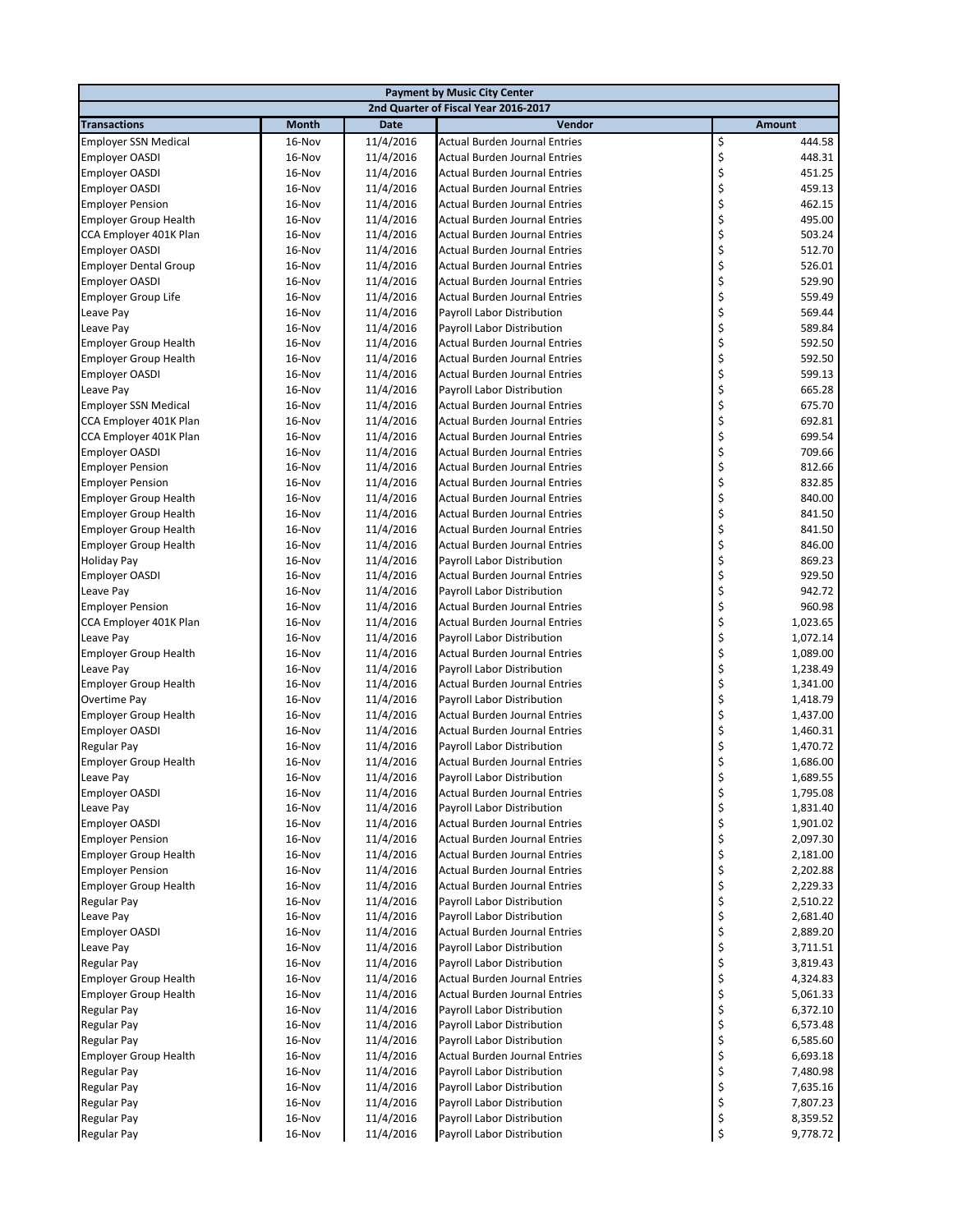|                                                  |                                      |                          | <b>Payment by Music City Center</b>                             |          |               |  |  |
|--------------------------------------------------|--------------------------------------|--------------------------|-----------------------------------------------------------------|----------|---------------|--|--|
|                                                  | 2nd Quarter of Fiscal Year 2016-2017 |                          |                                                                 |          |               |  |  |
| <b>Transactions</b>                              | <b>Month</b>                         | <b>Date</b>              | Vendor                                                          |          | <b>Amount</b> |  |  |
| <b>Employer Group Health</b>                     | 16-Nov                               | 11/4/2016                | <b>Actual Burden Journal Entries</b>                            | \$       | 12,816.33     |  |  |
| <b>Regular Pay</b>                               | 16-Nov                               | 11/4/2016                | Payroll Labor Distribution                                      | \$<br>\$ | 14,082.68     |  |  |
| <b>Regular Pay</b>                               | 16-Nov                               | 11/4/2016                | Payroll Labor Distribution                                      |          | 14,473.06     |  |  |
| <b>Regular Pay</b>                               | 16-Nov                               | 11/4/2016                | Payroll Labor Distribution                                      | \$       | 15,164.60     |  |  |
| <b>Regular Pay</b>                               | 16-Nov                               | 11/4/2016                | Payroll Labor Distribution                                      | \$       | 23,874.97     |  |  |
| <b>Regular Pay</b>                               | 16-Nov                               | 11/4/2016                | Payroll Labor Distribution                                      | \$       | 29,154.57     |  |  |
| <b>Regular Pay</b>                               | 16-Nov                               | 11/4/2016                | Payroll Labor Distribution                                      | \$       | 29,693.62     |  |  |
| <b>Regular Pay</b>                               | 16-Nov                               | 11/4/2016                | Payroll Labor Distribution                                      | \$       | 46,933.53     |  |  |
| Other Rpr & Maint Srvc                           | 16-Nov                               | 11/5/2016                | <b>AMERICAS MOTOR SPORTS</b>                                    | \$       | 337.75        |  |  |
| Other Rpr & Maint Srvc                           | 16-Nov                               | 11/5/2016                | <b>AMERICAS MOTOR SPORTS</b>                                    | \$       | 1,799.94      |  |  |
| <b>HVAC Supply</b>                               | 16-Nov                               | 11/7/2016                | JOHNSON CNTRLS INC(TN/NC)(P#)(                                  | \$       | (520.85)      |  |  |
| Offc & Admin Supply                              | 16-Nov                               | 11/7/2016                | MYOFFICE PRODUCTS (ACH)                                         | \$       | 57.54         |  |  |
| <b>Merchant Fees</b>                             | 16-Nov                               | 11/8/2016                | 7100 MCC CC Receipts                                            | \$       | (15.64)       |  |  |
| <b>Merchant Fees</b>                             | 16-Nov                               | 11/8/2016                | 7100 MCC CC Receipts                                            | \$       | (3.80)        |  |  |
| Other Rpr & Maint Srvc                           | 16-Nov                               | 11/8/2016                | RICOH USA INC (ACH)                                             | \$       | 23.05         |  |  |
| Other Rpr & Maint Srvc                           | 16-Nov                               | 11/8/2016                | RICOH USA INC (ACH)                                             | \$       | 52.73         |  |  |
| Other Rpr & Maint Srvc                           | 16-Nov                               | 11/8/2016                | RICOH USA INC (ACH)                                             | \$       | 115.98        |  |  |
| Other Rpr & Maint Srvc                           | 16-Nov                               | 11/8/2016                | RICOH USA INC (ACH)                                             | \$       | 115.98        |  |  |
| Other Rpr & Maint Srvc                           | 16-Nov                               | 11/8/2016                | RICOH USA INC (ACH)                                             | \$       | 163.25        |  |  |
| Other Rpr & Maint Srvc                           | 16-Nov                               | 11/8/2016                | RICOH USA INC (ACH)                                             | \$       | 207.43        |  |  |
| Other Rpr & Maint Srvc                           | 16-Nov                               | 11/8/2016                | RICOH USA INC (ACH)                                             | \$       | 263.67        |  |  |
| Other Rpr & Maint Srvc                           | 16-Nov                               | 11/8/2016                | RICOH USA INC (ACH)                                             | \$       | 271.99        |  |  |
| Other Rpr & Maint Srvc                           | 16-Nov                               | 11/8/2016                | RICOH USA INC (ACH)                                             | \$       | 356.95        |  |  |
| Other Rpr & Maint Srvc                           | 16-Nov                               | 11/8/2016                | RICOH USA INC (ACH)                                             | \$       | 398.77        |  |  |
| Other Rpr & Maint Srvc                           | 16-Nov                               | 11/8/2016                | SIMPLEX GRINNELL LP (ACH)                                       | \$       | 859.00        |  |  |
| Other Rpr & Maint Srvc                           | 16-Nov                               | 11/8/2016                | RICOH USA INC (ACH)                                             | \$       | 885.93        |  |  |
| Other Rpr & Maint Srvc                           | 16-Nov                               | 11/8/2016                | KONE INC (ACH)                                                  | \$       | 2,450.00      |  |  |
| Other Rpr & Maint Srvc                           | 16-Nov                               | 11/8/2016                | JARVIS AWARD SIGN & FLAG CO (A                                  | \$       | 6,200.00      |  |  |
| <b>HHold &amp; Jnitr Supply</b>                  | 16-Nov                               | 11/9/2016                | AMERICAN PAPER & TWINE CO (ACH                                  | \$       | 780.00        |  |  |
| <b>HHold &amp; Jnitr Supply</b>                  | 16-Nov                               | 11/9/2016                | AMERICAN PAPER & TWINE CO (ACH                                  | \$       | 784.20        |  |  |
| Postage & Delivery Srvc                          | 16-Nov                               | 11/10/2016               | ISENHOUR DOOR PRODUCTS INC (AC                                  | \$       | 10.00         |  |  |
| <b>Paint Supply</b>                              | 16-Nov                               | 11/10/2016               | LOWES OF MADISON #413 (ACH)                                     | \$       | 16.97         |  |  |
| <b>Paint Supply</b>                              | 16-Nov                               | 11/10/2016               | LOWES OF MADISON #413 (ACH)                                     | \$       | 17.88         |  |  |
| <b>Small Equipment Supply</b>                    | 16-Nov                               | 11/10/2016               | PCMG INC (ACH)                                                  | \$       | 35.00         |  |  |
| <b>Small Equipment Supply</b>                    | 16-Nov                               | 11/10/2016               | <b>ISENHOUR DOOR PRODUCTS INC (AC</b>                           | \$       | 55.64         |  |  |
| <b>Paint Supply</b>                              | 16-Nov                               | 11/10/2016               | LOWES OF MADISON #413 (ACH)                                     | \$       | 55.84         |  |  |
| <b>Small Equipment Supply</b>                    | 16-Nov                               | 11/10/2016               | PCMG INC (ACH)                                                  | \$       | 175.00        |  |  |
| <b>Small Equipment Supply</b>                    | 16-Nov                               | 11/10/2016               | PCMG INC (ACH)                                                  | \$       | 200.00        |  |  |
| Plumbing/HVAC Maintain Srvc                      | 16-Nov                               | 11/10/2016               | KENNY PIPE & SUPPLY INC (ACH)                                   | \$       | 226.60        |  |  |
| <b>Electrical Supply</b>                         | 16-Nov                               | 11/10/2016               | WILLIAMS WHOLESALE SUPPLY OF N                                  | \$       | 526.50        |  |  |
| <b>Electrical Supply</b>                         | 16-Nov                               | 11/10/2016               | WILLIAMS WHOLESALE SUPPLY OF N                                  | \$       | 583.50        |  |  |
| <b>Electrical Supply</b>                         | 16-Nov                               | 11/10/2016               | WILLIAMS WHOLESALE SUPPLY OF N                                  | Ś        | 587.50        |  |  |
| <b>Electrical Supply</b>                         | 16-Nov                               | 11/10/2016               | WILLIAMS WHOLESALE SUPPLY OF N                                  |          | 620.00        |  |  |
| <b>Electrical Supply-Lamps</b>                   | 16-Nov                               | 11/10/2016               | WILLIAMS WHOLESALE SUPPLY OF N                                  | \$<br>\$ | 650.00        |  |  |
| <b>Electrical Supply</b>                         | 16-Nov                               | 11/10/2016               | WILLIAMS WHOLESALE SUPPLY OF N                                  | \$       | 972.00        |  |  |
| <b>Electrical Supply-Lamps</b>                   | 16-Nov                               | 11/10/2016               | WILLIAMS WHOLESALE SUPPLY OF N                                  | \$       | 1,525.50      |  |  |
| <b>Valet Services</b>                            | 16-Nov                               |                          | 7100 MCC Cash Receipts                                          | \$       | (347.64)      |  |  |
| <b>Merchant Fees</b>                             |                                      | 11/11/2016               |                                                                 |          | (37.38)       |  |  |
| <b>Merchant Fees</b>                             | 16-Nov                               | 11/11/2016               | 7100 MCC CC Receipts                                            | \$       |               |  |  |
|                                                  | 16-Nov                               | 11/11/2016               | 7100 MCC CC Receipts                                            | \$       | (6.21)        |  |  |
| <b>Merchant Fees</b>                             | 16-Nov                               | 11/11/2016               | 7100 MCC CC Receipts                                            | \$       | (0.35)        |  |  |
| Signs                                            | 16-Nov                               | 11/11/2016<br>11/14/2016 | JARVIS AWARD SIGN & FLAG CO (A<br>ELITE SHOW SERVICES INC (ACH) | \$       | 2,014.00      |  |  |
| <b>Temporary Service</b><br><b>Merchant Fees</b> | 16-Nov                               |                          |                                                                 | \$       | (340.00)      |  |  |
|                                                  | 16-Nov                               | 11/14/2016               | 7100 MCC CC Receipts                                            | \$       | (111.08)      |  |  |
| Telephone & Telegraph                            | 16-Nov                               | 11/14/2016               | AT&T DATACOMM                                                   | \$       | (58.12)       |  |  |
| <b>Temporary Service</b>                         | 16-Nov                               | 11/14/2016               | ELITE SHOW SERVICES INC (ACH)                                   | \$       | (25.00)       |  |  |
| <b>Temporary Service</b>                         | 16-Nov                               | 11/14/2016               | ELITE SHOW SERVICES INC (ACH)                                   | \$       | (15.00)       |  |  |
| <b>Merchant Fees</b>                             | 16-Nov                               | 11/14/2016               | 7100 MCC CC Receipts                                            | \$       | (5.15)        |  |  |
| Offc & Admin Supply                              | 16-Nov                               | 11/14/2016               | <b>MYOFFICE PRODUCTS (ACH)</b>                                  | \$       | 10.14         |  |  |
| Promotion                                        | 16-Nov                               | 11/14/2016               | BLINK MARKETING INC (ACH)                                       | \$       | 30.00         |  |  |
| Postage & Delivery Srvc                          | 16-Nov                               | 11/14/2016               | PIERREMONT MEDIA GROUP INC (AC                                  | \$       | 36.00         |  |  |
| <b>Medical Services</b>                          | 16-Nov                               | 11/14/2016               | MED STAR MEDICAL STAFFING INC                                   | \$       | 88.00         |  |  |
| <b>Laundry Services</b>                          | 16-Nov                               | 11/14/2016               | <b>ALSCO</b>                                                    | \$       | 134.10        |  |  |
| Computer Hardware <\$10K                         | 16-Nov                               | 11/14/2016               | PCMG INC (ACH)                                                  | \$       | 209.00        |  |  |
| <b>Laundry Services</b>                          | 16-Nov                               | 11/14/2016               | <b>ALSCO</b>                                                    | \$       | 343.84        |  |  |
| <b>Laundry Services</b>                          | 16-Nov                               | 11/14/2016               | <b>ALSCO</b>                                                    | \$       | 415.64        |  |  |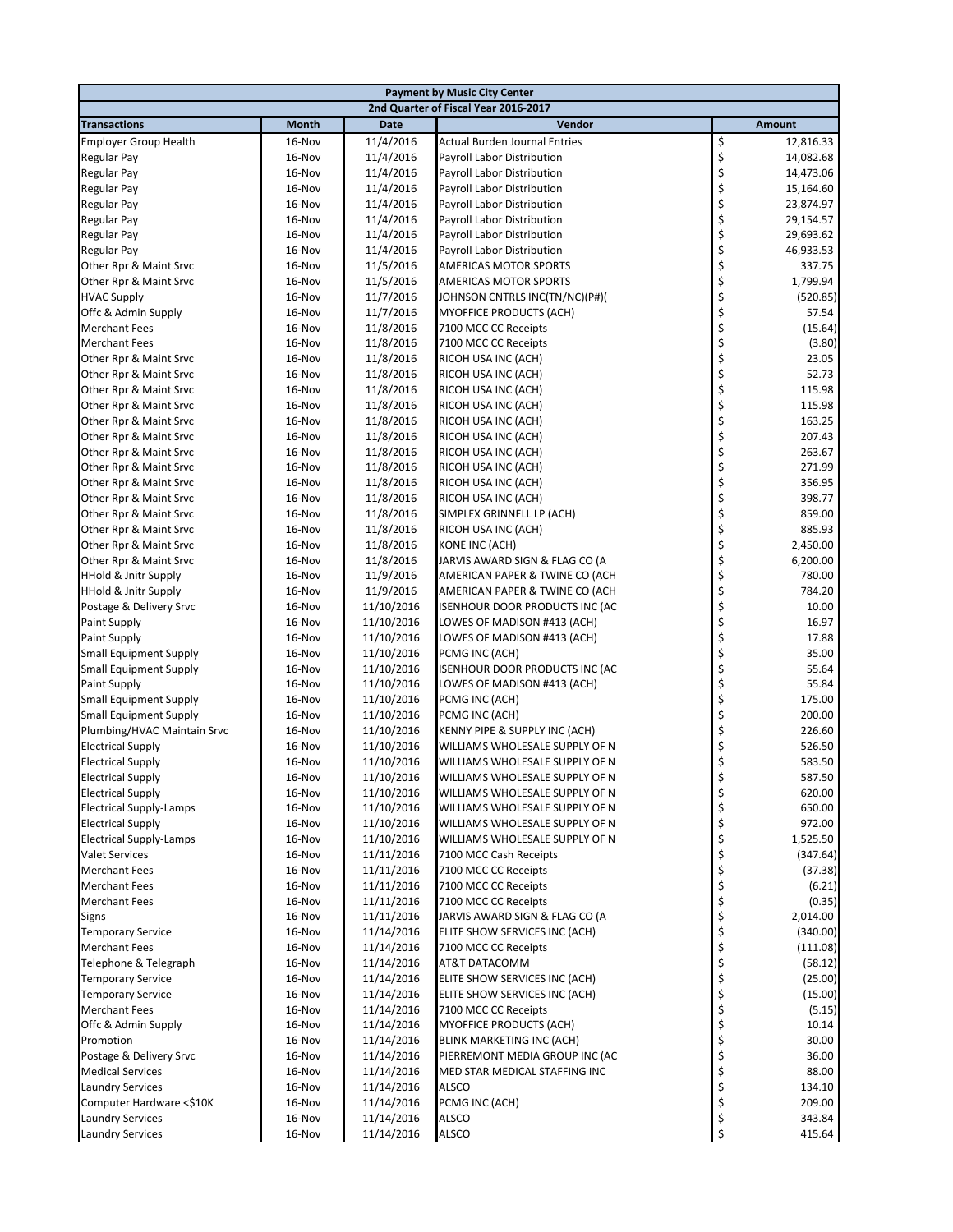|                                  |              |             | <b>Payment by Music City Center</b>  |                 |
|----------------------------------|--------------|-------------|--------------------------------------|-----------------|
|                                  |              |             | 2nd Quarter of Fiscal Year 2016-2017 |                 |
| <b>Transactions</b>              | <b>Month</b> | <b>Date</b> | Vendor                               | Amount          |
| Other Rpr & Maint Srvc           | 16-Nov       | 11/14/2016  | PIERREMONT MEDIA GROUP INC (AC       | \$<br>467.60    |
| Repair & Maint Supply            | 16-Nov       | 11/14/2016  | BATTERIES PLUS LLC (NASHVILLE)       | \$<br>540.00    |
| Other Rpr & Maint Srvc           | 16-Nov       | 11/14/2016  | PIERREMONT MEDIA GROUP INC (AC       | \$<br>575.00    |
| Other Rpr & Maint Srvc           | 16-Nov       | 11/14/2016  | PIERREMONT MEDIA GROUP INC (AC       | \$<br>575.00    |
| Other Rpr & Maint Srvc           | 16-Nov       | 11/14/2016  | PIERREMONT MEDIA GROUP INC (AC       | \$<br>575.00    |
| <b>Temporary Service</b>         | 16-Nov       | 11/14/2016  | ELITE SHOW SERVICES INC (ACH)        | \$<br>608.48    |
| <b>Security Services</b>         | 16-Nov       | 11/14/2016  | ELITE SHOW SERVICES INC (ACH)        | \$<br>776.00    |
| <b>HHold &amp; Jnitr Supply</b>  | 16-Nov       | 11/14/2016  | AMERICAN PAPER & TWINE CO (ACH       | \$<br>926.80    |
| <b>Medical Services</b>          | 16-Nov       | 11/14/2016  | MED STAR MEDICAL STAFFING INC        | \$<br>946.00    |
| <b>Uniform Cleaning Service</b>  | 16-Nov       | 11/14/2016  | CINTAS CORP #051 MATS & RUGS(A       | \$<br>1,455.62  |
| <b>Temporary Service</b>         | 16-Nov       | 11/14/2016  | ELITE SHOW SERVICES INC (ACH)        | \$<br>1,467.62  |
| Lumber/Wood Products             | 16-Nov       | 11/14/2016  | BUILDERS SPECIALTIES CO OF TN        | \$<br>1,699.00  |
| Promotion                        | 16-Nov       | 11/14/2016  | BLINK MARKETING INC (ACH)            | \$<br>1,790.00  |
| <b>Rent Equipment</b>            | 16-Nov       | 11/14/2016  | AT&T MOBILITY II LLC                 | \$<br>2,000.00  |
| <b>Temporary Service</b>         | 16-Nov       | 11/14/2016  | ELITE SHOW SERVICES INC (ACH)        | \$<br>2,416.48  |
| <b>Internet Services</b>         | 16-Nov       | 11/14/2016  | AT&T DATACOMM                        | \$<br>4,301.14  |
| Legal Services                   | 16-Nov       | 11/14/2016  | BONE MCALLESTER NORTON PLLC          | \$<br>10,000.00 |
| <b>Merchant Fees</b>             | 16-Nov       | 11/15/2016  | 7100 MCC CC Receipts                 | \$<br>(13.80)   |
| Postage & Delivery Srvc          | 16-Nov       | 11/15/2016  | <b>ALCO PRODUCTS</b>                 | \$<br>(0.43)    |
| Offc & Admin Supply              | 16-Nov       | 11/15/2016  | MYOFFICE PRODUCTS (ACH)              | \$<br>0.42      |
| Offc & Admin Supply              | 16-Nov       | 11/15/2016  | <b>MYOFFICE PRODUCTS (ACH)</b>       | \$<br>3.54      |
| Offc & Admin Supply              | 16-Nov       | 11/15/2016  | <b>MYOFFICE PRODUCTS (ACH)</b>       | \$<br>5.64      |
| Offc & Admin Supply              | 16-Nov       | 11/15/2016  | <b>MYOFFICE PRODUCTS (ACH)</b>       | \$<br>6.89      |
| Offc & Admin Supply              | 16-Nov       | 11/15/2016  | ATHENS PAPER CO (ACH)                | \$<br>9.00      |
| Repair & Maint Supply            | 16-Nov       | 11/15/2016  | W W GRAINGER (P#)                    | \$<br>9.47      |
| Offc & Admin Supply              | 16-Nov       | 11/15/2016  | W W GRAINGER (P#)                    | \$<br>10.60     |
| Offc & Admin Supply              | 16-Nov       | 11/15/2016  | <b>MYOFFICE PRODUCTS (ACH)</b>       | \$<br>13.51     |
| Offc & Admin Supply              | 16-Nov       | 11/15/2016  | ATHENS PAPER CO (ACH)                | \$<br>18.00     |
| Offc & Admin Supply              | 16-Nov       | 11/15/2016  | ATHENS PAPER CO (ACH)                | \$<br>18.00     |
| Repair & Maint Supply            | 16-Nov       | 11/15/2016  | W W GRAINGER (P#)                    | \$<br>22.54     |
| Offc & Admin Supply              | 16-Nov       | 11/15/2016  | <b>MYOFFICE PRODUCTS (ACH)</b>       | \$<br>31.90     |
| Offc & Admin Supply              | 16-Nov       | 11/15/2016  | ATHENS PAPER CO (ACH)                | \$<br>35.75     |
| Offc & Admin Supply              | 16-Nov       | 11/15/2016  | ATHENS PAPER CO (ACH)                | \$<br>53.75     |
| Offc & Admin Supply              | 16-Nov       | 11/15/2016  | ATHENS PAPER CO (ACH)                | \$<br>62.56     |
| <b>Small Equipment Supply</b>    | 16-Nov       | 11/15/2016  | PCMG INC (ACH)                       | \$<br>70.00     |
| Offc & Admin Supply              | 16-Nov       | 11/15/2016  | ATHENS PAPER CO (ACH)                | \$<br>71.50     |
| Offc & Admin Supply              | 16-Nov       | 11/15/2016  | ATHENS PAPER CO (ACH)                | \$<br>71.50     |
| Offc & Admin Supply              | 16-Nov       | 11/15/2016  | ATHENS PAPER CO (ACH)                | \$<br>71.50     |
| Offc & Admin Supply              | 16-Nov       | 11/15/2016  | ATHENS PAPER CO (ACH)                | \$<br>71.50     |
| Offc & Admin Supply              | 16-Nov       | 11/15/2016  | ATHENS PAPER CO (ACH)                | \$<br>71.50     |
| Offc & Admin Supply              | 16-Nov       | 11/15/2016  | ATHENS PAPER CO (ACH)                | \$<br>71.50     |
| Offc & Admin Supply              | 16-Nov       | 11/15/2016  | ATHENS PAPER CO (ACH)                | Ś<br>80.00      |
| Offc & Admin Supply              | 16-Nov       | 11/15/2016  | ATHENS PAPER CO (ACH)                | \$<br>80.44     |
| Rpr & Maint Srvc Elev/Escel      | 16-Nov       | 11/15/2016  | NASHVILLE MACHINE ELEVATOR CO        | \$<br>150.00    |
| <b>Temporary Service</b>         | 16-Nov       | 11/15/2016  | INDUSTRIAL STAFFING OF TN (ACH       | \$<br>159.46    |
| <b>Host &amp; Hostess</b>        | 16-Nov       | 11/15/2016  | STARKS, CHARLES L                    | \$<br>166.46    |
| Offc & Admin Supply              | 16-Nov       | 11/15/2016  | ATHENS PAPER CO (ACH)                | \$<br>178.75    |
| Offc & Admin Supply              | 16-Nov       | 11/15/2016  | ATHENS PAPER CO (ACH)                | \$<br>178.75    |
| Computer Hardware <\$10K         | 16-Nov       | 11/15/2016  | PCMG INC (ACH)                       | \$<br>198.00    |
| Offc & Admin Supply              | 16-Nov       | 11/15/2016  | ATHENS PAPER CO (ACH)                | \$<br>214.50    |
| <b>Electrical Supply-Lamps</b>   | 16-Nov       | 11/15/2016  | WILLIAMS WHOLESALE SUPPLY OF N       | \$<br>520.00    |
| <b>Building Maintenance Srvc</b> | 16-Nov       | 11/15/2016  | WASCO INC                            | \$<br>650.00    |
| <b>Temporary Service</b>         | 16-Nov       | 11/15/2016  | LMG INC (ACH)                        | \$<br>700.00    |
| Employee Out-of-town Travel      | 16-Nov       | 11/15/2016  | STARKS, CHARLES L                    | \$<br>764.18    |
| Registration                     | 16-Nov       | 11/15/2016  | STARKS, CHARLES L                    | \$<br>1,000.00  |
| Computer Hardware <\$10K         | 16-Nov       | 11/15/2016  | PCMG INC (ACH)                       | \$<br>1,199.00  |
| Janitorial Srvc                  | 16-Nov       | 11/15/2016  | INDUSTRIAL STAFFING OF TN (ACH       | \$<br>2,081.46  |
| Rpr & Maint Srvc Janus           | 16-Nov       | 11/15/2016  | MORROW TECHNOLOGIES CORP (ACH)       | \$<br>2,130.00  |
| <b>Paint Supply</b>              | 16-Nov       | 11/16/2016  | LOWES OF MADISON #413 (ACH)          | \$<br>(2.80)    |
| <b>Paint Supply</b>              | 16-Nov       | 11/16/2016  | LOWES OF MADISON #413 (ACH)          | \$<br>(0.92)    |
| <b>Paint Supply</b>              | 16-Nov       | 11/16/2016  | LOWES OF MADISON #413 (ACH)          | \$<br>(0.84)    |
| Employee Out-of-town Travel      | 16-Nov       | 11/16/2016  | JONES, CYNTHIA M.                    | \$<br>10.00     |
| Repair & Maint Supply            | 16-Nov       | 11/16/2016  | W W GRAINGER (P#)                    | \$<br>88.30     |
| <b>HVAC Supply</b>               | 16-Nov       | 11/16/2016  | W W GRAINGER (P#)                    | \$<br>605.20    |
| <b>Mngt Cnsltnt Srvc</b>         | 16-Nov       | 11/16/2016  | <b>INQUIRIES INC (ACH)</b>           | \$<br>1,070.10  |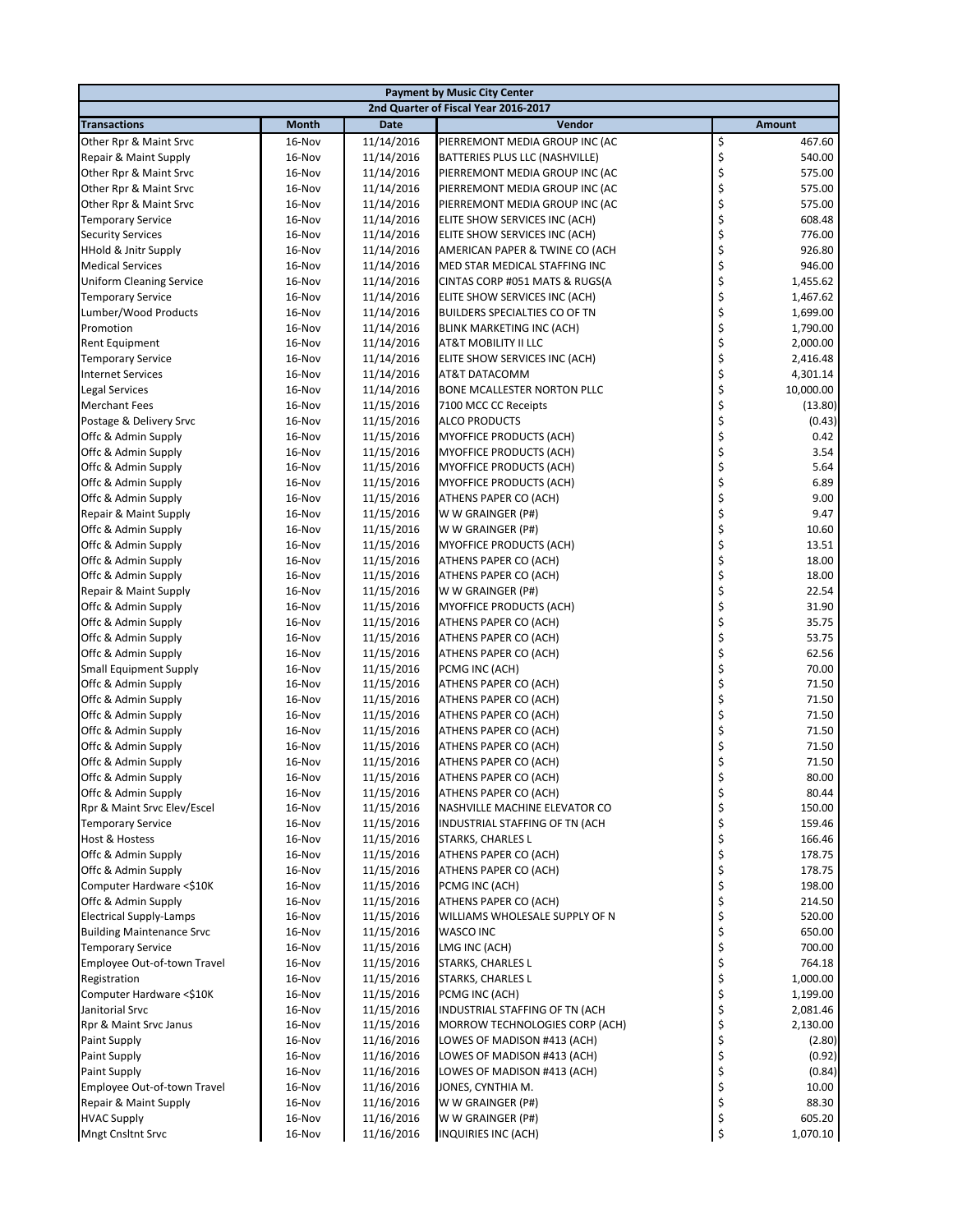|                                           | <b>Payment by Music City Center</b>  |                          |                                                                    |                        |  |  |  |
|-------------------------------------------|--------------------------------------|--------------------------|--------------------------------------------------------------------|------------------------|--|--|--|
|                                           | 2nd Quarter of Fiscal Year 2016-2017 |                          |                                                                    |                        |  |  |  |
| <b>Transactions</b>                       | <b>Month</b>                         | <b>Date</b>              | Vendor                                                             | Amount                 |  |  |  |
| <b>Electrical Supply</b>                  | 16-Nov                               | 11/17/2016               | SHERWIN WILLIAMS CO INDUSTRIAL                                     | \$<br>(125.58)         |  |  |  |
| <b>Merchant Fees</b>                      | 16-Nov                               | 11/17/2016               | 7100 MCC CC Receipts                                               | \$<br>(74.75)          |  |  |  |
| <b>Merchant Fees</b>                      | 16-Nov                               | 11/17/2016               | 7100 MCC CC Receipts                                               | \$<br>(74.75)          |  |  |  |
| <b>Small Equipment Supply</b>             | 16-Nov                               | 11/17/2016               | PCMG INC (ACH)                                                     | \$<br>(10.00)          |  |  |  |
| <b>Auto Supply</b>                        | 16-Nov                               | 11/17/2016               | TRUCKERS LIGHTHOUSE INC (ACH)                                      | \$<br>10.00            |  |  |  |
| Postage & Delivery Srvc                   | 16-Nov                               | 11/17/2016               | WILLIAMS WHOLESALE SUPPLY OF N                                     | \$<br>20.00            |  |  |  |
| <b>Electrical Supply</b>                  | 16-Nov                               | 11/17/2016               | WILLIAMS WHOLESALE SUPPLY OF N                                     | \$<br>24.50            |  |  |  |
| Food & Ice                                | 16-Nov                               | 11/17/2016               | CENTERPLATE MCC (ACH)                                              | \$<br>71.64            |  |  |  |
| <b>Electrical Supply</b>                  | 16-Nov                               | 11/17/2016               | WILLIAMS WHOLESALE SUPPLY OF N                                     | \$<br>72.50            |  |  |  |
| Postage & Delivery Srvc                   | 16-Nov                               | 11/17/2016               | SOUTHLAND PRINTING CO INC (ACH                                     | \$<br>113.58           |  |  |  |
| <b>Laundry Services</b>                   | 16-Nov                               | 11/17/2016               | <b>ALSCO</b>                                                       | \$<br>144.70           |  |  |  |
| Postage & Delivery Srvc                   | 16-Nov                               | 11/17/2016               | PCMG INC (ACH)                                                     | \$<br>180.18           |  |  |  |
| Employee Out-of-town Travel               | 16-Nov                               | 11/17/2016               | PUTMAN, ELISA D.                                                   | \$<br>192.41           |  |  |  |
| <b>Auto Supply</b>                        | 16-Nov                               | 11/17/2016               | TRUCKERS LIGHTHOUSE INC (ACH)                                      | \$<br>240.00<br>273.47 |  |  |  |
| <b>Laundry Services</b><br>Auto Fuel      | 16-Nov<br>16-Nov                     | 11/17/2016<br>11/17/2016 | <b>ALSCO</b>                                                       | \$<br>\$<br>295.31     |  |  |  |
| Plumbing/HVAC Maintain Srvc               | 16-Nov                               | 11/17/2016               | WEX (WRIGHT EXPRESS FINANCIAL)<br>FOOD EQUIPMENT SERVICES CO LLC   | \$<br>297.00           |  |  |  |
| Printing/Binding                          | 16-Nov                               | 11/17/2016               | SOUTHLAND PRINTING CO INC (ACH                                     | \$<br>300.60           |  |  |  |
| Printing/Binding                          | 16-Nov                               | 11/17/2016               | SOUTHLAND PRINTING CO INC (ACH                                     | \$<br>300.60           |  |  |  |
| Printing/Binding                          | 16-Nov                               | 11/17/2016               | SOUTHLAND PRINTING CO INC (ACH                                     | \$<br>300.60           |  |  |  |
| Printing/Binding                          | 16-Nov                               | 11/17/2016               | SOUTHLAND PRINTING CO INC (ACH                                     | \$<br>300.60           |  |  |  |
| Food & Ice                                | 16-Nov                               | 11/17/2016               | CENTERPLATE MCC (ACH)                                              | \$<br>368.01           |  |  |  |
| <b>Auto Supply</b>                        | 16-Nov                               | 11/17/2016               | TRUCKERS LIGHTHOUSE INC (ACH)                                      | \$<br>369.00           |  |  |  |
| Food & Bev-Inhouse                        | 16-Nov                               | 11/17/2016               | CENTERPLATE MCC (ACH)                                              | \$<br>379.87           |  |  |  |
| <b>Host &amp; Hostess FAMTRP</b>          | 16-Nov                               | 11/17/2016               | <b>NASHVILLE CONVENTION &amp; VISITOR</b>                          | \$<br>604.20           |  |  |  |
| Food & Ice                                | 16-Nov                               | 11/17/2016               | <b>CENTERPLATE MCC (ACH)</b>                                       | \$<br>696.35           |  |  |  |
| <b>Uniform Cleaning Service</b>           | 16-Nov                               | 11/17/2016               | CINTAS CORP #051 MATS & RUGS(A                                     | \$<br>824.50           |  |  |  |
| Food & Ice                                | 16-Nov                               | 11/17/2016               | <b>CENTERPLATE MCC (ACH)</b>                                       | \$<br>902.60           |  |  |  |
| Food & Ice                                | 16-Nov                               | 11/17/2016               | CENTERPLATE MCC (ACH)                                              | \$<br>1,611.00         |  |  |  |
| Rpr & Maint Srvc Janus                    | 16-Nov                               | 11/17/2016               | MORROW TECHNOLOGIES CORP (ACH)                                     | \$<br>2,130.00         |  |  |  |
| Computer Hardware <\$10K                  | 16-Nov                               | 11/17/2016               | PCMG INC (ACH)                                                     | \$<br>3,040.00         |  |  |  |
| District Energy System                    | 16-Nov                               | 11/17/2016               | DES REVENUE / US BANK (ACH)                                        | \$<br>220,666.25       |  |  |  |
| <b>Employer Dental Group</b>              | 16-Nov                               | 11/18/2016               | <b>Actual Burden Journal Entries</b>                               | \$<br>0.17             |  |  |  |
| <b>Employer SSN Medical</b>               | 16-Nov                               | 11/18/2016               | <b>Actual Burden Journal Entries</b>                               | \$<br>0.53             |  |  |  |
| Overtime Pay                              | 16-Nov                               | 11/18/2016               | Payroll Labor Distribution                                         | \$<br>0.57             |  |  |  |
| <b>Employer OASDI</b>                     | 16-Nov                               | 11/18/2016               | <b>Actual Burden Journal Entries</b>                               | \$<br>2.27             |  |  |  |
| <b>Employer Pension</b>                   | 16-Nov                               | 11/18/2016               | <b>Actual Burden Journal Entries</b>                               | \$<br>4.52             |  |  |  |
| <b>FSA Pre-Tax Savings</b>                | 16-Nov                               | 11/18/2016               | <b>Actual Burden Journal Entries</b>                               | \$<br>4.78             |  |  |  |
| <b>FSA Pre-Tax Savings</b>                | 16-Nov                               | 11/18/2016               | <b>Actual Burden Journal Entries</b>                               | \$<br>6.18             |  |  |  |
| Cafe Plan Pre-Tax Savings                 | 16-Nov                               | 11/18/2016               | <b>Actual Burden Journal Entries</b>                               | \$<br>6.53             |  |  |  |
| <b>FSA Pre-Tax Savings</b>                | 16-Nov                               | 11/18/2016               | <b>Actual Burden Journal Entries</b>                               | \$<br>7.97<br>\$       |  |  |  |
| Overtime Pay                              | 16-Nov                               | 11/18/2016               | Payroll Labor Distribution                                         | 10.28                  |  |  |  |
| <b>FSA Pre-Tax Savings</b>                | 16-Nov                               | 11/18/2016<br>11/18/2016 | <b>Actual Burden Journal Entries</b><br>Payroll Labor Distribution | \$<br>10.36<br>\$      |  |  |  |
| Overtime Pay<br>Cafe Plan Pre-Tax Savings | 16-Nov<br>16-Nov                     | 11/18/2016               | <b>Actual Burden Journal Entries</b>                               | 11.13<br>\$<br>12.98   |  |  |  |
| Overtime Pay                              | 16-Nov                               | 11/18/2016               | Payroll Labor Distribution                                         | \$<br>14.12            |  |  |  |
| <b>Employer Dental Group</b>              | 16-Nov                               | 11/18/2016               | <b>Actual Burden Journal Entries</b>                               | \$<br>14.14            |  |  |  |
| <b>Employer Dental Group</b>              | 16-Nov                               | 11/18/2016               | <b>Actual Burden Journal Entries</b>                               | \$<br>14.14            |  |  |  |
| Cafe Plan Pre-Tax Savings                 | 16-Nov                               | 11/18/2016               | <b>Actual Burden Journal Entries</b>                               | \$<br>15.23            |  |  |  |
| Cafe Plan Pre-Tax Savings                 | 16-Nov                               | 11/18/2016               | <b>Actual Burden Journal Entries</b>                               | \$<br>16.55            |  |  |  |
| <b>FSA Pre-Tax Savings</b>                | 16-Nov                               | 11/18/2016               | <b>Actual Burden Journal Entries</b>                               | \$<br>22.31            |  |  |  |
| Cafe Plan Pre-Tax Savings                 | 16-Nov                               | 11/18/2016               | <b>Actual Burden Journal Entries</b>                               | \$<br>23.02            |  |  |  |
| Cafe Plan Pre-Tax Savings                 | 16-Nov                               | 11/18/2016               | <b>Actual Burden Journal Entries</b>                               | \$<br>23.63            |  |  |  |
| Cafe Plan Pre-Tax Savings                 | 16-Nov                               | 11/18/2016               | <b>Actual Burden Journal Entries</b>                               | \$<br>23.67            |  |  |  |
| Cafe Plan Pre-Tax Savings                 | 16-Nov                               | 11/18/2016               | <b>Actual Burden Journal Entries</b>                               | \$<br>23.67            |  |  |  |
| <b>Employer Dental Group</b>              | 16-Nov                               | 11/18/2016               | <b>Actual Burden Journal Entries</b>                               | \$<br>28.28            |  |  |  |
| <b>Employer Dental Group</b>              | 16-Nov                               | 11/18/2016               | <b>Actual Burden Journal Entries</b>                               | \$<br>28.28            |  |  |  |
| <b>Employer Dental Group</b>              | 16-Nov                               | 11/18/2016               | <b>Actual Burden Journal Entries</b>                               | \$<br>28.28            |  |  |  |
| <b>Employer Dental Group</b>              | 16-Nov                               | 11/18/2016               | <b>Actual Burden Journal Entries</b>                               | \$<br>28.28            |  |  |  |
| <b>Employer SSN Medical</b>               | 16-Nov                               | 11/18/2016               | <b>Actual Burden Journal Entries</b>                               | \$<br>28.98            |  |  |  |
| Cafe Plan Pre-Tax Savings                 | 16-Nov                               | 11/18/2016               | <b>Actual Burden Journal Entries</b>                               | \$<br>36.47            |  |  |  |
| Injured on Duty Pay                       | 16-Nov                               | 11/18/2016               | Payroll Labor Distribution                                         | \$<br>36.63            |  |  |  |
| Leave Pay                                 | 16-Nov                               | 11/18/2016               | Payroll Labor Distribution                                         | \$<br>36.63            |  |  |  |
| Cafe Plan Pre-Tax Savings                 | 16-Nov                               | 11/18/2016               | <b>Actual Burden Journal Entries</b>                               | \$<br>36.69            |  |  |  |
| Cafe Plan Pre-Tax Savings                 | 16-Nov                               | 11/18/2016               | <b>Actual Burden Journal Entries</b>                               | \$<br>37.57            |  |  |  |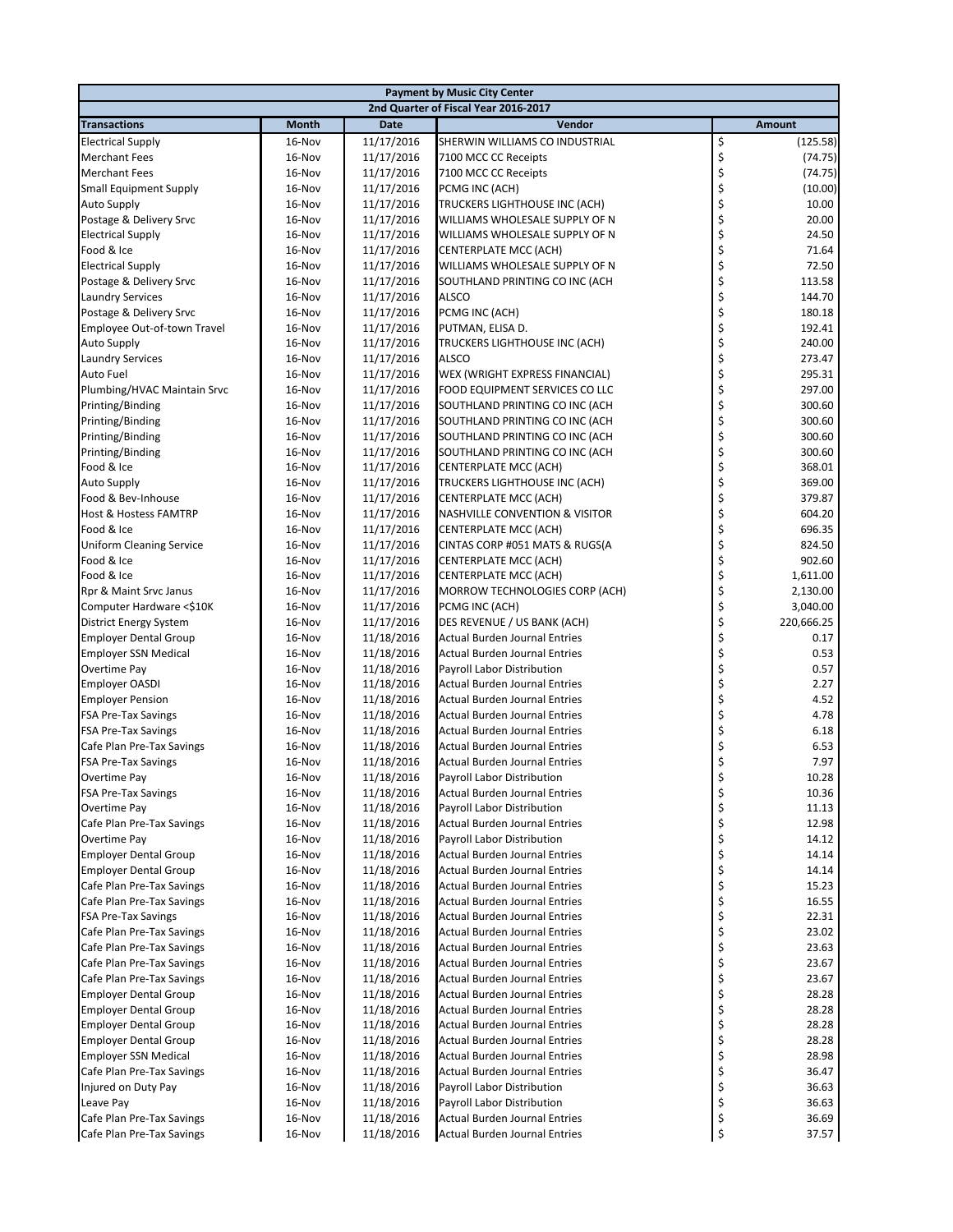| <b>Payment by Music City Center</b> |                                      |             |                                      |               |  |  |  |
|-------------------------------------|--------------------------------------|-------------|--------------------------------------|---------------|--|--|--|
|                                     | 2nd Quarter of Fiscal Year 2016-2017 |             |                                      |               |  |  |  |
| <b>Transactions</b>                 | <b>Month</b>                         | <b>Date</b> | Vendor                               | <b>Amount</b> |  |  |  |
| Overtime Pay                        | 16-Nov                               | 11/18/2016  | Payroll Labor Distribution           | \$<br>39.04   |  |  |  |
| Cafe Plan Pre-Tax Savings           | 16-Nov                               | 11/18/2016  | <b>Actual Burden Journal Entries</b> | \$<br>40.82   |  |  |  |
| <b>Employer Dental Group</b>        | 16-Nov                               | 11/18/2016  | <b>Actual Burden Journal Entries</b> | \$<br>42.42   |  |  |  |
| <b>Employer Dental Group</b>        | 16-Nov                               | 11/18/2016  | <b>Actual Burden Journal Entries</b> | \$<br>42.42   |  |  |  |
| <b>Employer Dental Group</b>        | 16-Nov                               | 11/18/2016  | <b>Actual Burden Journal Entries</b> | \$<br>42.42   |  |  |  |
| Cafe Plan Pre-Tax Savings           | 16-Nov                               | 11/18/2016  | <b>Actual Burden Journal Entries</b> | \$<br>44.09   |  |  |  |
| <b>Employer SSN Medical</b>         | 16-Nov                               | 11/18/2016  | <b>Actual Burden Journal Entries</b> | \$<br>52.18   |  |  |  |
| <b>Employer SSN Medical</b>         | 16-Nov                               | 11/18/2016  | <b>Actual Burden Journal Entries</b> | \$<br>56.20   |  |  |  |
| <b>Employer Dental Group</b>        | 16-Nov                               | 11/18/2016  | <b>Actual Burden Journal Entries</b> | \$<br>56.56   |  |  |  |
| <b>Employer Dental Group</b>        | 16-Nov                               | 11/18/2016  | <b>Actual Burden Journal Entries</b> | \$<br>56.56   |  |  |  |
| Cafe Plan Pre-Tax Savings           | 16-Nov                               | 11/18/2016  | <b>Actual Burden Journal Entries</b> | \$<br>68.01   |  |  |  |
| <b>Employer Dental Group</b>        | 16-Nov                               | 11/18/2016  | <b>Actual Burden Journal Entries</b> | \$<br>70.53   |  |  |  |
| CCA Employer 401K Plan              | 16-Nov                               | 11/18/2016  | <b>Actual Burden Journal Entries</b> | \$<br>72.92   |  |  |  |
| <b>Employer Dental Group</b>        | 16-Nov                               | 11/18/2016  | <b>Actual Burden Journal Entries</b> | \$<br>87.66   |  |  |  |
| <b>Employer SSN Medical</b>         | 16-Nov                               | 11/18/2016  | <b>Actual Burden Journal Entries</b> | \$<br>88.37   |  |  |  |
| <b>Employer SSN Medical</b>         | 16-Nov                               | 11/18/2016  | <b>Actual Burden Journal Entries</b> | \$<br>90.11   |  |  |  |
| <b>Employer SSN Medical</b>         | 16-Nov                               | 11/18/2016  | <b>Actual Burden Journal Entries</b> | \$<br>102.73  |  |  |  |
| <b>Employer SSN Medical</b>         | 16-Nov                               | 11/18/2016  | <b>Actual Burden Journal Entries</b> | \$<br>104.03  |  |  |  |
| <b>Employer SSN Medical</b>         | 16-Nov                               | 11/18/2016  | <b>Actual Burden Journal Entries</b> | \$<br>106.81  |  |  |  |
| CCA Employer 401K Plan              | 16-Nov                               | 11/18/2016  | <b>Actual Burden Journal Entries</b> | \$<br>113.23  |  |  |  |
| Cafe Plan Pre-Tax Savings           | 16-Nov                               | 11/18/2016  | <b>Actual Burden Journal Entries</b> | \$<br>116.23  |  |  |  |
| <b>Employer SSN Medical</b>         | 16-Nov                               | 11/18/2016  | <b>Actual Burden Journal Entries</b> | \$<br>122.47  |  |  |  |
| <b>Employer OASDI</b>               | 16-Nov                               | 11/18/2016  | <b>Actual Burden Journal Entries</b> | \$<br>123.91  |  |  |  |
| <b>Employer SSN Medical</b>         | 16-Nov                               | 11/18/2016  | <b>Actual Burden Journal Entries</b> | \$<br>125.86  |  |  |  |
| <b>Employer Dental Group</b>        | 16-Nov                               | 11/18/2016  | <b>Actual Burden Journal Entries</b> | \$<br>127.26  |  |  |  |
| <b>Employer OASDI</b>               | 16-Nov                               | 11/18/2016  | <b>Actual Burden Journal Entries</b> | \$<br>135.05  |  |  |  |
| Cafe Plan Pre-Tax Savings           | 16-Nov                               | 11/18/2016  | <b>Actual Burden Journal Entries</b> | \$<br>137.58  |  |  |  |
| <b>Employer SSN Medical</b>         | 16-Nov                               | 11/18/2016  | <b>Actual Burden Journal Entries</b> | \$<br>139.07  |  |  |  |
| Overtime Pay                        | 16-Nov                               | 11/18/2016  | Payroll Labor Distribution           | \$<br>155.29  |  |  |  |
| CCA Employer 401K Plan              | 16-Nov                               | 11/18/2016  | <b>Actual Burden Journal Entries</b> | \$<br>158.47  |  |  |  |
| Leave Pay                           | 16-Nov                               | 11/18/2016  | Payroll Labor Distribution           | \$<br>166.32  |  |  |  |
| Leave Pay                           | 16-Nov                               | 11/18/2016  | Payroll Labor Distribution           | \$<br>166.96  |  |  |  |
| <b>Employer Pension</b>             | 16-Nov                               | 11/18/2016  | <b>Actual Burden Journal Entries</b> | \$<br>168.68  |  |  |  |
| <b>Overtime Pay</b>                 | 16-Nov                               | 11/18/2016  | Payroll Labor Distribution           | \$<br>170.77  |  |  |  |
| Overtime Pay                        | 16-Nov                               | 11/18/2016  | Payroll Labor Distribution           | \$<br>178.13  |  |  |  |
| <b>Holiday Pay</b>                  | 16-Nov                               | 11/18/2016  | Payroll Labor Distribution           | \$<br>178.24  |  |  |  |
| Cafe Plan Pre-Tax Savings           | 16-Nov                               | 11/18/2016  | <b>Actual Burden Journal Entries</b> | \$<br>187.82  |  |  |  |
| Leave Pay                           | 16-Nov                               | 11/18/2016  | Payroll Labor Distribution           | \$<br>190.64  |  |  |  |
| <b>Employer Dental Group</b>        | 16-Nov                               | 11/18/2016  | <b>Actual Burden Journal Entries</b> | \$<br>200.78  |  |  |  |
| <b>Employer SSN Medical</b>         | 16-Nov                               | 11/18/2016  | <b>Actual Burden Journal Entries</b> | \$<br>215.07  |  |  |  |
| <b>Holiday Pay</b>                  | 16-Nov                               | 11/18/2016  | Payroll Labor Distribution           | \$<br>220.40  |  |  |  |
| CCA Employer 401K Plan              | 16-Nov                               | 11/18/2016  | <b>Actual Burden Journal Entries</b> | Ś<br>222.27   |  |  |  |
| <b>Employer OASDI</b>               | 16-Nov                               | 11/18/2016  | <b>Actual Burden Journal Entries</b> | \$<br>223.14  |  |  |  |
| <b>Employer Dental Group</b>        | 16-Nov                               | 11/18/2016  | <b>Actual Burden Journal Entries</b> | \$<br>229.06  |  |  |  |
| <b>Employer SSN Medical</b>         | 16-Nov                               | 11/18/2016  | <b>Actual Burden Journal Entries</b> | \$<br>236.82  |  |  |  |
| <b>Employer OASDI</b>               | 16-Nov                               | 11/18/2016  | <b>Actual Burden Journal Entries</b> | \$<br>240.32  |  |  |  |
| <b>Employer SSN Medical</b>         | 16-Nov                               | 11/18/2016  | <b>Actual Burden Journal Entries</b> | \$<br>246.23  |  |  |  |
| <b>Employer Group Health</b>        | 16-Nov                               | 11/18/2016  | <b>Actual Burden Journal Entries</b> | \$<br>249.00  |  |  |  |
| <b>Employer Dental Group</b>        | 16-Nov                               | 11/18/2016  | <b>Actual Burden Journal Entries</b> | \$<br>271.52  |  |  |  |
| <b>Employer Pension</b>             | 16-Nov                               | 11/18/2016  | <b>Actual Burden Journal Entries</b> | \$<br>273.31  |  |  |  |
| Overtime Pay                        | 16-Nov                               | 11/18/2016  | Payroll Labor Distribution           | \$<br>304.51  |  |  |  |
| CCA Employer 401K Plan              | 16-Nov                               | 11/18/2016  | <b>Actual Burden Journal Entries</b> | \$<br>322.92  |  |  |  |
| CCA Employer 401K Plan              | 16-Nov                               | 11/18/2016  | <b>Actual Burden Journal Entries</b> | \$<br>329.48  |  |  |  |
| Cafe Plan Pre-Tax Savings           | 16-Nov                               | 11/18/2016  | <b>Actual Burden Journal Entries</b> | \$<br>350.57  |  |  |  |
| Overtime Pay                        | 16-Nov                               | 11/18/2016  | Payroll Labor Distribution           | \$<br>357.78  |  |  |  |
| <b>Employer SSN Medical</b>         | 16-Nov                               | 11/18/2016  | <b>Actual Burden Journal Entries</b> | \$<br>367.76  |  |  |  |
| Overtime Pay                        | 16-Nov                               | 11/18/2016  | Payroll Labor Distribution           | \$<br>376.41  |  |  |  |
| <b>Employer OASDI</b>               | 16-Nov                               | 11/18/2016  | <b>Actual Burden Journal Entries</b> | \$<br>377.82  |  |  |  |
| <b>Employer OASDI</b>               | 16-Nov                               | 11/18/2016  | <b>Actual Burden Journal Entries</b> | \$<br>385.28  |  |  |  |
| Leave Pay                           | 16-Nov                               | 11/18/2016  | Payroll Labor Distribution           | \$<br>395.84  |  |  |  |
| Leave Pay                           | 16-Nov                               | 11/18/2016  | Payroll Labor Distribution           | \$<br>402.88  |  |  |  |
| <b>Employer SSN Medical</b>         | 16-Nov                               | 11/18/2016  | <b>Actual Burden Journal Entries</b> | \$<br>426.22  |  |  |  |
| <b>Employer OASDI</b>               | 16-Nov                               | 11/18/2016  | <b>Actual Burden Journal Entries</b> | \$<br>439.20  |  |  |  |
| <b>Holiday Pay</b>                  | 16-Nov                               | 11/18/2016  | Payroll Labor Distribution           | \$<br>439.44  |  |  |  |
| <b>Employer OASDI</b>               | 16-Nov                               | 11/18/2016  | <b>Actual Burden Journal Entries</b> | \$<br>444.79  |  |  |  |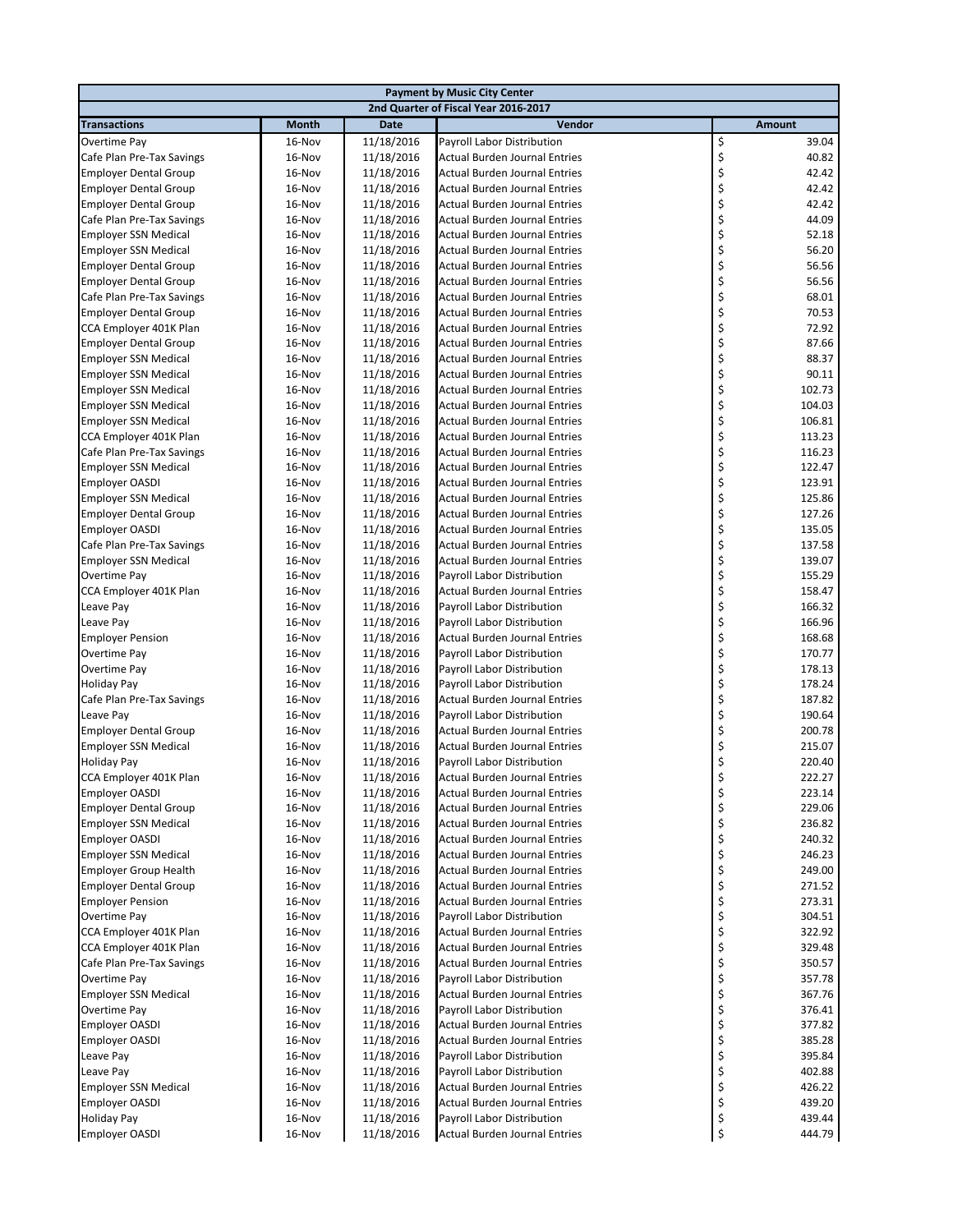| 2nd Quarter of Fiscal Year 2016-2017<br><b>Transactions</b><br>Vendor<br>Month<br><b>Date</b><br><b>Amount</b><br>\$<br>447.56<br><b>Employer SSN Medical</b><br>16-Nov<br>11/18/2016<br><b>Actual Burden Journal Entries</b><br>\$<br>455.49<br>CCA Employer 401K Plan<br>16-Nov<br>11/18/2016<br>Actual Burden Journal Entries<br>\$<br>11/18/2016<br><b>Actual Burden Journal Entries</b><br>456.71<br><b>Employer OASDI</b><br>16-Nov<br>\$<br><b>Actual Burden Journal Entries</b><br>482.28<br><b>Employer Pension</b><br>16-Nov<br>11/18/2016<br>\$<br>495.00<br><b>Employer Group Health</b><br>16-Nov<br>11/18/2016<br><b>Actual Burden Journal Entries</b><br>\$<br>507.38<br>16-Nov<br>11/18/2016<br><b>Actual Burden Journal Entries</b><br>CCA Employer 401K Plan<br>\$<br><b>Actual Burden Journal Entries</b><br>523.64<br><b>Employer OASDI</b><br>16-Nov<br>11/18/2016<br>\$<br>526.00<br><b>Employer Dental Group</b><br>16-Nov<br>11/18/2016<br><b>Actual Burden Journal Entries</b><br>\$<br><b>Employer OASDI</b><br>16-Nov<br>11/18/2016<br><b>Actual Burden Journal Entries</b><br>538.23<br>\$<br>540.81<br>Leave Pay<br>16-Nov<br>11/18/2016<br>Payroll Labor Distribution<br>\$<br>Overtime Pay<br>11/18/2016<br>576.18<br>16-Nov<br>Payroll Labor Distribution<br>\$<br>592.50<br><b>Employer Group Health</b><br>16-Nov<br>11/18/2016<br><b>Actual Burden Journal Entries</b><br>\$<br>592.50<br><b>Employer Group Health</b><br>16-Nov<br>11/18/2016<br><b>Actual Burden Journal Entries</b><br>\$<br>594.61<br>11/18/2016<br><b>Employer OASDI</b><br>16-Nov<br><b>Actual Burden Journal Entries</b><br>\$<br>NASHVILLE TECHNOLOGY COUNCIL (<br>600.00<br><b>Membership Dues</b><br>16-Nov<br>11/18/2016<br>\$<br>602.06<br>Overtime Pay<br>16-Nov<br>11/18/2016<br>Payroll Labor Distribution<br>\$<br>16-Nov<br>654.27<br><b>Employer SSN Medical</b><br>11/18/2016<br><b>Actual Burden Journal Entries</b><br>\$<br>695.96<br><b>Employer OASDI</b><br>11/18/2016<br><b>Actual Burden Journal Entries</b><br>16-Nov<br>\$<br>714.00<br>CCA Employer 401K Plan<br>16-Nov<br>11/18/2016<br><b>Actual Burden Journal Entries</b><br>\$<br>722.38<br>CCA Employer 401K Plan<br>16-Nov<br>11/18/2016<br><b>Actual Burden Journal Entries</b><br>\$<br>812.66<br><b>Employer Pension</b><br>16-Nov<br>11/18/2016<br><b>Actual Burden Journal Entries</b><br>\$<br><b>Actual Burden Journal Entries</b><br>827.83<br><b>Employer Pension</b><br>16-Nov<br>11/18/2016<br>\$<br>11/18/2016<br><b>Payroll Labor Distribution</b><br>839.98<br>Leave Pay<br>16-Nov<br>\$<br>840.00<br><b>Actual Burden Journal Entries</b><br><b>Employer Group Health</b><br>16-Nov<br>11/18/2016<br>\$<br><b>Employer Group Health</b><br>841.50<br>16-Nov<br>11/18/2016<br><b>Actual Burden Journal Entries</b><br>\$<br>841.50<br><b>Employer Group Health</b><br>16-Nov<br>11/18/2016<br><b>Actual Burden Journal Entries</b><br>\$<br><b>Actual Burden Journal Entries</b><br>846.00<br><b>Employer Group Health</b><br>16-Nov<br>11/18/2016<br>\$<br>11/18/2016<br>905.58<br>Leave Pay<br>16-Nov<br>Payroll Labor Distribution<br>\$<br>919.64<br><b>Employer OASDI</b><br>16-Nov<br>11/18/2016<br><b>Actual Burden Journal Entries</b><br>\$<br>959.45<br><b>Actual Burden Journal Entries</b><br><b>Employer Pension</b><br>16-Nov<br>11/18/2016<br>\$<br>CCA Employer 401K Plan<br><b>Actual Burden Journal Entries</b><br>1,018.65<br>16-Nov<br>11/18/2016<br>\$<br>11/18/2016<br>1,021.04<br>Leave Pay<br>16-Nov<br>Payroll Labor Distribution<br>\$<br>Leave Pay<br>16-Nov<br>11/18/2016<br>Payroll Labor Distribution<br>1,216.14<br>\$<br>11/18/2016<br><b>Actual Burden Journal Entries</b><br>1,338.00<br><b>Employer Group Health</b><br>16-Nov<br>\$<br>1,341.00<br><b>Employer Group Health</b><br>16-Nov<br>11/18/2016<br><b>Actual Burden Journal Entries</b><br>\$<br>1,405.10<br>Overtime Pay<br>16-Nov<br>11/18/2016<br>Payroll Labor Distribution<br>\$<br>1,437.00<br><b>Employer Group Health</b><br>16-Nov<br>11/18/2016<br><b>Actual Burden Journal Entries</b><br>\$<br>1,572.39<br><b>Employer OASDI</b><br>16-Nov<br>11/18/2016<br><b>Actual Burden Journal Entries</b><br>\$<br>11/18/2016<br>1,645.84<br>Leave Pay<br>16-Nov<br><b>Payroll Labor Distribution</b><br>\$<br>11/18/2016<br>1,686.00<br><b>Employer Group Health</b><br>16-Nov<br><b>Actual Burden Journal Entries</b><br>\$<br>1,822.48<br><b>Employer OASDI</b><br>16-Nov<br>11/18/2016<br><b>Actual Burden Journal Entries</b><br>Ś<br>1,838.40<br>Regular Pay<br>16-Nov<br>11/18/2016<br><b>Payroll Labor Distribution</b><br>\$<br><b>Employer OASDI</b><br>11/18/2016<br>1,913.68<br>16-Nov<br><b>Actual Burden Journal Entries</b><br>\$<br><b>Employer Pension</b><br>11/18/2016<br>2,092.78<br>16-Nov<br><b>Actual Burden Journal Entries</b><br>\$<br><b>Employer Pension</b><br>16-Nov<br>11/18/2016<br><b>Actual Burden Journal Entries</b><br>2,145.48<br>\$<br><b>Employer Group Health</b><br>11/18/2016<br><b>Actual Burden Journal Entries</b><br>2,229.31<br>16-Nov<br>\$<br>11/18/2016<br><b>Employer Group Health</b><br>16-Nov<br><b>Actual Burden Journal Entries</b><br>2,430.00<br>\$<br>11/18/2016<br><b>Employer OASDI</b><br>16-Nov<br><b>Actual Burden Journal Entries</b><br>2,797.75<br>\$<br>Leave Pay<br>16-Nov<br>11/18/2016<br><b>Payroll Labor Distribution</b><br>2,987.58<br>\$<br><b>Regular Pay</b><br>11/18/2016<br>16-Nov<br>Payroll Labor Distribution<br>3,165.75<br>\$<br><b>Regular Pay</b><br>16-Nov<br>11/18/2016<br>Payroll Labor Distribution<br>3,961.53<br>\$<br><b>Employer Group Health</b><br>16-Nov<br>11/18/2016<br><b>Actual Burden Journal Entries</b><br>4,324.81<br>\$<br>11/18/2016<br><b>Employer Group Health</b><br>16-Nov<br><b>Actual Burden Journal Entries</b><br>5,061.31<br>\$<br>Regular Pay<br>16-Nov<br>11/18/2016<br><b>Payroll Labor Distribution</b><br>6,182.72<br>\$<br>6,541.56<br><b>Regular Pay</b><br>16-Nov<br>11/18/2016<br>Payroll Labor Distribution<br>\$<br>11/18/2016<br>6,743.76<br><b>Regular Pay</b><br>16-Nov<br>Payroll Labor Distribution<br>\$<br><b>Employer Group Health</b><br>16-Nov<br>11/18/2016<br><b>Actual Burden Journal Entries</b><br>6,940.76<br>\$<br>7,139.59<br><b>Regular Pay</b><br>16-Nov<br>11/18/2016<br>Payroll Labor Distribution<br>\$<br>11/18/2016<br><b>Regular Pay</b><br>16-Nov<br>Payroll Labor Distribution<br>7,524.80<br>\$<br>Regular Pay<br>16-Nov<br>11/18/2016<br>Payroll Labor Distribution<br>8,186.50<br>\$<br><b>Regular Pay</b><br>11/18/2016<br>8,675.34<br>16-Nov<br>Payroll Labor Distribution<br>\$<br>Regular Pay<br>16-Nov<br>11/18/2016<br>Payroll Labor Distribution<br>9,614.54<br>\$<br><b>Employer Group Health</b><br>16-Nov<br>11/18/2016<br><b>Actual Burden Journal Entries</b><br>12,814.81<br>Regular Pay<br>11/18/2016<br>\$<br>14,660.82<br>16-Nov<br>Payroll Labor Distribution<br>\$<br>11/18/2016<br>16,922.74<br>16-Nov<br>Payroll Labor Distribution |                    |  | <b>Payment by Music City Center</b> |  |
|------------------------------------------------------------------------------------------------------------------------------------------------------------------------------------------------------------------------------------------------------------------------------------------------------------------------------------------------------------------------------------------------------------------------------------------------------------------------------------------------------------------------------------------------------------------------------------------------------------------------------------------------------------------------------------------------------------------------------------------------------------------------------------------------------------------------------------------------------------------------------------------------------------------------------------------------------------------------------------------------------------------------------------------------------------------------------------------------------------------------------------------------------------------------------------------------------------------------------------------------------------------------------------------------------------------------------------------------------------------------------------------------------------------------------------------------------------------------------------------------------------------------------------------------------------------------------------------------------------------------------------------------------------------------------------------------------------------------------------------------------------------------------------------------------------------------------------------------------------------------------------------------------------------------------------------------------------------------------------------------------------------------------------------------------------------------------------------------------------------------------------------------------------------------------------------------------------------------------------------------------------------------------------------------------------------------------------------------------------------------------------------------------------------------------------------------------------------------------------------------------------------------------------------------------------------------------------------------------------------------------------------------------------------------------------------------------------------------------------------------------------------------------------------------------------------------------------------------------------------------------------------------------------------------------------------------------------------------------------------------------------------------------------------------------------------------------------------------------------------------------------------------------------------------------------------------------------------------------------------------------------------------------------------------------------------------------------------------------------------------------------------------------------------------------------------------------------------------------------------------------------------------------------------------------------------------------------------------------------------------------------------------------------------------------------------------------------------------------------------------------------------------------------------------------------------------------------------------------------------------------------------------------------------------------------------------------------------------------------------------------------------------------------------------------------------------------------------------------------------------------------------------------------------------------------------------------------------------------------------------------------------------------------------------------------------------------------------------------------------------------------------------------------------------------------------------------------------------------------------------------------------------------------------------------------------------------------------------------------------------------------------------------------------------------------------------------------------------------------------------------------------------------------------------------------------------------------------------------------------------------------------------------------------------------------------------------------------------------------------------------------------------------------------------------------------------------------------------------------------------------------------------------------------------------------------------------------------------------------------------------------------------------------------------------------------------------------------------------------------------------------------------------------------------------------------------------------------------------------------------------------------------------------------------------------------------------------------------------------------------------------------------------------------------------------------------------------------------------------------------------------------------------------------------------------------------------------------------------------------------------------------------------------------------------------------------------------------------------------------------------------------------------------------------------------------------------------------------------------------------------------------------------------------------------------------------------------------------------------------------------------------------------------------------------------------------------------------------------------------------------------------------------------------------------------------------------------------------------------------------------------------------------------------------------------------------------------------------------------------------------------------------------------------------------------------------------------------------------------------------------------------------------------------------------------------------------------------------------------------------------------------------------------------------------------------------------------------------------------------------------------------------------|--------------------|--|-------------------------------------|--|
|                                                                                                                                                                                                                                                                                                                                                                                                                                                                                                                                                                                                                                                                                                                                                                                                                                                                                                                                                                                                                                                                                                                                                                                                                                                                                                                                                                                                                                                                                                                                                                                                                                                                                                                                                                                                                                                                                                                                                                                                                                                                                                                                                                                                                                                                                                                                                                                                                                                                                                                                                                                                                                                                                                                                                                                                                                                                                                                                                                                                                                                                                                                                                                                                                                                                                                                                                                                                                                                                                                                                                                                                                                                                                                                                                                                                                                                                                                                                                                                                                                                                                                                                                                                                                                                                                                                                                                                                                                                                                                                                                                                                                                                                                                                                                                                                                                                                                                                                                                                                                                                                                                                                                                                                                                                                                                                                                                                                                                                                                                                                                                                                                                                                                                                                                                                                                                                                                                                                                                                                                                                                                                                                                                                                                                                                                                                                                                                                                                                                                                                                                                                                                                                                                                                                                                                                                                                                                                                                                                                                                              |                    |  |                                     |  |
|                                                                                                                                                                                                                                                                                                                                                                                                                                                                                                                                                                                                                                                                                                                                                                                                                                                                                                                                                                                                                                                                                                                                                                                                                                                                                                                                                                                                                                                                                                                                                                                                                                                                                                                                                                                                                                                                                                                                                                                                                                                                                                                                                                                                                                                                                                                                                                                                                                                                                                                                                                                                                                                                                                                                                                                                                                                                                                                                                                                                                                                                                                                                                                                                                                                                                                                                                                                                                                                                                                                                                                                                                                                                                                                                                                                                                                                                                                                                                                                                                                                                                                                                                                                                                                                                                                                                                                                                                                                                                                                                                                                                                                                                                                                                                                                                                                                                                                                                                                                                                                                                                                                                                                                                                                                                                                                                                                                                                                                                                                                                                                                                                                                                                                                                                                                                                                                                                                                                                                                                                                                                                                                                                                                                                                                                                                                                                                                                                                                                                                                                                                                                                                                                                                                                                                                                                                                                                                                                                                                                                              |                    |  |                                     |  |
|                                                                                                                                                                                                                                                                                                                                                                                                                                                                                                                                                                                                                                                                                                                                                                                                                                                                                                                                                                                                                                                                                                                                                                                                                                                                                                                                                                                                                                                                                                                                                                                                                                                                                                                                                                                                                                                                                                                                                                                                                                                                                                                                                                                                                                                                                                                                                                                                                                                                                                                                                                                                                                                                                                                                                                                                                                                                                                                                                                                                                                                                                                                                                                                                                                                                                                                                                                                                                                                                                                                                                                                                                                                                                                                                                                                                                                                                                                                                                                                                                                                                                                                                                                                                                                                                                                                                                                                                                                                                                                                                                                                                                                                                                                                                                                                                                                                                                                                                                                                                                                                                                                                                                                                                                                                                                                                                                                                                                                                                                                                                                                                                                                                                                                                                                                                                                                                                                                                                                                                                                                                                                                                                                                                                                                                                                                                                                                                                                                                                                                                                                                                                                                                                                                                                                                                                                                                                                                                                                                                                                              |                    |  |                                     |  |
|                                                                                                                                                                                                                                                                                                                                                                                                                                                                                                                                                                                                                                                                                                                                                                                                                                                                                                                                                                                                                                                                                                                                                                                                                                                                                                                                                                                                                                                                                                                                                                                                                                                                                                                                                                                                                                                                                                                                                                                                                                                                                                                                                                                                                                                                                                                                                                                                                                                                                                                                                                                                                                                                                                                                                                                                                                                                                                                                                                                                                                                                                                                                                                                                                                                                                                                                                                                                                                                                                                                                                                                                                                                                                                                                                                                                                                                                                                                                                                                                                                                                                                                                                                                                                                                                                                                                                                                                                                                                                                                                                                                                                                                                                                                                                                                                                                                                                                                                                                                                                                                                                                                                                                                                                                                                                                                                                                                                                                                                                                                                                                                                                                                                                                                                                                                                                                                                                                                                                                                                                                                                                                                                                                                                                                                                                                                                                                                                                                                                                                                                                                                                                                                                                                                                                                                                                                                                                                                                                                                                                              |                    |  |                                     |  |
|                                                                                                                                                                                                                                                                                                                                                                                                                                                                                                                                                                                                                                                                                                                                                                                                                                                                                                                                                                                                                                                                                                                                                                                                                                                                                                                                                                                                                                                                                                                                                                                                                                                                                                                                                                                                                                                                                                                                                                                                                                                                                                                                                                                                                                                                                                                                                                                                                                                                                                                                                                                                                                                                                                                                                                                                                                                                                                                                                                                                                                                                                                                                                                                                                                                                                                                                                                                                                                                                                                                                                                                                                                                                                                                                                                                                                                                                                                                                                                                                                                                                                                                                                                                                                                                                                                                                                                                                                                                                                                                                                                                                                                                                                                                                                                                                                                                                                                                                                                                                                                                                                                                                                                                                                                                                                                                                                                                                                                                                                                                                                                                                                                                                                                                                                                                                                                                                                                                                                                                                                                                                                                                                                                                                                                                                                                                                                                                                                                                                                                                                                                                                                                                                                                                                                                                                                                                                                                                                                                                                                              |                    |  |                                     |  |
|                                                                                                                                                                                                                                                                                                                                                                                                                                                                                                                                                                                                                                                                                                                                                                                                                                                                                                                                                                                                                                                                                                                                                                                                                                                                                                                                                                                                                                                                                                                                                                                                                                                                                                                                                                                                                                                                                                                                                                                                                                                                                                                                                                                                                                                                                                                                                                                                                                                                                                                                                                                                                                                                                                                                                                                                                                                                                                                                                                                                                                                                                                                                                                                                                                                                                                                                                                                                                                                                                                                                                                                                                                                                                                                                                                                                                                                                                                                                                                                                                                                                                                                                                                                                                                                                                                                                                                                                                                                                                                                                                                                                                                                                                                                                                                                                                                                                                                                                                                                                                                                                                                                                                                                                                                                                                                                                                                                                                                                                                                                                                                                                                                                                                                                                                                                                                                                                                                                                                                                                                                                                                                                                                                                                                                                                                                                                                                                                                                                                                                                                                                                                                                                                                                                                                                                                                                                                                                                                                                                                                              |                    |  |                                     |  |
|                                                                                                                                                                                                                                                                                                                                                                                                                                                                                                                                                                                                                                                                                                                                                                                                                                                                                                                                                                                                                                                                                                                                                                                                                                                                                                                                                                                                                                                                                                                                                                                                                                                                                                                                                                                                                                                                                                                                                                                                                                                                                                                                                                                                                                                                                                                                                                                                                                                                                                                                                                                                                                                                                                                                                                                                                                                                                                                                                                                                                                                                                                                                                                                                                                                                                                                                                                                                                                                                                                                                                                                                                                                                                                                                                                                                                                                                                                                                                                                                                                                                                                                                                                                                                                                                                                                                                                                                                                                                                                                                                                                                                                                                                                                                                                                                                                                                                                                                                                                                                                                                                                                                                                                                                                                                                                                                                                                                                                                                                                                                                                                                                                                                                                                                                                                                                                                                                                                                                                                                                                                                                                                                                                                                                                                                                                                                                                                                                                                                                                                                                                                                                                                                                                                                                                                                                                                                                                                                                                                                                              |                    |  |                                     |  |
|                                                                                                                                                                                                                                                                                                                                                                                                                                                                                                                                                                                                                                                                                                                                                                                                                                                                                                                                                                                                                                                                                                                                                                                                                                                                                                                                                                                                                                                                                                                                                                                                                                                                                                                                                                                                                                                                                                                                                                                                                                                                                                                                                                                                                                                                                                                                                                                                                                                                                                                                                                                                                                                                                                                                                                                                                                                                                                                                                                                                                                                                                                                                                                                                                                                                                                                                                                                                                                                                                                                                                                                                                                                                                                                                                                                                                                                                                                                                                                                                                                                                                                                                                                                                                                                                                                                                                                                                                                                                                                                                                                                                                                                                                                                                                                                                                                                                                                                                                                                                                                                                                                                                                                                                                                                                                                                                                                                                                                                                                                                                                                                                                                                                                                                                                                                                                                                                                                                                                                                                                                                                                                                                                                                                                                                                                                                                                                                                                                                                                                                                                                                                                                                                                                                                                                                                                                                                                                                                                                                                                              |                    |  |                                     |  |
|                                                                                                                                                                                                                                                                                                                                                                                                                                                                                                                                                                                                                                                                                                                                                                                                                                                                                                                                                                                                                                                                                                                                                                                                                                                                                                                                                                                                                                                                                                                                                                                                                                                                                                                                                                                                                                                                                                                                                                                                                                                                                                                                                                                                                                                                                                                                                                                                                                                                                                                                                                                                                                                                                                                                                                                                                                                                                                                                                                                                                                                                                                                                                                                                                                                                                                                                                                                                                                                                                                                                                                                                                                                                                                                                                                                                                                                                                                                                                                                                                                                                                                                                                                                                                                                                                                                                                                                                                                                                                                                                                                                                                                                                                                                                                                                                                                                                                                                                                                                                                                                                                                                                                                                                                                                                                                                                                                                                                                                                                                                                                                                                                                                                                                                                                                                                                                                                                                                                                                                                                                                                                                                                                                                                                                                                                                                                                                                                                                                                                                                                                                                                                                                                                                                                                                                                                                                                                                                                                                                                                              |                    |  |                                     |  |
|                                                                                                                                                                                                                                                                                                                                                                                                                                                                                                                                                                                                                                                                                                                                                                                                                                                                                                                                                                                                                                                                                                                                                                                                                                                                                                                                                                                                                                                                                                                                                                                                                                                                                                                                                                                                                                                                                                                                                                                                                                                                                                                                                                                                                                                                                                                                                                                                                                                                                                                                                                                                                                                                                                                                                                                                                                                                                                                                                                                                                                                                                                                                                                                                                                                                                                                                                                                                                                                                                                                                                                                                                                                                                                                                                                                                                                                                                                                                                                                                                                                                                                                                                                                                                                                                                                                                                                                                                                                                                                                                                                                                                                                                                                                                                                                                                                                                                                                                                                                                                                                                                                                                                                                                                                                                                                                                                                                                                                                                                                                                                                                                                                                                                                                                                                                                                                                                                                                                                                                                                                                                                                                                                                                                                                                                                                                                                                                                                                                                                                                                                                                                                                                                                                                                                                                                                                                                                                                                                                                                                              |                    |  |                                     |  |
|                                                                                                                                                                                                                                                                                                                                                                                                                                                                                                                                                                                                                                                                                                                                                                                                                                                                                                                                                                                                                                                                                                                                                                                                                                                                                                                                                                                                                                                                                                                                                                                                                                                                                                                                                                                                                                                                                                                                                                                                                                                                                                                                                                                                                                                                                                                                                                                                                                                                                                                                                                                                                                                                                                                                                                                                                                                                                                                                                                                                                                                                                                                                                                                                                                                                                                                                                                                                                                                                                                                                                                                                                                                                                                                                                                                                                                                                                                                                                                                                                                                                                                                                                                                                                                                                                                                                                                                                                                                                                                                                                                                                                                                                                                                                                                                                                                                                                                                                                                                                                                                                                                                                                                                                                                                                                                                                                                                                                                                                                                                                                                                                                                                                                                                                                                                                                                                                                                                                                                                                                                                                                                                                                                                                                                                                                                                                                                                                                                                                                                                                                                                                                                                                                                                                                                                                                                                                                                                                                                                                                              |                    |  |                                     |  |
|                                                                                                                                                                                                                                                                                                                                                                                                                                                                                                                                                                                                                                                                                                                                                                                                                                                                                                                                                                                                                                                                                                                                                                                                                                                                                                                                                                                                                                                                                                                                                                                                                                                                                                                                                                                                                                                                                                                                                                                                                                                                                                                                                                                                                                                                                                                                                                                                                                                                                                                                                                                                                                                                                                                                                                                                                                                                                                                                                                                                                                                                                                                                                                                                                                                                                                                                                                                                                                                                                                                                                                                                                                                                                                                                                                                                                                                                                                                                                                                                                                                                                                                                                                                                                                                                                                                                                                                                                                                                                                                                                                                                                                                                                                                                                                                                                                                                                                                                                                                                                                                                                                                                                                                                                                                                                                                                                                                                                                                                                                                                                                                                                                                                                                                                                                                                                                                                                                                                                                                                                                                                                                                                                                                                                                                                                                                                                                                                                                                                                                                                                                                                                                                                                                                                                                                                                                                                                                                                                                                                                              |                    |  |                                     |  |
|                                                                                                                                                                                                                                                                                                                                                                                                                                                                                                                                                                                                                                                                                                                                                                                                                                                                                                                                                                                                                                                                                                                                                                                                                                                                                                                                                                                                                                                                                                                                                                                                                                                                                                                                                                                                                                                                                                                                                                                                                                                                                                                                                                                                                                                                                                                                                                                                                                                                                                                                                                                                                                                                                                                                                                                                                                                                                                                                                                                                                                                                                                                                                                                                                                                                                                                                                                                                                                                                                                                                                                                                                                                                                                                                                                                                                                                                                                                                                                                                                                                                                                                                                                                                                                                                                                                                                                                                                                                                                                                                                                                                                                                                                                                                                                                                                                                                                                                                                                                                                                                                                                                                                                                                                                                                                                                                                                                                                                                                                                                                                                                                                                                                                                                                                                                                                                                                                                                                                                                                                                                                                                                                                                                                                                                                                                                                                                                                                                                                                                                                                                                                                                                                                                                                                                                                                                                                                                                                                                                                                              |                    |  |                                     |  |
|                                                                                                                                                                                                                                                                                                                                                                                                                                                                                                                                                                                                                                                                                                                                                                                                                                                                                                                                                                                                                                                                                                                                                                                                                                                                                                                                                                                                                                                                                                                                                                                                                                                                                                                                                                                                                                                                                                                                                                                                                                                                                                                                                                                                                                                                                                                                                                                                                                                                                                                                                                                                                                                                                                                                                                                                                                                                                                                                                                                                                                                                                                                                                                                                                                                                                                                                                                                                                                                                                                                                                                                                                                                                                                                                                                                                                                                                                                                                                                                                                                                                                                                                                                                                                                                                                                                                                                                                                                                                                                                                                                                                                                                                                                                                                                                                                                                                                                                                                                                                                                                                                                                                                                                                                                                                                                                                                                                                                                                                                                                                                                                                                                                                                                                                                                                                                                                                                                                                                                                                                                                                                                                                                                                                                                                                                                                                                                                                                                                                                                                                                                                                                                                                                                                                                                                                                                                                                                                                                                                                                              |                    |  |                                     |  |
|                                                                                                                                                                                                                                                                                                                                                                                                                                                                                                                                                                                                                                                                                                                                                                                                                                                                                                                                                                                                                                                                                                                                                                                                                                                                                                                                                                                                                                                                                                                                                                                                                                                                                                                                                                                                                                                                                                                                                                                                                                                                                                                                                                                                                                                                                                                                                                                                                                                                                                                                                                                                                                                                                                                                                                                                                                                                                                                                                                                                                                                                                                                                                                                                                                                                                                                                                                                                                                                                                                                                                                                                                                                                                                                                                                                                                                                                                                                                                                                                                                                                                                                                                                                                                                                                                                                                                                                                                                                                                                                                                                                                                                                                                                                                                                                                                                                                                                                                                                                                                                                                                                                                                                                                                                                                                                                                                                                                                                                                                                                                                                                                                                                                                                                                                                                                                                                                                                                                                                                                                                                                                                                                                                                                                                                                                                                                                                                                                                                                                                                                                                                                                                                                                                                                                                                                                                                                                                                                                                                                                              |                    |  |                                     |  |
|                                                                                                                                                                                                                                                                                                                                                                                                                                                                                                                                                                                                                                                                                                                                                                                                                                                                                                                                                                                                                                                                                                                                                                                                                                                                                                                                                                                                                                                                                                                                                                                                                                                                                                                                                                                                                                                                                                                                                                                                                                                                                                                                                                                                                                                                                                                                                                                                                                                                                                                                                                                                                                                                                                                                                                                                                                                                                                                                                                                                                                                                                                                                                                                                                                                                                                                                                                                                                                                                                                                                                                                                                                                                                                                                                                                                                                                                                                                                                                                                                                                                                                                                                                                                                                                                                                                                                                                                                                                                                                                                                                                                                                                                                                                                                                                                                                                                                                                                                                                                                                                                                                                                                                                                                                                                                                                                                                                                                                                                                                                                                                                                                                                                                                                                                                                                                                                                                                                                                                                                                                                                                                                                                                                                                                                                                                                                                                                                                                                                                                                                                                                                                                                                                                                                                                                                                                                                                                                                                                                                                              |                    |  |                                     |  |
|                                                                                                                                                                                                                                                                                                                                                                                                                                                                                                                                                                                                                                                                                                                                                                                                                                                                                                                                                                                                                                                                                                                                                                                                                                                                                                                                                                                                                                                                                                                                                                                                                                                                                                                                                                                                                                                                                                                                                                                                                                                                                                                                                                                                                                                                                                                                                                                                                                                                                                                                                                                                                                                                                                                                                                                                                                                                                                                                                                                                                                                                                                                                                                                                                                                                                                                                                                                                                                                                                                                                                                                                                                                                                                                                                                                                                                                                                                                                                                                                                                                                                                                                                                                                                                                                                                                                                                                                                                                                                                                                                                                                                                                                                                                                                                                                                                                                                                                                                                                                                                                                                                                                                                                                                                                                                                                                                                                                                                                                                                                                                                                                                                                                                                                                                                                                                                                                                                                                                                                                                                                                                                                                                                                                                                                                                                                                                                                                                                                                                                                                                                                                                                                                                                                                                                                                                                                                                                                                                                                                                              |                    |  |                                     |  |
|                                                                                                                                                                                                                                                                                                                                                                                                                                                                                                                                                                                                                                                                                                                                                                                                                                                                                                                                                                                                                                                                                                                                                                                                                                                                                                                                                                                                                                                                                                                                                                                                                                                                                                                                                                                                                                                                                                                                                                                                                                                                                                                                                                                                                                                                                                                                                                                                                                                                                                                                                                                                                                                                                                                                                                                                                                                                                                                                                                                                                                                                                                                                                                                                                                                                                                                                                                                                                                                                                                                                                                                                                                                                                                                                                                                                                                                                                                                                                                                                                                                                                                                                                                                                                                                                                                                                                                                                                                                                                                                                                                                                                                                                                                                                                                                                                                                                                                                                                                                                                                                                                                                                                                                                                                                                                                                                                                                                                                                                                                                                                                                                                                                                                                                                                                                                                                                                                                                                                                                                                                                                                                                                                                                                                                                                                                                                                                                                                                                                                                                                                                                                                                                                                                                                                                                                                                                                                                                                                                                                                              |                    |  |                                     |  |
|                                                                                                                                                                                                                                                                                                                                                                                                                                                                                                                                                                                                                                                                                                                                                                                                                                                                                                                                                                                                                                                                                                                                                                                                                                                                                                                                                                                                                                                                                                                                                                                                                                                                                                                                                                                                                                                                                                                                                                                                                                                                                                                                                                                                                                                                                                                                                                                                                                                                                                                                                                                                                                                                                                                                                                                                                                                                                                                                                                                                                                                                                                                                                                                                                                                                                                                                                                                                                                                                                                                                                                                                                                                                                                                                                                                                                                                                                                                                                                                                                                                                                                                                                                                                                                                                                                                                                                                                                                                                                                                                                                                                                                                                                                                                                                                                                                                                                                                                                                                                                                                                                                                                                                                                                                                                                                                                                                                                                                                                                                                                                                                                                                                                                                                                                                                                                                                                                                                                                                                                                                                                                                                                                                                                                                                                                                                                                                                                                                                                                                                                                                                                                                                                                                                                                                                                                                                                                                                                                                                                                              |                    |  |                                     |  |
|                                                                                                                                                                                                                                                                                                                                                                                                                                                                                                                                                                                                                                                                                                                                                                                                                                                                                                                                                                                                                                                                                                                                                                                                                                                                                                                                                                                                                                                                                                                                                                                                                                                                                                                                                                                                                                                                                                                                                                                                                                                                                                                                                                                                                                                                                                                                                                                                                                                                                                                                                                                                                                                                                                                                                                                                                                                                                                                                                                                                                                                                                                                                                                                                                                                                                                                                                                                                                                                                                                                                                                                                                                                                                                                                                                                                                                                                                                                                                                                                                                                                                                                                                                                                                                                                                                                                                                                                                                                                                                                                                                                                                                                                                                                                                                                                                                                                                                                                                                                                                                                                                                                                                                                                                                                                                                                                                                                                                                                                                                                                                                                                                                                                                                                                                                                                                                                                                                                                                                                                                                                                                                                                                                                                                                                                                                                                                                                                                                                                                                                                                                                                                                                                                                                                                                                                                                                                                                                                                                                                                              |                    |  |                                     |  |
|                                                                                                                                                                                                                                                                                                                                                                                                                                                                                                                                                                                                                                                                                                                                                                                                                                                                                                                                                                                                                                                                                                                                                                                                                                                                                                                                                                                                                                                                                                                                                                                                                                                                                                                                                                                                                                                                                                                                                                                                                                                                                                                                                                                                                                                                                                                                                                                                                                                                                                                                                                                                                                                                                                                                                                                                                                                                                                                                                                                                                                                                                                                                                                                                                                                                                                                                                                                                                                                                                                                                                                                                                                                                                                                                                                                                                                                                                                                                                                                                                                                                                                                                                                                                                                                                                                                                                                                                                                                                                                                                                                                                                                                                                                                                                                                                                                                                                                                                                                                                                                                                                                                                                                                                                                                                                                                                                                                                                                                                                                                                                                                                                                                                                                                                                                                                                                                                                                                                                                                                                                                                                                                                                                                                                                                                                                                                                                                                                                                                                                                                                                                                                                                                                                                                                                                                                                                                                                                                                                                                                              |                    |  |                                     |  |
|                                                                                                                                                                                                                                                                                                                                                                                                                                                                                                                                                                                                                                                                                                                                                                                                                                                                                                                                                                                                                                                                                                                                                                                                                                                                                                                                                                                                                                                                                                                                                                                                                                                                                                                                                                                                                                                                                                                                                                                                                                                                                                                                                                                                                                                                                                                                                                                                                                                                                                                                                                                                                                                                                                                                                                                                                                                                                                                                                                                                                                                                                                                                                                                                                                                                                                                                                                                                                                                                                                                                                                                                                                                                                                                                                                                                                                                                                                                                                                                                                                                                                                                                                                                                                                                                                                                                                                                                                                                                                                                                                                                                                                                                                                                                                                                                                                                                                                                                                                                                                                                                                                                                                                                                                                                                                                                                                                                                                                                                                                                                                                                                                                                                                                                                                                                                                                                                                                                                                                                                                                                                                                                                                                                                                                                                                                                                                                                                                                                                                                                                                                                                                                                                                                                                                                                                                                                                                                                                                                                                                              |                    |  |                                     |  |
|                                                                                                                                                                                                                                                                                                                                                                                                                                                                                                                                                                                                                                                                                                                                                                                                                                                                                                                                                                                                                                                                                                                                                                                                                                                                                                                                                                                                                                                                                                                                                                                                                                                                                                                                                                                                                                                                                                                                                                                                                                                                                                                                                                                                                                                                                                                                                                                                                                                                                                                                                                                                                                                                                                                                                                                                                                                                                                                                                                                                                                                                                                                                                                                                                                                                                                                                                                                                                                                                                                                                                                                                                                                                                                                                                                                                                                                                                                                                                                                                                                                                                                                                                                                                                                                                                                                                                                                                                                                                                                                                                                                                                                                                                                                                                                                                                                                                                                                                                                                                                                                                                                                                                                                                                                                                                                                                                                                                                                                                                                                                                                                                                                                                                                                                                                                                                                                                                                                                                                                                                                                                                                                                                                                                                                                                                                                                                                                                                                                                                                                                                                                                                                                                                                                                                                                                                                                                                                                                                                                                                              |                    |  |                                     |  |
|                                                                                                                                                                                                                                                                                                                                                                                                                                                                                                                                                                                                                                                                                                                                                                                                                                                                                                                                                                                                                                                                                                                                                                                                                                                                                                                                                                                                                                                                                                                                                                                                                                                                                                                                                                                                                                                                                                                                                                                                                                                                                                                                                                                                                                                                                                                                                                                                                                                                                                                                                                                                                                                                                                                                                                                                                                                                                                                                                                                                                                                                                                                                                                                                                                                                                                                                                                                                                                                                                                                                                                                                                                                                                                                                                                                                                                                                                                                                                                                                                                                                                                                                                                                                                                                                                                                                                                                                                                                                                                                                                                                                                                                                                                                                                                                                                                                                                                                                                                                                                                                                                                                                                                                                                                                                                                                                                                                                                                                                                                                                                                                                                                                                                                                                                                                                                                                                                                                                                                                                                                                                                                                                                                                                                                                                                                                                                                                                                                                                                                                                                                                                                                                                                                                                                                                                                                                                                                                                                                                                                              |                    |  |                                     |  |
|                                                                                                                                                                                                                                                                                                                                                                                                                                                                                                                                                                                                                                                                                                                                                                                                                                                                                                                                                                                                                                                                                                                                                                                                                                                                                                                                                                                                                                                                                                                                                                                                                                                                                                                                                                                                                                                                                                                                                                                                                                                                                                                                                                                                                                                                                                                                                                                                                                                                                                                                                                                                                                                                                                                                                                                                                                                                                                                                                                                                                                                                                                                                                                                                                                                                                                                                                                                                                                                                                                                                                                                                                                                                                                                                                                                                                                                                                                                                                                                                                                                                                                                                                                                                                                                                                                                                                                                                                                                                                                                                                                                                                                                                                                                                                                                                                                                                                                                                                                                                                                                                                                                                                                                                                                                                                                                                                                                                                                                                                                                                                                                                                                                                                                                                                                                                                                                                                                                                                                                                                                                                                                                                                                                                                                                                                                                                                                                                                                                                                                                                                                                                                                                                                                                                                                                                                                                                                                                                                                                                                              |                    |  |                                     |  |
|                                                                                                                                                                                                                                                                                                                                                                                                                                                                                                                                                                                                                                                                                                                                                                                                                                                                                                                                                                                                                                                                                                                                                                                                                                                                                                                                                                                                                                                                                                                                                                                                                                                                                                                                                                                                                                                                                                                                                                                                                                                                                                                                                                                                                                                                                                                                                                                                                                                                                                                                                                                                                                                                                                                                                                                                                                                                                                                                                                                                                                                                                                                                                                                                                                                                                                                                                                                                                                                                                                                                                                                                                                                                                                                                                                                                                                                                                                                                                                                                                                                                                                                                                                                                                                                                                                                                                                                                                                                                                                                                                                                                                                                                                                                                                                                                                                                                                                                                                                                                                                                                                                                                                                                                                                                                                                                                                                                                                                                                                                                                                                                                                                                                                                                                                                                                                                                                                                                                                                                                                                                                                                                                                                                                                                                                                                                                                                                                                                                                                                                                                                                                                                                                                                                                                                                                                                                                                                                                                                                                                              |                    |  |                                     |  |
|                                                                                                                                                                                                                                                                                                                                                                                                                                                                                                                                                                                                                                                                                                                                                                                                                                                                                                                                                                                                                                                                                                                                                                                                                                                                                                                                                                                                                                                                                                                                                                                                                                                                                                                                                                                                                                                                                                                                                                                                                                                                                                                                                                                                                                                                                                                                                                                                                                                                                                                                                                                                                                                                                                                                                                                                                                                                                                                                                                                                                                                                                                                                                                                                                                                                                                                                                                                                                                                                                                                                                                                                                                                                                                                                                                                                                                                                                                                                                                                                                                                                                                                                                                                                                                                                                                                                                                                                                                                                                                                                                                                                                                                                                                                                                                                                                                                                                                                                                                                                                                                                                                                                                                                                                                                                                                                                                                                                                                                                                                                                                                                                                                                                                                                                                                                                                                                                                                                                                                                                                                                                                                                                                                                                                                                                                                                                                                                                                                                                                                                                                                                                                                                                                                                                                                                                                                                                                                                                                                                                                              |                    |  |                                     |  |
|                                                                                                                                                                                                                                                                                                                                                                                                                                                                                                                                                                                                                                                                                                                                                                                                                                                                                                                                                                                                                                                                                                                                                                                                                                                                                                                                                                                                                                                                                                                                                                                                                                                                                                                                                                                                                                                                                                                                                                                                                                                                                                                                                                                                                                                                                                                                                                                                                                                                                                                                                                                                                                                                                                                                                                                                                                                                                                                                                                                                                                                                                                                                                                                                                                                                                                                                                                                                                                                                                                                                                                                                                                                                                                                                                                                                                                                                                                                                                                                                                                                                                                                                                                                                                                                                                                                                                                                                                                                                                                                                                                                                                                                                                                                                                                                                                                                                                                                                                                                                                                                                                                                                                                                                                                                                                                                                                                                                                                                                                                                                                                                                                                                                                                                                                                                                                                                                                                                                                                                                                                                                                                                                                                                                                                                                                                                                                                                                                                                                                                                                                                                                                                                                                                                                                                                                                                                                                                                                                                                                                              |                    |  |                                     |  |
|                                                                                                                                                                                                                                                                                                                                                                                                                                                                                                                                                                                                                                                                                                                                                                                                                                                                                                                                                                                                                                                                                                                                                                                                                                                                                                                                                                                                                                                                                                                                                                                                                                                                                                                                                                                                                                                                                                                                                                                                                                                                                                                                                                                                                                                                                                                                                                                                                                                                                                                                                                                                                                                                                                                                                                                                                                                                                                                                                                                                                                                                                                                                                                                                                                                                                                                                                                                                                                                                                                                                                                                                                                                                                                                                                                                                                                                                                                                                                                                                                                                                                                                                                                                                                                                                                                                                                                                                                                                                                                                                                                                                                                                                                                                                                                                                                                                                                                                                                                                                                                                                                                                                                                                                                                                                                                                                                                                                                                                                                                                                                                                                                                                                                                                                                                                                                                                                                                                                                                                                                                                                                                                                                                                                                                                                                                                                                                                                                                                                                                                                                                                                                                                                                                                                                                                                                                                                                                                                                                                                                              |                    |  |                                     |  |
|                                                                                                                                                                                                                                                                                                                                                                                                                                                                                                                                                                                                                                                                                                                                                                                                                                                                                                                                                                                                                                                                                                                                                                                                                                                                                                                                                                                                                                                                                                                                                                                                                                                                                                                                                                                                                                                                                                                                                                                                                                                                                                                                                                                                                                                                                                                                                                                                                                                                                                                                                                                                                                                                                                                                                                                                                                                                                                                                                                                                                                                                                                                                                                                                                                                                                                                                                                                                                                                                                                                                                                                                                                                                                                                                                                                                                                                                                                                                                                                                                                                                                                                                                                                                                                                                                                                                                                                                                                                                                                                                                                                                                                                                                                                                                                                                                                                                                                                                                                                                                                                                                                                                                                                                                                                                                                                                                                                                                                                                                                                                                                                                                                                                                                                                                                                                                                                                                                                                                                                                                                                                                                                                                                                                                                                                                                                                                                                                                                                                                                                                                                                                                                                                                                                                                                                                                                                                                                                                                                                                                              |                    |  |                                     |  |
|                                                                                                                                                                                                                                                                                                                                                                                                                                                                                                                                                                                                                                                                                                                                                                                                                                                                                                                                                                                                                                                                                                                                                                                                                                                                                                                                                                                                                                                                                                                                                                                                                                                                                                                                                                                                                                                                                                                                                                                                                                                                                                                                                                                                                                                                                                                                                                                                                                                                                                                                                                                                                                                                                                                                                                                                                                                                                                                                                                                                                                                                                                                                                                                                                                                                                                                                                                                                                                                                                                                                                                                                                                                                                                                                                                                                                                                                                                                                                                                                                                                                                                                                                                                                                                                                                                                                                                                                                                                                                                                                                                                                                                                                                                                                                                                                                                                                                                                                                                                                                                                                                                                                                                                                                                                                                                                                                                                                                                                                                                                                                                                                                                                                                                                                                                                                                                                                                                                                                                                                                                                                                                                                                                                                                                                                                                                                                                                                                                                                                                                                                                                                                                                                                                                                                                                                                                                                                                                                                                                                                              |                    |  |                                     |  |
|                                                                                                                                                                                                                                                                                                                                                                                                                                                                                                                                                                                                                                                                                                                                                                                                                                                                                                                                                                                                                                                                                                                                                                                                                                                                                                                                                                                                                                                                                                                                                                                                                                                                                                                                                                                                                                                                                                                                                                                                                                                                                                                                                                                                                                                                                                                                                                                                                                                                                                                                                                                                                                                                                                                                                                                                                                                                                                                                                                                                                                                                                                                                                                                                                                                                                                                                                                                                                                                                                                                                                                                                                                                                                                                                                                                                                                                                                                                                                                                                                                                                                                                                                                                                                                                                                                                                                                                                                                                                                                                                                                                                                                                                                                                                                                                                                                                                                                                                                                                                                                                                                                                                                                                                                                                                                                                                                                                                                                                                                                                                                                                                                                                                                                                                                                                                                                                                                                                                                                                                                                                                                                                                                                                                                                                                                                                                                                                                                                                                                                                                                                                                                                                                                                                                                                                                                                                                                                                                                                                                                              |                    |  |                                     |  |
|                                                                                                                                                                                                                                                                                                                                                                                                                                                                                                                                                                                                                                                                                                                                                                                                                                                                                                                                                                                                                                                                                                                                                                                                                                                                                                                                                                                                                                                                                                                                                                                                                                                                                                                                                                                                                                                                                                                                                                                                                                                                                                                                                                                                                                                                                                                                                                                                                                                                                                                                                                                                                                                                                                                                                                                                                                                                                                                                                                                                                                                                                                                                                                                                                                                                                                                                                                                                                                                                                                                                                                                                                                                                                                                                                                                                                                                                                                                                                                                                                                                                                                                                                                                                                                                                                                                                                                                                                                                                                                                                                                                                                                                                                                                                                                                                                                                                                                                                                                                                                                                                                                                                                                                                                                                                                                                                                                                                                                                                                                                                                                                                                                                                                                                                                                                                                                                                                                                                                                                                                                                                                                                                                                                                                                                                                                                                                                                                                                                                                                                                                                                                                                                                                                                                                                                                                                                                                                                                                                                                                              |                    |  |                                     |  |
|                                                                                                                                                                                                                                                                                                                                                                                                                                                                                                                                                                                                                                                                                                                                                                                                                                                                                                                                                                                                                                                                                                                                                                                                                                                                                                                                                                                                                                                                                                                                                                                                                                                                                                                                                                                                                                                                                                                                                                                                                                                                                                                                                                                                                                                                                                                                                                                                                                                                                                                                                                                                                                                                                                                                                                                                                                                                                                                                                                                                                                                                                                                                                                                                                                                                                                                                                                                                                                                                                                                                                                                                                                                                                                                                                                                                                                                                                                                                                                                                                                                                                                                                                                                                                                                                                                                                                                                                                                                                                                                                                                                                                                                                                                                                                                                                                                                                                                                                                                                                                                                                                                                                                                                                                                                                                                                                                                                                                                                                                                                                                                                                                                                                                                                                                                                                                                                                                                                                                                                                                                                                                                                                                                                                                                                                                                                                                                                                                                                                                                                                                                                                                                                                                                                                                                                                                                                                                                                                                                                                                              |                    |  |                                     |  |
|                                                                                                                                                                                                                                                                                                                                                                                                                                                                                                                                                                                                                                                                                                                                                                                                                                                                                                                                                                                                                                                                                                                                                                                                                                                                                                                                                                                                                                                                                                                                                                                                                                                                                                                                                                                                                                                                                                                                                                                                                                                                                                                                                                                                                                                                                                                                                                                                                                                                                                                                                                                                                                                                                                                                                                                                                                                                                                                                                                                                                                                                                                                                                                                                                                                                                                                                                                                                                                                                                                                                                                                                                                                                                                                                                                                                                                                                                                                                                                                                                                                                                                                                                                                                                                                                                                                                                                                                                                                                                                                                                                                                                                                                                                                                                                                                                                                                                                                                                                                                                                                                                                                                                                                                                                                                                                                                                                                                                                                                                                                                                                                                                                                                                                                                                                                                                                                                                                                                                                                                                                                                                                                                                                                                                                                                                                                                                                                                                                                                                                                                                                                                                                                                                                                                                                                                                                                                                                                                                                                                                              |                    |  |                                     |  |
|                                                                                                                                                                                                                                                                                                                                                                                                                                                                                                                                                                                                                                                                                                                                                                                                                                                                                                                                                                                                                                                                                                                                                                                                                                                                                                                                                                                                                                                                                                                                                                                                                                                                                                                                                                                                                                                                                                                                                                                                                                                                                                                                                                                                                                                                                                                                                                                                                                                                                                                                                                                                                                                                                                                                                                                                                                                                                                                                                                                                                                                                                                                                                                                                                                                                                                                                                                                                                                                                                                                                                                                                                                                                                                                                                                                                                                                                                                                                                                                                                                                                                                                                                                                                                                                                                                                                                                                                                                                                                                                                                                                                                                                                                                                                                                                                                                                                                                                                                                                                                                                                                                                                                                                                                                                                                                                                                                                                                                                                                                                                                                                                                                                                                                                                                                                                                                                                                                                                                                                                                                                                                                                                                                                                                                                                                                                                                                                                                                                                                                                                                                                                                                                                                                                                                                                                                                                                                                                                                                                                                              |                    |  |                                     |  |
|                                                                                                                                                                                                                                                                                                                                                                                                                                                                                                                                                                                                                                                                                                                                                                                                                                                                                                                                                                                                                                                                                                                                                                                                                                                                                                                                                                                                                                                                                                                                                                                                                                                                                                                                                                                                                                                                                                                                                                                                                                                                                                                                                                                                                                                                                                                                                                                                                                                                                                                                                                                                                                                                                                                                                                                                                                                                                                                                                                                                                                                                                                                                                                                                                                                                                                                                                                                                                                                                                                                                                                                                                                                                                                                                                                                                                                                                                                                                                                                                                                                                                                                                                                                                                                                                                                                                                                                                                                                                                                                                                                                                                                                                                                                                                                                                                                                                                                                                                                                                                                                                                                                                                                                                                                                                                                                                                                                                                                                                                                                                                                                                                                                                                                                                                                                                                                                                                                                                                                                                                                                                                                                                                                                                                                                                                                                                                                                                                                                                                                                                                                                                                                                                                                                                                                                                                                                                                                                                                                                                                              |                    |  |                                     |  |
|                                                                                                                                                                                                                                                                                                                                                                                                                                                                                                                                                                                                                                                                                                                                                                                                                                                                                                                                                                                                                                                                                                                                                                                                                                                                                                                                                                                                                                                                                                                                                                                                                                                                                                                                                                                                                                                                                                                                                                                                                                                                                                                                                                                                                                                                                                                                                                                                                                                                                                                                                                                                                                                                                                                                                                                                                                                                                                                                                                                                                                                                                                                                                                                                                                                                                                                                                                                                                                                                                                                                                                                                                                                                                                                                                                                                                                                                                                                                                                                                                                                                                                                                                                                                                                                                                                                                                                                                                                                                                                                                                                                                                                                                                                                                                                                                                                                                                                                                                                                                                                                                                                                                                                                                                                                                                                                                                                                                                                                                                                                                                                                                                                                                                                                                                                                                                                                                                                                                                                                                                                                                                                                                                                                                                                                                                                                                                                                                                                                                                                                                                                                                                                                                                                                                                                                                                                                                                                                                                                                                                              |                    |  |                                     |  |
|                                                                                                                                                                                                                                                                                                                                                                                                                                                                                                                                                                                                                                                                                                                                                                                                                                                                                                                                                                                                                                                                                                                                                                                                                                                                                                                                                                                                                                                                                                                                                                                                                                                                                                                                                                                                                                                                                                                                                                                                                                                                                                                                                                                                                                                                                                                                                                                                                                                                                                                                                                                                                                                                                                                                                                                                                                                                                                                                                                                                                                                                                                                                                                                                                                                                                                                                                                                                                                                                                                                                                                                                                                                                                                                                                                                                                                                                                                                                                                                                                                                                                                                                                                                                                                                                                                                                                                                                                                                                                                                                                                                                                                                                                                                                                                                                                                                                                                                                                                                                                                                                                                                                                                                                                                                                                                                                                                                                                                                                                                                                                                                                                                                                                                                                                                                                                                                                                                                                                                                                                                                                                                                                                                                                                                                                                                                                                                                                                                                                                                                                                                                                                                                                                                                                                                                                                                                                                                                                                                                                                              |                    |  |                                     |  |
|                                                                                                                                                                                                                                                                                                                                                                                                                                                                                                                                                                                                                                                                                                                                                                                                                                                                                                                                                                                                                                                                                                                                                                                                                                                                                                                                                                                                                                                                                                                                                                                                                                                                                                                                                                                                                                                                                                                                                                                                                                                                                                                                                                                                                                                                                                                                                                                                                                                                                                                                                                                                                                                                                                                                                                                                                                                                                                                                                                                                                                                                                                                                                                                                                                                                                                                                                                                                                                                                                                                                                                                                                                                                                                                                                                                                                                                                                                                                                                                                                                                                                                                                                                                                                                                                                                                                                                                                                                                                                                                                                                                                                                                                                                                                                                                                                                                                                                                                                                                                                                                                                                                                                                                                                                                                                                                                                                                                                                                                                                                                                                                                                                                                                                                                                                                                                                                                                                                                                                                                                                                                                                                                                                                                                                                                                                                                                                                                                                                                                                                                                                                                                                                                                                                                                                                                                                                                                                                                                                                                                              |                    |  |                                     |  |
|                                                                                                                                                                                                                                                                                                                                                                                                                                                                                                                                                                                                                                                                                                                                                                                                                                                                                                                                                                                                                                                                                                                                                                                                                                                                                                                                                                                                                                                                                                                                                                                                                                                                                                                                                                                                                                                                                                                                                                                                                                                                                                                                                                                                                                                                                                                                                                                                                                                                                                                                                                                                                                                                                                                                                                                                                                                                                                                                                                                                                                                                                                                                                                                                                                                                                                                                                                                                                                                                                                                                                                                                                                                                                                                                                                                                                                                                                                                                                                                                                                                                                                                                                                                                                                                                                                                                                                                                                                                                                                                                                                                                                                                                                                                                                                                                                                                                                                                                                                                                                                                                                                                                                                                                                                                                                                                                                                                                                                                                                                                                                                                                                                                                                                                                                                                                                                                                                                                                                                                                                                                                                                                                                                                                                                                                                                                                                                                                                                                                                                                                                                                                                                                                                                                                                                                                                                                                                                                                                                                                                              |                    |  |                                     |  |
|                                                                                                                                                                                                                                                                                                                                                                                                                                                                                                                                                                                                                                                                                                                                                                                                                                                                                                                                                                                                                                                                                                                                                                                                                                                                                                                                                                                                                                                                                                                                                                                                                                                                                                                                                                                                                                                                                                                                                                                                                                                                                                                                                                                                                                                                                                                                                                                                                                                                                                                                                                                                                                                                                                                                                                                                                                                                                                                                                                                                                                                                                                                                                                                                                                                                                                                                                                                                                                                                                                                                                                                                                                                                                                                                                                                                                                                                                                                                                                                                                                                                                                                                                                                                                                                                                                                                                                                                                                                                                                                                                                                                                                                                                                                                                                                                                                                                                                                                                                                                                                                                                                                                                                                                                                                                                                                                                                                                                                                                                                                                                                                                                                                                                                                                                                                                                                                                                                                                                                                                                                                                                                                                                                                                                                                                                                                                                                                                                                                                                                                                                                                                                                                                                                                                                                                                                                                                                                                                                                                                                              |                    |  |                                     |  |
|                                                                                                                                                                                                                                                                                                                                                                                                                                                                                                                                                                                                                                                                                                                                                                                                                                                                                                                                                                                                                                                                                                                                                                                                                                                                                                                                                                                                                                                                                                                                                                                                                                                                                                                                                                                                                                                                                                                                                                                                                                                                                                                                                                                                                                                                                                                                                                                                                                                                                                                                                                                                                                                                                                                                                                                                                                                                                                                                                                                                                                                                                                                                                                                                                                                                                                                                                                                                                                                                                                                                                                                                                                                                                                                                                                                                                                                                                                                                                                                                                                                                                                                                                                                                                                                                                                                                                                                                                                                                                                                                                                                                                                                                                                                                                                                                                                                                                                                                                                                                                                                                                                                                                                                                                                                                                                                                                                                                                                                                                                                                                                                                                                                                                                                                                                                                                                                                                                                                                                                                                                                                                                                                                                                                                                                                                                                                                                                                                                                                                                                                                                                                                                                                                                                                                                                                                                                                                                                                                                                                                              |                    |  |                                     |  |
|                                                                                                                                                                                                                                                                                                                                                                                                                                                                                                                                                                                                                                                                                                                                                                                                                                                                                                                                                                                                                                                                                                                                                                                                                                                                                                                                                                                                                                                                                                                                                                                                                                                                                                                                                                                                                                                                                                                                                                                                                                                                                                                                                                                                                                                                                                                                                                                                                                                                                                                                                                                                                                                                                                                                                                                                                                                                                                                                                                                                                                                                                                                                                                                                                                                                                                                                                                                                                                                                                                                                                                                                                                                                                                                                                                                                                                                                                                                                                                                                                                                                                                                                                                                                                                                                                                                                                                                                                                                                                                                                                                                                                                                                                                                                                                                                                                                                                                                                                                                                                                                                                                                                                                                                                                                                                                                                                                                                                                                                                                                                                                                                                                                                                                                                                                                                                                                                                                                                                                                                                                                                                                                                                                                                                                                                                                                                                                                                                                                                                                                                                                                                                                                                                                                                                                                                                                                                                                                                                                                                                              |                    |  |                                     |  |
|                                                                                                                                                                                                                                                                                                                                                                                                                                                                                                                                                                                                                                                                                                                                                                                                                                                                                                                                                                                                                                                                                                                                                                                                                                                                                                                                                                                                                                                                                                                                                                                                                                                                                                                                                                                                                                                                                                                                                                                                                                                                                                                                                                                                                                                                                                                                                                                                                                                                                                                                                                                                                                                                                                                                                                                                                                                                                                                                                                                                                                                                                                                                                                                                                                                                                                                                                                                                                                                                                                                                                                                                                                                                                                                                                                                                                                                                                                                                                                                                                                                                                                                                                                                                                                                                                                                                                                                                                                                                                                                                                                                                                                                                                                                                                                                                                                                                                                                                                                                                                                                                                                                                                                                                                                                                                                                                                                                                                                                                                                                                                                                                                                                                                                                                                                                                                                                                                                                                                                                                                                                                                                                                                                                                                                                                                                                                                                                                                                                                                                                                                                                                                                                                                                                                                                                                                                                                                                                                                                                                                              |                    |  |                                     |  |
|                                                                                                                                                                                                                                                                                                                                                                                                                                                                                                                                                                                                                                                                                                                                                                                                                                                                                                                                                                                                                                                                                                                                                                                                                                                                                                                                                                                                                                                                                                                                                                                                                                                                                                                                                                                                                                                                                                                                                                                                                                                                                                                                                                                                                                                                                                                                                                                                                                                                                                                                                                                                                                                                                                                                                                                                                                                                                                                                                                                                                                                                                                                                                                                                                                                                                                                                                                                                                                                                                                                                                                                                                                                                                                                                                                                                                                                                                                                                                                                                                                                                                                                                                                                                                                                                                                                                                                                                                                                                                                                                                                                                                                                                                                                                                                                                                                                                                                                                                                                                                                                                                                                                                                                                                                                                                                                                                                                                                                                                                                                                                                                                                                                                                                                                                                                                                                                                                                                                                                                                                                                                                                                                                                                                                                                                                                                                                                                                                                                                                                                                                                                                                                                                                                                                                                                                                                                                                                                                                                                                                              |                    |  |                                     |  |
|                                                                                                                                                                                                                                                                                                                                                                                                                                                                                                                                                                                                                                                                                                                                                                                                                                                                                                                                                                                                                                                                                                                                                                                                                                                                                                                                                                                                                                                                                                                                                                                                                                                                                                                                                                                                                                                                                                                                                                                                                                                                                                                                                                                                                                                                                                                                                                                                                                                                                                                                                                                                                                                                                                                                                                                                                                                                                                                                                                                                                                                                                                                                                                                                                                                                                                                                                                                                                                                                                                                                                                                                                                                                                                                                                                                                                                                                                                                                                                                                                                                                                                                                                                                                                                                                                                                                                                                                                                                                                                                                                                                                                                                                                                                                                                                                                                                                                                                                                                                                                                                                                                                                                                                                                                                                                                                                                                                                                                                                                                                                                                                                                                                                                                                                                                                                                                                                                                                                                                                                                                                                                                                                                                                                                                                                                                                                                                                                                                                                                                                                                                                                                                                                                                                                                                                                                                                                                                                                                                                                                              |                    |  |                                     |  |
|                                                                                                                                                                                                                                                                                                                                                                                                                                                                                                                                                                                                                                                                                                                                                                                                                                                                                                                                                                                                                                                                                                                                                                                                                                                                                                                                                                                                                                                                                                                                                                                                                                                                                                                                                                                                                                                                                                                                                                                                                                                                                                                                                                                                                                                                                                                                                                                                                                                                                                                                                                                                                                                                                                                                                                                                                                                                                                                                                                                                                                                                                                                                                                                                                                                                                                                                                                                                                                                                                                                                                                                                                                                                                                                                                                                                                                                                                                                                                                                                                                                                                                                                                                                                                                                                                                                                                                                                                                                                                                                                                                                                                                                                                                                                                                                                                                                                                                                                                                                                                                                                                                                                                                                                                                                                                                                                                                                                                                                                                                                                                                                                                                                                                                                                                                                                                                                                                                                                                                                                                                                                                                                                                                                                                                                                                                                                                                                                                                                                                                                                                                                                                                                                                                                                                                                                                                                                                                                                                                                                                              |                    |  |                                     |  |
|                                                                                                                                                                                                                                                                                                                                                                                                                                                                                                                                                                                                                                                                                                                                                                                                                                                                                                                                                                                                                                                                                                                                                                                                                                                                                                                                                                                                                                                                                                                                                                                                                                                                                                                                                                                                                                                                                                                                                                                                                                                                                                                                                                                                                                                                                                                                                                                                                                                                                                                                                                                                                                                                                                                                                                                                                                                                                                                                                                                                                                                                                                                                                                                                                                                                                                                                                                                                                                                                                                                                                                                                                                                                                                                                                                                                                                                                                                                                                                                                                                                                                                                                                                                                                                                                                                                                                                                                                                                                                                                                                                                                                                                                                                                                                                                                                                                                                                                                                                                                                                                                                                                                                                                                                                                                                                                                                                                                                                                                                                                                                                                                                                                                                                                                                                                                                                                                                                                                                                                                                                                                                                                                                                                                                                                                                                                                                                                                                                                                                                                                                                                                                                                                                                                                                                                                                                                                                                                                                                                                                              |                    |  |                                     |  |
|                                                                                                                                                                                                                                                                                                                                                                                                                                                                                                                                                                                                                                                                                                                                                                                                                                                                                                                                                                                                                                                                                                                                                                                                                                                                                                                                                                                                                                                                                                                                                                                                                                                                                                                                                                                                                                                                                                                                                                                                                                                                                                                                                                                                                                                                                                                                                                                                                                                                                                                                                                                                                                                                                                                                                                                                                                                                                                                                                                                                                                                                                                                                                                                                                                                                                                                                                                                                                                                                                                                                                                                                                                                                                                                                                                                                                                                                                                                                                                                                                                                                                                                                                                                                                                                                                                                                                                                                                                                                                                                                                                                                                                                                                                                                                                                                                                                                                                                                                                                                                                                                                                                                                                                                                                                                                                                                                                                                                                                                                                                                                                                                                                                                                                                                                                                                                                                                                                                                                                                                                                                                                                                                                                                                                                                                                                                                                                                                                                                                                                                                                                                                                                                                                                                                                                                                                                                                                                                                                                                                                              |                    |  |                                     |  |
|                                                                                                                                                                                                                                                                                                                                                                                                                                                                                                                                                                                                                                                                                                                                                                                                                                                                                                                                                                                                                                                                                                                                                                                                                                                                                                                                                                                                                                                                                                                                                                                                                                                                                                                                                                                                                                                                                                                                                                                                                                                                                                                                                                                                                                                                                                                                                                                                                                                                                                                                                                                                                                                                                                                                                                                                                                                                                                                                                                                                                                                                                                                                                                                                                                                                                                                                                                                                                                                                                                                                                                                                                                                                                                                                                                                                                                                                                                                                                                                                                                                                                                                                                                                                                                                                                                                                                                                                                                                                                                                                                                                                                                                                                                                                                                                                                                                                                                                                                                                                                                                                                                                                                                                                                                                                                                                                                                                                                                                                                                                                                                                                                                                                                                                                                                                                                                                                                                                                                                                                                                                                                                                                                                                                                                                                                                                                                                                                                                                                                                                                                                                                                                                                                                                                                                                                                                                                                                                                                                                                                              |                    |  |                                     |  |
|                                                                                                                                                                                                                                                                                                                                                                                                                                                                                                                                                                                                                                                                                                                                                                                                                                                                                                                                                                                                                                                                                                                                                                                                                                                                                                                                                                                                                                                                                                                                                                                                                                                                                                                                                                                                                                                                                                                                                                                                                                                                                                                                                                                                                                                                                                                                                                                                                                                                                                                                                                                                                                                                                                                                                                                                                                                                                                                                                                                                                                                                                                                                                                                                                                                                                                                                                                                                                                                                                                                                                                                                                                                                                                                                                                                                                                                                                                                                                                                                                                                                                                                                                                                                                                                                                                                                                                                                                                                                                                                                                                                                                                                                                                                                                                                                                                                                                                                                                                                                                                                                                                                                                                                                                                                                                                                                                                                                                                                                                                                                                                                                                                                                                                                                                                                                                                                                                                                                                                                                                                                                                                                                                                                                                                                                                                                                                                                                                                                                                                                                                                                                                                                                                                                                                                                                                                                                                                                                                                                                                              |                    |  |                                     |  |
|                                                                                                                                                                                                                                                                                                                                                                                                                                                                                                                                                                                                                                                                                                                                                                                                                                                                                                                                                                                                                                                                                                                                                                                                                                                                                                                                                                                                                                                                                                                                                                                                                                                                                                                                                                                                                                                                                                                                                                                                                                                                                                                                                                                                                                                                                                                                                                                                                                                                                                                                                                                                                                                                                                                                                                                                                                                                                                                                                                                                                                                                                                                                                                                                                                                                                                                                                                                                                                                                                                                                                                                                                                                                                                                                                                                                                                                                                                                                                                                                                                                                                                                                                                                                                                                                                                                                                                                                                                                                                                                                                                                                                                                                                                                                                                                                                                                                                                                                                                                                                                                                                                                                                                                                                                                                                                                                                                                                                                                                                                                                                                                                                                                                                                                                                                                                                                                                                                                                                                                                                                                                                                                                                                                                                                                                                                                                                                                                                                                                                                                                                                                                                                                                                                                                                                                                                                                                                                                                                                                                                              |                    |  |                                     |  |
|                                                                                                                                                                                                                                                                                                                                                                                                                                                                                                                                                                                                                                                                                                                                                                                                                                                                                                                                                                                                                                                                                                                                                                                                                                                                                                                                                                                                                                                                                                                                                                                                                                                                                                                                                                                                                                                                                                                                                                                                                                                                                                                                                                                                                                                                                                                                                                                                                                                                                                                                                                                                                                                                                                                                                                                                                                                                                                                                                                                                                                                                                                                                                                                                                                                                                                                                                                                                                                                                                                                                                                                                                                                                                                                                                                                                                                                                                                                                                                                                                                                                                                                                                                                                                                                                                                                                                                                                                                                                                                                                                                                                                                                                                                                                                                                                                                                                                                                                                                                                                                                                                                                                                                                                                                                                                                                                                                                                                                                                                                                                                                                                                                                                                                                                                                                                                                                                                                                                                                                                                                                                                                                                                                                                                                                                                                                                                                                                                                                                                                                                                                                                                                                                                                                                                                                                                                                                                                                                                                                                                              |                    |  |                                     |  |
|                                                                                                                                                                                                                                                                                                                                                                                                                                                                                                                                                                                                                                                                                                                                                                                                                                                                                                                                                                                                                                                                                                                                                                                                                                                                                                                                                                                                                                                                                                                                                                                                                                                                                                                                                                                                                                                                                                                                                                                                                                                                                                                                                                                                                                                                                                                                                                                                                                                                                                                                                                                                                                                                                                                                                                                                                                                                                                                                                                                                                                                                                                                                                                                                                                                                                                                                                                                                                                                                                                                                                                                                                                                                                                                                                                                                                                                                                                                                                                                                                                                                                                                                                                                                                                                                                                                                                                                                                                                                                                                                                                                                                                                                                                                                                                                                                                                                                                                                                                                                                                                                                                                                                                                                                                                                                                                                                                                                                                                                                                                                                                                                                                                                                                                                                                                                                                                                                                                                                                                                                                                                                                                                                                                                                                                                                                                                                                                                                                                                                                                                                                                                                                                                                                                                                                                                                                                                                                                                                                                                                              |                    |  |                                     |  |
|                                                                                                                                                                                                                                                                                                                                                                                                                                                                                                                                                                                                                                                                                                                                                                                                                                                                                                                                                                                                                                                                                                                                                                                                                                                                                                                                                                                                                                                                                                                                                                                                                                                                                                                                                                                                                                                                                                                                                                                                                                                                                                                                                                                                                                                                                                                                                                                                                                                                                                                                                                                                                                                                                                                                                                                                                                                                                                                                                                                                                                                                                                                                                                                                                                                                                                                                                                                                                                                                                                                                                                                                                                                                                                                                                                                                                                                                                                                                                                                                                                                                                                                                                                                                                                                                                                                                                                                                                                                                                                                                                                                                                                                                                                                                                                                                                                                                                                                                                                                                                                                                                                                                                                                                                                                                                                                                                                                                                                                                                                                                                                                                                                                                                                                                                                                                                                                                                                                                                                                                                                                                                                                                                                                                                                                                                                                                                                                                                                                                                                                                                                                                                                                                                                                                                                                                                                                                                                                                                                                                                              |                    |  |                                     |  |
|                                                                                                                                                                                                                                                                                                                                                                                                                                                                                                                                                                                                                                                                                                                                                                                                                                                                                                                                                                                                                                                                                                                                                                                                                                                                                                                                                                                                                                                                                                                                                                                                                                                                                                                                                                                                                                                                                                                                                                                                                                                                                                                                                                                                                                                                                                                                                                                                                                                                                                                                                                                                                                                                                                                                                                                                                                                                                                                                                                                                                                                                                                                                                                                                                                                                                                                                                                                                                                                                                                                                                                                                                                                                                                                                                                                                                                                                                                                                                                                                                                                                                                                                                                                                                                                                                                                                                                                                                                                                                                                                                                                                                                                                                                                                                                                                                                                                                                                                                                                                                                                                                                                                                                                                                                                                                                                                                                                                                                                                                                                                                                                                                                                                                                                                                                                                                                                                                                                                                                                                                                                                                                                                                                                                                                                                                                                                                                                                                                                                                                                                                                                                                                                                                                                                                                                                                                                                                                                                                                                                                              |                    |  |                                     |  |
|                                                                                                                                                                                                                                                                                                                                                                                                                                                                                                                                                                                                                                                                                                                                                                                                                                                                                                                                                                                                                                                                                                                                                                                                                                                                                                                                                                                                                                                                                                                                                                                                                                                                                                                                                                                                                                                                                                                                                                                                                                                                                                                                                                                                                                                                                                                                                                                                                                                                                                                                                                                                                                                                                                                                                                                                                                                                                                                                                                                                                                                                                                                                                                                                                                                                                                                                                                                                                                                                                                                                                                                                                                                                                                                                                                                                                                                                                                                                                                                                                                                                                                                                                                                                                                                                                                                                                                                                                                                                                                                                                                                                                                                                                                                                                                                                                                                                                                                                                                                                                                                                                                                                                                                                                                                                                                                                                                                                                                                                                                                                                                                                                                                                                                                                                                                                                                                                                                                                                                                                                                                                                                                                                                                                                                                                                                                                                                                                                                                                                                                                                                                                                                                                                                                                                                                                                                                                                                                                                                                                                              |                    |  |                                     |  |
|                                                                                                                                                                                                                                                                                                                                                                                                                                                                                                                                                                                                                                                                                                                                                                                                                                                                                                                                                                                                                                                                                                                                                                                                                                                                                                                                                                                                                                                                                                                                                                                                                                                                                                                                                                                                                                                                                                                                                                                                                                                                                                                                                                                                                                                                                                                                                                                                                                                                                                                                                                                                                                                                                                                                                                                                                                                                                                                                                                                                                                                                                                                                                                                                                                                                                                                                                                                                                                                                                                                                                                                                                                                                                                                                                                                                                                                                                                                                                                                                                                                                                                                                                                                                                                                                                                                                                                                                                                                                                                                                                                                                                                                                                                                                                                                                                                                                                                                                                                                                                                                                                                                                                                                                                                                                                                                                                                                                                                                                                                                                                                                                                                                                                                                                                                                                                                                                                                                                                                                                                                                                                                                                                                                                                                                                                                                                                                                                                                                                                                                                                                                                                                                                                                                                                                                                                                                                                                                                                                                                                              |                    |  |                                     |  |
|                                                                                                                                                                                                                                                                                                                                                                                                                                                                                                                                                                                                                                                                                                                                                                                                                                                                                                                                                                                                                                                                                                                                                                                                                                                                                                                                                                                                                                                                                                                                                                                                                                                                                                                                                                                                                                                                                                                                                                                                                                                                                                                                                                                                                                                                                                                                                                                                                                                                                                                                                                                                                                                                                                                                                                                                                                                                                                                                                                                                                                                                                                                                                                                                                                                                                                                                                                                                                                                                                                                                                                                                                                                                                                                                                                                                                                                                                                                                                                                                                                                                                                                                                                                                                                                                                                                                                                                                                                                                                                                                                                                                                                                                                                                                                                                                                                                                                                                                                                                                                                                                                                                                                                                                                                                                                                                                                                                                                                                                                                                                                                                                                                                                                                                                                                                                                                                                                                                                                                                                                                                                                                                                                                                                                                                                                                                                                                                                                                                                                                                                                                                                                                                                                                                                                                                                                                                                                                                                                                                                                              |                    |  |                                     |  |
|                                                                                                                                                                                                                                                                                                                                                                                                                                                                                                                                                                                                                                                                                                                                                                                                                                                                                                                                                                                                                                                                                                                                                                                                                                                                                                                                                                                                                                                                                                                                                                                                                                                                                                                                                                                                                                                                                                                                                                                                                                                                                                                                                                                                                                                                                                                                                                                                                                                                                                                                                                                                                                                                                                                                                                                                                                                                                                                                                                                                                                                                                                                                                                                                                                                                                                                                                                                                                                                                                                                                                                                                                                                                                                                                                                                                                                                                                                                                                                                                                                                                                                                                                                                                                                                                                                                                                                                                                                                                                                                                                                                                                                                                                                                                                                                                                                                                                                                                                                                                                                                                                                                                                                                                                                                                                                                                                                                                                                                                                                                                                                                                                                                                                                                                                                                                                                                                                                                                                                                                                                                                                                                                                                                                                                                                                                                                                                                                                                                                                                                                                                                                                                                                                                                                                                                                                                                                                                                                                                                                                              |                    |  |                                     |  |
|                                                                                                                                                                                                                                                                                                                                                                                                                                                                                                                                                                                                                                                                                                                                                                                                                                                                                                                                                                                                                                                                                                                                                                                                                                                                                                                                                                                                                                                                                                                                                                                                                                                                                                                                                                                                                                                                                                                                                                                                                                                                                                                                                                                                                                                                                                                                                                                                                                                                                                                                                                                                                                                                                                                                                                                                                                                                                                                                                                                                                                                                                                                                                                                                                                                                                                                                                                                                                                                                                                                                                                                                                                                                                                                                                                                                                                                                                                                                                                                                                                                                                                                                                                                                                                                                                                                                                                                                                                                                                                                                                                                                                                                                                                                                                                                                                                                                                                                                                                                                                                                                                                                                                                                                                                                                                                                                                                                                                                                                                                                                                                                                                                                                                                                                                                                                                                                                                                                                                                                                                                                                                                                                                                                                                                                                                                                                                                                                                                                                                                                                                                                                                                                                                                                                                                                                                                                                                                                                                                                                                              |                    |  |                                     |  |
|                                                                                                                                                                                                                                                                                                                                                                                                                                                                                                                                                                                                                                                                                                                                                                                                                                                                                                                                                                                                                                                                                                                                                                                                                                                                                                                                                                                                                                                                                                                                                                                                                                                                                                                                                                                                                                                                                                                                                                                                                                                                                                                                                                                                                                                                                                                                                                                                                                                                                                                                                                                                                                                                                                                                                                                                                                                                                                                                                                                                                                                                                                                                                                                                                                                                                                                                                                                                                                                                                                                                                                                                                                                                                                                                                                                                                                                                                                                                                                                                                                                                                                                                                                                                                                                                                                                                                                                                                                                                                                                                                                                                                                                                                                                                                                                                                                                                                                                                                                                                                                                                                                                                                                                                                                                                                                                                                                                                                                                                                                                                                                                                                                                                                                                                                                                                                                                                                                                                                                                                                                                                                                                                                                                                                                                                                                                                                                                                                                                                                                                                                                                                                                                                                                                                                                                                                                                                                                                                                                                                                              |                    |  |                                     |  |
|                                                                                                                                                                                                                                                                                                                                                                                                                                                                                                                                                                                                                                                                                                                                                                                                                                                                                                                                                                                                                                                                                                                                                                                                                                                                                                                                                                                                                                                                                                                                                                                                                                                                                                                                                                                                                                                                                                                                                                                                                                                                                                                                                                                                                                                                                                                                                                                                                                                                                                                                                                                                                                                                                                                                                                                                                                                                                                                                                                                                                                                                                                                                                                                                                                                                                                                                                                                                                                                                                                                                                                                                                                                                                                                                                                                                                                                                                                                                                                                                                                                                                                                                                                                                                                                                                                                                                                                                                                                                                                                                                                                                                                                                                                                                                                                                                                                                                                                                                                                                                                                                                                                                                                                                                                                                                                                                                                                                                                                                                                                                                                                                                                                                                                                                                                                                                                                                                                                                                                                                                                                                                                                                                                                                                                                                                                                                                                                                                                                                                                                                                                                                                                                                                                                                                                                                                                                                                                                                                                                                                              |                    |  |                                     |  |
|                                                                                                                                                                                                                                                                                                                                                                                                                                                                                                                                                                                                                                                                                                                                                                                                                                                                                                                                                                                                                                                                                                                                                                                                                                                                                                                                                                                                                                                                                                                                                                                                                                                                                                                                                                                                                                                                                                                                                                                                                                                                                                                                                                                                                                                                                                                                                                                                                                                                                                                                                                                                                                                                                                                                                                                                                                                                                                                                                                                                                                                                                                                                                                                                                                                                                                                                                                                                                                                                                                                                                                                                                                                                                                                                                                                                                                                                                                                                                                                                                                                                                                                                                                                                                                                                                                                                                                                                                                                                                                                                                                                                                                                                                                                                                                                                                                                                                                                                                                                                                                                                                                                                                                                                                                                                                                                                                                                                                                                                                                                                                                                                                                                                                                                                                                                                                                                                                                                                                                                                                                                                                                                                                                                                                                                                                                                                                                                                                                                                                                                                                                                                                                                                                                                                                                                                                                                                                                                                                                                                                              |                    |  |                                     |  |
|                                                                                                                                                                                                                                                                                                                                                                                                                                                                                                                                                                                                                                                                                                                                                                                                                                                                                                                                                                                                                                                                                                                                                                                                                                                                                                                                                                                                                                                                                                                                                                                                                                                                                                                                                                                                                                                                                                                                                                                                                                                                                                                                                                                                                                                                                                                                                                                                                                                                                                                                                                                                                                                                                                                                                                                                                                                                                                                                                                                                                                                                                                                                                                                                                                                                                                                                                                                                                                                                                                                                                                                                                                                                                                                                                                                                                                                                                                                                                                                                                                                                                                                                                                                                                                                                                                                                                                                                                                                                                                                                                                                                                                                                                                                                                                                                                                                                                                                                                                                                                                                                                                                                                                                                                                                                                                                                                                                                                                                                                                                                                                                                                                                                                                                                                                                                                                                                                                                                                                                                                                                                                                                                                                                                                                                                                                                                                                                                                                                                                                                                                                                                                                                                                                                                                                                                                                                                                                                                                                                                                              |                    |  |                                     |  |
|                                                                                                                                                                                                                                                                                                                                                                                                                                                                                                                                                                                                                                                                                                                                                                                                                                                                                                                                                                                                                                                                                                                                                                                                                                                                                                                                                                                                                                                                                                                                                                                                                                                                                                                                                                                                                                                                                                                                                                                                                                                                                                                                                                                                                                                                                                                                                                                                                                                                                                                                                                                                                                                                                                                                                                                                                                                                                                                                                                                                                                                                                                                                                                                                                                                                                                                                                                                                                                                                                                                                                                                                                                                                                                                                                                                                                                                                                                                                                                                                                                                                                                                                                                                                                                                                                                                                                                                                                                                                                                                                                                                                                                                                                                                                                                                                                                                                                                                                                                                                                                                                                                                                                                                                                                                                                                                                                                                                                                                                                                                                                                                                                                                                                                                                                                                                                                                                                                                                                                                                                                                                                                                                                                                                                                                                                                                                                                                                                                                                                                                                                                                                                                                                                                                                                                                                                                                                                                                                                                                                                              | <b>Regular Pay</b> |  |                                     |  |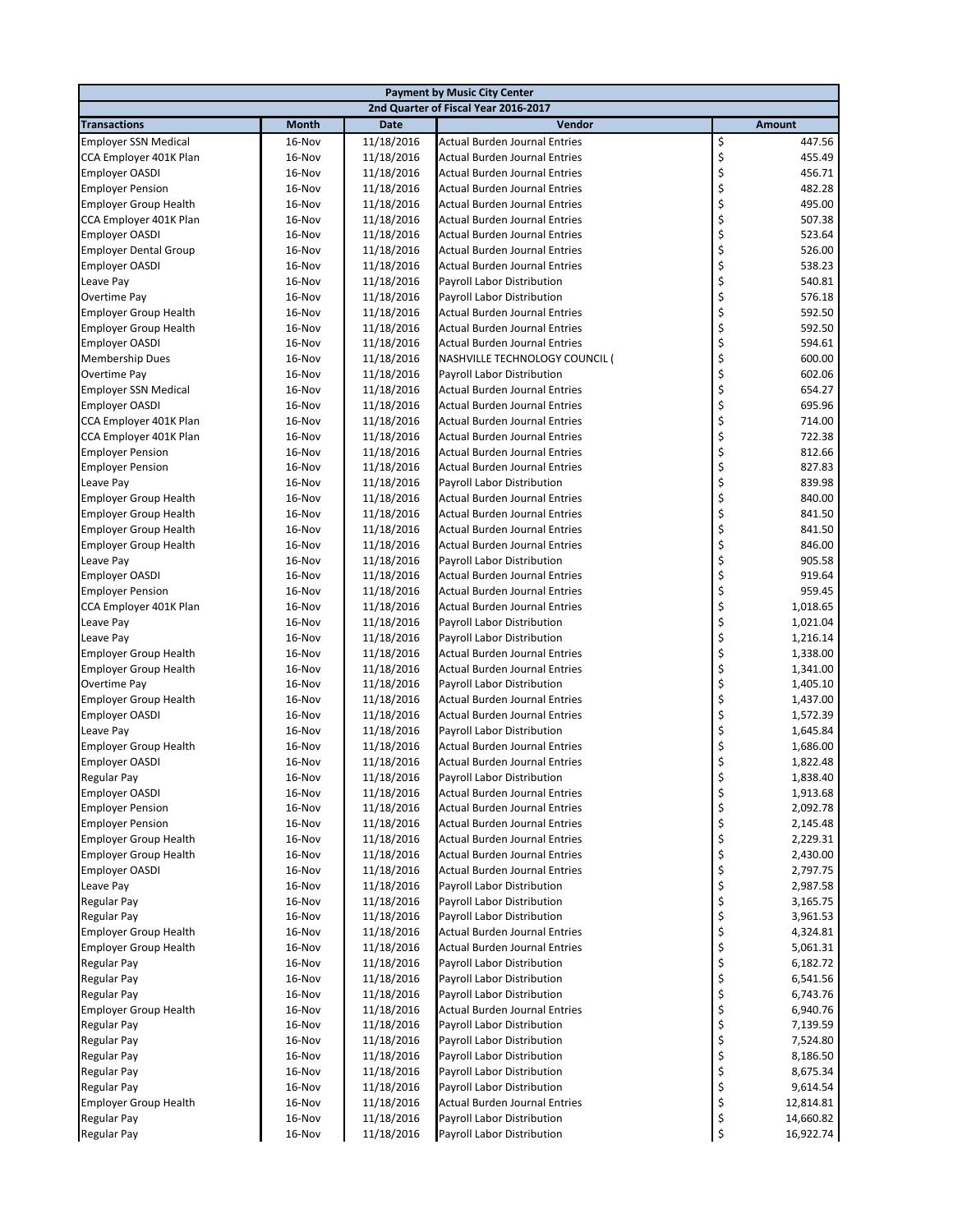|                                                        |                  |                          | <b>Payment by Music City Center</b>                             |          |                    |
|--------------------------------------------------------|------------------|--------------------------|-----------------------------------------------------------------|----------|--------------------|
|                                                        |                  |                          | 2nd Quarter of Fiscal Year 2016-2017                            |          |                    |
| <b>Transactions</b>                                    | <b>Month</b>     | <b>Date</b>              | Vendor                                                          |          | Amount             |
| <b>Regular Pay</b>                                     | 16-Nov           | 11/18/2016               | Payroll Labor Distribution                                      | \$       | 17,208.31          |
| <b>Regular Pay</b>                                     | 16-Nov           | 11/18/2016               | Payroll Labor Distribution                                      | \$       | 24,635.17          |
| <b>Regular Pay</b>                                     | 16-Nov           | 11/18/2016               | Payroll Labor Distribution                                      | \$       | 29,064.46          |
| <b>Regular Pay</b>                                     | 16-Nov           | 11/18/2016               | Payroll Labor Distribution                                      | \$       | 31,063.30          |
| <b>Regular Pay</b>                                     | 16-Nov           | 11/18/2016               | Payroll Labor Distribution                                      | \$       | 46,362.78          |
| Offc & Admin Supply                                    | 16-Nov           | 11/21/2016               | MYOFFICE PRODUCTS (ACH)                                         | \$       | 7.64               |
| Offc & Admin Supply                                    | 16-Nov           | 11/21/2016               | <b>MYOFFICE PRODUCTS (ACH)</b>                                  | \$       | 17.28              |
| Offc & Admin Supply                                    | 16-Nov           | 11/21/2016               | <b>MYOFFICE PRODUCTS (ACH)</b>                                  | \$       | 23.04              |
| Offc & Admin Supply                                    | 16-Nov           | 11/21/2016               | <b>MYOFFICE PRODUCTS (ACH)</b>                                  | \$       | 28.48              |
| Plumbing/HVAC Maintain Srvc                            | 16-Nov           | 11/21/2016               | FOOD EQUIPMENT SERVICES CO LLC                                  | \$       | 88.00              |
| <b>Laundry Services</b>                                | 16-Nov           | 11/21/2016               | <b>ALSCO</b>                                                    | \$       | 138.49             |
| <b>Signs</b>                                           | 16-Nov           | 11/21/2016               | JARVIS AWARD SIGN & FLAG CO (A                                  | \$       | 300.00             |
| Rpr & Maint Srvc Air Walls                             | 16-Nov           | 11/21/2016               | SIMPLEX GRINNELL LP (ACH)                                       | \$       | 300.40             |
| Rpr & Maint Srvc Air Walls                             | 16-Nov           | 11/21/2016               | FIRE PRO LLC (ACH)                                              | \$       | 394.95             |
| <b>Building Maintenance Srvc</b>                       | 16-Nov           | 11/21/2016               | CONVENTION PROD RIGGING INC (A                                  | \$       | 425.00             |
| Signs<br><b>Security Services</b>                      | 16-Nov           | 11/21/2016               | JARVIS AWARD SIGN & FLAG CO (A                                  | \$       | 600.00             |
|                                                        | 16-Nov<br>16-Nov | 11/21/2016<br>11/21/2016 | ELITE SHOW SERVICES INC (ACH)                                   | \$<br>\$ | 881.01<br>5,212.83 |
| Refuse Disposal-Reimb<br><b>Small Equipment Supply</b> | 16-Nov           | 11/22/2016               | REPUBLIC SVCS OF NASH / BFI WA<br>GRAYBAR ELECTRIC CO INC (ACH) | \$       | (52.34)            |
| Postage & Delivery Srvc                                | 16-Nov           | 11/22/2016               | <b>GRAYBAR ELECTRIC CO INC (ACH)</b>                            | \$       | (13.96)            |
| Postage & Delivery Srvc                                | 16-Nov           | 11/22/2016               | GRAYBAR ELECTRIC CO INC (ACH)                                   | \$       | 9.83               |
| Postage & Delivery Srvc                                | 16-Nov           | 11/22/2016               | <b>GRAYBAR ELECTRIC CO INC (ACH)</b>                            | \$       | 13.96              |
| Postage & Delivery Srvc                                | 16-Nov           | 11/22/2016               | <b>GRAYBAR ELECTRIC CO INC (ACH)</b>                            | \$       | 17.66              |
| Postage & Delivery Srvc                                | 16-Nov           | 11/22/2016               | GRAYBAR ELECTRIC CO INC (ACH)                                   | \$       | 25.00              |
| Postage & Delivery Srvc                                | 16-Nov           | 11/22/2016               | <b>GRAYBAR ELECTRIC CO INC (ACH)</b>                            | \$       | 25.00              |
| Food & Ice                                             | 16-Nov           | 11/22/2016               | CENTERPLATE MCC (ACH)                                           | \$       | 26.88              |
| Food & Ice                                             | 16-Nov           | 11/22/2016               | <b>CENTERPLATE MCC (ACH)</b>                                    | \$       | 27.74              |
| Food & Ice                                             | 16-Nov           | 11/22/2016               | <b>CENTERPLATE MCC (ACH)</b>                                    | \$       | 29.60              |
| Food & Ice                                             | 16-Nov           | 11/22/2016               | CENTERPLATE MCC (ACH)                                           | \$       | 32.04              |
| Employee Out-of-town Travel                            | 16-Nov           | 11/22/2016               | FIELDS, CRYSTAL A                                               | \$       | 58.47              |
| Food & Bev-Inhouse                                     | 16-Nov           | 11/22/2016               | <b>CENTERPLATE MCC (ACH)</b>                                    | \$       | 83.21              |
| <b>Membership Dues</b>                                 | 16-Nov           | 11/22/2016               | MIDDLE TN CHAPTERS SHRM (ACH)(                                  | \$       | 104.00             |
| Food & Ice                                             | 16-Nov           | 11/22/2016               | CENTERPLATE MCC (ACH)                                           | \$       | 113.90             |
| <b>Electrical Supply</b>                               | 16-Nov           | 11/22/2016               | SHERWIN WILLIAMS CO INDUSTRIAL                                  | \$       | 156.98             |
| Food & Bev-Inhouse                                     | 16-Nov           | 11/22/2016               | <b>CENTERPLATE MCC (ACH)</b>                                    | \$       | 192.74             |
| Food & Bev-Inhouse                                     | 16-Nov           | 11/22/2016               | <b>CENTERPLATE MCC (ACH)</b>                                    | \$       | 231.38             |
| Food & Ice                                             | 16-Nov           | 11/22/2016               | <b>CENTERPLATE MCC (ACH)</b>                                    | \$       | 263.72             |
| Other Rpr & Maint Srvc                                 | 16-Nov           | 11/22/2016               | FOOD EQUIPMENT SERVICES CO LLC                                  | \$       | 299.38             |
| Food & Bev-Inhouse                                     | 16-Nov           | 11/22/2016               | <b>CENTERPLATE MCC (ACH)</b>                                    | \$       | 310.88             |
| <b>Medical Services</b>                                | 16-Nov           | 11/22/2016               | MED STAR MEDICAL STAFFING INC                                   | \$       | 880.00             |
| Pest Control Srvc                                      | 16-Nov           | 11/22/2016               | COOKS PEST CONTROL INC COMMERC                                  | \$       | 1,207.50           |
| <b>Medical Services</b>                                | 16-Nov           | 11/22/2016               | MED STAR MEDICAL STAFFING INC                                   | Ś        | 1,936.00           |
| Rpr & Maint Srvc Elev/Escel                            | 16-Nov           | 11/22/2016               | NASHVILLE MACHINE ELEVATOR CO                                   | \$       | 13,865.25          |
| <b>Merchant Fees</b>                                   | 16-Nov           | 11/22/2016               | FIS (ACH)                                                       | \$       | 17,721.61          |
| <b>Merchant Fees</b>                                   | 16-Nov           | 11/23/2016               | 7100 MCC CC Receipts                                            | \$       | (195.50)           |
| <b>Laundry Services</b>                                | 16-Nov           | 11/23/2016               | <b>ALSCO</b>                                                    | \$       | 134.10             |
| Telephone & Telegraph                                  | 16-Nov           | 11/23/2016               | <b>AT&amp;T CIRCUITS</b>                                        | \$       | 327.22             |
| <b>Electrical Supply</b>                               | 16-Nov           | 11/23/2016               | CRAWFORD DOOR SALES (ACH)<br>SHERWIN WILLIAMS CO INDUSTRIAL     | \$<br>\$ | 782.12             |
| <b>Paint Supply</b><br><b>Electrical Supply</b>        | 16-Nov<br>16-Nov | 11/28/2016<br>11/28/2016 | SHERWIN WILLIAMS CO INDUSTRIAL                                  | \$       | (22.57)<br>(0.01)  |
| Offc & Admin Supply                                    | 16-Nov           | 11/28/2016               | <b>MYOFFICE PRODUCTS (ACH)</b>                                  | \$       | 10.40              |
| Offc & Admin Supply                                    | 16-Nov           | 11/28/2016               | <b>MYOFFICE PRODUCTS (ACH)</b>                                  | \$       | 34.98              |
| <b>Mngt Cnsltnt Srvc</b>                               | 16-Nov           | 11/28/2016               | EMPL & ASSESSMENT SOL INC (E&A                                  | \$       | 199.55             |
| <b>Internet Services</b>                               | 16-Nov           | 11/28/2016               | COMCAST (ACH)                                                   | \$       | 254.85             |
| Cable Television                                       | 16-Nov           | 11/28/2016               | COMCAST (ACH)                                                   | \$       | 508.24             |
| <b>Building Maintenance Srvc</b>                       | 16-Nov           | 11/28/2016               | CRAWFORD DOOR SALES (ACH)                                       | \$       | 537.00             |
| <b>Building Maintenance Srvc</b>                       | 16-Nov           | 11/28/2016               | TANDEM CONSTRUCTION LLC (ACH)                                   | \$       | 768.00             |
| Computer Hardware <\$10K                               | 16-Nov           | 11/28/2016               | PCMG INC (ACH)                                                  | \$       | 1,520.00           |
| <b>Rent Equipment</b>                                  | 16-Nov           | 11/28/2016               | LMG INC (ACH)                                                   | \$       | 1,840.00           |
| <b>Merchant Fees</b>                                   | 16-Nov           | 11/29/2016               | 7100 MCC CC Receipts                                            | \$       | (902.83)           |
| Subscriptions                                          | 16-Nov           | 11/29/2016               | PREZI (ACH)                                                     | \$       | (795.00)           |
| <b>Merchant Fees</b>                                   | 16-Nov           | 11/29/2016               | 7100 MCC CC Receipts                                            | \$       | (106.51)           |
| Offc & Admin Supply                                    | 16-Nov           | 11/29/2016               | MYOFFICE PRODUCTS (ACH)                                         | \$       | 18.20              |
| <b>Merchant Fees</b>                                   | 16-Nov           | 11/30/2016               | MCC Invoice RCLS 11/30/16                                       | \$       | (7,596.00)         |
| Food & Ice                                             | 16-Nov           | 11/30/2016               | MCC 11/16 F&B #1607040 RCLS                                     | \$       | (5,500.00)         |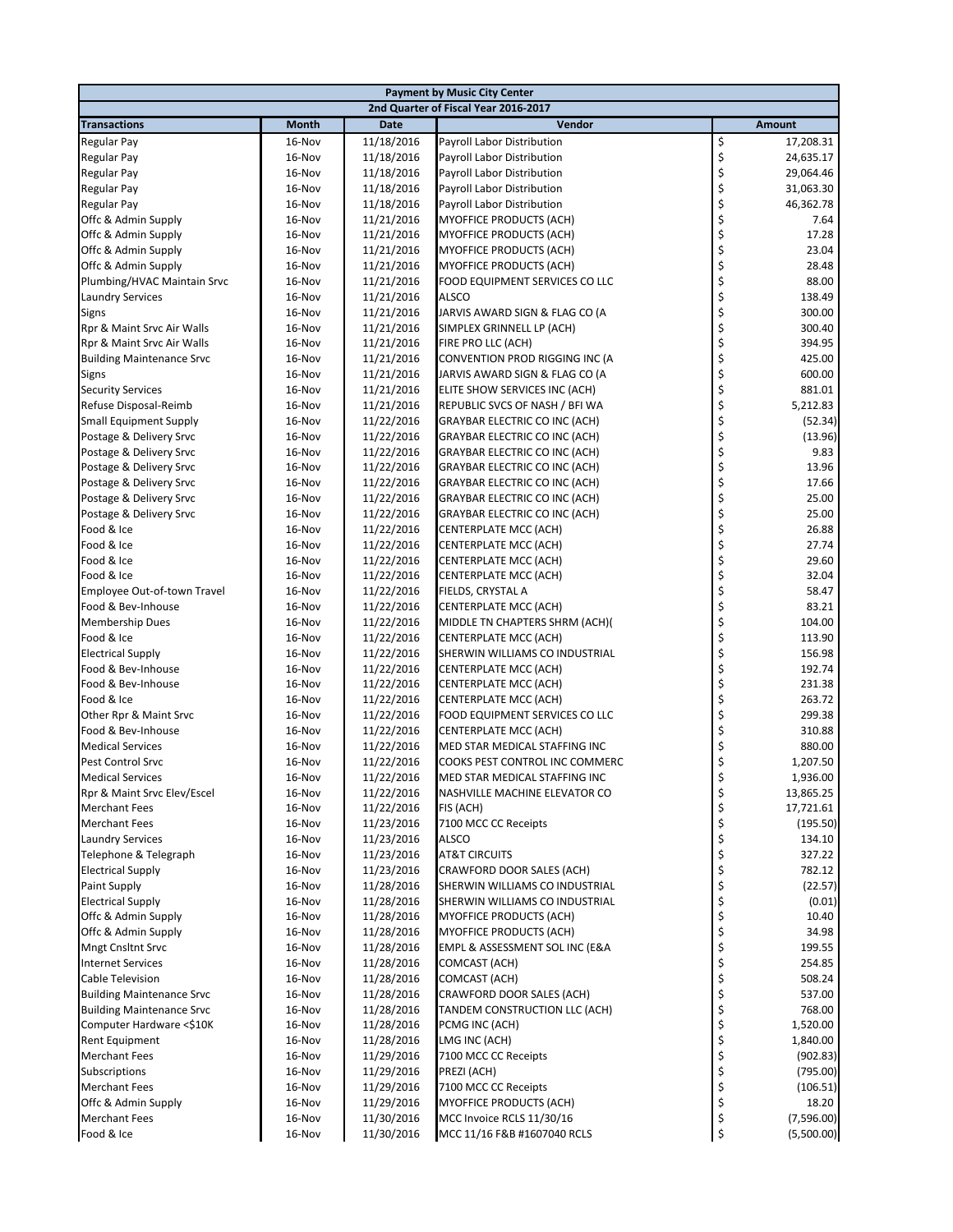|                               |              |             | <b>Payment by Music City Center</b>  |                   |
|-------------------------------|--------------|-------------|--------------------------------------|-------------------|
|                               |              |             | 2nd Quarter of Fiscal Year 2016-2017 |                   |
| <b>Transactions</b>           | <b>Month</b> | <b>Date</b> | Vendor                               | <b>Amount</b>     |
| <b>Merchant Fees</b>          | 16-Nov       | 11/30/2016  | MCC Invoice RCLS 11/30/16            | \$<br>(4, 155.00) |
| Other Rpr & Maint Srvc        | 16-Nov       | 11/30/2016  | MCC MISC AR JE 11/16                 | \$<br>(885.93)    |
| Offc & Admin Supply           | 16-Nov       | 11/30/2016  | MCC MISC AR JE 11/16                 | \$<br>(518.50)    |
| <b>Temporary Service</b>      | 16-Nov       | 11/30/2016  | MCC 11/16 Temp Labor RCLS            | \$<br>(501.78)    |
| Printing/Binding              | 16-Nov       | 11/30/2016  | FREEMAN DECORATING / FREEMAN         | \$<br>(225.00)    |
| Employee Out-of-town Travel   | 16-Nov       | 11/30/2016  | Fifth Third Upload 06122016          | \$<br>(150.00)    |
| Printing/Binding              | 16-Nov       | 11/30/2016  | FREEMAN DECORATING / FREEMAN         | \$<br>(150.00)    |
| <b>Temporary Service</b>      | 16-Nov       | 11/30/2016  | ELITE SHOW SERVICES INC (ACH)        | \$<br>(150.00)    |
| Printing/Binding              | 16-Nov       | 11/30/2016  | FREEMAN DECORATING / FREEMAN         | \$<br>(112.50)    |
| Printing/Binding              | 16-Nov       | 11/30/2016  | FREEMAN DECORATING / FREEMAN         | \$<br>(90.00)     |
| Printing/Binding              | 16-Nov       | 11/30/2016  | FREEMAN DECORATING / FREEMAN         | \$<br>(90.00)     |
| <b>Temporary Service</b>      | 16-Nov       | 11/30/2016  | ELITE SHOW SERVICES INC (ACH)        | \$<br>(49.00)     |
| Offc & Admin Supply           | 16-Nov       | 11/30/2016  | MCC MISC Expense Rcls11/16           | \$<br>(46.00)     |
| Printing/Binding              | 16-Nov       | 11/30/2016  | FREEMAN DECORATING / FREEMAN         | \$<br>(45.00)     |
| Printing/Binding              | 16-Nov       | 11/30/2016  | FREEMAN DECORATING / FREEMAN         | \$<br>(45.00)     |
| Printing/Binding              | 16-Nov       | 11/30/2016  | FREEMAN DECORATING / FREEMAN         | \$<br>(37.50)     |
| Printing/Binding              | 16-Nov       | 11/30/2016  | FREEMAN DECORATING / FREEMAN         | \$<br>(37.50)     |
| Printing/Binding              | 16-Nov       | 11/30/2016  | FREEMAN DECORATING / FREEMAN         | \$<br>(37.50)     |
| Printing/Binding              | 16-Nov       | 11/30/2016  | FREEMAN DECORATING / FREEMAN         | \$<br>(37.50)     |
| <b>Temporary Service</b>      | 16-Nov       | 11/30/2016  | ELITE SHOW SERVICES INC (ACH)        | \$<br>(25.00)     |
| Printing/Binding              | 16-Nov       | 11/30/2016  | FREEMAN DECORATING / FREEMAN         | \$<br>(22.50)     |
| Printing/Binding              | 16-Nov       | 11/30/2016  | FREEMAN DECORATING / FREEMAN         | \$<br>(22.50)     |
| Printing/Binding              | 16-Nov       | 11/30/2016  | FREEMAN DECORATING / FREEMAN         | \$<br>(22.50)     |
| Printing/Binding              | 16-Nov       | 11/30/2016  | FREEMAN DECORATING / FREEMAN         | \$<br>(22.50)     |
| Printing/Binding              | 16-Nov       | 11/30/2016  | FREEMAN DECORATING / FREEMAN         | \$<br>(22.50)     |
| Printing/Binding              | 16-Nov       | 11/30/2016  | FREEMAN DECORATING / FREEMAN         | \$<br>(15.00)     |
| Printing/Binding              | 16-Nov       | 11/30/2016  | FREEMAN DECORATING / FREEMAN         | \$<br>(15.00)     |
| <b>Merchant Fees</b>          | 16-Nov       | 11/30/2016  | 7100 MCC CC Receipts                 | \$<br>(11.04)     |
| <b>Temporary Service</b>      | 16-Nov       | 11/30/2016  | ELITE SHOW SERVICES INC (ACH)        | \$<br>(10.00)     |
| <b>Merchant Fees</b>          | 16-Nov       | 11/30/2016  | MCC Parking Accrual 11/16            | \$<br>(8.56)      |
| Printing/Binding              | 16-Nov       | 11/30/2016  | FREEMAN DECORATING / FREEMAN         | \$<br>(7.50)      |
| Offc & Admin Supply           | 16-Nov       | 11/30/2016  | <b>MYOFFICE PRODUCTS (ACH)</b>       | \$<br>1.87        |
| Offc & Admin Supply           | 16-Nov       | 11/30/2016  | <b>MYOFFICE PRODUCTS (ACH)</b>       | \$<br>3.56        |
| Offc & Admin Supply           | 16-Nov       | 11/30/2016  | <b>MYOFFICE PRODUCTS (ACH)</b>       | \$<br>4.29        |
| Offc & Admin Supply           | 16-Nov       | 11/30/2016  | <b>MYOFFICE PRODUCTS (ACH)</b>       | \$<br>4.76        |
| Offc & Admin Supply           | 16-Nov       | 11/30/2016  | <b>MYOFFICE PRODUCTS (ACH)</b>       | \$<br>4.76        |
| Offc & Admin Supply           | 16-Nov       | 11/30/2016  | <b>MYOFFICE PRODUCTS (ACH)</b>       | \$<br>5.72        |
| Printing/Binding              | 16-Nov       | 11/30/2016  | FREEMAN DECORATING / FREEMAN         | \$<br>7.50        |
| Employee Out-of-town Travel   | 16-Nov       | 11/30/2016  | Fifth Third Upload 06122016          | \$<br>7.75        |
| Employee Out-of-town Travel   | 16-Nov       | 11/30/2016  | Fifth Third Upload 06122016          | \$<br>8.75        |
| Employee Out-of-town Travel   | 16-Nov       | 11/30/2016  | Fifth Third Upload 06122016          | \$<br>10.87       |
| Employee Out-of-town Travel   | 16-Nov       | 11/30/2016  | Fifth Third Upload 06122016          | Ś<br>10.92        |
| Other Rpr & Maint Srvc        | 16-Nov       | 11/30/2016  | WEST END LOCK CO                     | \$<br>14.00       |
| <b>Small Equipment Supply</b> | 16-Nov       | 11/30/2016  | Fifth Third Upload 06122016          | \$<br>14.00       |
| Employee Out-of-town Travel   | 16-Nov       | 11/30/2016  | Fifth Third Upload 06122016          | \$<br>14.75       |
| Printing/Binding              | 16-Nov       | 11/30/2016  | FREEMAN DECORATING / FREEMAN         | \$<br>15.00       |
| Printing/Binding              | 16-Nov       | 11/30/2016  | FREEMAN DECORATING / FREEMAN         | \$<br>15.00       |
| Offc & Admin Supply           | 16-Nov       | 11/30/2016  | <b>MYOFFICE PRODUCTS (ACH)</b>       | \$<br>16.97       |
| Employee Out-of-town Travel   | 16-Nov       | 11/30/2016  | INGRAM, VAN                          | \$<br>17.00       |
| Offc & Admin Supply           | 16-Nov       | 11/30/2016  | <b>MYOFFICE PRODUCTS (ACH)</b>       | \$<br>18.06       |
| Employee Out-of-town Travel   | 16-Nov       | 11/30/2016  | Fifth Third Upload 06122016          | \$<br>18.25       |
| Printing/Binding              | 16-Nov       | 11/30/2016  | FREEMAN DECORATING / FREEMAN         | \$<br>22.50       |
| Printing/Binding              | 16-Nov       | 11/30/2016  | FREEMAN DECORATING / FREEMAN         | \$<br>22.50       |
| Printing/Binding              | 16-Nov       | 11/30/2016  | FREEMAN DECORATING / FREEMAN         | \$<br>22.50       |
| Printing/Binding              | 16-Nov       | 11/30/2016  | FREEMAN DECORATING / FREEMAN         | \$<br>22.50       |
| Printing/Binding              | 16-Nov       | 11/30/2016  | FREEMAN DECORATING / FREEMAN         | \$<br>22.50       |
| Registration                  | 16-Nov       | 11/30/2016  | Fifth Third Upload 06122016          | \$<br>25.00       |
| Employee Out-of-town Travel   | 16-Nov       | 11/30/2016  | Fifth Third Upload 06122016          | \$<br>25.60       |
| <b>Internet Services</b>      | 16-Nov       | 11/30/2016  | Fifth Third Upload 06122016          | \$<br>30.00       |
| Subscriptions                 | 16-Nov       | 11/30/2016  | Fifth Third Upload 06122016          | \$<br>32.95       |
| Printing/Binding              | 16-Nov       | 11/30/2016  | FREEMAN DECORATING / FREEMAN         | \$<br>37.50       |
| Printing/Binding              | 16-Nov       | 11/30/2016  | FREEMAN DECORATING / FREEMAN         | \$<br>37.50       |
| Printing/Binding              | 16-Nov       | 11/30/2016  | FREEMAN DECORATING / FREEMAN         | \$<br>37.50       |
| Printing/Binding              | 16-Nov       | 11/30/2016  | FREEMAN DECORATING / FREEMAN         | \$<br>37.50       |
| Employee Out-of-town Travel   | 16-Nov       | 11/30/2016  | Fifth Third Upload 06122016          | \$<br>42.50       |
|                               |              |             |                                      |                   |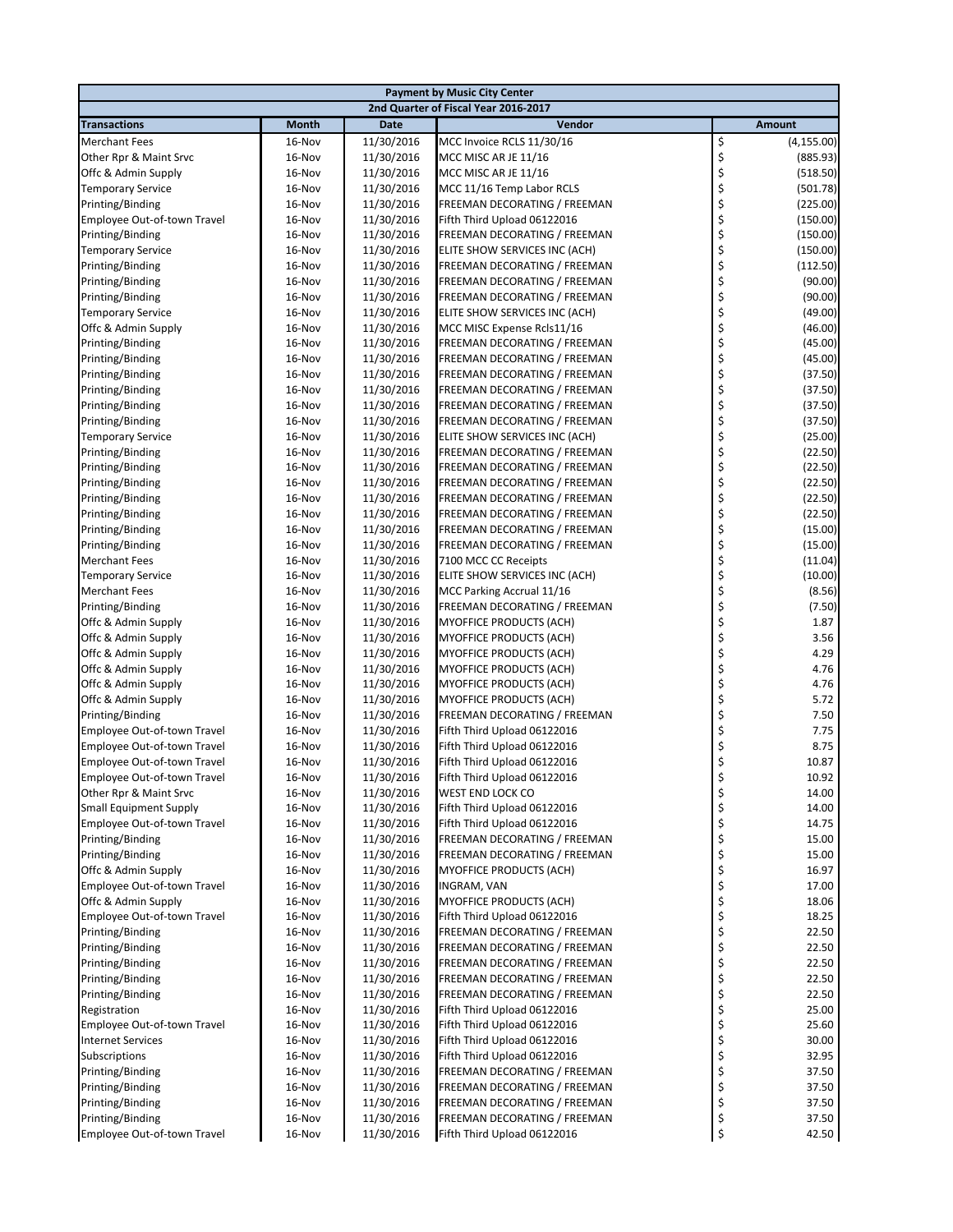|                                                      |                  |                          | <b>Payment by Music City Center</b>                         |                              |  |  |  |
|------------------------------------------------------|------------------|--------------------------|-------------------------------------------------------------|------------------------------|--|--|--|
| 2nd Quarter of Fiscal Year 2016-2017                 |                  |                          |                                                             |                              |  |  |  |
| <b>Transactions</b>                                  | <b>Month</b>     | <b>Date</b>              | Vendor                                                      | <b>Amount</b>                |  |  |  |
| <b>Mngt Cnsltnt Srvc</b>                             | 16-Nov           | 11/30/2016               | Fifth Third Upload 06122016                                 | \$<br>45.00                  |  |  |  |
| Printing/Binding                                     | 16-Nov           | 11/30/2016               | FREEMAN DECORATING / FREEMAN                                | \$<br>45.00                  |  |  |  |
| Printing/Binding                                     | 16-Nov           | 11/30/2016               | FREEMAN DECORATING / FREEMAN                                | \$<br>45.00                  |  |  |  |
| Registration                                         | 16-Nov           | 11/30/2016               | Fifth Third Upload 06122016                                 | \$<br>45.00                  |  |  |  |
| Registration                                         | 16-Nov           | 11/30/2016               | Fifth Third Upload 06122016                                 | \$<br>45.00                  |  |  |  |
| Printing/Binding                                     | 16-Nov           | 11/30/2016               | MCC MISC Expense Rcls11/16                                  | \$<br>46.00                  |  |  |  |
| Rent Tradeshow Booth Expenses                        | 16-Nov           | 11/30/2016               | Fifth Third Upload 06122016                                 | \$<br>50.50                  |  |  |  |
| Employee Out-of-town Travel                          | 16-Nov           | 11/30/2016               | <b>STARKS, CHARLES L</b>                                    | \$<br>53.00                  |  |  |  |
| Employee Out-of-town Travel                          | 16-Nov           | 11/30/2016               | RUNION, HEIDI L                                             | \$<br>70.09                  |  |  |  |
| Employee Air Travel                                  | 16-Nov           | 11/30/2016               | Fifth Third Upload 06122016                                 | \$<br>71.00                  |  |  |  |
| Printing/Binding                                     | 16-Nov           | 11/30/2016               | FREEMAN DECORATING / FREEMAN                                | \$<br>90.00                  |  |  |  |
| Printing/Binding                                     | 16-Nov           | 11/30/2016               | FREEMAN DECORATING / FREEMAN                                | \$<br>90.00                  |  |  |  |
| Cable Television                                     | 16-Nov           | 11/30/2016               | <b>AT&amp;T CIRCUITS</b>                                    | \$<br>111.00                 |  |  |  |
| Other Rpr & Maint Srvc                               | 16-Nov           | 11/30/2016               | WIRELESS PLUS INC (ACH)                                     | \$<br>112.00                 |  |  |  |
| Printing/Binding                                     | 16-Nov           | 11/30/2016               | FREEMAN DECORATING / FREEMAN                                | \$<br>112.50                 |  |  |  |
| Food & Ice<br><b>Host &amp; Hostess</b>              | 16-Nov<br>16-Nov | 11/30/2016<br>11/30/2016 | <b>CENTERPLATE MCC (ACH)</b><br>Fifth Third Upload 06122016 | \$<br>116.55<br>\$<br>122.43 |  |  |  |
| Offc & Admin Supply                                  | 16-Nov           | 11/30/2016               | <b>MYOFFICE PRODUCTS (ACH)</b>                              | \$<br>134.00                 |  |  |  |
| <b>Medical Services</b>                              | 16-Nov           | 11/30/2016               | MED STAR MEDICAL STAFFING INC                               | \$<br>143.00                 |  |  |  |
| Tuition                                              | 16-Nov           | 11/30/2016               | Fifth Third Upload 06122016                                 | \$<br>146.14                 |  |  |  |
| Employee Out-of-town Travel                          | 16-Nov           | 11/30/2016               | Fifth Third Upload 06122016                                 | \$<br>150.00                 |  |  |  |
| Printing/Binding                                     | 16-Nov           | 11/30/2016               | FREEMAN DECORATING / FREEMAN                                | \$<br>150.00                 |  |  |  |
| <b>Temporary Service</b>                             | 16-Nov           | 11/30/2016               | ELITE SHOW SERVICES INC (ACH)                               | \$<br>190.40                 |  |  |  |
| Employee Out-of-town Travel                          | 16-Nov           | 11/30/2016               | Fifth Third Upload 06122016                                 | \$<br>203.82                 |  |  |  |
| Registration                                         | 16-Nov           | 11/30/2016               | Fifth Third Upload 06122016                                 | \$<br>215.00                 |  |  |  |
| <b>Security Services</b>                             | 16-Nov           | 11/30/2016               | ELITE SHOW SERVICES INC (ACH)                               | \$<br>217.88                 |  |  |  |
| <b>Security Services</b>                             | 16-Nov           | 11/30/2016               | ELITE SHOW SERVICES INC (ACH)                               | \$<br>218.63                 |  |  |  |
| Printing/Binding                                     | 16-Nov           | 11/30/2016               | FREEMAN DECORATING / FREEMAN                                | \$<br>225.00                 |  |  |  |
| <b>Employee Air Travel</b>                           | 16-Nov           | 11/30/2016               | Fifth Third Upload 06122016                                 | \$<br>259.98                 |  |  |  |
| Employee Air Travel                                  | 16-Nov           | 11/30/2016               | Fifth Third Upload 06122016                                 | \$<br>293.96                 |  |  |  |
| <b>Employee Air Travel</b>                           | 16-Nov           | 11/30/2016               | Fifth Third Upload 06122016                                 | \$<br>293.96                 |  |  |  |
| <b>Employee Air Travel</b>                           | 16-Nov           | 11/30/2016               | Fifth Third Upload 06122016                                 | \$<br>293.96                 |  |  |  |
| Rpr & Maint Srvc Elev/Escel                          | 16-Nov           | 11/30/2016               | NASHVILLE MACHINE ELEVATOR CO                               | \$<br>300.00                 |  |  |  |
| Telephone & Telegraph                                | 16-Nov           | 11/30/2016               | AT&T (PO BOX 105320)(105262)(7                              | \$<br>306.87                 |  |  |  |
| <b>Employee Air Travel</b>                           | 16-Nov           | 11/30/2016               | Fifth Third Upload 06122016                                 | \$<br>328.10                 |  |  |  |
| <b>Employee Air Travel</b>                           | 16-Nov           | 11/30/2016               | Fifth Third Upload 06122016                                 | \$<br>344.99                 |  |  |  |
| <b>Membership Dues</b>                               | 16-Nov           | 11/30/2016               | Fifth Third Upload 06122016                                 | \$<br>355.00                 |  |  |  |
| Plumbing/HVAC Maintain Srvc                          | 16-Nov           | 11/30/2016               | ROTO ROOTER (ACH)                                           | \$<br>361.63                 |  |  |  |
| <b>Security Services</b>                             | 16-Nov           | 11/30/2016               | ELITE SHOW SERVICES INC (ACH)                               | \$<br>397.08                 |  |  |  |
| Temporary Service-Reimb                              | 16-Nov           | 11/30/2016               | MCC 11/16 Temp Labor RCLS                                   | \$<br>501.78                 |  |  |  |
| Employee Out-of-town Travel                          | 16-Nov           | 11/30/2016               | Fifth Third Upload 06122016                                 | \$<br>514.26                 |  |  |  |
| <b>Small Equipment Supply</b>                        | 16-Nov           | 11/30/2016               | PCMG INC (ACH)                                              | \$<br>516.00                 |  |  |  |
| <b>Rent Storage/Safety Box</b>                       | 16-Nov           | 11/30/2016               | CONTRACT CARPETS SALES CO                                   | \$<br>523.60                 |  |  |  |
| <b>Temporary Service</b>                             | 16-Nov           | 11/30/2016               | ELITE SHOW SERVICES INC (ACH)                               | \$<br>553.83                 |  |  |  |
| <b>Temporary Service</b>                             | 16-Nov           | 11/30/2016               | ELITE SHOW SERVICES INC (ACH)                               | \$<br>686.89<br>700.50       |  |  |  |
| <b>Temporary Service</b><br><b>Security Services</b> | 16-Nov<br>16-Nov | 11/30/2016<br>11/30/2016 | INDUSTRIAL STAFFING OF TN (ACH                              | \$<br>\$<br>717.09           |  |  |  |
| <b>Small Equipment Supply</b>                        | 16-Nov           | 11/30/2016               | ELITE SHOW SERVICES INC (ACH)<br>PCMG INC (ACH)             | \$<br>720.00                 |  |  |  |
| Plumbing/HVAC Maintain Srvc                          | 16-Nov           | 11/30/2016               | ROTO ROOTER (ACH)                                           | \$<br>789.90                 |  |  |  |
| <b>Building Maintenance Srvc</b>                     | 16-Nov           | 11/30/2016               | ISENHOUR DOOR PRODUCTS INC (AC                              | \$<br>825.00                 |  |  |  |
| <b>Uniform Cleaning Service</b>                      | 16-Nov           | 11/30/2016               | CINTAS CORP #051 MATS & RUGS(A                              | \$<br>889.12                 |  |  |  |
| Employee Out-of-town Travel                          | 16-Nov           | 11/30/2016               | Fifth Third Upload 06122016                                 | \$<br>916.84                 |  |  |  |
| <b>Small Equipment Supply</b>                        | 16-Nov           | 11/30/2016               | PCMG INC (ACH)                                              | \$<br>960.00                 |  |  |  |
| <b>Computer Software</b>                             | 16-Nov           | 11/30/2016               | NET TANGO INC (ACH)                                         | \$<br>993.75                 |  |  |  |
| <b>Membership Dues</b>                               | 16-Nov           | 11/30/2016               | Fifth Third Upload 06122016                                 | \$<br>1,039.00               |  |  |  |
| <b>Building Maintenance Srvc</b>                     | 16-Nov           | 11/30/2016               | PRIORITY NASHVILLE CONTRACTING                              | \$<br>1,075.00               |  |  |  |
| Rent Tradeshow Booth Expenses                        | 16-Nov           | 11/30/2016               | Fifth Third Upload 06122016                                 | \$<br>1,100.80               |  |  |  |
| <b>Temporary Service</b>                             | 16-Nov           | 11/30/2016               | ELITE SHOW SERVICES INC (ACH)                               | \$<br>1,194.63               |  |  |  |
| <b>Security Services</b>                             | 16-Nov           | 11/30/2016               | ELITE SHOW SERVICES INC (ACH)                               | \$<br>1,213.07               |  |  |  |
| <b>Temporary Service</b>                             | 16-Nov           | 11/30/2016               | ELITE SHOW SERVICES INC (ACH)                               | \$<br>1,248.60               |  |  |  |
| <b>Temporary Service</b>                             | 16-Nov           | 11/30/2016               | ELITE SHOW SERVICES INC (ACH)                               | \$<br>1,266.84               |  |  |  |
| <b>Mngt Cnsltnt Srvc</b>                             | 16-Nov           | 11/30/2016               | <b>CUSHION EMPLOYER SER (ACH)</b>                           | \$<br>1,267.00               |  |  |  |
| <b>Temporary Service</b>                             | 16-Nov           | 11/30/2016               | ELITE SHOW SERVICES INC (ACH)                               | \$<br>1,274.08               |  |  |  |
| <b>Temporary Service</b>                             | 16-Nov           | 11/30/2016               | ELITE SHOW SERVICES INC (ACH)                               | \$<br>1,284.46               |  |  |  |
| <b>Temporary Service</b>                             | 16-Nov           | 11/30/2016               | ELITE SHOW SERVICES INC (ACH)                               | \$<br>1,293.07               |  |  |  |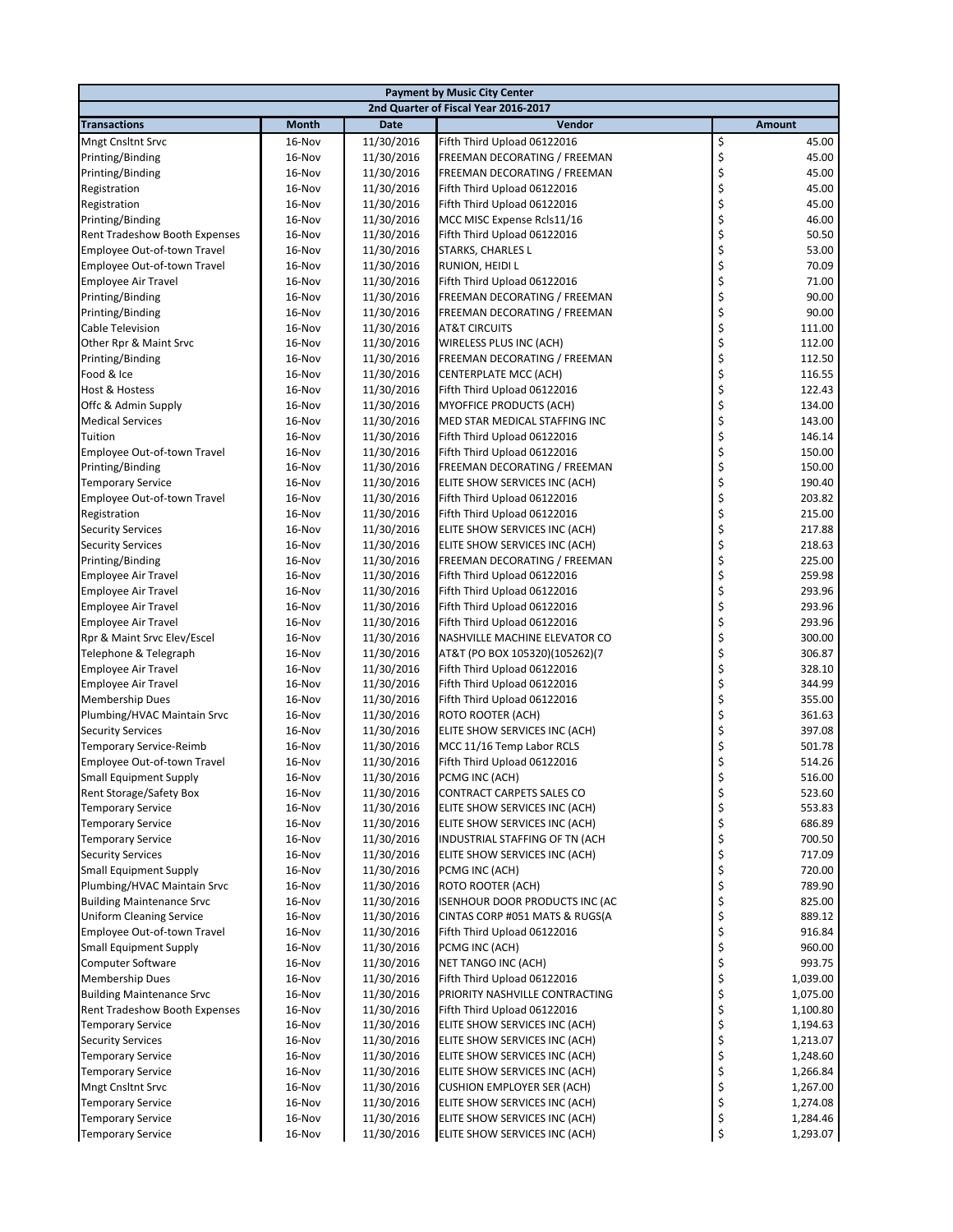|                                                            |                  |                          | <b>Payment by Music City Center</b>                            |               |                      |
|------------------------------------------------------------|------------------|--------------------------|----------------------------------------------------------------|---------------|----------------------|
|                                                            |                  |                          | 2nd Quarter of Fiscal Year 2016-2017                           |               |                      |
| <b>Transactions</b>                                        | <b>Month</b>     | <b>Date</b>              | Vendor                                                         |               | <b>Amount</b>        |
| <b>Temporary Service</b>                                   | 16-Nov           | 11/30/2016               | ELITE SHOW SERVICES INC (ACH)                                  | \$            | 1,304.20             |
| <b>Temporary Service</b>                                   | 16-Nov           | 11/30/2016               | ELITE SHOW SERVICES INC (ACH)                                  | \$            | 1,331.05             |
| Rpr & Maint Srvc Generators                                | 16-Nov           | 11/30/2016               | CUMMINS CROSSPOINT LLC (ACH)                                   | \$            | 1,809.46             |
| Landscaping Srvc                                           | 16-Nov           | 11/30/2016               | REED LANDSCAPING INC (ACH)                                     | \$            | 2,262.00             |
| <b>Temporary Service</b>                                   | 16-Nov           | 11/30/2016               | INDUSTRIAL STAFFING OF TN (ACH                                 | \$            | 2,302.77             |
| <b>Medical Services</b>                                    | 16-Nov           | 11/30/2016               | MED STAR MEDICAL STAFFING INC                                  | \$            | 2,557.50             |
| <b>Medical Services</b>                                    | 16-Nov           | 11/30/2016               | MED STAR MEDICAL STAFFING INC                                  | \$            | 2,640.00             |
| <b>Security Services</b>                                   | 16-Nov           | 11/30/2016               | ELITE SHOW SERVICES INC (ACH)                                  | \$            | 3,145.60             |
| Rpr & Maint Srvc HVAC                                      | 16-Nov           | 11/30/2016               | JOHNSON CONTROLS INC/CARDKEY (                                 | \$            | 3,313.25             |
| <b>Temporary Service</b>                                   | 16-Nov           | 11/30/2016               | ELITE SHOW SERVICES INC (ACH)                                  | \$            | 3,571.43             |
| Water                                                      | 16-Nov           | 11/30/2016               | WS/NOV 2016/SEWER IDB                                          | \$            | 3,619.58             |
| Water                                                      | 16-Nov           | 11/30/2016               | W&S/NOV 11/16 WATER IDB                                        | \$            | 3,674.54             |
| Janitorial Srvc                                            | 16-Nov           | 11/30/2016               | INDUSTRIAL STAFFING OF TN (ACH                                 | \$            | 3,956.75             |
| Damages and Small Claims                                   | 16-Nov           | 11/30/2016<br>11/30/2016 | MCC Invoice RCLS 11/30/16                                      | \$            | 4,155.00             |
| <b>Security Services</b><br><b>Security Services</b>       | 16-Nov<br>16-Nov | 11/30/2016               | ELITE SHOW SERVICES INC (ACH)<br>ELITE SHOW SERVICES INC (ACH) | \$<br>\$      | 4,182.15<br>4,280.72 |
| <b>Temporary Service</b>                                   | 16-Nov           | 11/30/2016               | ELITE SHOW SERVICES INC (ACH)                                  | \$            | 4,724.45             |
| Rpr & Maint Srvc Green Roof                                | 16-Nov           | 11/30/2016               | <b>GREENRISE TECHNOLOGIES (ACH)</b>                            | \$            | 4,931.30             |
| Janitorial Srvc                                            | 16-Nov           | 11/30/2016               | INDUSTRIAL STAFFING OF TN (ACH                                 | \$            | 5,140.47             |
| <b>Small Equipment Supply</b>                              | 16-Nov           | 11/30/2016               | MCC Invoice RCLS 11/30/16                                      | \$            | 7,596.00             |
| <b>Security Services</b>                                   | 16-Nov           | 11/30/2016               | ELITE SHOW SERVICES INC (ACH)                                  | \$            | 13,637.73            |
| <b>Security Services</b>                                   | 16-Nov           | 11/30/2016               | ELITE SHOW SERVICES INC (ACH)                                  | \$            | 15,715.20            |
| <b>Accounting Service</b>                                  | 16-Nov           | 11/30/2016               | KPMG PEAT MARWICK LLP (ACH) P#                                 | \$            | 22,000.00            |
|                                                            | 16-Nov           | <b>Total</b>             |                                                                | \$            | 1,300,781.29         |
| Offc & Admin Supply                                        | 16-Dec           | 12/1/2016                | <b>MYOFFICE PRODUCTS (ACH)</b>                                 | \$            | 4.11                 |
| Offc & Admin Supply                                        | 16-Dec           | 12/1/2016                | <b>MYOFFICE PRODUCTS (ACH)</b>                                 | \$            | 5.30                 |
| <b>Merchant Fees</b>                                       | 16-Dec           | 12/1/2016                | MCC Parking Accrual 11/16                                      | \$            | 8.56                 |
| Offc & Admin Supply                                        | 16-Dec           | 12/1/2016                | <b>MYOFFICE PRODUCTS (ACH)</b>                                 | \$            | 13.40                |
| Offc & Admin Supply                                        | 16-Dec           | 12/1/2016                | <b>MYOFFICE PRODUCTS (ACH)</b>                                 | \$            | 19.60                |
| Offc & Admin Supply                                        | 16-Dec           | 12/1/2016                | <b>MYOFFICE PRODUCTS (ACH)</b>                                 | \$            | 23.80                |
| Offc & Admin Supply                                        | 16-Dec           | 12/1/2016                | <b>MYOFFICE PRODUCTS (ACH)</b>                                 | \$            | 35.86                |
| Rpr & Maint Srvc Bld Auto                                  | 16-Dec           | 12/1/2016                | MCC 12/16 SRVC CONTRACT RCLS                                   | \$            | 232.92               |
| Insurance-Liability/PropDmg                                | 16-Dec           | 12/1/2016                | MCC 12/16 INSURANCE RCLS                                       | \$            | 266.83               |
| Insurance-Liability/PropDmg                                | 16-Dec           | 12/1/2016                | MCC 12/16 INSURANCE RCLS                                       | \$            | 300.83               |
| Insurance-Liability/PropDmg                                | 16-Dec           | 12/1/2016                | MCC 12/16 INSURANCE RCLS                                       | \$            | 398.00               |
| Rpr & Maint Srvc Solar Panel                               | 16-Dec           | 12/1/2016                | MCC 12/16 SRVC CONTRACT RCLS                                   | \$            | 450.00               |
| Insurance-Liability/PropDmg                                | 16-Dec           | 12/1/2016                | MCC 12/16 INSURANCE RCLS                                       | \$            | 595.50               |
| Insurance-Liability/PropDmg                                | 16-Dec           | 12/1/2016                | MCC 12/16 INSURANCE RCLS                                       | \$            | 682.08               |
| Insurance-Vehicles                                         | 16-Dec           | 12/1/2016                | MCC 12/16 INSURANCE RCLS                                       | \$            | 1,442.00             |
| Rpr & Maint Srvc Crestron                                  | 16-Dec           | 12/1/2016                | MCC 12/16 SRVC CONTRACT RCLS                                   | \$            | 2,066.66             |
| MIS Tech Revolving Charge                                  | 16-Dec           | 12/1/2016                | ITS PC REVOLVING FD 12/16                                      | \$<br>$\zeta$ | 2,097.74             |
| Insurance-Liability/PropDmg<br>Insurance-Liability/PropDmg | 16-Dec           | 12/1/2016                | MCC 12/16 INSURANCE RCLS                                       |               | 2,125.00             |
| Insurance-Liability/PropDmg                                | 16-Dec<br>16-Dec | 12/1/2016<br>12/1/2016   | MCC 12/16 INSURANCE RCLS<br>MCC 12/16 INSURANCE RCLS           | \$<br>\$      | 2,194.00<br>2,595.83 |
| Insurance-Liability/PropDmg                                | 16-Dec           | 12/1/2016                | MCC 12/16 INSURANCE RCLS                                       | \$            | 2,788.83             |
| Rpr & Maint Srvc Air Walls                                 | 16-Dec           | 12/1/2016                | MCC 12/16 SRVC CONTRACT RCLS                                   | \$            | 3,000.00             |
| Insurance-Liability/PropDmg                                | 16-Dec           | 12/1/2016                | MCC 12/16 INSURANCE RCLS                                       | \$            | 3,129.67             |
| Rpr & Maint Srvc Access Ctrl                               | 16-Dec           | 12/1/2016                | MCC 12/16 SRVC CONTRACT RCLS                                   | \$            | 3,166.67             |
| Insurance-Liability/PropDmg                                | 16-Dec           | 12/1/2016                | MCC 12/16 INSURANCE RCLS                                       | \$            | 3,336.08             |
| Rpr & Maint Srvc Air Walls                                 | 16-Dec           | 12/1/2016                | MCC 12/16 SRVC CONTRACT RCLS                                   | \$            | 3,550.00             |
| Rpr & Maint Srvc CCTV                                      | 16-Dec           | 12/1/2016                | MCC 12/16 SRVC CONTRACT RCLS                                   | \$            | 4,250.00             |
| Insurance-Liability/PropDmg                                | 16-Dec           | 12/1/2016                | MCC 12/16 INSURANCE RCLS                                       | \$            | 7,436.17             |
| Insurance-Workman's Comp                                   | 16-Dec           | 12/1/2016                | MCC 12/16 INSURANCE RCLS                                       | \$            | 7,997.42             |
| <b>Legal Services</b>                                      | 16-Dec           | 12/1/2016                | BONE MCALLESTER NORTON PLLC                                    | \$            | 10,000.00            |
| Insurance-Liability/PropDmg                                | 16-Dec           | 12/1/2016                | MCC 12/16 INSURANCE RCLS                                       | \$            | 10,432.58            |
| Info Systems Charge                                        | 16-Dec           | 12/1/2016                | ITS 12/16 FY 17 ISF BILLING                                    | \$            | 20,983.33            |
| Transfer LOCAP reimbursement                               | 16-Dec           | 12/1/2016                | ADM FY17 12/16 LOCAP billing                                   | \$            | 35,508.00            |
| <b>Merchant Fees</b>                                       | 16-Dec           | 12/2/2016                | 7100 MCC CC Receipts                                           | \$            | (8.77)               |
| <b>Merchant Fees</b>                                       | 16-Dec           | 12/2/2016                | 7100 MCC CC Receipts                                           | \$            | (8.56)               |
| Overtime Pay                                               | 16-Dec           | 12/2/2016                | Payroll Labor Distribution                                     | \$            | 3.83                 |
| <b>FSA Pre-Tax Savings</b>                                 | 16-Dec           | 12/2/2016                | <b>Actual Burden Journal Entries</b>                           | \$            | 4.78                 |
| <b>FSA Pre-Tax Savings</b>                                 | 16-Dec           | 12/2/2016                | <b>Actual Burden Journal Entries</b>                           | \$            | 6.18                 |
| Cafe Plan Pre-Tax Savings                                  | 16-Dec           | 12/2/2016                | <b>Actual Burden Journal Entries</b>                           | \$            | 6.53                 |
| <b>Overtime Pay</b>                                        | 16-Dec           | 12/2/2016                | Payroll Labor Distribution                                     | \$            | 7.58                 |
| <b>FSA Pre-Tax Savings</b>                                 | 16-Dec           | 12/2/2016                | <b>Actual Burden Journal Entries</b>                           | \$            | 7.97                 |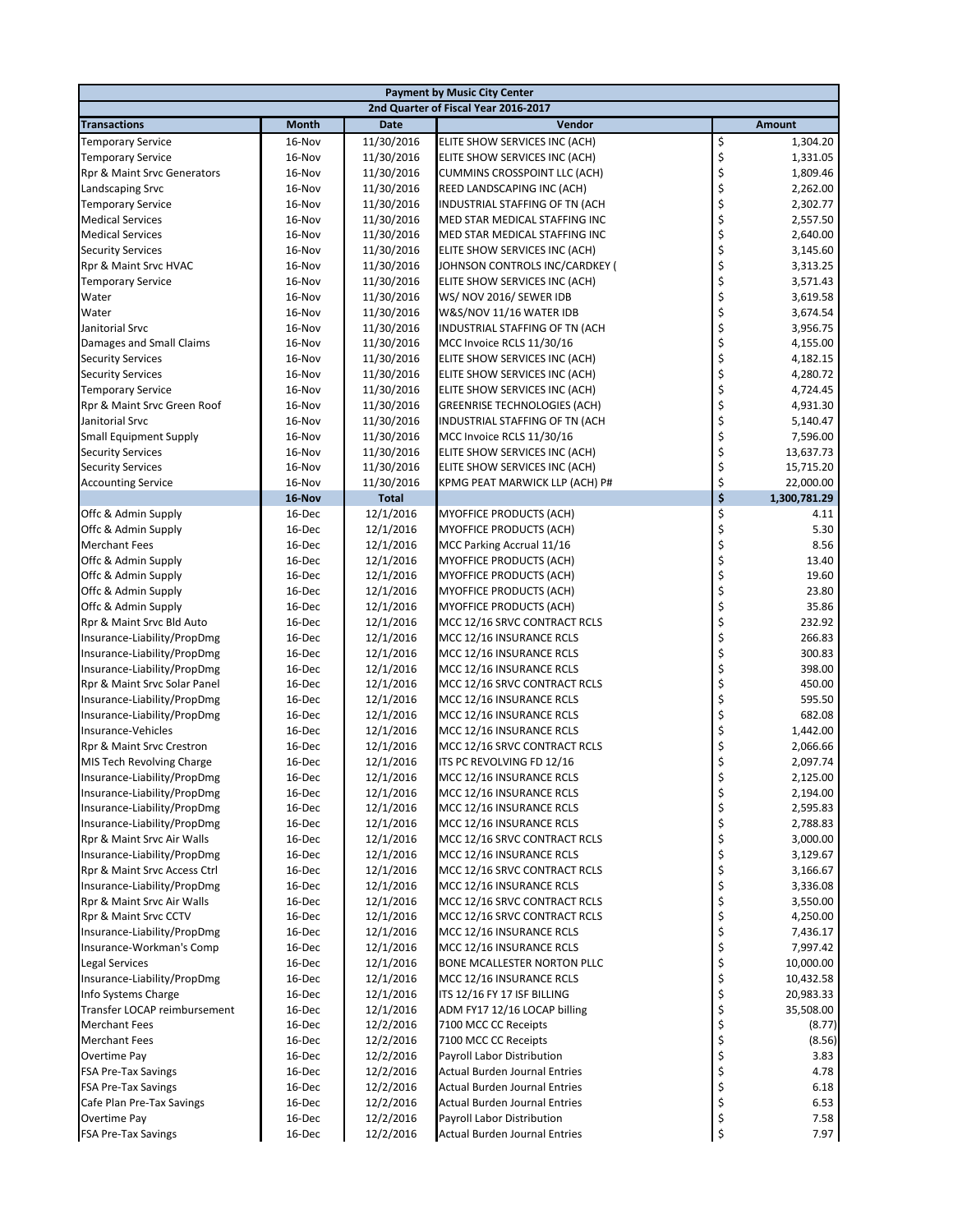|                                                              |                  |                        | <b>Payment by Music City Center</b>                                |                             |  |  |
|--------------------------------------------------------------|------------------|------------------------|--------------------------------------------------------------------|-----------------------------|--|--|
| 2nd Quarter of Fiscal Year 2016-2017                         |                  |                        |                                                                    |                             |  |  |
| <b>Transactions</b>                                          | <b>Month</b>     | <b>Date</b>            | Vendor                                                             | Amount                      |  |  |
| <b>FSA Pre-Tax Savings</b>                                   | 16-Dec           | 12/2/2016              | <b>Actual Burden Journal Entries</b>                               | \$<br>10.36                 |  |  |
| Cafe Plan Pre-Tax Savings                                    | 16-Dec           | 12/2/2016              | <b>Actual Burden Journal Entries</b>                               | \$<br>12.98                 |  |  |
| <b>Employer Dental Group</b>                                 | 16-Dec           | 12/2/2016              | <b>Actual Burden Journal Entries</b>                               | \$<br>14.14                 |  |  |
| <b>Employer Dental Group</b>                                 | 16-Dec           | 12/2/2016              | <b>Actual Burden Journal Entries</b>                               | \$<br>14.14                 |  |  |
| <b>Employer Group Life</b>                                   | 16-Dec           | 12/2/2016              | <b>Actual Burden Journal Entries</b>                               | \$<br>14.20                 |  |  |
| Cafe Plan Pre-Tax Savings                                    | 16-Dec           | 12/2/2016              | <b>Actual Burden Journal Entries</b>                               | \$<br>15.23                 |  |  |
| Overtime Pay                                                 | 16-Dec           | 12/2/2016              | Payroll Labor Distribution                                         | \$<br>15.65                 |  |  |
| Cafe Plan Pre-Tax Savings                                    | 16-Dec           | 12/2/2016              | <b>Actual Burden Journal Entries</b>                               | \$<br>16.55                 |  |  |
| Overtime Pay                                                 | 16-Dec           | 12/2/2016              | <b>Payroll Labor Distribution</b>                                  | \$<br>17.32                 |  |  |
| <b>FSA Pre-Tax Savings</b>                                   | 16-Dec           | 12/2/2016              | <b>Actual Burden Journal Entries</b>                               | \$<br>22.31                 |  |  |
| Cafe Plan Pre-Tax Savings                                    | 16-Dec           | 12/2/2016              | <b>Actual Burden Journal Entries</b>                               | \$<br>23.02                 |  |  |
| Cafe Plan Pre-Tax Savings                                    | 16-Dec           | 12/2/2016              | <b>Actual Burden Journal Entries</b>                               | \$<br>23.63                 |  |  |
| Cafe Plan Pre-Tax Savings                                    | 16-Dec           | 12/2/2016              | <b>Actual Burden Journal Entries</b>                               | \$<br>23.67                 |  |  |
| Cafe Plan Pre-Tax Savings                                    | 16-Dec           | 12/2/2016              | <b>Actual Burden Journal Entries</b>                               | \$<br>23.67                 |  |  |
| <b>Employer SSN Medical</b>                                  | 16-Dec           | 12/2/2016              | <b>Actual Burden Journal Entries</b>                               | \$<br>23.71                 |  |  |
| <b>Employer Dental Group</b>                                 | 16-Dec           | 12/2/2016              | <b>Actual Burden Journal Entries</b>                               | \$<br>28.28                 |  |  |
| <b>Employer Dental Group</b>                                 | 16-Dec           | 12/2/2016              | <b>Actual Burden Journal Entries</b>                               | \$<br>28.28                 |  |  |
| <b>Employer Dental Group</b>                                 | 16-Dec           | 12/2/2016              | <b>Actual Burden Journal Entries</b>                               | \$<br>28.28                 |  |  |
| <b>Employer Dental Group</b>                                 | 16-Dec           | 12/2/2016              | <b>Actual Burden Journal Entries</b>                               | \$<br>28.28                 |  |  |
| <b>Employer Group Life</b>                                   | 16-Dec           | 12/2/2016              | <b>Actual Burden Journal Entries</b>                               | \$<br>28.40                 |  |  |
| <b>Employer Group Life</b>                                   | 16-Dec           | 12/2/2016              | <b>Actual Burden Journal Entries</b>                               | \$<br>28.40                 |  |  |
| <b>Employer Group Life</b>                                   | 16-Dec           | 12/2/2016              | <b>Actual Burden Journal Entries</b>                               | \$<br>28.40                 |  |  |
| Overtime Pay                                                 | 16-Dec           | 12/2/2016              | <b>Payroll Labor Distribution</b>                                  | \$<br>33.48                 |  |  |
| Cafe Plan Pre-Tax Savings                                    | 16-Dec           | 12/2/2016              | <b>Actual Burden Journal Entries</b>                               | \$<br>36.47                 |  |  |
| Cafe Plan Pre-Tax Savings                                    | 16-Dec           | 12/2/2016              | <b>Actual Burden Journal Entries</b>                               | \$<br>36.69                 |  |  |
| Cafe Plan Pre-Tax Savings                                    | 16-Dec           | 12/2/2016              | <b>Actual Burden Journal Entries</b>                               | \$<br>37.57                 |  |  |
| Overtime Pay                                                 | 16-Dec           | 12/2/2016              | Payroll Labor Distribution<br>Actual Burden Journal Entries        | \$<br>38.03<br>40.82        |  |  |
| Cafe Plan Pre-Tax Savings                                    | 16-Dec           | 12/2/2016              | <b>Actual Burden Journal Entries</b>                               | \$<br>\$<br>42.42           |  |  |
| <b>Employer Dental Group</b><br><b>Employer Dental Group</b> | 16-Dec<br>16-Dec | 12/2/2016<br>12/2/2016 | <b>Actual Burden Journal Entries</b>                               | \$<br>42.42                 |  |  |
| <b>Employer Dental Group</b>                                 | 16-Dec           | 12/2/2016              | <b>Actual Burden Journal Entries</b>                               | \$<br>42.42                 |  |  |
| <b>Employer Group Life</b>                                   | 16-Dec           | 12/2/2016              | <b>Actual Burden Journal Entries</b>                               | \$<br>42.60                 |  |  |
| <b>Employer Group Life</b>                                   | 16-Dec           | 12/2/2016              | <b>Actual Burden Journal Entries</b>                               | \$<br>42.60                 |  |  |
| <b>Employer Group Life</b>                                   | 16-Dec           | 12/2/2016              | <b>Actual Burden Journal Entries</b>                               | \$<br>42.60                 |  |  |
| <b>Employer Group Life</b>                                   | 16-Dec           | 12/2/2016              | <b>Actual Burden Journal Entries</b>                               | \$<br>42.60                 |  |  |
| Cafe Plan Pre-Tax Savings                                    | 16-Dec           | 12/2/2016              | <b>Actual Burden Journal Entries</b>                               | \$<br>44.09                 |  |  |
| Allowance-Cell/Mobile Devices                                | 16-Dec           | 12/2/2016              | Payroll Labor Distribution                                         | \$<br>46.00                 |  |  |
| Allowance-Cell/Mobile Devices                                | 16-Dec           | 12/2/2016              | Payroll Labor Distribution                                         | \$<br>46.00                 |  |  |
| Allowance-Cell/Mobile Devices                                | 16-Dec           | 12/2/2016              | Payroll Labor Distribution                                         | \$<br>46.00                 |  |  |
| <b>Employer SSN Medical</b>                                  | 16-Dec           | 12/2/2016              | Actual Burden Journal Entries                                      | \$<br>49.22                 |  |  |
| Leave Pay                                                    | 16-Dec           | 12/2/2016              | Payroll Labor Distribution                                         | \$<br>49.35                 |  |  |
| <b>Employer SSN Medical</b>                                  | 16-Dec           | 12/2/2016              | Actual Burden Journal Entries                                      | Ś<br>55.97                  |  |  |
| <b>Employer Dental Group</b>                                 | 16-Dec           | 12/2/2016              | <b>Actual Burden Journal Entries</b>                               | \$<br>56.56                 |  |  |
| <b>Employer Dental Group</b>                                 | 16-Dec           | 12/2/2016              | <b>Actual Burden Journal Entries</b>                               | \$<br>56.56                 |  |  |
| <b>Employer Group Life</b>                                   | 16-Dec           | 12/2/2016              | <b>Actual Burden Journal Entries</b>                               | \$<br>56.80                 |  |  |
| <b>Employer Group Life</b>                                   | 16-Dec           | 12/2/2016              | <b>Actual Burden Journal Entries</b>                               | \$<br>56.80                 |  |  |
| Cafe Plan Pre-Tax Savings                                    | 16-Dec           | 12/2/2016              | <b>Actual Burden Journal Entries</b>                               | \$<br>68.01                 |  |  |
| <b>Employer Dental Group</b>                                 | 16-Dec           | 12/2/2016              | <b>Actual Burden Journal Entries</b>                               | \$<br>70.70                 |  |  |
| <b>Employer Group Life</b>                                   | 16-Dec           | 12/2/2016              | <b>Actual Burden Journal Entries</b>                               | \$<br>71.00                 |  |  |
| <b>Employer Group Life</b>                                   | 16-Dec           | 12/2/2016              | <b>Actual Burden Journal Entries</b>                               | \$<br>71.00                 |  |  |
| CCA Employer 401K Plan                                       | 16-Dec           | 12/2/2016              | <b>Actual Burden Journal Entries</b>                               | \$<br>72.57                 |  |  |
| <b>Employer Dental Group</b>                                 | 16-Dec           | 12/2/2016              | <b>Actual Burden Journal Entries</b>                               | \$<br>87.66                 |  |  |
| <b>Employer SSN Medical</b>                                  | 16-Dec           | 12/2/2016              | <b>Actual Burden Journal Entries</b>                               | \$<br>90.43                 |  |  |
| <b>Employer Group Life</b>                                   | 16-Dec           | 12/2/2016              | <b>Actual Burden Journal Entries</b>                               | \$<br>90.86                 |  |  |
| <b>Employer SSN Medical</b>                                  | 16-Dec           | 12/2/2016              | <b>Actual Burden Journal Entries</b>                               | \$<br>91.44                 |  |  |
| Allowance-Cell/Mobile Devices                                | 16-Dec           | 12/2/2016              | Payroll Labor Distribution                                         | \$<br>92.00                 |  |  |
| Allowance-Cell/Mobile Devices                                | 16-Dec           | 12/2/2016              | Payroll Labor Distribution                                         | \$<br>92.00                 |  |  |
| Allowance-Cell/Mobile Devices                                | 16-Dec           | 12/2/2016              | Payroll Labor Distribution                                         | \$<br>92.00                 |  |  |
| Allowance-Cell/Mobile Devices                                | 16-Dec           | 12/2/2016              | Payroll Labor Distribution                                         | \$<br>92.00                 |  |  |
| Allowance-Cell/Mobile Devices                                | 16-Dec           | 12/2/2016              | Payroll Labor Distribution                                         | \$<br>92.00                 |  |  |
| Allowance-Cell/Mobile Devices                                | 16-Dec           | 12/2/2016              | Payroll Labor Distribution                                         | \$<br>92.00                 |  |  |
| Allowance-Cell/Mobile Devices                                | 16-Dec           | 12/2/2016              | Payroll Labor Distribution                                         | \$<br>92.00                 |  |  |
| Allowance-Cell/Mobile Devices                                | 16-Dec           | 12/2/2016              | Payroll Labor Distribution                                         | \$<br>92.00                 |  |  |
| Allowance-Cell/Mobile Devices<br><b>Employer OASDI</b>       | 16-Dec           | 12/2/2016<br>12/2/2016 | Payroll Labor Distribution<br><b>Actual Burden Journal Entries</b> | \$<br>92.00<br>\$<br>101.39 |  |  |
|                                                              | 16-Dec           |                        |                                                                    |                             |  |  |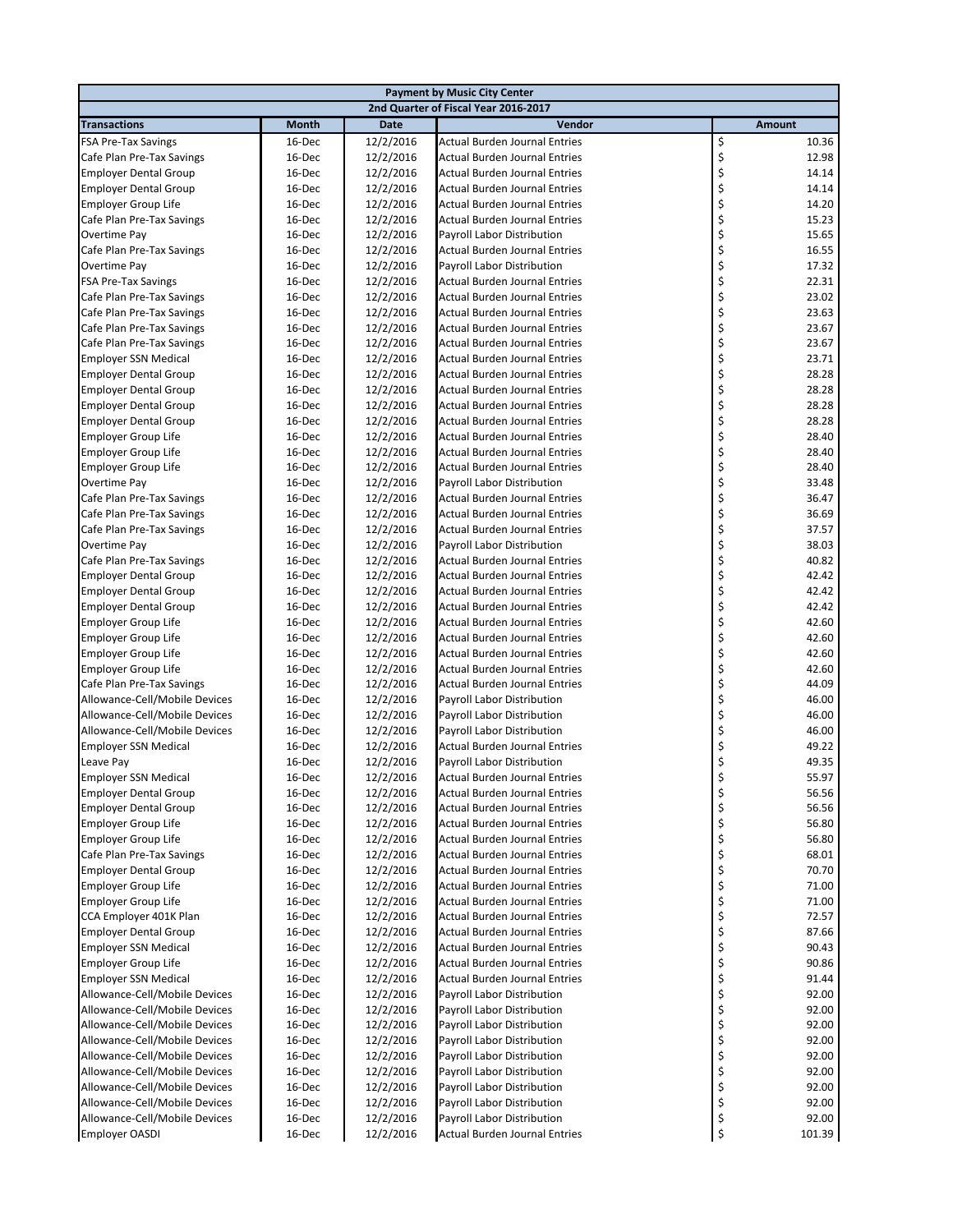|                                      |        |             | <b>Payment by Music City Center</b>  |               |  |  |  |
|--------------------------------------|--------|-------------|--------------------------------------|---------------|--|--|--|
| 2nd Quarter of Fiscal Year 2016-2017 |        |             |                                      |               |  |  |  |
| <b>Transactions</b>                  | Month  | <b>Date</b> | Vendor                               | <b>Amount</b> |  |  |  |
| <b>Employer SSN Medical</b>          | 16-Dec | 12/2/2016   | <b>Actual Burden Journal Entries</b> | \$<br>103.82  |  |  |  |
| <b>Employer SSN Medical</b>          | 16-Dec | 12/2/2016   | Actual Burden Journal Entries        | \$<br>105.37  |  |  |  |
| <b>Employer SSN Medical</b>          | 16-Dec | 12/2/2016   | <b>Actual Burden Journal Entries</b> | \$<br>108.24  |  |  |  |
| Cafe Plan Pre-Tax Savings            | 16-Dec | 12/2/2016   | <b>Actual Burden Journal Entries</b> | \$<br>116.22  |  |  |  |
| CCA Employer 401K Plan               | 16-Dec | 12/2/2016   | <b>Actual Burden Journal Entries</b> | \$<br>116.81  |  |  |  |
| <b>Employer SSN Medical</b>          | 16-Dec | 12/2/2016   | <b>Actual Burden Journal Entries</b> | \$<br>122.72  |  |  |  |
| <b>Employer SSN Medical</b>          | 16-Dec | 12/2/2016   | <b>Actual Burden Journal Entries</b> | \$<br>123.68  |  |  |  |
| <b>Employer Dental Group</b>         | 16-Dec | 12/2/2016   | <b>Actual Burden Journal Entries</b> | \$<br>127.26  |  |  |  |
| <b>Employer Group Life</b>           | 16-Dec | 12/2/2016   | <b>Actual Burden Journal Entries</b> | \$<br>127.80  |  |  |  |
| Overtime Pay                         | 16-Dec | 12/2/2016   | <b>Payroll Labor Distribution</b>    | \$<br>128.01  |  |  |  |
| <b>Employer OASDI</b>                | 16-Dec | 12/2/2016   | <b>Actual Burden Journal Entries</b> | \$<br>128.14  |  |  |  |
| Cafe Plan Pre-Tax Savings            | 16-Dec | 12/2/2016   | <b>Actual Burden Journal Entries</b> | \$<br>137.58  |  |  |  |
| Allowance-Cell/Mobile Devices        | 16-Dec | 12/2/2016   | Payroll Labor Distribution           | \$<br>138.00  |  |  |  |
| <b>Overtime Pay</b>                  | 16-Dec | 12/2/2016   | Payroll Labor Distribution           | \$<br>138.99  |  |  |  |
| <b>Employer SSN Medical</b>          | 16-Dec | 12/2/2016   | <b>Actual Burden Journal Entries</b> | \$<br>142.20  |  |  |  |
| <b>Employer Pension</b>              | 16-Dec | 12/2/2016   | <b>Actual Burden Journal Entries</b> | \$<br>144.95  |  |  |  |
| CCA Employer 401K Plan               | 16-Dec | 12/2/2016   | <b>Actual Burden Journal Entries</b> | \$<br>155.98  |  |  |  |
| Overtime Pay                         | 16-Dec | 12/2/2016   | <b>Payroll Labor Distribution</b>    | \$<br>157.63  |  |  |  |
| Cafe Plan Pre-Tax Savings            | 16-Dec | 12/2/2016   | <b>Actual Burden Journal Entries</b> | \$<br>174.97  |  |  |  |
| Leave Pay                            | 16-Dec | 12/2/2016   | Payroll Labor Distribution           | \$<br>200.00  |  |  |  |
| <b>Employer Dental Group</b>         | 16-Dec | 12/2/2016   | <b>Actual Burden Journal Entries</b> | \$<br>200.78  |  |  |  |
| <b>Overtime Pay</b>                  | 16-Dec | 12/2/2016   | Payroll Labor Distribution           | \$<br>207.80  |  |  |  |
| <b>Employer OASDI</b>                | 16-Dec | 12/2/2016   | <b>Actual Burden Journal Entries</b> | \$<br>210.41  |  |  |  |
| <b>Employer Group Life</b>           | 16-Dec | 12/2/2016   | <b>Actual Burden Journal Entries</b> | \$<br>218.66  |  |  |  |
| <b>Employer SSN Medical</b>          | 16-Dec | 12/2/2016   | <b>Actual Burden Journal Entries</b> | \$<br>221.49  |  |  |  |
| CCA Employer 401K Plan               | 16-Dec | 12/2/2016   | <b>Actual Burden Journal Entries</b> | \$<br>222.56  |  |  |  |
| <b>Employer Pension</b>              | 16-Dec | 12/2/2016   | <b>Actual Burden Journal Entries</b> | \$<br>228.50  |  |  |  |
| <b>Employer Dental Group</b>         | 16-Dec | 12/2/2016   | <b>Actual Burden Journal Entries</b> | \$<br>229.06  |  |  |  |
| Allowance-Cell/Mobile Devices        | 16-Dec | 12/2/2016   | Payroll Labor Distribution           | \$<br>230.00  |  |  |  |
| Allowance-Cell/Mobile Devices        | 16-Dec | 12/2/2016   | Payroll Labor Distribution           | \$<br>230.00  |  |  |  |
| <b>Employer OASDI</b>                | 16-Dec | 12/2/2016   | <b>Actual Burden Journal Entries</b> | \$<br>239.32  |  |  |  |
| <b>Employer SSN Medical</b>          | 16-Dec | 12/2/2016   | <b>Actual Burden Journal Entries</b> | \$<br>240.70  |  |  |  |
| <b>Employer Dental Group</b>         | 16-Dec | 12/2/2016   | <b>Actual Burden Journal Entries</b> | \$<br>243.24  |  |  |  |
| <b>Employer Group Life</b>           | 16-Dec | 12/2/2016   | <b>Actual Burden Journal Entries</b> | \$<br>247.06  |  |  |  |
| Employer Group Health                | 16-Dec | 12/2/2016   | <b>Actual Burden Journal Entries</b> | \$<br>249.00  |  |  |  |
| <b>Employer SSN Medical</b>          | 16-Dec | 12/2/2016   | <b>Actual Burden Journal Entries</b> | \$<br>251.03  |  |  |  |
| Leave Pay                            | 16-Dec | 12/2/2016   | <b>Payroll Labor Distribution</b>    | \$<br>255.68  |  |  |  |
| <b>Employer Group Life</b>           | 16-Dec | 12/2/2016   | <b>Actual Burden Journal Entries</b> | \$<br>284.79  |  |  |  |
| <b>Building Maintenance Srvc</b>     | 16-Dec | 12/2/2016   | DIVISION X SPECIALTIES INC           | \$<br>295.00  |  |  |  |
| CCA Employer 401K Plan               | 16-Dec | 12/2/2016   | <b>Actual Burden Journal Entries</b> | \$<br>317.93  |  |  |  |
| Allowance-Cell/Mobile Devices        | 16-Dec | 12/2/2016   | Payroll Labor Distribution           | \$<br>322.00  |  |  |  |
| CCA Employer 401K Plan               | 16-Dec | 12/2/2016   | <b>Actual Burden Journal Entries</b> | Ś<br>327.84   |  |  |  |
| <b>Overtime Pay</b>                  | 16-Dec | 12/2/2016   | <b>Payroll Labor Distribution</b>    | \$<br>335.08  |  |  |  |
| <b>Employer SSN Medical</b>          | 16-Dec | 12/2/2016   | Actual Burden Journal Entries        | \$<br>345.28  |  |  |  |
| Cafe Plan Pre-Tax Savings            | 16-Dec | 12/2/2016   | <b>Actual Burden Journal Entries</b> | \$<br>350.57  |  |  |  |
| <b>Holiday Pay</b>                   | 16-Dec | 12/2/2016   | Payroll Labor Distribution           | \$<br>367.68  |  |  |  |
| Employer OASDI                       | 16-Dec | 12/2/2016   | <b>Actual Burden Journal Entries</b> | \$<br>386.69  |  |  |  |
| <b>Overtime Pay</b>                  | 16-Dec | 12/2/2016   | <b>Payroll Labor Distribution</b>    | \$<br>388.86  |  |  |  |
| <b>Employer OASDI</b>                | 16-Dec | 12/2/2016   | Actual Burden Journal Entries        | \$<br>390.99  |  |  |  |
| <b>Employer SSN Medical</b>          | 16-Dec | 12/2/2016   | <b>Actual Burden Journal Entries</b> | \$<br>425.54  |  |  |  |
| <b>Employer SSN Medical</b>          | 16-Dec | 12/2/2016   | <b>Actual Burden Journal Entries</b> | \$<br>433.96  |  |  |  |
| <b>Employer OASDI</b>                | 16-Dec | 12/2/2016   | <b>Actual Burden Journal Entries</b> | \$<br>443.94  |  |  |  |
| <b>Employer OASDI</b>                | 16-Dec | 12/2/2016   | <b>Actual Burden Journal Entries</b> | \$<br>450.55  |  |  |  |
| <b>Employer Pension</b>              | 16-Dec | 12/2/2016   | <b>Actual Burden Journal Entries</b> | \$<br>456.98  |  |  |  |
| <b>Employer OASDI</b>                | 16-Dec | 12/2/2016   | <b>Actual Burden Journal Entries</b> | \$<br>462.85  |  |  |  |
| CCA Employer 401K Plan               | 16-Dec | 12/2/2016   | <b>Actual Burden Journal Entries</b> | \$<br>471.82  |  |  |  |
| <b>Employer Group Health</b>         | 16-Dec | 12/2/2016   | <b>Actual Burden Journal Entries</b> | \$<br>495.00  |  |  |  |
| Leave Pay                            | 16-Dec | 12/2/2016   | Payroll Labor Distribution           | \$<br>502.64  |  |  |  |
| Leave Pay                            | 16-Dec | 12/2/2016   | Payroll Labor Distribution           | \$<br>515.68  |  |  |  |
| <b>Small Equipment Supply</b>        | 16-Dec | 12/2/2016   | W W GRAINGER (P#)                    | \$<br>523.04  |  |  |  |
| <b>Employer OASDI</b>                | 16-Dec | 12/2/2016   | Actual Burden Journal Entries        | \$<br>524.72  |  |  |  |
| <b>Employer Dental Group</b>         | 16-Dec | 12/2/2016   | <b>Actual Burden Journal Entries</b> | \$<br>526.00  |  |  |  |
| <b>Employer OASDI</b>                | 16-Dec | 12/2/2016   | <b>Actual Burden Journal Entries</b> | \$<br>528.89  |  |  |  |
| <b>Employer Group Life</b>           | 16-Dec | 12/2/2016   | <b>Actual Burden Journal Entries</b> | \$<br>559.46  |  |  |  |
| <b>Employer Group Health</b>         | 16-Dec | 12/2/2016   | <b>Actual Burden Journal Entries</b> | \$<br>592.50  |  |  |  |
|                                      |        |             |                                      |               |  |  |  |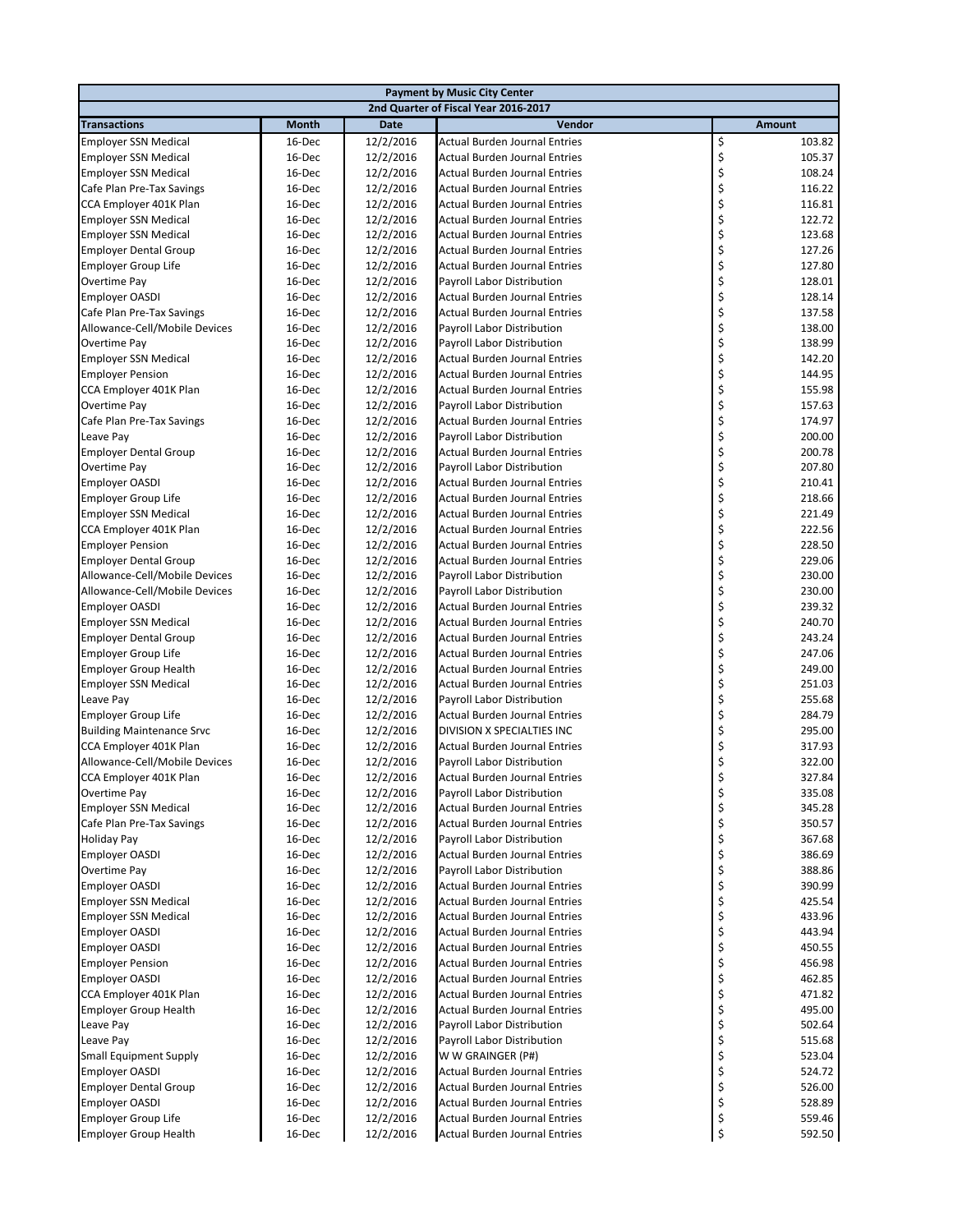|                              |                                      |             | <b>Payment by Music City Center</b>  |                      |  |  |  |
|------------------------------|--------------------------------------|-------------|--------------------------------------|----------------------|--|--|--|
|                              | 2nd Quarter of Fiscal Year 2016-2017 |             |                                      |                      |  |  |  |
| <b>Transactions</b>          | Month                                | <b>Date</b> | Vendor                               | <b>Amount</b>        |  |  |  |
| <b>Employer Group Health</b> | 16-Dec                               | 12/2/2016   | <b>Actual Burden Journal Entries</b> | \$<br>592.50         |  |  |  |
| Leave Pay                    | 16-Dec                               | 12/2/2016   | Payroll Labor Distribution           | \$<br>602.32         |  |  |  |
| <b>Employer OASDI</b>        | 16-Dec                               | 12/2/2016   | <b>Actual Burden Journal Entries</b> | \$<br>608.12         |  |  |  |
| CCA Employer 401K Plan       | 16-Dec                               | 12/2/2016   | <b>Actual Burden Journal Entries</b> | \$<br>619.23         |  |  |  |
| <b>Employer SSN Medical</b>  | 16-Dec                               | 12/2/2016   | <b>Actual Burden Journal Entries</b> | \$<br>658.40         |  |  |  |
| CCA Employer 401K Plan       | 16-Dec                               | 12/2/2016   | <b>Actual Burden Journal Entries</b> | \$<br>676.61         |  |  |  |
| <b>Employer OASDI</b>        | 16-Dec                               | 12/2/2016   | <b>Actual Burden Journal Entries</b> | \$<br>709.66         |  |  |  |
| CCA Employer 401K Plan       | 16-Dec                               | 12/2/2016   | <b>Actual Burden Journal Entries</b> | \$<br>750.93         |  |  |  |
| <b>Holiday Pay</b>           | 16-Dec                               | 12/2/2016   | Payroll Labor Distribution           | \$<br>792.48         |  |  |  |
| <b>Employer Pension</b>      | 16-Dec                               | 12/2/2016   | <b>Actual Burden Journal Entries</b> | \$<br>812.66         |  |  |  |
| <b>Employer Pension</b>      | 16-Dec                               | 12/2/2016   | <b>Actual Burden Journal Entries</b> | \$<br>834.10         |  |  |  |
| <b>Employer Group Health</b> | 16-Dec                               | 12/2/2016   | <b>Actual Burden Journal Entries</b> | \$<br>840.00         |  |  |  |
| <b>Employer Group Health</b> | 16-Dec                               | 12/2/2016   | <b>Actual Burden Journal Entries</b> | \$<br>841.50         |  |  |  |
| <b>Employer Group Health</b> | 16-Dec                               | 12/2/2016   | <b>Actual Burden Journal Entries</b> | \$<br>841.50         |  |  |  |
| <b>Employer Group Health</b> | 16-Dec                               | 12/2/2016   | <b>Actual Burden Journal Entries</b> | \$<br>846.00         |  |  |  |
| <b>Employer OASDI</b>        | 16-Dec                               | 12/2/2016   | <b>Actual Burden Journal Entries</b> | \$<br>947.08         |  |  |  |
| <b>Employer Pension</b>      | 16-Dec                               | 12/2/2016   | <b>Actual Burden Journal Entries</b> | \$<br>959.55         |  |  |  |
| CCA Employer 401K Plan       | 16-Dec                               | 12/2/2016   | <b>Actual Burden Journal Entries</b> | \$<br>963.92         |  |  |  |
| Leave Pay                    | 16-Dec                               | 12/2/2016   | Payroll Labor Distribution           | \$<br>1,119.28       |  |  |  |
| Leave Pay                    | 16-Dec                               | 12/2/2016   | Payroll Labor Distribution           | \$<br>1,253.25       |  |  |  |
| <b>Holiday Pay</b>           | 16-Dec                               | 12/2/2016   | Payroll Labor Distribution           | \$<br>1,317.12       |  |  |  |
| <b>Employer Group Health</b> | 16-Dec                               | 12/2/2016   | <b>Actual Burden Journal Entries</b> | \$<br>1,338.00       |  |  |  |
| <b>Holiday Pay</b>           | 16-Dec                               | 12/2/2016   | <b>Payroll Labor Distribution</b>    | \$<br>1,340.16       |  |  |  |
| <b>Employer Group Health</b> | 16-Dec                               | 12/2/2016   | <b>Actual Burden Journal Entries</b> | \$<br>1,341.00       |  |  |  |
| <b>Holiday Pay</b>           | 16-Dec                               | 12/2/2016   | Payroll Labor Distribution           | \$<br>1,343.12       |  |  |  |
| Leave Pay                    | 16-Dec                               | 12/2/2016   | Payroll Labor Distribution           | \$<br>1,345.00       |  |  |  |
| <b>Employer Group Health</b> | 16-Dec                               | 12/2/2016   | <b>Actual Burden Journal Entries</b> | \$<br>1,437.00       |  |  |  |
| <b>Employer OASDI</b>        | 16-Dec                               | 12/2/2016   | <b>Actual Burden Journal Entries</b> | \$<br>1,476.26       |  |  |  |
| <b>Regular Pay</b>           | 16-Dec                               | 12/2/2016   | Payroll Labor Distribution           | \$<br>1,476.47       |  |  |  |
| <b>Holiday Pay</b>           | 16-Dec                               | 12/2/2016   | Payroll Labor Distribution           | \$<br>1,504.96       |  |  |  |
| <b>Holiday Pay</b>           | 16-Dec                               | 12/2/2016   | Payroll Labor Distribution           | \$<br>1,507.20       |  |  |  |
| <b>Holiday Pay</b>           | 16-Dec                               | 12/2/2016   | Payroll Labor Distribution           | \$<br>1,552.96       |  |  |  |
| Leave Pay                    | 16-Dec                               | 12/2/2016   | Payroll Labor Distribution           | \$<br>1,623.92       |  |  |  |
| <b>Employer Group Health</b> | 16-Dec                               | 12/2/2016   | <b>Actual Burden Journal Entries</b> | \$<br>1,686.00       |  |  |  |
| Leave Pay                    | 16-Dec                               | 12/2/2016   | Payroll Labor Distribution           | \$<br>1,819.08       |  |  |  |
| <b>Employer OASDI</b>        | 16-Dec                               | 12/2/2016   | <b>Actual Burden Journal Entries</b> | \$<br>1,819.55       |  |  |  |
| <b>Employer OASDI</b>        | 16-Dec                               | 12/2/2016   | <b>Actual Burden Journal Entries</b> | \$<br>1,855.63       |  |  |  |
| <b>Holiday Pay</b>           | 16-Dec                               | 12/2/2016   | Payroll Labor Distribution           | \$<br>1,907.86       |  |  |  |
| <b>Holiday Pay</b>           | 16-Dec                               | 12/2/2016   | Payroll Labor Distribution           | \$<br>2,016.56       |  |  |  |
| <b>Employer Pension</b>      | 16-Dec                               | 12/2/2016   | <b>Actual Burden Journal Entries</b> | \$<br>2,097.30       |  |  |  |
| <b>Employer Pension</b>      | 16-Dec                               | 12/2/2016   | <b>Actual Burden Journal Entries</b> | \$<br>2,174.93       |  |  |  |
| <b>Employer Group Health</b> | 16-Dec                               | 12/2/2016   | <b>Actual Burden Journal Entries</b> | \$<br>2,229.31       |  |  |  |
| Leave Pay                    | 16-Dec                               | 12/2/2016   | Payroll Labor Distribution           | \$<br>\$<br>2,344.64 |  |  |  |
| <b>Employer Group Health</b> | 16-Dec                               | 12/2/2016   | <b>Actual Burden Journal Entries</b> | 2,430.00             |  |  |  |
| Leave Pay                    | 16-Dec                               | 12/2/2016   | Payroll Labor Distribution           | \$<br>2,500.55       |  |  |  |
| <b>Employer OASDI</b>        | 16-Dec                               | 12/2/2016   | <b>Actual Burden Journal Entries</b> | \$<br>2,815.08       |  |  |  |
| <b>Regular Pay</b>           | 16-Dec                               | 12/2/2016   | Payroll Labor Distribution           | \$<br>3,106.92       |  |  |  |
| <b>Holiday Pay</b>           | 16-Dec                               | 12/2/2016   | Payroll Labor Distribution           | \$<br>3,115.04       |  |  |  |
| Regular Pay                  | 16-Dec                               | 12/2/2016   | Payroll Labor Distribution           | \$<br>3,314.40       |  |  |  |
| <b>Holiday Pay</b>           | 16-Dec                               | 12/2/2016   | Payroll Labor Distribution           | \$<br>3,399.20       |  |  |  |
| <b>Holiday Pay</b>           | 16-Dec                               | 12/2/2016   | Payroll Labor Distribution           | \$<br>3,441.66       |  |  |  |
| Leave Pay                    | 16-Dec                               | 12/2/2016   | Payroll Labor Distribution           | \$<br>3,743.69       |  |  |  |
| <b>Holiday Pay</b>           | 16-Dec                               | 12/2/2016   | Payroll Labor Distribution           | \$<br>3,839.14       |  |  |  |
| <b>Regular Pay</b>           | 16-Dec                               | 12/2/2016   | Payroll Labor Distribution           | \$<br>4,150.29       |  |  |  |
| <b>Employer Group Health</b> | 16-Dec                               | 12/2/2016   | <b>Actual Burden Journal Entries</b> | \$<br>4,324.81       |  |  |  |
| <b>Regular Pay</b>           | 16-Dec                               | 12/2/2016   | Payroll Labor Distribution           | \$<br>4,403.87       |  |  |  |
| <b>Regular Pay</b>           | 16-Dec                               | 12/2/2016   | Payroll Labor Distribution           | \$<br>5,012.80       |  |  |  |
| <b>Employer Group Health</b> | 16-Dec                               | 12/2/2016   | <b>Actual Burden Journal Entries</b> | \$<br>5,061.31       |  |  |  |
| <b>Holiday Pay</b>           | 16-Dec                               | 12/2/2016   | Payroll Labor Distribution           | \$<br>5,326.78       |  |  |  |
| <b>Regular Pay</b>           | 16-Dec                               | 12/2/2016   | Payroll Labor Distribution           | \$<br>5,433.67       |  |  |  |
| Regular Pay                  | 16-Dec                               | 12/2/2016   | Payroll Labor Distribution           | \$<br>5,502.49       |  |  |  |
| <b>Employer Group Health</b> | 16-Dec                               | 12/2/2016   | <b>Actual Burden Journal Entries</b> | \$<br>6,445.76       |  |  |  |
| <b>Holiday Pay</b>           | 16-Dec                               | 12/2/2016   | Payroll Labor Distribution           | \$<br>6,513.22       |  |  |  |
| <b>Regular Pay</b>           | 16-Dec                               | 12/2/2016   | Payroll Labor Distribution           | \$<br>6,549.94       |  |  |  |
| <b>Regular Pay</b>           | 16-Dec                               | 12/2/2016   | Payroll Labor Distribution           | \$<br>7,016.11       |  |  |  |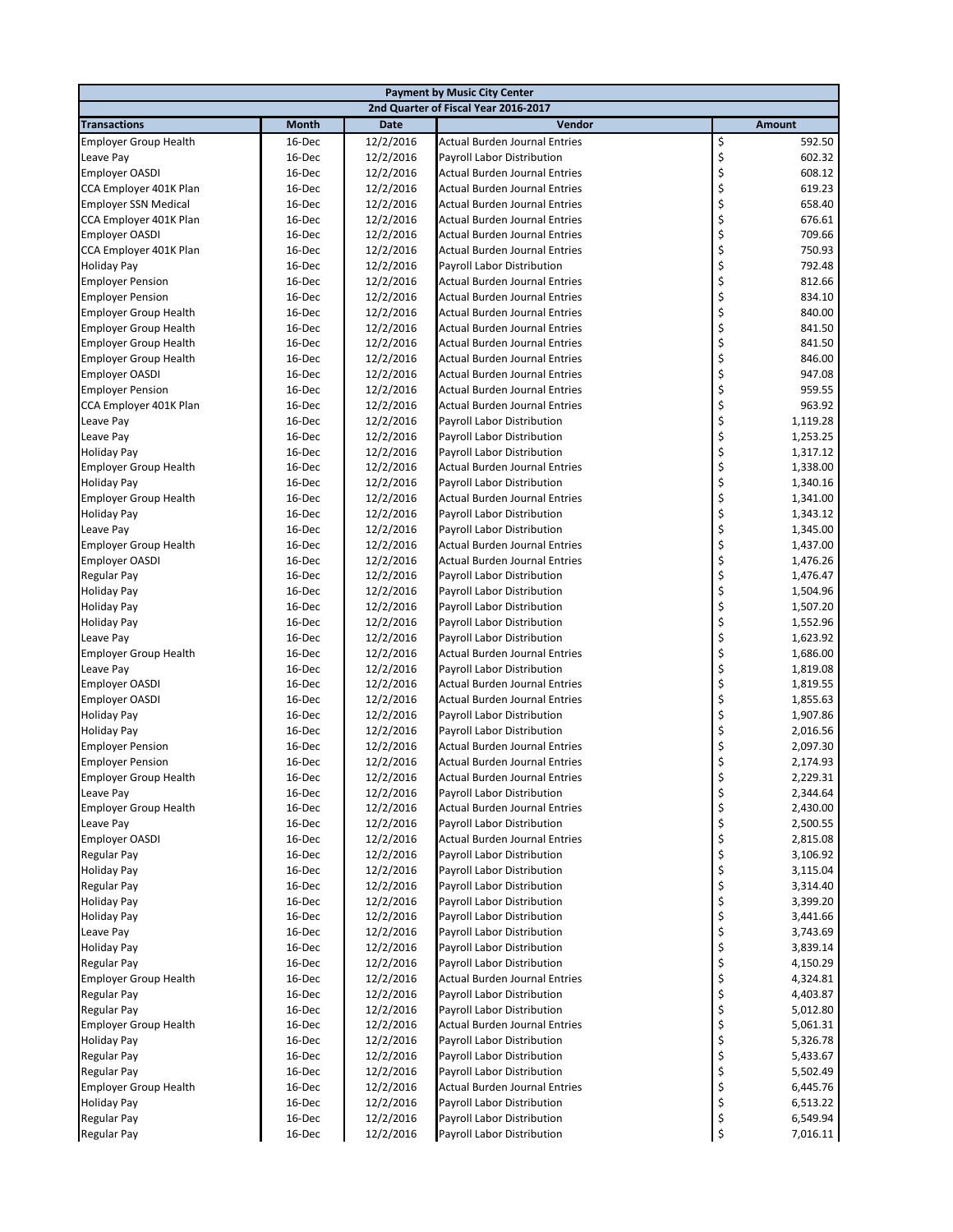|                                 |              |             | <b>Payment by Music City Center</b>  |                      |
|---------------------------------|--------------|-------------|--------------------------------------|----------------------|
|                                 |              |             | 2nd Quarter of Fiscal Year 2016-2017 |                      |
| <b>Transactions</b>             | <b>Month</b> | <b>Date</b> | Vendor                               | Amount               |
| Regular Pay                     | 16-Dec       | 12/2/2016   | Payroll Labor Distribution           | \$<br>7,776.59       |
| <b>Holiday Pay</b>              | 16-Dec       | 12/2/2016   | Payroll Labor Distribution           | \$<br>10,074.94      |
| <b>Regular Pay</b>              | 16-Dec       | 12/2/2016   | Payroll Labor Distribution           | \$<br>11,096.25      |
| <b>Regular Pay</b>              | 16-Dec       | 12/2/2016   | Payroll Labor Distribution           | \$<br>11,484.28      |
| <b>Employer Group Health</b>    | 16-Dec       | 12/2/2016   | Actual Burden Journal Entries        | \$<br>12,814.81      |
| <b>Regular Pay</b>              | 16-Dec       | 12/2/2016   | Payroll Labor Distribution           | \$<br>13,983.40      |
| Regular Pay                     | 16-Dec       | 12/2/2016   | Payroll Labor Distribution           | \$<br>18,528.57      |
| <b>Regular Pay</b>              | 16-Dec       | 12/2/2016   | Payroll Labor Distribution           | \$<br>22,038.83      |
| <b>Regular Pay</b>              | 16-Dec       | 12/2/2016   | Payroll Labor Distribution           | \$<br>26,188.34      |
| Regular Pay                     | 16-Dec       | 12/2/2016   | <b>Payroll Labor Distribution</b>    | \$<br>36,014.27      |
| Other Rpr & Maint Srvc          | 16-Dec       | 12/5/2016   | AMERICAS MOTOR SPORTS                | \$<br>(1,799.94)     |
| Plumbing/HVAC Maintain Srvc     | 16-Dec       | 12/5/2016   | JOHNSON CNTRLS INC(TN/NC)(P#)(       | \$<br>(1,341.70)     |
| Other Rpr & Maint Srvc          | 16-Dec       | 12/5/2016   | <b>AMERICAS MOTOR SPORTS</b>         | \$<br>(337.75)       |
| <b>Small Equipment Supply</b>   | 16-Dec       | 12/5/2016   | W W GRAINGER (P#)                    | \$<br>(240.05)       |
| <b>Merchant Fees</b>            | 16-Dec       | 12/5/2016   | 7100 MCC CC Receipts                 | \$<br>(108.68)       |
| <b>Medical Supply</b>           | 16-Dec       | 12/5/2016   | RED CROSS STORE (ACH)                | \$<br>83.24          |
| <b>Electrical Supply</b>        | 16-Dec       | 12/5/2016   | WILLIAMS WHOLESALE SUPPLY OF N       | \$<br>178.00         |
| <b>Medical Supply</b>           | 16-Dec       | 12/5/2016   | <b>RED CROSS STORE (ACH)</b>         | \$<br>207.00         |
| <b>Uniform Cleaning Service</b> | 16-Dec       | 12/5/2016   | CINTAS CORP #051 MATS & RUGS(A       | \$<br>1,372.57       |
| Rpr & Maint Srvc Crestron       | 16-Dec       | 12/5/2016   | MCC 12/16 SRVC CONTRACT RCLS         | \$<br>2,066.74       |
| <b>Merchant Fees</b>            | 16-Dec       | 12/7/2016   | 7100 MCC CC Receipts                 | \$<br>(230.00)       |
| <b>Merchant Fees</b>            | 16-Dec       | 12/7/2016   | 7100 MCC CC Receipts                 | \$<br>(69.00)        |
| Offc & Admin Supply             | 16-Dec       | 12/7/2016   | <b>MYOFFICE PRODUCTS (ACH)</b>       | \$<br>0.42           |
| Offc & Admin Supply             | 16-Dec       | 12/7/2016   | <b>MYOFFICE PRODUCTS (ACH)</b>       | \$<br>4.41           |
| Offc & Admin Supply             | 16-Dec       | 12/7/2016   | <b>MYOFFICE PRODUCTS (ACH)</b>       | \$<br>6.41           |
| Offc & Admin Supply             | 16-Dec       | 12/7/2016   | MYOFFICE PRODUCTS (ACH)              | \$<br>6.79           |
| Offc & Admin Supply             | 16-Dec       | 12/7/2016   | <b>MYOFFICE PRODUCTS (ACH)</b>       | \$<br>7.59           |
| Offc & Admin Supply             | 16-Dec       | 12/7/2016   | <b>MYOFFICE PRODUCTS (ACH)</b>       | \$<br>7.60           |
| Offc & Admin Supply             | 16-Dec       | 12/7/2016   | <b>MYOFFICE PRODUCTS (ACH)</b>       | \$<br>7.84           |
| Offc & Admin Supply             | 16-Dec       | 12/7/2016   | MYOFFICE PRODUCTS (ACH)              | \$<br>9.02           |
| Offc & Admin Supply             | 16-Dec       | 12/7/2016   | <b>MYOFFICE PRODUCTS (ACH)</b>       | \$<br>9.09           |
| Offc & Admin Supply             | 16-Dec       | 12/7/2016   | <b>MYOFFICE PRODUCTS (ACH)</b>       | \$<br>11.32          |
| Postage & Delivery Srvc         | 16-Dec       | 12/7/2016   | WIRELESS PLUS INC (ACH)              | \$<br>20.00          |
| Offc & Admin Supply             | 16-Dec       | 12/7/2016   | <b>MYOFFICE PRODUCTS (ACH)</b>       | \$<br>31.50          |
| Offc & Admin Supply             | 16-Dec       | 12/7/2016   | MYOFFICE PRODUCTS (ACH)              | \$<br>42.92          |
| Offc & Admin Supply             | 16-Dec       | 12/7/2016   | <b>MYOFFICE PRODUCTS (ACH)</b>       | \$<br>62.38          |
| <b>Small Equipment Supply</b>   | 16-Dec       | 12/7/2016   | WIRELESS PLUS INC (ACH)              | \$<br>619.84         |
| <b>Rent Storage/Safety Box</b>  | 16-Dec       | 12/7/2016   | CONTRACT CARPETS SALES CO            | \$<br>795.00         |
| <b>Merchant Fees</b>            | 16-Dec       | 12/8/2016   | 7100 MCC CC Receipts                 | \$<br>(27.60)        |
| Postage & Delivery Srvc         | 16-Dec       | 12/8/2016   | MATERIAL HANDLING INC                | \$<br>20.00          |
| <b>Electrical Supply</b>        | 16-Dec       | 12/8/2016   | <b>MATERIAL HANDLING INC</b>         | \$<br>27.93          |
| Telephone & Telegraph           | 16-Dec       | 12/8/2016   | AT&T DATACOMM                        | \$<br>2,068.41       |
| Refuse Disposal-Reimb           | 16-Dec       | 12/8/2016   | COMPOST CO (ACH)                     | 2,140.00             |
| <b>Internet Services</b>        | 16-Dec       | 12/8/2016   | AT&T DATACOMM                        | \$<br>\$<br>4,891.00 |
| <b>Merchant Fees</b>            | 16-Dec       | 12/9/2016   | 7100 MCC CC Receipts                 | \$<br>(5.18)         |
| <b>Rent Equipment</b>           | 16-Dec       | 12/10/2016  | PENSKE TRUCK LEASING (ACH)           | \$<br>5.25           |
| <b>Rent Equipment</b>           | 16-Dec       | 12/10/2016  | PENSKE TRUCK LEASING (ACH)           | \$<br>9.00           |
| <b>Rent Equipment</b>           | 16-Dec       | 12/10/2016  | PENSKE TRUCK LEASING (ACH)           | \$<br>9.00           |
| <b>Rent Equipment</b>           | 16-Dec       | 12/10/2016  | PENSKE TRUCK LEASING (ACH)           | \$<br>285.00         |
| <b>Merchant Fees</b>            | 16-Dec       | 12/12/2016  | 7100 MCC CC Receipts                 | \$<br>(12.42)        |
| Advertising & Promot'n          | 16-Dec       | 12/12/2016  | AWARD CENTER INC, THE (ACH)          | \$<br>10.00          |
| Postage & Delivery Srvc         | 16-Dec       | 12/12/2016  | LOWES OF MADISON #413 (ACH)          | \$<br>20.00          |
| Advertising & Promot'n          | 16-Dec       | 12/12/2016  | AWARD CENTER INC, THE (ACH)          | \$<br>25.00          |
| <b>Small Equipment Supply</b>   | 16-Dec       | 12/12/2016  | LOWES OF MADISON #413 (ACH)          | \$<br>41.72          |
| <b>Small Equipment Supply</b>   | 16-Dec       | 12/12/2016  | LOWES OF MADISON #413 (ACH)          | \$<br>75.80          |
| <b>Mngt Cnsltnt Srvc</b>        | 16-Dec       | 12/12/2016  | EMPL & ASSESSMENT SOL INC (E&A       | \$<br>77.30          |
| <b>Uniform Cleaning Service</b> | 16-Dec       | 12/12/2016  | BLINK MARKETING INC (ACH)            | \$<br>98.14          |
| <b>Uniform Cleaning Service</b> | 16-Dec       | 12/12/2016  | BLINK MARKETING INC (ACH)            | \$<br>98.14          |
| Advertising & Promot'n          | 16-Dec       | 12/12/2016  | AWARD CENTER INC, THE (ACH)          | \$<br>103.95         |
| <b>Laundry Services</b>         | 16-Dec       | 12/12/2016  | ALSCO                                | \$<br>134.10         |
| Advertising & Promot'n          | 16-Dec       | 12/12/2016  | AWARD CENTER INC, THE (ACH)          | \$<br>157.95         |
| <b>Uniform Cleaning Service</b> | 16-Dec       | 12/12/2016  | BLINK MARKETING INC (ACH)            | \$<br>196.28         |
| <b>Uniform Cleaning Service</b> | 16-Dec       | 12/12/2016  | BLINK MARKETING INC (ACH)            | \$<br>196.28         |
| Janitorial Srvc                 | 16-Dec       | 12/12/2016  | SERVICE MANAGEMENT SYSTEMS           | \$<br>501.22         |
| <b>Uniform Cleaning Service</b> | 16-Dec       | 12/12/2016  | CINTAS CORP #051 MATS & RUGS(A       | \$<br>1,257.68       |
|                                 |              |             |                                      |                      |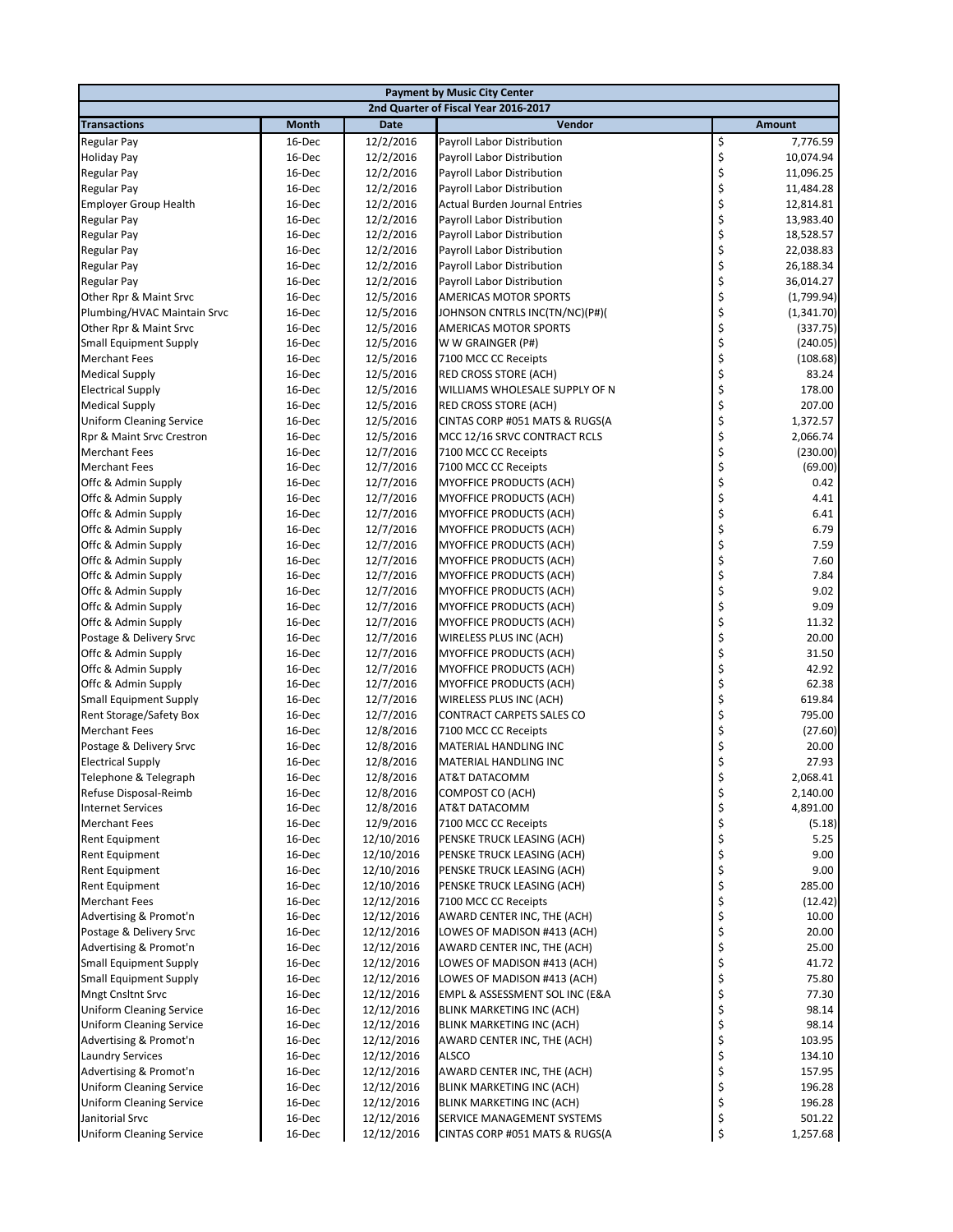|                                |              |             | <b>Payment by Music City Center</b>        |                  |
|--------------------------------|--------------|-------------|--------------------------------------------|------------------|
|                                |              |             | 2nd Quarter of Fiscal Year 2016-2017       |                  |
| <b>Transactions</b>            | <b>Month</b> | <b>Date</b> | Vendor                                     | Amount           |
| <b>Valet Services</b>          | 16-Dec       | 12/12/2016  | TOWNE PARK LLC (ACH)                       | \$<br>1,415.45   |
| <b>Rent Equipment</b>          | 16-Dec       | 12/12/2016  | AT&T MOBILITY II LLC                       | \$<br>2,000.00   |
| Rpr & Maint Srvc Janus         | 16-Dec       | 12/12/2016  | MORROW TECHNOLOGIES CORP (ACH)             | \$<br>2,130.00   |
| Food & Bev-Inhouse             | 16-Dec       | 12/12/2016  | CENTERPLATE MCC (ACH)                      | \$<br>4,425.84   |
| Electric                       | 16-Dec       | 12/12/2016  | NASHVILLE ELECTRIC SERVICE CO              | \$<br>110,591.90 |
| Printing/Binding               | 16-Dec       | 12/13/2016  | MCC PCC MUSIC CITY CENTER                  | \$<br>8.16       |
| Employee Local Travel/Park     | 16-Dec       | 12/13/2016  | MCC PCC MUSIC CITY CENTER                  | \$<br>12.00      |
| Employee Local Travel/Park     | 16-Dec       | 12/13/2016  | MCC PCC MUSIC CITY CENTER                  | \$<br>12.00      |
| Registration                   | 16-Dec       | 12/13/2016  | MCC PCC MUSIC CITY CENTER                  | \$<br>12.00      |
| Small Equipment Supply         | 16-Dec       | 12/13/2016  | BON AQUA SPRINGS APIARIES&WOOD             | \$<br>12.00      |
| <b>Small Equipment Supply</b>  | 16-Dec       | 12/13/2016  | <b>BON AQUA SPRINGS APIARIES&amp; WOOD</b> | \$<br>12.00      |
| Employee Local Travel/Park     | 16-Dec       | 12/13/2016  | MCC PCC MUSIC CITY CENTER                  | \$<br>15.00      |
| <b>Small Equipment Supply</b>  | 16-Dec       | 12/13/2016  | BON AQUA SPRINGS APIARIES&WOOD             | \$<br>19.90      |
| <b>Membership Dues</b>         | 16-Dec       | 12/13/2016  | MCC PCC MUSIC CITY CENTER                  | \$<br>20.00      |
| Plumbing/HVAC Maintain Srvc    | 16-Dec       | 12/13/2016  | MCC PCC MUSIC CITY CENTER                  | \$<br>20.58      |
| Postage & Delivery Srvc        | 16-Dec       | 12/13/2016  | LOOMIS FARGO & CO                          | \$<br>25.00      |
| <b>Small Equipment Supply</b>  | 16-Dec       | 12/13/2016  | BON AQUA SPRINGS APIARIES&WOOD             | \$<br>32.00      |
| Printing/Binding               | 16-Dec       | 12/13/2016  | RICOH USA INC (ACH)                        | \$<br>46.00      |
| <b>Vehicle Registration</b>    | 16-Dec       | 12/13/2016  | METRO COUNTY CLERK TAGS ONLY (             | \$<br>52.50      |
| Janitorial Srvc                | 16-Dec       | 12/13/2016  | INDUSTRIAL STAFFING OF TN (ACH             | \$<br>53.20      |
| <b>Small Equipment Supply</b>  | 16-Dec       | 12/13/2016  | <b>BON AQUA SPRINGS APIARIES&amp; WOOD</b> | \$<br>58.00      |
| Printing/Binding               | 16-Dec       | 12/13/2016  | RICOH USA INC (ACH)                        | \$<br>92.00      |
| <b>Small Equipment Supply</b>  | 16-Dec       | 12/13/2016  | BON AQUA SPRINGS APIARIES&WOOD             | \$<br>140.00     |
| <b>Small Equipment Supply</b>  | 16-Dec       | 12/13/2016  | <b>BON AQUA SPRINGS APIARIES&amp; WOOD</b> | \$<br>160.00     |
| Printing/Binding               | 16-Dec       | 12/13/2016  | RICOH USA INC (ACH)                        | \$<br>184.00     |
| Repair & Maint Supply          | 16-Dec       | 12/13/2016  | <b>LOOMIS FARGO &amp; CO</b>               | \$<br>274.00     |
| <b>Window Cleaning Service</b> | 16-Dec       | 12/13/2016  | PREMIERE BUILDING MAINTENANCE              | \$<br>941.00     |
| <b>Membership Dues</b>         | 16-Dec       | 12/13/2016  | NASHVILLE DWNTWN PRTNRSHP(BIKE             | \$<br>2,500.00   |
| Refuse Disposal-Reimb          | 16-Dec       | 12/13/2016  | REPUBLIC SVCS NASH / ALLIED WAS            | \$<br>3,573.15   |
| <b>Window Cleaning Service</b> | 16-Dec       | 12/13/2016  | PREMIERE BUILDING MAINTENANCE              | \$<br>6,838.28   |
| Employee Out-of-town Travel    | 16-Dec       | 12/14/2016  | JONES, CYNTHIA M.                          | \$<br>7.00       |
| Promotion                      | 16-Dec       | 12/14/2016  | <b>BLINK MARKETING INC (ACH)</b>           | \$<br>19.84      |
| Promotion                      | 16-Dec       | 12/14/2016  | BLINK MARKETING INC (ACH)                  | \$<br>30.00      |
| Repair & Maint Supply          | 16-Dec       | 12/14/2016  | <b>SUNSET MARKETING INC</b>                | \$<br>47.40      |
| <b>Promotion-Goods</b>         | 16-Dec       | 12/14/2016  | <b>CENTERPLATE MCC (ACH)</b>               | \$<br>50.99      |
| <b>Promotion-Goods</b>         | 16-Dec       | 12/14/2016  | <b>CENTERPLATE MCC (ACH)</b>               | \$<br>50.99      |
| Repair & Maint Supply          | 16-Dec       | 12/14/2016  | <b>SUNSET MARKETING INC</b>                | \$<br>85.00      |
| Other Rpr & Maint Srvc         | 16-Dec       | 12/14/2016  | <b>EQUIPMENT DEPOT</b>                     | \$<br>120.11     |
| Other Rpr & Maint Srvc         | 16-Dec       | 12/14/2016  | <b>EQUIPMENT DEPOT</b>                     | \$<br>266.21     |
| Offc & Admin Supply            | 16-Dec       | 12/14/2016  | MYOFFICE PRODUCTS (ACH)                    | \$<br>295.20     |
| Other Rpr & Maint Srvc         | 16-Dec       | 12/14/2016  | <b>EQUIPMENT DEPOT</b>                     | \$<br>1,402.45   |
| Promotion                      | 16-Dec       | 12/14/2016  | <b>BLINK MARKETING INC (ACH)</b>           | \$<br>1,440.00   |
| Rent Tradeshow Booth Expenses  | 16-Dec       | 12/14/2016  | AMERICAN SOCIETY OF ASSOC EXEC             | \$<br>2,500.00   |
| <b>Membership Dues</b>         | 16-Dec       | 12/14/2016  | INTL ASSOC OF VENUE MANAGERS I             | \$<br>3,000.00   |
| Plumbing/HVAC Maintain Srvc    | 16-Dec       | 12/14/2016  | SM LAWRENCE / DILLINGHAM & SMI             | \$<br>4,627.83   |
| Postage & Delivery Srvc        | 16-Dec       | 12/15/2016  | <b>RED CROSS STORE (ACH)</b>               | \$<br>4.94       |
| Rpr & Maint Srvc Park Equip    | 16-Dec       | 12/15/2016  | MCGANN, AMANO (ACH)                        | \$<br>7,750.00   |
| <b>Small Equipment Supply</b>  | 16-Dec       | 12/16/2016  | <b>GRAYBAR ELECTRIC CO INC (ACH)</b>       | \$<br>(211.00)   |
| Auto Oil/Lubricants            | 16-Dec       | 12/16/2016  | <b>FERRELLGAS (ACH)</b>                    | \$<br>(113.10)   |
| <b>Merchant Fees</b>           | 16-Dec       | 12/16/2016  | 7100 MCC CC Receipts                       | \$<br>(106.72)   |
| Auto Oil/Lubricants            | 16-Dec       | 12/16/2016  | <b>FERRELLGAS (ACH)</b>                    | \$<br>(9.99)     |
| Promotion                      | 16-Dec       | 12/16/2016  | BLINK MARKETING INC (ACH)                  | \$<br>(0.03)     |
| Offc & Admin Supply            | 16-Dec       | 12/16/2016  | <b>MYOFFICE PRODUCTS (ACH)</b>             | \$<br>0.60       |
| Offc & Admin Supply            | 16-Dec       | 12/16/2016  | AMERICAN PAPER & TWINE CO (ACH             | \$<br>1.00       |
| Offc & Admin Supply            | 16-Dec       | 12/16/2016  | AMERICAN PAPER & TWINE CO (ACH             | \$<br>2.00       |
| Offc & Admin Supply            | 16-Dec       | 12/16/2016  | MYOFFICE PRODUCTS (ACH)                    | \$<br>2.38       |
| Offc & Admin Supply            | 16-Dec       | 12/16/2016  | MYOFFICE PRODUCTS (ACH)                    | \$<br>3.44       |
| Offc & Admin Supply            | 16-Dec       | 12/16/2016  | <b>MYOFFICE PRODUCTS (ACH)</b>             | \$<br>4.53       |
| <b>FSA Pre-Tax Savings</b>     | 16-Dec       | 12/16/2016  | <b>Actual Burden Journal Entries</b>       | \$<br>4.78       |
| Offc & Admin Supply            | 16-Dec       | 12/16/2016  | <b>MYOFFICE PRODUCTS (ACH)</b>             | \$<br>5.67       |
| Offc & Admin Supply            | 16-Dec       | 12/16/2016  | <b>MYOFFICE PRODUCTS (ACH)</b>             | \$<br>5.80       |
| Overtime Pay                   | 16-Dec       | 12/16/2016  | Payroll Labor Distribution                 | \$<br>5.83       |
| Offc & Admin Supply            | 16-Dec       | 12/16/2016  | MYOFFICE PRODUCTS (ACH)                    | \$<br>5.91       |
| <b>FSA Pre-Tax Savings</b>     | 16-Dec       | 12/16/2016  | <b>Actual Burden Journal Entries</b>       | \$<br>6.17       |
| Cafe Plan Pre-Tax Savings      | 16-Dec       | 12/16/2016  | <b>Actual Burden Journal Entries</b>       | \$<br>6.76       |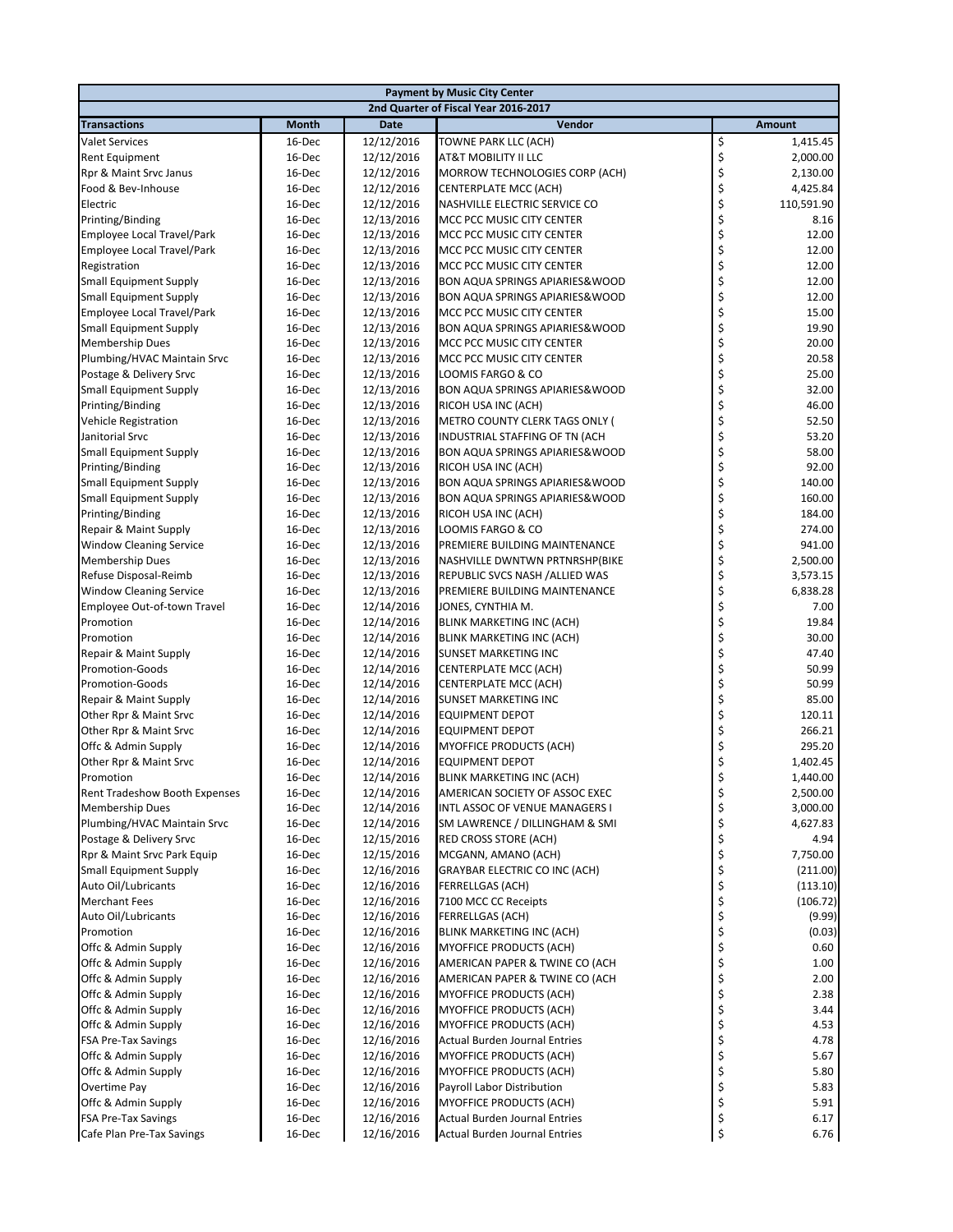|                               |              |             | <b>Payment by Music City Center</b>  |               |
|-------------------------------|--------------|-------------|--------------------------------------|---------------|
|                               |              |             | 2nd Quarter of Fiscal Year 2016-2017 |               |
| <b>Transactions</b>           | <b>Month</b> | <b>Date</b> | Vendor                               | <b>Amount</b> |
| Overtime Pay                  | 16-Dec       | 12/16/2016  | Payroll Labor Distribution           | \$<br>7.14    |
| Offc & Admin Supply           | 16-Dec       | 12/16/2016  | MYOFFICE PRODUCTS (ACH)              | \$<br>7.92    |
| <b>FSA Pre-Tax Savings</b>    | 16-Dec       | 12/16/2016  | <b>Actual Burden Journal Entries</b> | \$<br>7.96    |
| <b>FSA Pre-Tax Savings</b>    | 16-Dec       | 12/16/2016  | <b>Actual Burden Journal Entries</b> | \$<br>10.35   |
| Overtime Pay                  | 16-Dec       | 12/16/2016  | Payroll Labor Distribution           | \$<br>11.28   |
| Offc & Admin Supply           | 16-Dec       | 12/16/2016  | AMERICAN PAPER & TWINE CO (ACH       | \$<br>12.00   |
| Offc & Admin Supply           | 16-Dec       | 12/16/2016  | MYOFFICE PRODUCTS (ACH)              | \$<br>13.55   |
| <b>Employer Dental Group</b>  | 16-Dec       | 12/16/2016  | <b>Actual Burden Journal Entries</b> | \$<br>14.14   |
| <b>Employer Dental Group</b>  | 16-Dec       | 12/16/2016  | <b>Actual Burden Journal Entries</b> | \$<br>14.14   |
| Cafe Plan Pre-Tax Savings     | 16-Dec       | 12/16/2016  | <b>Actual Burden Journal Entries</b> | \$<br>14.30   |
| Overtime Pay                  | 16-Dec       | 12/16/2016  | Payroll Labor Distribution           | \$<br>16.45   |
| Cafe Plan Pre-Tax Savings     | 16-Dec       | 12/16/2016  | <b>Actual Burden Journal Entries</b> | \$<br>16.80   |
| Cafe Plan Pre-Tax Savings     | 16-Dec       | 12/16/2016  | <b>Actual Burden Journal Entries</b> | \$<br>18.12   |
| <b>FSA Pre-Tax Savings</b>    | 16-Dec       | 12/16/2016  | <b>Actual Burden Journal Entries</b> | \$<br>22.29   |
| <b>Employer SSN Medical</b>   | 16-Dec       | 12/16/2016  | <b>Actual Burden Journal Entries</b> | \$<br>23.46   |
| Cafe Plan Pre-Tax Savings     | 16-Dec       | 12/16/2016  | <b>Actual Burden Journal Entries</b> | \$<br>24.04   |
| Cafe Plan Pre-Tax Savings     | 16-Dec       | 12/16/2016  | <b>Actual Burden Journal Entries</b> | \$<br>25.47   |
| Cafe Plan Pre-Tax Savings     | 16-Dec       | 12/16/2016  | <b>Actual Burden Journal Entries</b> | \$<br>25.47   |
| Offc & Admin Supply           | 16-Dec       | 12/16/2016  | AMERICAN PAPER & TWINE CO (ACH       | \$<br>25.60   |
| Cafe Plan Pre-Tax Savings     | 16-Dec       | 12/16/2016  | <b>Actual Burden Journal Entries</b> | \$<br>25.86   |
| Offc & Admin Supply           | 16-Dec       | 12/16/2016  | AMERICAN PAPER & TWINE CO (ACH       | \$<br>26.00   |
| Offc & Admin Supply           | 16-Dec       | 12/16/2016  | AMERICAN PAPER & TWINE CO (ACH       | \$<br>26.00   |
| Offc & Admin Supply           | 16-Dec       | 12/16/2016  | AMERICAN PAPER & TWINE CO (ACH       | \$<br>26.00   |
| Offc & Admin Supply           | 16-Dec       | 12/16/2016  | AMERICAN PAPER & TWINE CO (ACH       | \$<br>28.00   |
| <b>Employer Dental Group</b>  | 16-Dec       | 12/16/2016  | <b>Actual Burden Journal Entries</b> | \$<br>28.28   |
| <b>Employer Dental Group</b>  | 16-Dec       | 12/16/2016  | <b>Actual Burden Journal Entries</b> | \$<br>28.28   |
| <b>Employer Dental Group</b>  | 16-Dec       | 12/16/2016  | <b>Actual Burden Journal Entries</b> | \$<br>28.28   |
| <b>Employer Dental Group</b>  | 16-Dec       | 12/16/2016  | Actual Burden Journal Entries        | \$<br>28.28   |
| Postage & Delivery Srvc       | 16-Dec       | 12/16/2016  | PCMG INC (ACH)                       | \$<br>32.50   |
| Overtime Pay                  | 16-Dec       | 12/16/2016  | Payroll Labor Distribution           | \$<br>35.00   |
| <b>Small Equipment Supply</b> | 16-Dec       | 12/16/2016  | PCMG INC (ACH)                       | \$<br>35.00   |
| Offc & Admin Supply           | 16-Dec       | 12/16/2016  | AMERICAN PAPER & TWINE CO (ACH       | \$<br>36.00   |
| Offc & Admin Supply           | 16-Dec       | 12/16/2016  | <b>MYOFFICE PRODUCTS (ACH)</b>       | \$<br>36.09   |
| Cafe Plan Pre-Tax Savings     | 16-Dec       | 12/16/2016  | Actual Burden Journal Entries        | \$<br>38.62   |
| Cafe Plan Pre-Tax Savings     | 16-Dec       | 12/16/2016  | <b>Actual Burden Journal Entries</b> | \$<br>39.38   |
| Cafe Plan Pre-Tax Savings     | 16-Dec       | 12/16/2016  | <b>Actual Burden Journal Entries</b> | \$<br>39.72   |
| <b>Small Equipment Supply</b> | 16-Dec       | 12/16/2016  | <b>AMERICAS MOTOR SPORTS</b>         | \$<br>40.00   |
| <b>Employer Dental Group</b>  | 16-Dec       | 12/16/2016  | <b>Actual Burden Journal Entries</b> | \$<br>42.42   |
| <b>Employer Dental Group</b>  | 16-Dec       | 12/16/2016  | <b>Actual Burden Journal Entries</b> | \$<br>42.42   |
| <b>Employer Dental Group</b>  | 16-Dec       | 12/16/2016  | <b>Actual Burden Journal Entries</b> | \$<br>42.42   |
| Cafe Plan Pre-Tax Savings     | 16-Dec       | 12/16/2016  | <b>Actual Burden Journal Entries</b> | \$<br>43.54   |
| Offc & Admin Supply           | 16-Dec       | 12/16/2016  | AMERICAN PAPER & TWINE CO (ACH       | \$<br>46.00   |
| Offc & Admin Supply           | 16-Dec       | 12/16/2016  | AMERICAN PAPER & TWINE CO (ACH       | \$<br>46.00   |
| Repair & Maint Supply         | 16-Dec       | 12/16/2016  | W W GRAINGER (P#)                    | \$<br>46.43   |
| Cafe Plan Pre-Tax Savings     | 16-Dec       | 12/16/2016  | <b>Actual Burden Journal Entries</b> | \$<br>48.33   |
| <b>Employer SSN Medical</b>   | 16-Dec       | 12/16/2016  | <b>Actual Burden Journal Entries</b> | \$<br>55.15   |
| <b>Employer SSN Medical</b>   | 16-Dec       | 12/16/2016  | <b>Actual Burden Journal Entries</b> | \$<br>55.96   |
| <b>Employer Dental Group</b>  | 16-Dec       | 12/16/2016  | <b>Actual Burden Journal Entries</b> | \$<br>56.56   |
| <b>Employer Dental Group</b>  | 16-Dec       | 12/16/2016  | <b>Actual Burden Journal Entries</b> | \$<br>56.56   |
| <b>Employer Dental Group</b>  | 16-Dec       | 12/16/2016  | <b>Actual Burden Journal Entries</b> | \$<br>70.70   |
| CCA Employer 401K Plan        | 16-Dec       | 12/16/2016  | <b>Actual Burden Journal Entries</b> | \$<br>72.83   |
| Cafe Plan Pre-Tax Savings     | 16-Dec       | 12/16/2016  | <b>Actual Burden Journal Entries</b> | \$<br>83.23   |
| <b>Employer Dental Group</b>  | 16-Dec       | 12/16/2016  | <b>Actual Burden Journal Entries</b> | \$<br>87.67   |
| <b>Employer SSN Medical</b>   | 16-Dec       | 12/16/2016  | <b>Actual Burden Journal Entries</b> | \$<br>88.63   |
| <b>Employer SSN Medical</b>   | 16-Dec       | 12/16/2016  | <b>Actual Burden Journal Entries</b> | \$<br>89.68   |
| <b>Holiday Pay</b>            | 16-Dec       | 12/16/2016  | Payroll Labor Distribution           | \$<br>92.40   |
| <b>Employer OASDI</b>         | 16-Dec       | 12/16/2016  | <b>Actual Burden Journal Entries</b> | \$<br>100.32  |
| <b>Employer SSN Medical</b>   | 16-Dec       | 12/16/2016  | <b>Actual Burden Journal Entries</b> | \$<br>102.11  |
| <b>Employer SSN Medical</b>   | 16-Dec       | 12/16/2016  | <b>Actual Burden Journal Entries</b> | \$<br>103.53  |
| <b>Employer SSN Medical</b>   | 16-Dec       | 12/16/2016  | <b>Actual Burden Journal Entries</b> | \$<br>106.66  |
| CCA Employer 401K Plan        | 16-Dec       | 12/16/2016  | <b>Actual Burden Journal Entries</b> | \$<br>107.84  |
| Overtime Pay                  | 16-Dec       | 12/16/2016  | Payroll Labor Distribution           | \$<br>116.71  |
| <b>Overtime Pay</b>           | 16-Dec       | 12/16/2016  | Payroll Labor Distribution           | \$<br>118.83  |
| <b>Employer SSN Medical</b>   | 16-Dec       | 12/16/2016  | <b>Actual Burden Journal Entries</b> | \$<br>119.84  |
| Overtime Pay                  | 16-Dec       | 12/16/2016  | Payroll Labor Distribution           | \$<br>122.63  |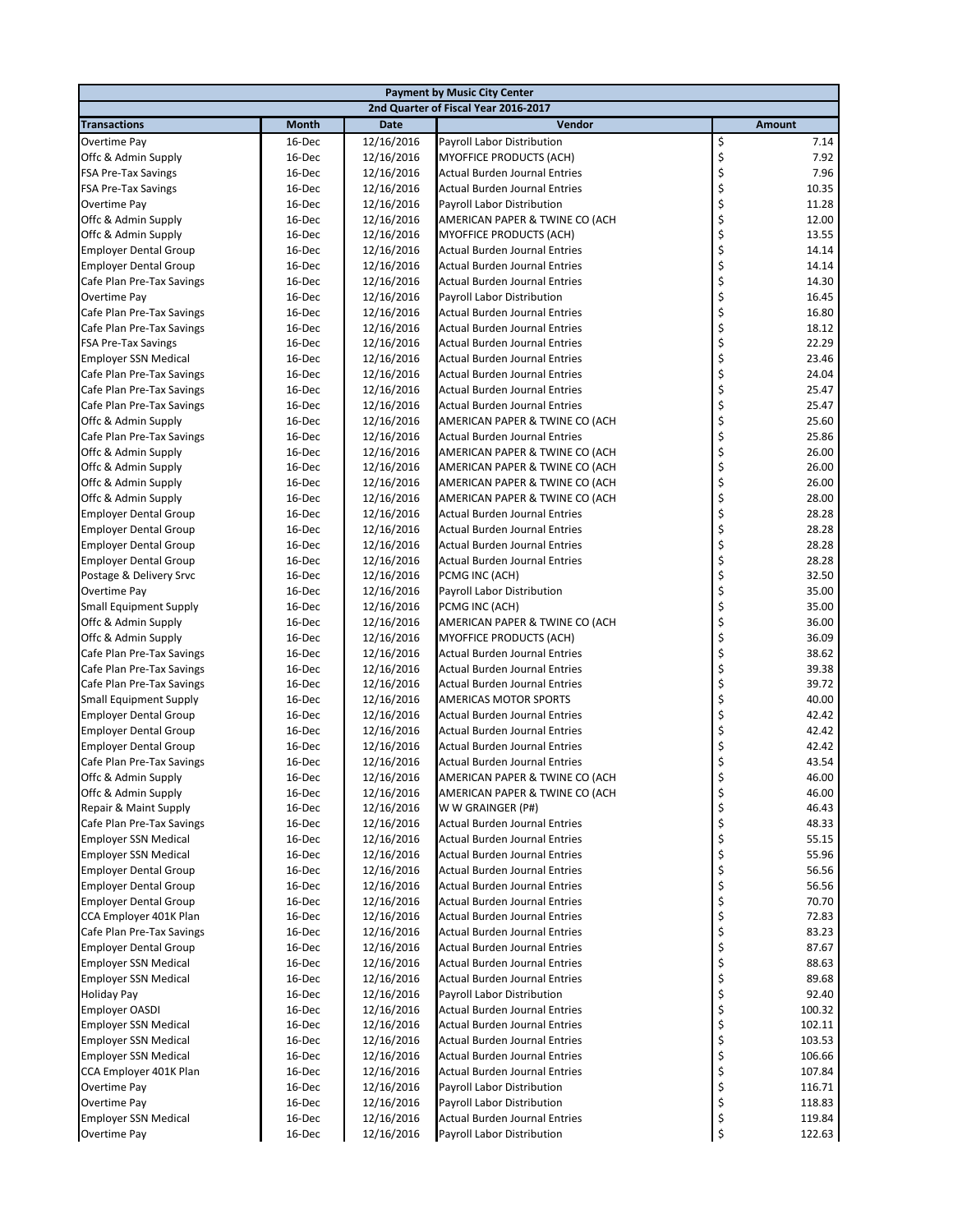|                               | <b>Payment by Music City Center</b>  |             |                                      |               |  |  |  |  |
|-------------------------------|--------------------------------------|-------------|--------------------------------------|---------------|--|--|--|--|
|                               | 2nd Quarter of Fiscal Year 2016-2017 |             |                                      |               |  |  |  |  |
| <b>Transactions</b>           | <b>Month</b>                         | <b>Date</b> | Vendor                               | <b>Amount</b> |  |  |  |  |
| Cafe Plan Pre-Tax Savings     | 16-Dec                               | 12/16/2016  | <b>Actual Burden Journal Entries</b> | \$<br>123.09  |  |  |  |  |
| <b>Employer SSN Medical</b>   | 16-Dec                               | 12/16/2016  | <b>Actual Burden Journal Entries</b> | \$<br>124.94  |  |  |  |  |
| <b>Employer Dental Group</b>  | 16-Dec                               | 12/16/2016  | <b>Actual Burden Journal Entries</b> | \$<br>127.26  |  |  |  |  |
| <b>Employer OASDI</b>         | 16-Dec                               | 12/16/2016  | <b>Actual Burden Journal Entries</b> | \$<br>131.45  |  |  |  |  |
| <b>Employer SSN Medical</b>   | 16-Dec                               | 12/16/2016  | <b>Actual Burden Journal Entries</b> | \$<br>138.23  |  |  |  |  |
| <b>Employer Pension</b>       | 16-Dec                               | 12/16/2016  | <b>Actual Burden Journal Entries</b> | \$<br>145.62  |  |  |  |  |
| Leave Pay                     | 16-Dec                               | 12/16/2016  | Payroll Labor Distribution           | \$<br>146.52  |  |  |  |  |
| CCA Employer 401K Plan        | 16-Dec                               | 12/16/2016  | <b>Actual Burden Journal Entries</b> | \$<br>157.92  |  |  |  |  |
| Cafe Plan Pre-Tax Savings     | 16-Dec                               | 12/16/2016  | <b>Actual Burden Journal Entries</b> | \$<br>158.43  |  |  |  |  |
| <b>Holiday Pay</b>            | 16-Dec                               | 12/16/2016  | Payroll Labor Distribution           | \$<br>168.00  |  |  |  |  |
| Leave Pay                     | 16-Dec                               | 12/16/2016  | Payroll Labor Distribution           | \$<br>177.02  |  |  |  |  |
| Offc & Admin Supply           | 16-Dec                               | 12/16/2016  | AMERICAN PAPER & TWINE CO (ACH       | \$<br>188.00  |  |  |  |  |
| Offc & Admin Supply           | 16-Dec                               | 12/16/2016  | MYOFFICE PRODUCTS (ACH)              | \$<br>190.05  |  |  |  |  |
| <b>Employer Dental Group</b>  | 16-Dec                               | 12/16/2016  | <b>Actual Burden Journal Entries</b> | \$<br>200.79  |  |  |  |  |
| Cafe Plan Pre-Tax Savings     | 16-Dec                               | 12/16/2016  | <b>Actual Burden Journal Entries</b> | \$<br>200.85  |  |  |  |  |
| <b>Holiday Pay</b>            | 16-Dec                               | 12/16/2016  | Payroll Labor Distribution           | \$<br>216.72  |  |  |  |  |
| CCA Employer 401K Plan        | 16-Dec                               | 12/16/2016  | <b>Actual Burden Journal Entries</b> | \$<br>222.51  |  |  |  |  |
| <b>Employer Pension</b>       | 16-Dec                               | 12/16/2016  | <b>Actual Burden Journal Entries</b> | \$<br>228.90  |  |  |  |  |
| <b>Employer Dental Group</b>  | 16-Dec                               | 12/16/2016  | <b>Actual Burden Journal Entries</b> | \$<br>229.07  |  |  |  |  |
| <b>Employer SSN Medical</b>   | 16-Dec                               | 12/16/2016  | <b>Actual Burden Journal Entries</b> | \$<br>231.84  |  |  |  |  |
| <b>Employer OASDI</b>         | 16-Dec                               | 12/16/2016  | <b>Actual Burden Journal Entries</b> | \$<br>235.81  |  |  |  |  |
| <b>Employer SSN Medical</b>   | 16-Dec                               | 12/16/2016  | <b>Actual Burden Journal Entries</b> | \$<br>236.96  |  |  |  |  |
| <b>Employer OASDI</b>         | 16-Dec                               | 12/16/2016  | <b>Actual Burden Journal Entries</b> | \$<br>239.30  |  |  |  |  |
| <b>Employer SSN Medical</b>   | 16-Dec                               | 12/16/2016  | <b>Actual Burden Journal Entries</b> | \$<br>245.22  |  |  |  |  |
| <b>Small Equipment Supply</b> | 16-Dec                               | 12/16/2016  | PCMG INC (ACH)                       | \$<br>250.00  |  |  |  |  |
| Overtime Pay                  | 16-Dec                               | 12/16/2016  | Payroll Labor Distribution           | \$<br>251.77  |  |  |  |  |
| <b>Employer Group Health</b>  | 16-Dec                               | 12/16/2016  | <b>Actual Burden Journal Entries</b> | \$<br>258.00  |  |  |  |  |
| <b>Employer Dental Group</b>  | 16-Dec                               | 12/16/2016  | <b>Actual Burden Journal Entries</b> | \$<br>271.48  |  |  |  |  |
| Leave Pay                     | 16-Dec                               | 12/16/2016  | Payroll Labor Distribution           | \$<br>272.82  |  |  |  |  |
| Leave Pay                     | 16-Dec                               | 12/16/2016  | Payroll Labor Distribution           | \$<br>279.12  |  |  |  |  |
| Overtime Pay                  | 16-Dec                               | 12/16/2016  | Payroll Labor Distribution           | \$<br>285.72  |  |  |  |  |
| CCA Employer 401K Plan        | 16-Dec                               | 12/16/2016  | <b>Actual Burden Journal Entries</b> | \$<br>322.63  |  |  |  |  |
| CCA Employer 401K Plan        | 16-Dec                               | 12/16/2016  | <b>Actual Burden Journal Entries</b> | \$<br>328.55  |  |  |  |  |
| Overtime Pay                  | 16-Dec                               | 12/16/2016  | Payroll Labor Distribution           | \$<br>342.63  |  |  |  |  |
| Cafe Plan Pre-Tax Savings     | 16-Dec                               | 12/16/2016  | <b>Actual Burden Journal Entries</b> | \$<br>349.26  |  |  |  |  |
| <b>Employer SSN Medical</b>   | 16-Dec                               | 12/16/2016  | <b>Actual Burden Journal Entries</b> | \$<br>356.65  |  |  |  |  |
| <b>Employer OASDI</b>         | 16-Dec                               | 12/16/2016  | <b>Actual Burden Journal Entries</b> | \$<br>378.97  |  |  |  |  |
| <b>Employer OASDI</b>         | 16-Dec                               | 12/16/2016  | <b>Actual Burden Journal Entries</b> | \$<br>383.48  |  |  |  |  |
| <b>Employer SSN Medical</b>   | 16-Dec                               | 12/16/2016  | <b>Actual Burden Journal Entries</b> | \$<br>410.56  |  |  |  |  |
| Leave Pay                     | 16-Dec                               | 12/16/2016  | <b>Payroll Labor Distribution</b>    | \$<br>424.21  |  |  |  |  |
| <b>Employer SSN Medical</b>   | 16-Dec                               | 12/16/2016  | <b>Actual Burden Journal Entries</b> | \$<br>426.06  |  |  |  |  |
| <b>Employer OASDI</b>         | 16-Dec                               | 12/16/2016  | <b>Actual Burden Journal Entries</b> | Ś<br>436.65   |  |  |  |  |
| <b>Employer OASDI</b>         | 16-Dec                               | 12/16/2016  | <b>Actual Burden Journal Entries</b> | \$<br>442.71  |  |  |  |  |
| <b>Employer OASDI</b>         | 16-Dec                               | 12/16/2016  | <b>Actual Burden Journal Entries</b> | \$<br>456.03  |  |  |  |  |
| <b>Employer OASDI</b>         | 16-Dec                               | 12/16/2016  | <b>Actual Burden Journal Entries</b> | \$<br>498.07  |  |  |  |  |
| <b>Employer Pension</b>       | 16-Dec                               | 12/16/2016  | <b>Actual Burden Journal Entries</b> | \$<br>510.43  |  |  |  |  |
| CCA Employer 401K Plan        | 16-Dec                               | 12/16/2016  | <b>Actual Burden Journal Entries</b> | \$<br>511.31  |  |  |  |  |
| <b>Employer OASDI</b>         | 16-Dec                               | 12/16/2016  | <b>Actual Burden Journal Entries</b> | \$<br>512.40  |  |  |  |  |
| <b>Employer Dental Group</b>  | 16-Dec                               | 12/16/2016  | <b>Actual Burden Journal Entries</b> | \$<br>526.01  |  |  |  |  |
| <b>Small Equipment Supply</b> | 16-Dec                               | 12/16/2016  | PCMG INC (ACH)                       | \$<br>532.00  |  |  |  |  |
| Overtime Pay                  | 16-Dec                               | 12/16/2016  | Payroll Labor Distribution           | \$<br>535.37  |  |  |  |  |
| <b>Employer Group Health</b>  | 16-Dec                               | 12/16/2016  | <b>Actual Burden Journal Entries</b> | \$<br>546.00  |  |  |  |  |
| <b>Regular Pay</b>            | 16-Dec                               | 12/16/2016  | Payroll Labor Distribution           | \$<br>568.07  |  |  |  |  |
| CCA Employer 401K Plan        | 16-Dec                               | 12/16/2016  | <b>Actual Burden Journal Entries</b> | \$<br>590.08  |  |  |  |  |
| <b>Employer OASDI</b>         | 16-Dec                               | 12/16/2016  | <b>Actual Burden Journal Entries</b> | \$<br>591.00  |  |  |  |  |
| <b>Employer SSN Medical</b>   | 16-Dec                               | 12/16/2016  | <b>Actual Burden Journal Entries</b> | \$<br>637.68  |  |  |  |  |
| <b>Employer Group Health</b>  | 16-Dec                               | 12/16/2016  | <b>Actual Burden Journal Entries</b> | \$<br>654.00  |  |  |  |  |
| <b>Employer Group Health</b>  | 16-Dec                               | 12/16/2016  | <b>Actual Burden Journal Entries</b> | \$<br>654.00  |  |  |  |  |
| CCA Employer 401K Plan        | 16-Dec                               | 12/16/2016  | <b>Actual Burden Journal Entries</b> | \$<br>680.81  |  |  |  |  |
| <b>Employer OASDI</b>         | 16-Dec                               | 12/16/2016  | <b>Actual Burden Journal Entries</b> | \$<br>696.67  |  |  |  |  |
| Leave Pay                     | 16-Dec                               | 12/16/2016  | Payroll Labor Distribution           | \$<br>744.28  |  |  |  |  |
| CCA Employer 401K Plan        | 16-Dec                               | 12/16/2016  | <b>Actual Burden Journal Entries</b> | \$<br>746.78  |  |  |  |  |
| Leave Pay                     | 16-Dec                               | 12/16/2016  | Payroll Labor Distribution           | \$<br>788.96  |  |  |  |  |
| <b>Employer Pension</b>       | 16-Dec                               | 12/16/2016  | <b>Actual Burden Journal Entries</b> | \$<br>812.66  |  |  |  |  |
| CCA Employer 401K Plan        | 16-Dec                               | 12/16/2016  | <b>Actual Burden Journal Entries</b> | \$<br>821.51  |  |  |  |  |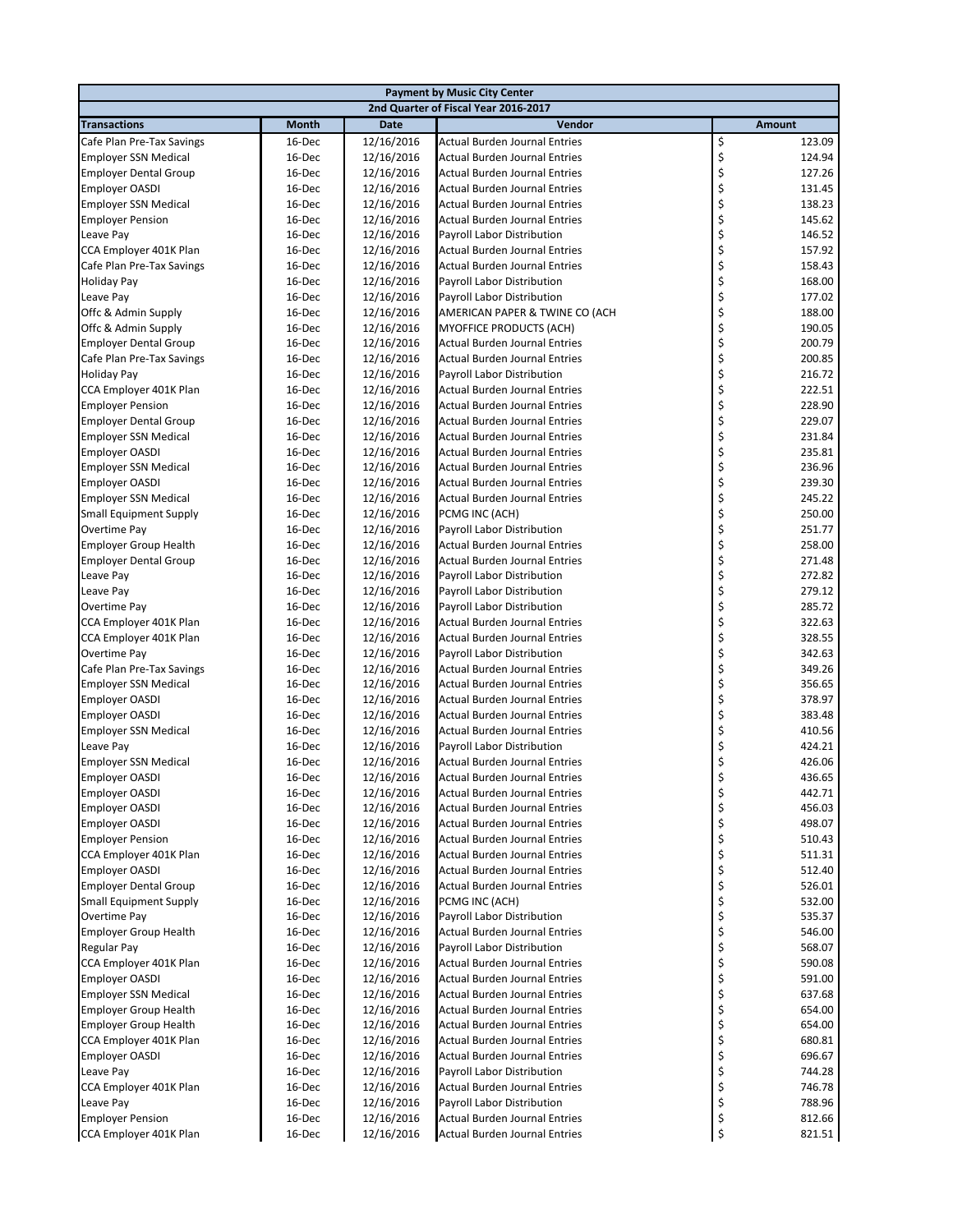|                               |                                      |             | <b>Payment by Music City Center</b>  |                  |         |  |  |  |
|-------------------------------|--------------------------------------|-------------|--------------------------------------|------------------|---------|--|--|--|
|                               | 2nd Quarter of Fiscal Year 2016-2017 |             |                                      |                  |         |  |  |  |
| <b>Transactions</b>           | <b>Month</b>                         | <b>Date</b> | Vendor                               | <b>Amount</b>    |         |  |  |  |
| Overtime Pay                  | 16-Dec                               | 12/16/2016  | Payroll Labor Distribution           | \$<br>821.97     |         |  |  |  |
| <b>Employer Pension</b>       | 16-Dec                               | 12/16/2016  | <b>Actual Burden Journal Entries</b> | \$<br>834.46     |         |  |  |  |
| <b>Employer Group Health</b>  | 16-Dec                               | 12/16/2016  | <b>Actual Burden Journal Entries</b> | \$<br>879.00     |         |  |  |  |
| <b>Employer Group Health</b>  | 16-Dec                               | 12/16/2016  | <b>Actual Burden Journal Entries</b> | \$<br>912.00     |         |  |  |  |
| <b>Employer Group Health</b>  | 16-Dec                               | 12/16/2016  | <b>Actual Burden Journal Entries</b> | \$<br>912.00     |         |  |  |  |
| Leave Pay                     | 16-Dec                               | 12/16/2016  | Payroll Labor Distribution           | \$<br>920.38     |         |  |  |  |
| <b>Employer Group Health</b>  | 16-Dec                               | 12/16/2016  | <b>Actual Burden Journal Entries</b> | \$<br>927.00     |         |  |  |  |
| <b>Employer Pension</b>       | 16-Dec                               | 12/16/2016  | <b>Actual Burden Journal Entries</b> | \$<br>958.18     |         |  |  |  |
| Leave Pay                     | 16-Dec                               | 12/16/2016  | Payroll Labor Distribution           | \$<br>966.79     |         |  |  |  |
| <b>Employer OASDI</b>         | 16-Dec                               | 12/16/2016  | <b>Actual Burden Journal Entries</b> | \$<br>991.34     |         |  |  |  |
| Leave Pay                     | 16-Dec                               | 12/16/2016  | <b>Payroll Labor Distribution</b>    | \$<br>1,086.62   |         |  |  |  |
| <b>Holiday Pay</b>            | 16-Dec                               | 12/16/2016  | Payroll Labor Distribution           | \$<br>1,190.00   |         |  |  |  |
| Leave Pay                     | 16-Dec                               | 12/16/2016  | Payroll Labor Distribution           | \$<br>1,286.88   |         |  |  |  |
| <b>Employer Group Health</b>  | 16-Dec                               | 12/16/2016  | <b>Actual Burden Journal Entries</b> | \$<br>1,425.00   |         |  |  |  |
| <b>Employer Group Health</b>  | 16-Dec                               | 12/16/2016  | <b>Actual Burden Journal Entries</b> | \$<br>1,443.00   |         |  |  |  |
| <b>Employer OASDI</b>         | 16-Dec                               | 12/16/2016  | <b>Actual Burden Journal Entries</b> | \$<br>1,525.03   |         |  |  |  |
| <b>Employer Group Health</b>  | 16-Dec                               | 12/16/2016  | <b>Actual Burden Journal Entries</b> | \$<br>1,548.00   |         |  |  |  |
| <b>Employer OASDI</b>         | 16-Dec                               | 12/16/2016  | <b>Actual Burden Journal Entries</b> | \$<br>1,755.55   |         |  |  |  |
| <b>Employer Group Health</b>  | 16-Dec                               | 12/16/2016  | <b>Actual Burden Journal Entries</b> | \$<br>1,806.00   |         |  |  |  |
| <b>Employer OASDI</b>         | 16-Dec                               | 12/16/2016  | <b>Actual Burden Journal Entries</b> | \$<br>1,821.74   |         |  |  |  |
| Leave Pay                     | 16-Dec                               | 12/16/2016  | Payroll Labor Distribution           | \$<br>1,986.24   |         |  |  |  |
| <b>Employer Pension</b>       | 16-Dec                               | 12/16/2016  | <b>Actual Burden Journal Entries</b> | \$<br>2,097.30   |         |  |  |  |
| <b>Employer Pension</b>       | 16-Dec                               | 12/16/2016  | <b>Actual Burden Journal Entries</b> | \$<br>2,138.63   |         |  |  |  |
| <b>Employer Group Health</b>  | 16-Dec                               | 12/16/2016  | <b>Actual Burden Journal Entries</b> | \$<br>2,418.59   |         |  |  |  |
| Leave Pay                     | 16-Dec                               | 12/16/2016  | Payroll Labor Distribution           | \$<br>2,524.32   |         |  |  |  |
| Leave Pay                     | 16-Dec                               | 12/16/2016  | Payroll Labor Distribution           | \$<br>2,559.41   |         |  |  |  |
| <b>Employer OASDI</b>         | 16-Dec                               | 12/16/2016  | <b>Actual Burden Journal Entries</b> | \$<br>2,726.74   |         |  |  |  |
| <b>Employer Group Health</b>  | 16-Dec                               | 12/16/2016  | <b>Actual Burden Journal Entries</b> | \$<br>2,961.00   |         |  |  |  |
| <b>Regular Pay</b>            | 16-Dec                               | 12/16/2016  | Payroll Labor Distribution           | \$<br>3,314.40   |         |  |  |  |
| <b>Regular Pay</b>            | 16-Dec                               | 12/16/2016  | Payroll Labor Distribution           | \$<br>3,948.05   |         |  |  |  |
| <b>Regular Pay</b>            | 16-Dec                               | 12/16/2016  | Payroll Labor Distribution           | \$<br>4,232.07   |         |  |  |  |
| <b>Employer Group Health</b>  | 16-Dec                               | 12/16/2016  | <b>Actual Burden Journal Entries</b> | \$<br>4,587.59   |         |  |  |  |
| <b>Employer Group Health</b>  | 16-Dec                               | 12/16/2016  | <b>Actual Burden Journal Entries</b> | \$<br>5,802.59   |         |  |  |  |
| <b>Regular Pay</b>            | 16-Dec                               | 12/16/2016  | Payroll Labor Distribution           | \$<br>6,585.60   |         |  |  |  |
| <b>Regular Pay</b>            | 16-Dec                               | 12/16/2016  | Payroll Labor Distribution           | \$<br>6,678.18   |         |  |  |  |
| <b>Regular Pay</b>            | 16-Dec                               | 12/16/2016  | Payroll Labor Distribution           | \$<br>6,733.21   |         |  |  |  |
| <b>Regular Pay</b>            | 16-Dec                               | 12/16/2016  | Payroll Labor Distribution           | \$<br>7,101.39   |         |  |  |  |
| <b>Employer Group Health</b>  | 16-Dec                               | 12/16/2016  | <b>Actual Burden Journal Entries</b> | \$<br>7,458.64   |         |  |  |  |
| <b>Regular Pay</b>            | 16-Dec                               | 12/16/2016  | Payroll Labor Distribution           | \$<br>7,990.37   |         |  |  |  |
| <b>Regular Pay</b>            | 16-Dec                               | 12/16/2016  | Payroll Labor Distribution           | \$<br>8,084.82   |         |  |  |  |
| <b>Regular Pay</b>            | 16-Dec                               | 12/16/2016  | Payroll Labor Distribution           | \$<br>9,975.17   |         |  |  |  |
| <b>Employer Group Health</b>  | 16-Dec                               | 12/16/2016  | Actual Burden Journal Entries        | Ś<br>13,197.59   |         |  |  |  |
| <b>Regular Pay</b>            | 16-Dec                               | 12/16/2016  | Payroll Labor Distribution           | \$<br>16,462.03  |         |  |  |  |
| <b>Regular Pay</b>            | 16-Dec                               | 12/16/2016  | Payroll Labor Distribution           | \$<br>16,849.48  |         |  |  |  |
| <b>Regular Pay</b>            | 16-Dec                               | 12/16/2016  | Payroll Labor Distribution           | \$<br>17,208.31  |         |  |  |  |
| <b>Regular Pay</b>            | 16-Dec                               | 12/16/2016  | Payroll Labor Distribution           | \$<br>24,783.97  |         |  |  |  |
| <b>Regular Pay</b>            | 16-Dec                               | 12/16/2016  | Payroll Labor Distribution           | \$<br>28,295.80  |         |  |  |  |
| <b>Regular Pay</b>            | 16-Dec                               | 12/16/2016  | Payroll Labor Distribution           | \$<br>28,998.76  |         |  |  |  |
| <b>Regular Pay</b>            | 16-Dec                               | 12/16/2016  | Payroll Labor Distribution           | \$<br>45,775.64  |         |  |  |  |
| Other Rpr & Maint Srvc        | 16-Dec                               | 12/19/2016  | <b>AMERICAS MOTOR SPORTS</b>         | \$<br>(1,799.94) |         |  |  |  |
| Promotion                     | 16-Dec                               | 12/19/2016  | BLINK MARKETING INC (ACH)            | \$<br>(1,790.00) |         |  |  |  |
| Food & Ice                    | 16-Dec                               | 12/19/2016  | 7100 MCC Cash Receipts               | \$<br>(1,000.00) |         |  |  |  |
| Other Rpr & Maint Srvc        | 16-Dec                               | 12/19/2016  | <b>AMERICAS MOTOR SPORTS</b>         | \$<br>(337.75)   |         |  |  |  |
| Registration                  | 16-Dec                               | 12/19/2016  | FIN REGIONAL COUNCIL RFD             | \$               | (58.00) |  |  |  |
| Promotion                     | 16-Dec                               | 12/19/2016  | BLINK MARKETING INC (ACH)            | \$               | (30.00) |  |  |  |
| <b>Merchant Fees</b>          | 16-Dec                               | 12/19/2016  | 7100 MCC CC Receipts                 | \$               | (25.99) |  |  |  |
| <b>Merchant Fees</b>          | 16-Dec                               | 12/19/2016  | 7100 MCC CC Receipts                 | \$               | (25.88) |  |  |  |
| <b>Small Equipment Supply</b> | 16-Dec                               | 12/19/2016  | WIRELESS PLUS INC (ACH)              | \$               | (25.00) |  |  |  |
| <b>Merchant Fees</b>          | 16-Dec                               | 12/19/2016  | 7100 MCC CC Receipts                 | \$               | (17.94) |  |  |  |
| <b>Merchant Fees</b>          | 16-Dec                               | 12/19/2016  | 7100 MCC CC Receipts                 | \$               | (17.25) |  |  |  |
| Postage & Delivery Srvc       | 16-Dec                               | 12/19/2016  | <b>KELSAN INC (ACH)</b>              | \$               | 6.25    |  |  |  |
| Printing/Binding              | 16-Dec                               | 12/19/2016  | FREEMAN DECORATING / FREEMAN         | \$               | 7.50    |  |  |  |
| Printing/Binding              | 16-Dec                               | 12/19/2016  | FREEMAN DECORATING / FREEMAN         | \$               | 15.00   |  |  |  |
| Printing/Binding              | 16-Dec                               | 12/19/2016  | FREEMAN DECORATING / FREEMAN         | \$               | 15.00   |  |  |  |
| Postage & Delivery Srvc       | 16-Dec                               | 12/19/2016  | GRAYBAR ELECTRIC CO INC (ACH)        | \$               | 16.96   |  |  |  |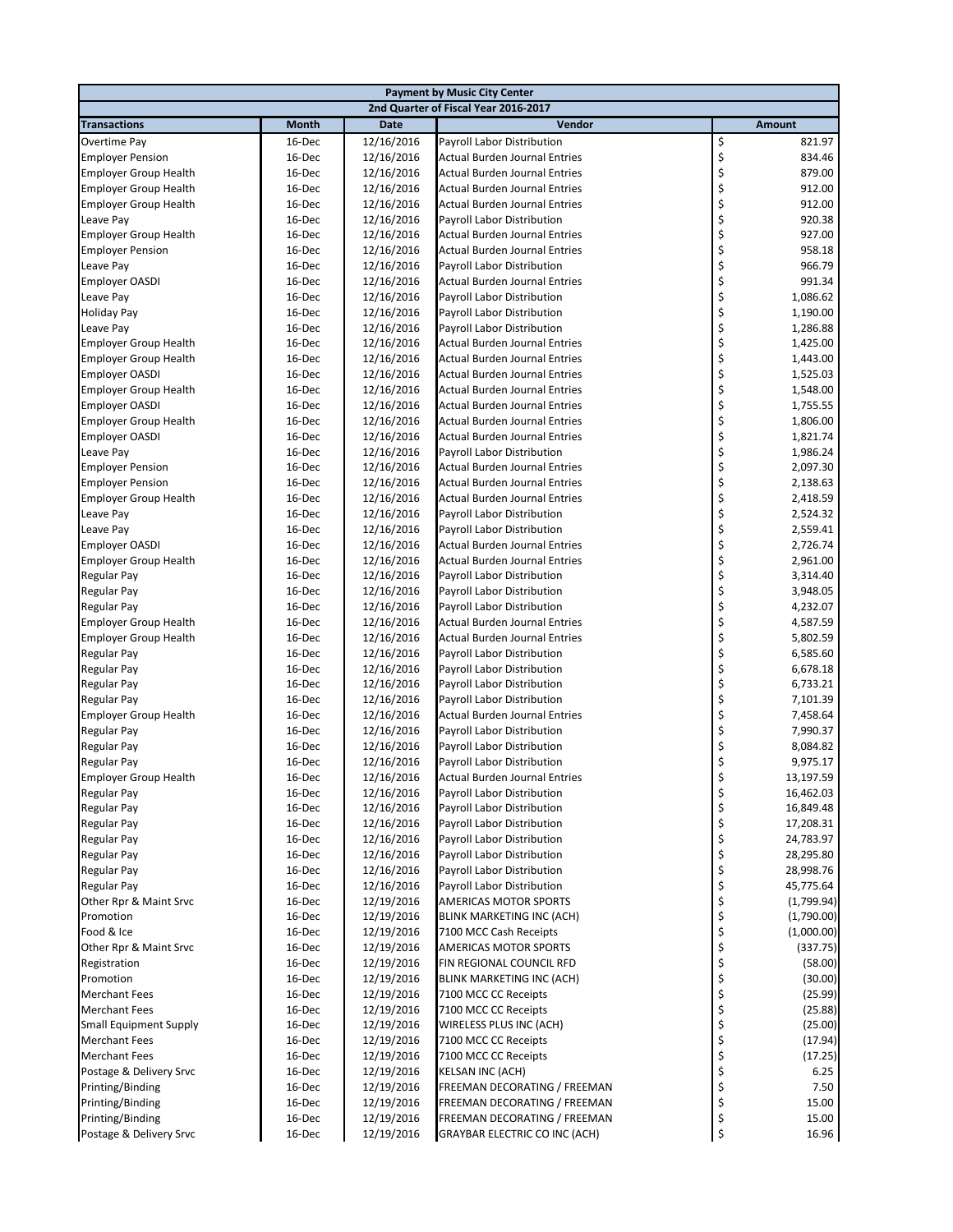|                                                            |                                      |                          | <b>Payment by Music City Center</b>                             |          |                      |  |  |
|------------------------------------------------------------|--------------------------------------|--------------------------|-----------------------------------------------------------------|----------|----------------------|--|--|
|                                                            | 2nd Quarter of Fiscal Year 2016-2017 |                          |                                                                 |          |                      |  |  |
| <b>Transactions</b>                                        | <b>Month</b>                         | <b>Date</b>              | Vendor                                                          |          | Amount               |  |  |
| Repair & Maint Supply                                      | 16-Dec                               | 12/19/2016               | VOLUNTEER WELDING SUPPLY CO                                     | \$       | 21.80                |  |  |
| Printing/Binding                                           | 16-Dec                               | 12/19/2016               | FREEMAN DECORATING / FREEMAN                                    | \$       | 22.50                |  |  |
| Printing/Binding                                           | 16-Dec                               | 12/19/2016               | FREEMAN DECORATING / FREEMAN                                    | \$       | 22.50                |  |  |
| Printing/Binding                                           | 16-Dec                               | 12/19/2016               | FREEMAN DECORATING / FREEMAN                                    | \$       | 22.50                |  |  |
| Printing/Binding                                           | 16-Dec                               | 12/19/2016               | FREEMAN DECORATING / FREEMAN                                    | \$       | 22.50                |  |  |
| Printing/Binding                                           | 16-Dec                               | 12/19/2016               | FREEMAN DECORATING / FREEMAN                                    | \$       | 22.50                |  |  |
| Printing/Binding                                           | 16-Dec                               | 12/19/2016               | FREEMAN DECORATING / FREEMAN                                    | \$       | 37.50                |  |  |
| Printing/Binding                                           | 16-Dec                               | 12/19/2016               | FREEMAN DECORATING / FREEMAN                                    | \$       | 37.50                |  |  |
| Printing/Binding                                           | 16-Dec                               | 12/19/2016               | FREEMAN DECORATING / FREEMAN                                    | \$       | 37.50                |  |  |
| Printing/Binding                                           | 16-Dec                               | 12/19/2016               | FREEMAN DECORATING / FREEMAN                                    | \$       | 37.50                |  |  |
| <b>Small Equipment Supply</b>                              | 16-Dec                               | 12/19/2016               | <b>GRAYBAR ELECTRIC CO INC (ACH)</b>                            | \$       | 41.80                |  |  |
| Printing/Binding                                           | 16-Dec                               | 12/19/2016               | FREEMAN DECORATING / FREEMAN                                    | \$       | 45.00                |  |  |
| Printing/Binding                                           | 16-Dec                               | 12/19/2016               | FREEMAN DECORATING / FREEMAN                                    | \$       | 45.00                |  |  |
| Small Equipment Supply                                     | 16-Dec                               | 12/19/2016               | <b>GRAYBAR ELECTRIC CO INC (ACH)</b>                            | \$       | 53.30                |  |  |
| Printing/Binding                                           | 16-Dec                               | 12/19/2016               | FREEMAN DECORATING / FREEMAN                                    | \$       | 90.00                |  |  |
| Printing/Binding                                           | 16-Dec                               | 12/19/2016               | FREEMAN DECORATING / FREEMAN                                    | \$       | 90.00                |  |  |
| Printing/Binding                                           | 16-Dec                               | 12/19/2016               | FREEMAN DECORATING / FREEMAN                                    | \$       | 95.00                |  |  |
| Printing/Binding                                           | 16-Dec                               | 12/19/2016               | FREEMAN DECORATING / FREEMAN                                    | \$       | 112.50               |  |  |
| <b>Small Equipment Supply</b>                              | 16-Dec                               | 12/19/2016               | GRAYBAR ELECTRIC CO INC (ACH)                                   | \$       | 122.00               |  |  |
| Printing/Binding                                           | 16-Dec                               | 12/19/2016               | FREEMAN DECORATING / FREEMAN                                    | \$       | 150.00               |  |  |
| <b>Signs</b>                                               | 16-Dec                               | 12/19/2016               | JARVIS AWARD SIGN & FLAG CO (A                                  | \$       | 159.00               |  |  |
| <b>Signs</b>                                               | 16-Dec<br>16-Dec                     | 12/19/2016               | JARVIS AWARD SIGN & FLAG CO (A                                  | \$       | 159.00<br>159.00     |  |  |
| Signs                                                      | 16-Dec                               | 12/19/2016<br>12/19/2016 | JARVIS AWARD SIGN & FLAG CO (A<br>ELITE SHOW SERVICES INC (ACH) | \$<br>\$ | 192.39               |  |  |
| <b>Temporary Service</b>                                   | 16-Dec                               | 12/19/2016               | JARVIS AWARD SIGN & FLAG CO (A                                  | \$       | 212.00               |  |  |
| Signs<br>Signs                                             | 16-Dec                               | 12/19/2016               | JARVIS AWARD SIGN & FLAG CO (A                                  | \$       | 212.00               |  |  |
| Signs                                                      | 16-Dec                               | 12/19/2016               | JARVIS AWARD SIGN & FLAG CO (A                                  | \$       | 212.00               |  |  |
| Printing/Binding                                           | 16-Dec                               | 12/19/2016               | FREEMAN DECORATING / FREEMAN                                    | \$       | 225.00               |  |  |
| Signs                                                      | 16-Dec                               | 12/19/2016               | JARVIS AWARD SIGN & FLAG CO (A                                  | \$       | 265.00               |  |  |
| Signs                                                      | 16-Dec                               | 12/19/2016               | JARVIS AWARD SIGN & FLAG CO (A                                  | \$       | 265.00               |  |  |
| Landscaping Srvc-Indoor                                    | 16-Dec                               | 12/19/2016               | PLANTS ALIVE (ACH)                                              | \$       | 510.00               |  |  |
| Plumbing/HVAC Maintain Srvc                                | 16-Dec                               | 12/19/2016               | <b>LLOVET FILTRATION CO</b>                                     | \$       | 774.90               |  |  |
| Plumbing/HVAC Maintain Srvc                                | 16-Dec                               | 12/19/2016               | ROTO ROOTER (ACH)                                               | \$       | 932.19               |  |  |
| <b>Security Services</b>                                   | 16-Dec                               | 12/19/2016               | ELITE SHOW SERVICES INC (ACH)                                   | \$       | 995.94               |  |  |
| Plumbing/HVAC Maintain Srvc                                | 16-Dec                               | 12/19/2016               | SM LAWRENCE / DILLINGHAM & SMI                                  | \$       | 1,130.00             |  |  |
| <b>Temporary Service</b>                                   | 16-Dec                               | 12/19/2016               | ELITE SHOW SERVICES INC (ACH)                                   | \$       | 1,243.61             |  |  |
| <b>Temporary Service</b>                                   | 16-Dec                               | 12/19/2016               | ELITE SHOW SERVICES INC (ACH)                                   | \$       | 1,355.29             |  |  |
| <b>Temporary Service</b>                                   | 16-Dec                               | 12/19/2016               | ELITE SHOW SERVICES INC (ACH)                                   | \$       | 1,359.54             |  |  |
| <b>Temporary Service</b>                                   | 16-Dec                               | 12/19/2016               | ELITE SHOW SERVICES INC (ACH)                                   | \$       | 1,374.51             |  |  |
| <b>Temporary Service</b>                                   | 16-Dec                               | 12/19/2016               | LOOMIS FARGO & CO                                               | \$       | 1,402.19             |  |  |
| <b>Temporary Service</b>                                   | 16-Dec                               | 12/19/2016               | ELITE SHOW SERVICES INC (ACH)                                   | \$       | 1,430.82             |  |  |
| <b>Security Services</b>                                   | 16-Dec                               | 12/19/2016               | ELITE SHOW SERVICES INC (ACH)                                   | Ś        | 1,459.89             |  |  |
| Promotion                                                  | 16-Dec                               | 12/19/2016               | DIGIBEE INC (ACH)                                               | \$       | 5,000.00             |  |  |
| Landscaping Srvc-Indoor                                    | 16-Dec                               | 12/19/2016               | PLANTS ALIVE (ACH)                                              | \$       | 11,637.31            |  |  |
| <b>District Energy System</b>                              | 16-Dec                               | 12/19/2016               | DES REVENUE / US BANK (ACH)                                     | \$       | 202,873.22           |  |  |
| Rpr & Maint Srvc Bld Auto                                  | 16-Dec                               | 12/20/2016               | MCC Misc Inv RCLS 12/20/16                                      | \$       | (3,397.40)           |  |  |
| Other Rpr & Maint Srvc                                     | 16-Dec                               | 12/20/2016               | MCC/NCC Misc Inv RCLS 12/20/16                                  | \$       | (2,450.00)           |  |  |
| Rpr & Maint Srvc Air Walls                                 | 16-Dec                               | 12/20/2016               | MCC Misc Inv RCLS 12/20/16                                      | \$       | (394.95)             |  |  |
| Rpr & Maint Srvc Air Walls                                 | 16-Dec                               | 12/20/2016               | MCC Misc Inv RCLS 12/20/16                                      | \$       | (300.40)             |  |  |
| Rpr & Maint Srvc Elev/Escel<br>Rpr & Maint Srvc Elev/Escel | 16-Dec                               | 12/20/2016               | MCC Misc Inv RCLS 12/20/16                                      | \$       | (300.00)             |  |  |
|                                                            | 16-Dec                               | 12/20/2016               | MCC Misc Inv RCLS 12/20/16                                      | \$<br>\$ | (150.00)<br>(144.70) |  |  |
| <b>Laundry Services</b><br><b>Merchant Fees</b>            | 16-Dec<br>16-Dec                     | 12/20/2016<br>12/20/2016 | MCC Misc Invoice RCLS 12/20/16<br>7100 MCC CC Receipts          | \$       | (5.98)               |  |  |
| Employee Local Travel/Park                                 | 16-Dec                               | 12/20/2016               | SP PLUS CORPORATION (ACH)                                       | \$       | 18.00                |  |  |
| <b>Host &amp; Hostess</b>                                  | 16-Dec                               | 12/20/2016               | OMNI NASHVILLE LLC (ACH)                                        | \$       | 47.42                |  |  |
| <b>Host &amp; Hostess</b>                                  | 16-Dec                               | 12/20/2016               | OMNI NASHVILLE LLC (ACH)                                        | \$       | 66.85                |  |  |
| <b>Laundry Services</b>                                    | 16-Dec                               | 12/20/2016               | MCC Misc Invoice RCLS 12/20/16                                  | \$       | 144.70               |  |  |
| Other Rpr & Maint Srvc                                     | 16-Dec                               | 12/20/2016               | MCC Misc Inv RCLS 12/20/16                                      | \$       | 150.00               |  |  |
| Food & Ice                                                 | 16-Dec                               | 12/20/2016               | <b>CENTERPLATE MCC (ACH)</b>                                    | \$       | 182.90               |  |  |
| <b>Mngt Cnsltnt Srvc</b>                                   | 16-Dec                               | 12/20/2016               | INQUIRIES INC (ACH)                                             | \$       | 250.00               |  |  |
| Other Rpr & Maint Srvc                                     | 16-Dec                               | 12/20/2016               | MCC Misc Inv RCLS 12/20/16                                      | \$       | 300.00               |  |  |
| Other Rpr & Maint Srvc                                     | 16-Dec                               | 12/20/2016               | MCC Misc Inv RCLS 12/20/16                                      | \$       | 300.40               |  |  |
| Janitorial Srvc                                            | 16-Dec                               | 12/20/2016               | INDUSTRIAL STAFFING OF TN (ACH                                  | \$       | 312.55               |  |  |
| Tuition                                                    | 16-Dec                               | 12/20/2016               | AMERICAN NATL RED CROSS (ACH)                                   | \$       | 324.00               |  |  |
| Other Rpr & Maint Srvc                                     | 16-Dec                               | 12/20/2016               | MCC Misc Inv RCLS 12/20/16                                      | \$       | 394.95               |  |  |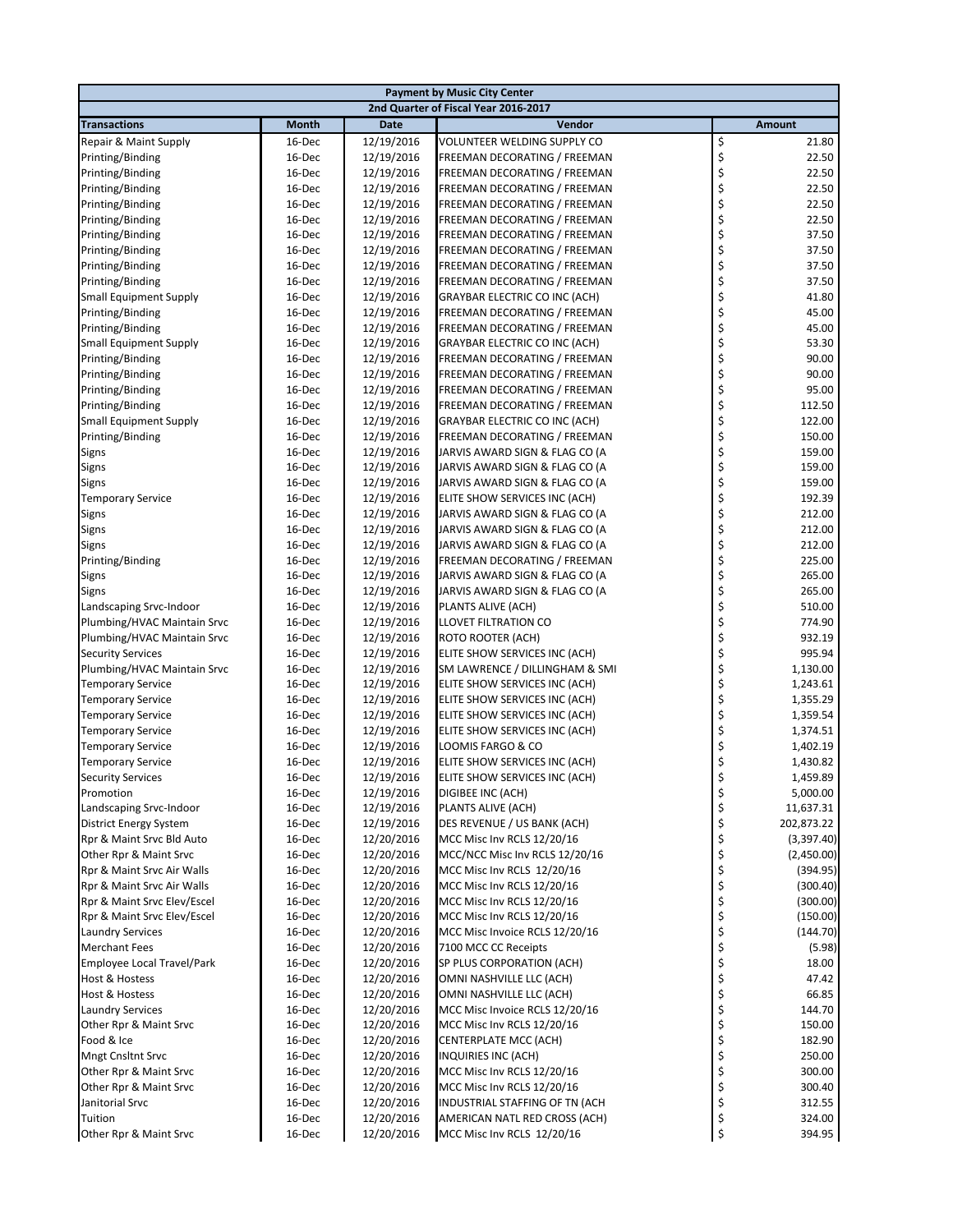|                                  | <b>Payment by Music City Center</b>  |             |                                           |    |               |  |  |  |
|----------------------------------|--------------------------------------|-------------|-------------------------------------------|----|---------------|--|--|--|
|                                  | 2nd Quarter of Fiscal Year 2016-2017 |             |                                           |    |               |  |  |  |
| <b>Transactions</b>              | Month                                | <b>Date</b> | Vendor                                    |    | <b>Amount</b> |  |  |  |
| Promotion                        | 16-Dec                               | 12/20/2016  | FRIENDS OF TWO RIVERS MANSION             | \$ | 500.00        |  |  |  |
| Employee Out-of-town Travel      | 16-Dec                               | 12/20/2016  | <b>STARKS, CHARLES L</b>                  | \$ | 519.89        |  |  |  |
| Other Rpr & Maint Srvc           | 16-Dec                               | 12/20/2016  | MCC Misc Inv RCLS 12/20/16                | \$ | 679.48        |  |  |  |
| Other Rpr & Maint Srvc           | 16-Dec                               | 12/20/2016  | MCC Misc Inv RCLS 12/20/16                | \$ | 679.48        |  |  |  |
| <b>Uniform Cleaning Service</b>  | 16-Dec                               | 12/20/2016  | CINTAS CORP #051 MATS & RUGS(A            | \$ | 700.01        |  |  |  |
| Employee Out-of-town Travel      | 16-Dec                               | 12/20/2016  | <b>STARKS, CHARLES L</b>                  | \$ | 1,073.39      |  |  |  |
| Pest Control Srvc                | 16-Dec                               | 12/20/2016  | COOKS PEST CONTROL INC COMMERC            | \$ | 1,207.50      |  |  |  |
| <b>Temporary Service</b>         | 16-Dec                               | 12/20/2016  | CONVENTION PROD RIGGING INC (A            | \$ | 1,375.00      |  |  |  |
| Registration                     | 16-Dec                               | 12/20/2016  | INTL ASSOC OF VENUE MANAGERS I            | \$ | 1,570.00      |  |  |  |
| Other Rpr & Maint Srvc           | 16-Dec                               | 12/20/2016  | FESCO (ACH)                               | \$ | 1,788.79      |  |  |  |
| Other Rpr & Maint Srvc           | 16-Dec                               | 12/20/2016  | FESCO (ACH)                               | \$ | 1,978.02      |  |  |  |
| Other Rpr & Maint Srvc           | 16-Dec                               | 12/20/2016  | MCC Misc Inv RCLS 12/20/16                | \$ | 2,038.44      |  |  |  |
| <b>Mngt Cnsltnt Srvc</b>         | 16-Dec                               | 12/20/2016  | <b>RESOURCE INFORMATION &amp; CONTROL</b> | \$ | 2,814.00      |  |  |  |
| <b>Host &amp; Hostess</b>        | 16-Dec                               | 12/20/2016  | <b>IVEY, BRIAN</b>                        | \$ | 3,000.00      |  |  |  |
| <b>Building Maintenance Srvc</b> | 16-Dec                               | 12/20/2016  | SPECIALTY COATINGS INC (ACH)              | \$ | 3,214.00      |  |  |  |
| <b>Building Maintenance Srvc</b> | 16-Dec                               | 12/20/2016  | SPECIALTY COATINGS INC (ACH)              | \$ | 3,214.00      |  |  |  |
| <b>Temporary Service</b>         | 16-Dec                               | 12/20/2016  | INDUSTRIAL STAFFING OF TN (ACH            | \$ | 3,325.99      |  |  |  |
| Registration                     | 16-Dec                               | 12/20/2016  | INTL ASSOC OF VENUE MANAGERS I            | \$ | 6,000.00      |  |  |  |
| Promotion                        | 16-Dec                               | 12/20/2016  | NASHVILLE BUSINESS JOURNAL                | \$ | 6,500.00      |  |  |  |
| <b>Building Maintenance Srvc</b> | 16-Dec                               | 12/20/2016  | SPECIALTY COATINGS INC (ACH)              | \$ | 6,891.00      |  |  |  |
| <b>Building Maintenance Srvc</b> | 16-Dec                               | 12/20/2016  | SPECIALTY COATINGS INC (ACH)              | \$ | 8,645.00      |  |  |  |
| Employee Out-of-town Travel      | 16-Dec                               | 12/21/2016  | 7100 MCC Cash Receipts                    | \$ | (2.87)        |  |  |  |
| Offc & Admin Supply              | 16-Dec                               | 12/21/2016  | <b>MYOFFICE PRODUCTS (ACH)</b>            | \$ | 4.78          |  |  |  |
| Offc & Admin Supply              | 16-Dec                               | 12/21/2016  | <b>MYOFFICE PRODUCTS (ACH)</b>            | \$ | 10.65         |  |  |  |
| Other Rpr & Maint Srvc           | 16-Dec                               | 12/21/2016  | RICOH USA INC (ACH)                       | \$ | 21.37         |  |  |  |
| Postage & Delivery Srvc          | 16-Dec                               | 12/21/2016  | SYNERGY BUSINESS ENVIRONMENTS             | \$ | 31.25         |  |  |  |
| Other Rpr & Maint Srvc           | 16-Dec                               | 12/21/2016  | RICOH USA INC (ACH)                       | \$ | 46.52         |  |  |  |
| <b>Promotion-Goods</b>           | 16-Dec                               | 12/21/2016  | <b>CENTERPLATE MCC (ACH)</b>              | \$ | 50.99         |  |  |  |
| Repair & Maint Supply            | 16-Dec                               | 12/21/2016  | SYNERGY BUSINESS ENVIRONMENTS             | \$ | 98.63         |  |  |  |
| Other Rpr & Maint Srvc           | 16-Dec                               | 12/21/2016  | RICOH USA INC (ACH)                       | \$ | 128.27        |  |  |  |
| Other Rpr & Maint Srvc           | 16-Dec                               | 12/21/2016  | RICOH USA INC (ACH)                       | \$ | 128.27        |  |  |  |
| <b>Laundry Services</b>          | 16-Dec                               | 12/21/2016  | <b>ALSCO</b>                              | \$ | 134.10        |  |  |  |
| Other Rpr & Maint Srvc           | 16-Dec                               | 12/21/2016  | RICOH USA INC (ACH)                       | \$ | 141.37        |  |  |  |
| Other Rpr & Maint Srvc           | 16-Dec                               | 12/21/2016  | RICOH USA INC (ACH)                       | \$ | 192.33        |  |  |  |
| Other Rpr & Maint Srvc           | 16-Dec                               | 12/21/2016  | RICOH USA INC (ACH)                       | \$ | 232.62        |  |  |  |
| Telephone & Telegraph            | 16-Dec                               | 12/21/2016  | <b>AT&amp;T CIRCUITS</b>                  | \$ | 275.21        |  |  |  |
| Other Rpr & Maint Srvc           | 16-Dec                               | 12/21/2016  | RICOH USA INC (ACH)                       | \$ | 275.89        |  |  |  |
| Auto Fuel                        | 16-Dec                               | 12/21/2016  | WEX (WRIGHT EXPRESS FINANCIAL)            | \$ | 322.61        |  |  |  |
| Rpr & Maint Srvc Sprinkler       | 16-Dec                               | 12/21/2016  | FIRE PRO LLC (ACH)                        | \$ | 325.00        |  |  |  |
| Other Rpr & Maint Srvc           | 16-Dec                               | 12/21/2016  | <b>AMERICAS MOTOR SPORTS</b>              | \$ | 337.75        |  |  |  |
| Other Rpr & Maint Srvc           | 16-Dec                               | 12/21/2016  | RICOH USA INC (ACH)                       | \$ | 364.31        |  |  |  |
| Food & Bev-Inhouse               | 16-Dec                               | 12/21/2016  | CENTERPLATE MCC (ACH)                     | Ś  | 383.07        |  |  |  |
| Other Rpr & Maint Srvc           | 16-Dec                               | 12/21/2016  | RICOH USA INC (ACH)                       | \$ | 411.38        |  |  |  |
| <b>Laundry Services</b>          | 16-Dec                               | 12/21/2016  | <b>ALSCO</b>                              | \$ | 415.64        |  |  |  |
| Other Rpr & Maint Srvc           | 16-Dec                               | 12/21/2016  | BAILEY CO INC, THE (P#)                   | \$ | 488.06        |  |  |  |
| Rpr & Maint Srvc Sprinkler       | 16-Dec                               | 12/21/2016  | FIRE PRO LLC (ACH)                        | \$ | 703.00        |  |  |  |
| Other Rpr & Maint Srvc           | 16-Dec                               | 12/21/2016  | AMERICAS MOTOR SPORTS                     | \$ | 705.18        |  |  |  |
| Other Rpr & Maint Srvc           | 16-Dec                               | 12/21/2016  | RICOH USA INC (ACH)                       | \$ | 901.10        |  |  |  |
| Other Rpr & Maint Srvc           | 16-Dec                               | 12/21/2016  | AMERICAS MOTOR SPORTS                     | \$ | 1,007.98      |  |  |  |
| Plumbing/HVAC Maintain Srvc      | 16-Dec                               | 12/21/2016  | JOHNSON CNTRLS INC(TN/NC)(P#)(            | \$ | 1,341.70      |  |  |  |
| Food & Ice                       | 16-Dec                               | 12/21/2016  | CENTERPLATE MCC (ACH)                     | \$ | 1,610.10      |  |  |  |
| Food & Ice                       | 16-Dec                               | 12/21/2016  | CENTERPLATE MCC (ACH)                     | \$ | 1,661.20      |  |  |  |
| <b>Building Maintenance Srvc</b> | 16-Dec                               | 12/21/2016  | <b>ISENHOUR DOOR PRODUCTS INC (AC</b>     | \$ | 2,825.53      |  |  |  |
| Rpr & Maint Srvc Sprinkler       | 16-Dec                               | 12/21/2016  | FIRE PRO LLC (ACH)                        | \$ | 13,864.00     |  |  |  |
| Rpr & Maint Srvc Elev/Escel      | 16-Dec                               | 12/21/2016  | NASHVILLE MACHINE ELEVATOR CO             | \$ | 13,865.25     |  |  |  |
| <b>Small Equipment Supply</b>    | 16-Dec                               | 12/22/2016  | PCMG INC (ACH)                            | \$ | (960.00)      |  |  |  |
| <b>Small Equipment Supply</b>    | 16-Dec                               | 12/22/2016  | PCMG INC (ACH)                            | \$ | (720.00)      |  |  |  |
| <b>Small Equipment Supply</b>    | 16-Dec                               | 12/22/2016  | PCMG INC (ACH)                            | \$ | (532.00)      |  |  |  |
| <b>Small Equipment Supply</b>    | 16-Dec                               | 12/22/2016  | PCMG INC (ACH)                            | \$ | (516.00)      |  |  |  |
| <b>Small Equipment Supply</b>    | 16-Dec                               | 12/22/2016  | PCMG INC (ACH)                            | \$ | (250.00)      |  |  |  |
| <b>Small Equipment Supply</b>    | 16-Dec                               | 12/22/2016  | PCMG INC (ACH)                            | \$ | (175.00)      |  |  |  |
| <b>Small Equipment Supply</b>    | 16-Dec                               | 12/22/2016  | PCMG INC (ACH)                            | \$ | (70.00)       |  |  |  |
| <b>Small Equipment Supply</b>    | 16-Dec                               | 12/22/2016  | PCMG INC (ACH)                            | \$ | (35.00)       |  |  |  |
| <b>Small Equipment Supply</b>    | 16-Dec                               | 12/22/2016  | PCMG INC (ACH)                            | \$ | (35.00)       |  |  |  |
| Postage & Delivery Srvc          | 16-Dec                               | 12/22/2016  | PCMG INC (ACH)                            | \$ | (32.50)       |  |  |  |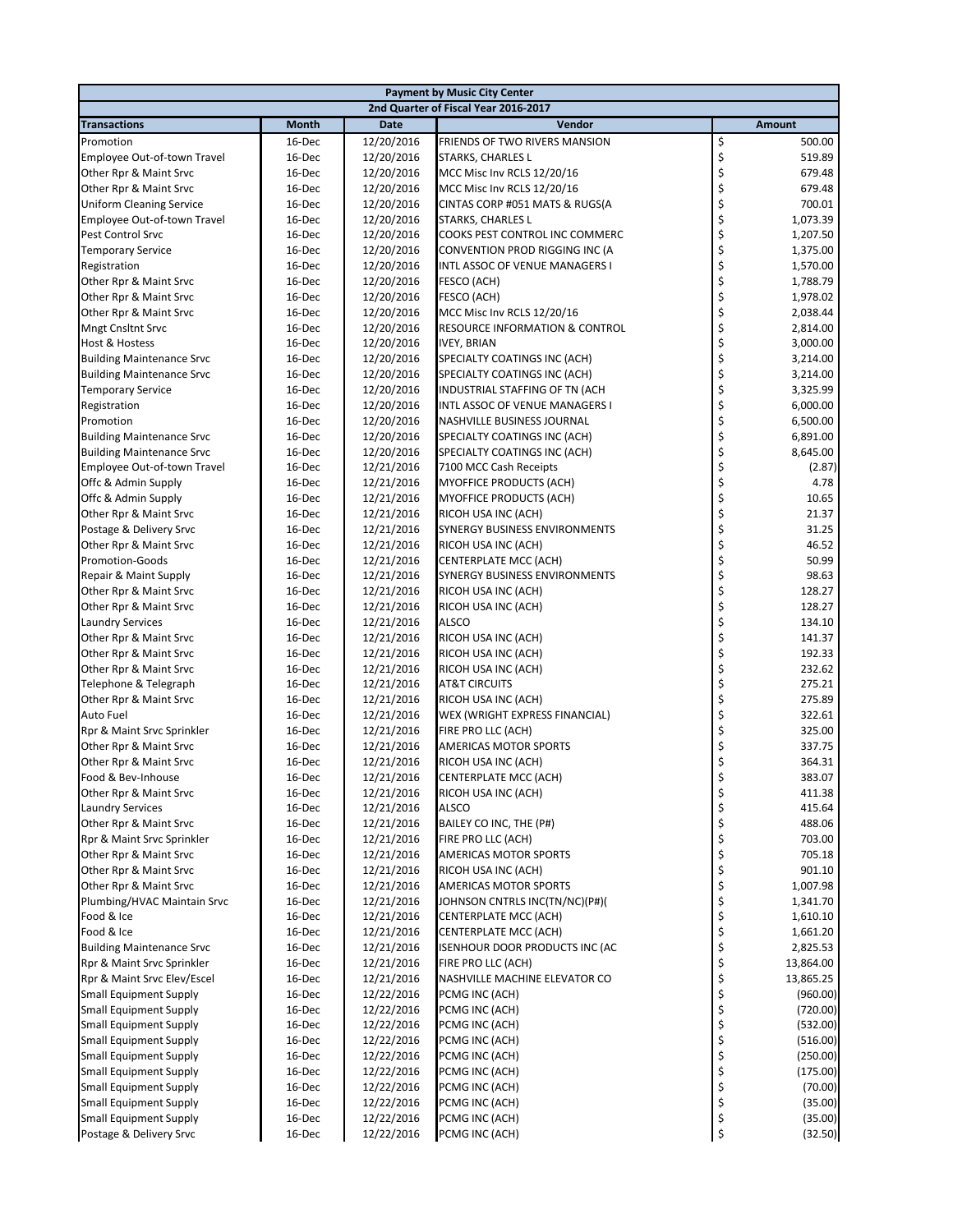| <b>Payment by Music City Center</b>                     |                  |                          |                                                                 |                              |  |  |
|---------------------------------------------------------|------------------|--------------------------|-----------------------------------------------------------------|------------------------------|--|--|
| 2nd Quarter of Fiscal Year 2016-2017                    |                  |                          |                                                                 |                              |  |  |
| <b>Transactions</b>                                     | Month            | <b>Date</b>              | Vendor                                                          | <b>Amount</b>                |  |  |
| Other Rpr & Maint Srvc                                  | 16-Dec           | 12/22/2016               | <b>AMERICAS MOTOR SPORTS</b>                                    | \$<br>(0.01)                 |  |  |
| Postage & Delivery Srvc                                 | 16-Dec           | 12/22/2016               | PCMG INC (ACH)                                                  | \$<br>5.13                   |  |  |
| Postage & Delivery Srvc                                 | 16-Dec           | 12/22/2016               | PCMG INC (ACH)                                                  | \$<br>5.49                   |  |  |
| <b>Small Equipment Supply</b>                           | 16-Dec           | 12/22/2016               | MCGANN, AMANO (ACH)                                             | \$<br>20.00                  |  |  |
| Postage & Delivery Srvc                                 | 16-Dec           | 12/22/2016               | PCMG INC (ACH)                                                  | \$<br>21.88                  |  |  |
| <b>Small Equipment Supply</b>                           | 16-Dec           | 12/22/2016               | PCMG INC (ACH)                                                  | \$<br>35.00                  |  |  |
| <b>Small Equipment Supply</b>                           | 16-Dec           | 12/22/2016               | PCMG INC (ACH)                                                  | \$<br>35.00                  |  |  |
| <b>Small Equipment Supply</b>                           | 16-Dec           | 12/22/2016               | PCMG INC (ACH)                                                  | \$<br>70.00                  |  |  |
| Offc & Admin Supply                                     | 16-Dec           | 12/22/2016               | MCGANN, AMANO (ACH)                                             | \$<br>129.80                 |  |  |
| Other Rpr & Maint Srvc                                  | 16-Dec           | 12/22/2016               | FESCO (ACH)                                                     | \$<br>160.98                 |  |  |
| <b>Small Equipment Supply</b>                           | 16-Dec           | 12/22/2016               | PCMG INC (ACH)                                                  | \$<br>175.00                 |  |  |
| Other Rpr & Maint Srvc                                  | 16-Dec           | 12/22/2016               | FESCO (ACH)                                                     | \$<br>246.73<br>\$<br>250.00 |  |  |
| <b>Small Equipment Supply</b><br>Other Rpr & Maint Srvc | 16-Dec<br>16-Dec | 12/22/2016<br>12/22/2016 | PCMG INC (ACH)<br>FESCO (ACH)                                   | \$<br>282.00                 |  |  |
| <b>Small Equipment Supply</b>                           | 16-Dec           | 12/22/2016               | PCMG INC (ACH)                                                  | \$<br>516.00                 |  |  |
| <b>Small Equipment Supply</b>                           | 16-Dec           | 12/22/2016               | PCMG INC (ACH)                                                  | \$<br>532.00                 |  |  |
| Other Rpr & Maint Srvc                                  | 16-Dec           | 12/22/2016               | FESCO (ACH)                                                     | \$<br>539.45                 |  |  |
| <b>Building Maintenance Srvc</b>                        | 16-Dec           | 12/22/2016               | <b>ISENHOUR DOOR PRODUCTS INC (AC</b>                           | \$<br>625.00                 |  |  |
| <b>Small Equipment Supply</b>                           | 16-Dec           | 12/22/2016               | PCMG INC (ACH)                                                  | \$<br>720.00                 |  |  |
| <b>Small Equipment Supply</b>                           | 16-Dec           | 12/22/2016               | PCMG INC (ACH)                                                  | \$<br>960.00                 |  |  |
| Other Rpr & Maint Srvc                                  | 16-Dec           | 12/22/2016               | FESCO (ACH)                                                     | \$<br>1,318.00               |  |  |
| <b>Electrical Supply-Lamps</b>                          | 16-Dec           | 12/22/2016               | WILLIAMS WHOLESALE SUPPLY OF N                                  | \$<br>7,438.25               |  |  |
| <b>Merchant Fees</b>                                    | 16-Dec           | 12/22/2016               | <b>FIS</b>                                                      | \$<br>13,371.93              |  |  |
| <b>Merchant Fees</b>                                    | 16-Dec           | 12/27/2016               | 7100 MCC CC Receipts                                            | \$<br>(129.49)               |  |  |
| <b>HHold &amp; Jnitr Supply</b>                         | 16-Dec           | 12/27/2016               | AMERICAN PAPER & TWINE CO (ACH                                  | \$<br>60.72                  |  |  |
| <b>HHold &amp; Jnitr Supply</b>                         | 16-Dec           | 12/27/2016               | AMERICAN PAPER & TWINE CO (ACH                                  | \$<br>281.20                 |  |  |
| <b>HHold &amp; Jnitr Supply</b>                         | 16-Dec           | 12/27/2016               | AMERICAN PAPER & TWINE CO (ACH                                  | \$<br>293.45                 |  |  |
| Other Rpr & Maint Srvc                                  | 16-Dec           | 12/27/2016               | FESCO (ACH)                                                     | \$<br>349.56                 |  |  |
| <b>HHold &amp; Jnitr Supply</b>                         | 16-Dec           | 12/27/2016               | AMERICAN PAPER & TWINE CO (ACH                                  | \$<br>1,247.25               |  |  |
| Printing/Binding                                        | 16-Dec           | 12/27/2016               | TOLEDO TICKET CO (ACH)                                          | \$<br>2,628.72               |  |  |
| Landscaping Srvc-Indoor                                 | 16-Dec           | 12/28/2016               | PLANTS ALIVE (ACH)                                              | \$<br>(11, 637.31)           |  |  |
| <b>Temporary Service</b>                                | 16-Dec           | 12/28/2016               | ELITE SHOW SERVICES INC (ACH)                                   | \$<br>(60.00)                |  |  |
| Postage & Delivery Srvc                                 | 16-Dec           | 12/28/2016               | BLINK MARKETING INC (ACH)                                       | \$<br>12.65                  |  |  |
| Postage & Delivery Srvc                                 | 16-Dec           | 12/28/2016               | <b>BLINK MARKETING INC (ACH)</b>                                | \$<br>19.78                  |  |  |
| Promotion                                               | 16-Dec           | 12/28/2016               | BLINK MARKETING INC (ACH)                                       | \$<br>30.00                  |  |  |
| Food & Bev-Inhouse                                      | 16-Dec           | 12/28/2016               | <b>CENTERPLATE MCC (ACH)</b>                                    | \$<br>112.52                 |  |  |
| Landscaping Srvc<br><b>Cable Television</b>             | 16-Dec           | 12/28/2016               | REED LANDSCAPING INC (ACH)<br><b>AT&amp;T CIRCUITS</b>          | \$<br>113.85                 |  |  |
| Auto Oil/Lubricants                                     | 16-Dec<br>16-Dec | 12/28/2016<br>12/28/2016 |                                                                 | \$<br>120.00<br>\$<br>635.54 |  |  |
| <b>Temporary Service</b>                                | 16-Dec           | 12/28/2016               | PARMAN ENERGY CORP (ACH)(OFM O<br>ELITE SHOW SERVICES INC (ACH) | \$<br>1,355.40               |  |  |
| Promotion                                               | 16-Dec           | 12/28/2016               | <b>BLINK MARKETING INC (ACH)</b>                                | \$<br>1,790.00               |  |  |
| <b>Building Maintenance Srvc</b>                        | 16-Dec           | 12/28/2016               | ISENHOUR DOOR PRODUCTS INC (AC                                  | Ś<br>3,075.00                |  |  |
| Landscaping Srvc-Indoor                                 | 16-Dec           | 12/28/2016               | PLANTS ALIVE (ACH)                                              | \$<br>10,602.00              |  |  |
| Food & Ice                                              | 16-Dec           | 12/29/2016               | MCC 12/16 AR Entries                                            | \$<br>(1,000.00)             |  |  |
| <b>Temporary Service</b>                                | 16-Dec           | 12/29/2016               | MCC 12/16 Temp Labor RCLS                                       | \$<br>(715.66)               |  |  |
| <b>Uniform Cleaning Service</b>                         | 16-Dec           | 12/29/2016               | BLINK MARKETING INC (ACH)                                       | \$<br>(13.52)                |  |  |
| <b>Uniform Cleaning Service</b>                         | 16-Dec           | 12/29/2016               | BLINK MARKETING INC (ACH)                                       | \$<br>(13.52)                |  |  |
| <b>Uniform Cleaning Service</b>                         | 16-Dec           | 12/29/2016               | <b>BLINK MARKETING INC (ACH)</b>                                | \$<br>(6.76)                 |  |  |
| <b>Uniform Cleaning Service</b>                         | 16-Dec           | 12/29/2016               | BLINK MARKETING INC (ACH)                                       | \$<br>(6.76)                 |  |  |
| Postage & Delivery Srvc                                 | 16-Dec           | 12/29/2016               | ISENHOUR DOOR PRODUCTS INC (AC                                  | \$<br>35.00                  |  |  |
| Other Rpr & Maint Srvc                                  | 16-Dec           | 12/29/2016               | KELSAN INC (ACH)                                                | \$<br>37.50                  |  |  |
| Registration                                            | 16-Dec           | 12/29/2016               | <b>NASHVILLE CONVENTION &amp; VISITOR</b>                       | \$<br>50.00                  |  |  |
| <b>HHold &amp; Jnitr Supply</b>                         | 16-Dec           | 12/29/2016               | W W GRAINGER (P#)                                               | \$<br>78.94                  |  |  |
| Other Rpr & Maint Srvc                                  | 16-Dec           | 12/29/2016               | KELSAN INC (ACH)                                                | \$<br>123.66                 |  |  |
| <b>HHold &amp; Jnitr Supply</b>                         | 16-Dec           | 12/29/2016               | W W GRAINGER (P#)                                               | \$<br>233.32                 |  |  |
| Employee Local Travel/Park                              | 16-Dec           | 12/29/2016               | CENTERPLATE MCC (ACH)                                           | \$<br>535.30                 |  |  |
| <b>Temporary Service-Reimb</b>                          | 16-Dec           | 12/29/2016               | MCC 12/16 Temp Labor RCLS                                       | \$<br>715.66                 |  |  |
| <b>Building Maintenance Srvc</b>                        | 16-Dec           | 12/29/2016               | <b>ISENHOUR DOOR PRODUCTS INC (AC</b>                           | \$<br>3,181.50               |  |  |
| <b>Temporary Service</b>                                | 16-Dec           | 12/30/2016               | ELITE SHOW SERVICES INC (ACH)                                   | \$<br>(10.00)                |  |  |
| Rent Equipment                                          | 16-Dec           | 12/30/2016               | PENSKE TRUCK LEASING (ACH)                                      | \$<br>3.00                   |  |  |
| <b>Rent Equipment</b><br>Rent Equipment                 | 16-Dec<br>16-Dec | 12/30/2016<br>12/30/2016 | PENSKE TRUCK LEASING (ACH)<br>PENSKE TRUCK LEASING (ACH)        | \$<br>3.00<br>\$<br>4.65     |  |  |
| <b>FSA Pre-Tax Savings</b>                              | 16-Dec           | 12/30/2016               | <b>Actual Burden Journal Entries</b>                            | \$<br>5.17                   |  |  |
| Cafe Plan Pre-Tax Savings                               | 16-Dec           | 12/30/2016               | <b>Actual Burden Journal Entries</b>                            | \$<br>6.76                   |  |  |
| <b>FSA Pre-Tax Savings</b>                              | 16-Dec           | 12/30/2016               | <b>Actual Burden Journal Entries</b>                            | \$<br>7.97                   |  |  |
|                                                         |                  |                          |                                                                 |                              |  |  |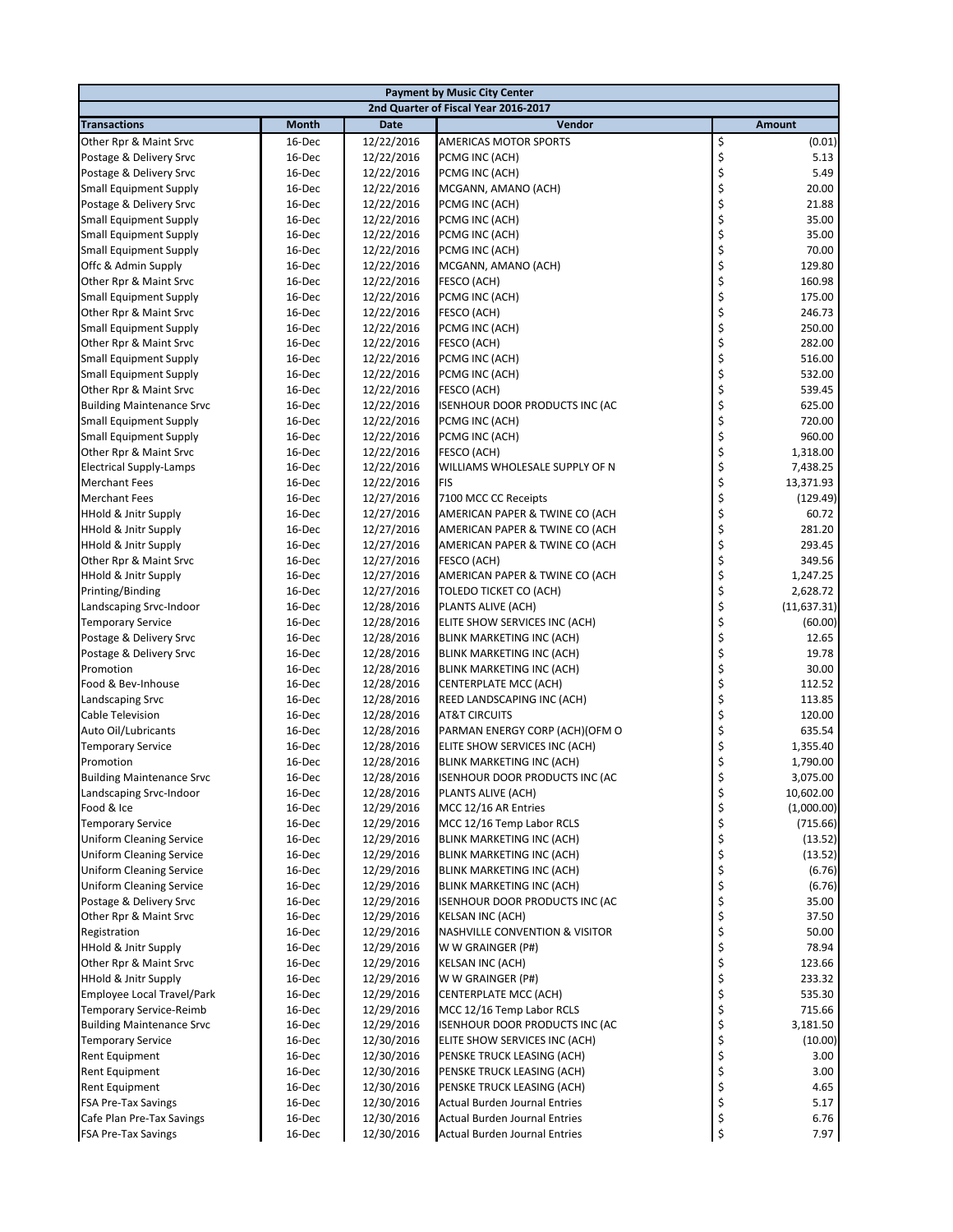| <b>Payment by Music City Center</b>  |              |             |                                                                              |               |  |  |
|--------------------------------------|--------------|-------------|------------------------------------------------------------------------------|---------------|--|--|
| 2nd Quarter of Fiscal Year 2016-2017 |              |             |                                                                              |               |  |  |
| <b>Transactions</b>                  | <b>Month</b> | <b>Date</b> | Vendor                                                                       | <b>Amount</b> |  |  |
| <b>FSA Pre-Tax Savings</b>           | 16-Dec       | 12/30/2016  | <b>Actual Burden Journal Entries</b>                                         | \$<br>7.97    |  |  |
| Postage & Delivery Srvc              | 16-Dec       | 12/30/2016  | KENNY PIPE & SUPPLY INC (ACH)                                                | \$<br>8.00    |  |  |
| <b>FSA Pre-Tax Savings</b>           | 16-Dec       | 12/30/2016  | <b>Actual Burden Journal Entries</b>                                         | \$<br>8.93    |  |  |
| Overtime Pay                         | 16-Dec       | 12/30/2016  | <b>Payroll Labor Distribution</b>                                            | \$<br>13.16   |  |  |
| <b>Employer Dental Group</b>         | 16-Dec       | 12/30/2016  | <b>Actual Burden Journal Entries</b>                                         | \$<br>14.14   |  |  |
| <b>Employer Dental Group</b>         | 16-Dec       | 12/30/2016  | <b>Actual Burden Journal Entries</b>                                         | \$<br>14.14   |  |  |
| <b>Employer Group Life</b>           | 16-Dec       | 12/30/2016  | <b>Actual Burden Journal Entries</b>                                         | \$<br>14.20   |  |  |
| Cafe Plan Pre-Tax Savings            | 16-Dec       | 12/30/2016  | <b>Actual Burden Journal Entries</b>                                         | \$<br>14.30   |  |  |
| Cafe Plan Pre-Tax Savings            | 16-Dec       | 12/30/2016  | <b>Actual Burden Journal Entries</b>                                         | \$<br>16.80   |  |  |
| Cafe Plan Pre-Tax Savings            | 16-Dec       | 12/30/2016  | <b>Actual Burden Journal Entries</b>                                         | \$<br>18.12   |  |  |
| <b>Employer SSN Medical</b>          | 16-Dec       | 12/30/2016  | <b>Actual Burden Journal Entries</b>                                         | \$<br>23.22   |  |  |
| <b>FSA Pre-Tax Savings</b>           | 16-Dec       | 12/30/2016  | <b>Actual Burden Journal Entries</b>                                         | \$<br>23.91   |  |  |
| Cafe Plan Pre-Tax Savings            | 16-Dec       | 12/30/2016  | <b>Actual Burden Journal Entries</b>                                         | \$<br>24.04   |  |  |
| Cafe Plan Pre-Tax Savings            | 16-Dec       | 12/30/2016  | <b>Actual Burden Journal Entries</b>                                         | \$<br>25.47   |  |  |
| Cafe Plan Pre-Tax Savings            | 16-Dec       | 12/30/2016  | <b>Actual Burden Journal Entries</b>                                         | \$<br>25.47   |  |  |
| Cafe Plan Pre-Tax Savings            | 16-Dec       | 12/30/2016  | <b>Actual Burden Journal Entries</b>                                         | \$<br>25.86   |  |  |
| <b>Employer Dental Group</b>         | 16-Dec       | 12/30/2016  | <b>Actual Burden Journal Entries</b>                                         | \$<br>28.28   |  |  |
| <b>Employer Dental Group</b>         | 16-Dec       | 12/30/2016  | <b>Actual Burden Journal Entries</b>                                         | \$<br>28.28   |  |  |
| <b>Employer Dental Group</b>         | 16-Dec       | 12/30/2016  | <b>Actual Burden Journal Entries</b>                                         | \$<br>28.28   |  |  |
| <b>Employer Dental Group</b>         | 16-Dec       | 12/30/2016  | <b>Actual Burden Journal Entries</b>                                         | \$<br>28.28   |  |  |
| <b>Employer Group Life</b>           | 16-Dec       | 12/30/2016  | <b>Actual Burden Journal Entries</b>                                         | \$<br>28.40   |  |  |
| <b>Employer Group Life</b>           | 16-Dec       | 12/30/2016  | <b>Actual Burden Journal Entries</b>                                         | \$<br>28.40   |  |  |
| <b>Employer Group Life</b>           | 16-Dec       | 12/30/2016  | <b>Actual Burden Journal Entries</b>                                         | \$<br>28.40   |  |  |
| Cafe Plan Pre-Tax Savings            | 16-Dec       | 12/30/2016  | <b>Actual Burden Journal Entries</b>                                         | \$<br>38.62   |  |  |
| Cafe Plan Pre-Tax Savings            | 16-Dec       | 12/30/2016  | <b>Actual Burden Journal Entries</b>                                         | \$<br>39.38   |  |  |
| Cafe Plan Pre-Tax Savings            | 16-Dec       | 12/30/2016  | <b>Actual Burden Journal Entries</b>                                         | \$<br>39.72   |  |  |
| <b>Employer Dental Group</b>         | 16-Dec       | 12/30/2016  | <b>Actual Burden Journal Entries</b>                                         | \$<br>42.42   |  |  |
| <b>Employer Dental Group</b>         | 16-Dec       | 12/30/2016  | <b>Actual Burden Journal Entries</b>                                         | \$<br>42.42   |  |  |
| <b>Employer Dental Group</b>         | 16-Dec       | 12/30/2016  | <b>Actual Burden Journal Entries</b>                                         | \$<br>42.42   |  |  |
| <b>Employer Group Life</b>           | 16-Dec       | 12/30/2016  | <b>Actual Burden Journal Entries</b>                                         | \$<br>42.60   |  |  |
| <b>Employer Group Life</b>           | 16-Dec       | 12/30/2016  | <b>Actual Burden Journal Entries</b>                                         | \$<br>42.60   |  |  |
| <b>Employer Group Life</b>           | 16-Dec       | 12/30/2016  | <b>Actual Burden Journal Entries</b>                                         | \$<br>42.60   |  |  |
| <b>Employer Group Life</b>           | 16-Dec       | 12/30/2016  | <b>Actual Burden Journal Entries</b>                                         | \$<br>42.60   |  |  |
| Cafe Plan Pre-Tax Savings            | 16-Dec       | 12/30/2016  | <b>Actual Burden Journal Entries</b>                                         | \$<br>43.54   |  |  |
| <b>Employer SSN Medical</b>          | 16-Dec       | 12/30/2016  | <b>Actual Burden Journal Entries</b>                                         | \$<br>46.13   |  |  |
| Cafe Plan Pre-Tax Savings            | 16-Dec       | 12/30/2016  | <b>Actual Burden Journal Entries</b>                                         | \$<br>48.32   |  |  |
| <b>Employer SSN Medical</b>          | 16-Dec       | 12/30/2016  | <b>Actual Burden Journal Entries</b>                                         | \$<br>55.71   |  |  |
| <b>Employer Dental Group</b>         | 16-Dec       | 12/30/2016  | <b>Actual Burden Journal Entries</b>                                         | \$<br>56.56   |  |  |
| <b>Employer Dental Group</b>         | 16-Dec       | 12/30/2016  | <b>Actual Burden Journal Entries</b>                                         | \$<br>56.56   |  |  |
| <b>Employer Group Life</b>           | 16-Dec       | 12/30/2016  | Actual Burden Journal Entries                                                | \$<br>56.80   |  |  |
| <b>Employer Group Life</b>           | 16-Dec       | 12/30/2016  | <b>Actual Burden Journal Entries</b>                                         | \$<br>56.80   |  |  |
| <b>Employer Dental Group</b>         | 16-Dec       | 12/30/2016  | <b>Actual Burden Journal Entries</b>                                         | Ś<br>70.70    |  |  |
| <b>Employer Group Life</b>           | 16-Dec       | 12/30/2016  | <b>Actual Burden Journal Entries</b>                                         | \$<br>71.00   |  |  |
| <b>Employer Group Life</b>           | 16-Dec       | 12/30/2016  | <b>Actual Burden Journal Entries</b>                                         | \$<br>71.00   |  |  |
| CCA Employer 401K Plan               | 16-Dec       | 12/30/2016  | <b>Actual Burden Journal Entries</b>                                         | \$<br>72.20   |  |  |
| Cafe Plan Pre-Tax Savings            | 16-Dec       | 12/30/2016  | <b>Actual Burden Journal Entries</b>                                         | \$<br>83.23   |  |  |
| <b>Employer Dental Group</b>         | 16-Dec       | 12/30/2016  | <b>Actual Burden Journal Entries</b>                                         | \$<br>87.66   |  |  |
| <b>Employer SSN Medical</b>          | 16-Dec       | 12/30/2016  | <b>Actual Burden Journal Entries</b>                                         | \$<br>88.78   |  |  |
| <b>Employer SSN Medical</b>          | 16-Dec       | 12/30/2016  | <b>Actual Burden Journal Entries</b>                                         | \$<br>89.08   |  |  |
| <b>Employer Group Life</b>           | 16-Dec       | 12/30/2016  | <b>Actual Burden Journal Entries</b>                                         | \$<br>90.44   |  |  |
| Rent Equipment                       | 16-Dec       | 12/30/2016  | PENSKE TRUCK LEASING (ACH)                                                   | \$<br>95.00   |  |  |
| <b>Overtime Pay</b>                  | 16-Dec       | 12/30/2016  | Payroll Labor Distribution                                                   | \$<br>98.45   |  |  |
| <b>Employer OASDI</b>                | 16-Dec       | 12/30/2016  | <b>Actual Burden Journal Entries</b><br><b>Actual Burden Journal Entries</b> | \$<br>99.30   |  |  |
| <b>Employer SSN Medical</b>          | 16-Dec       | 12/30/2016  |                                                                              | \$<br>101.80  |  |  |
| <b>Employer SSN Medical</b>          | 16-Dec       | 12/30/2016  | <b>Actual Burden Journal Entries</b><br><b>Actual Burden Journal Entries</b> | \$<br>103.24  |  |  |
| <b>Employer SSN Medical</b>          | 16-Dec       | 12/30/2016  |                                                                              | \$<br>106.01  |  |  |
| CCA Employer 401K Plan               | 16-Dec       | 12/30/2016  | <b>Actual Burden Journal Entries</b>                                         | \$<br>111.92  |  |  |
| Cafe Plan Pre-Tax Savings            | 16-Dec       | 12/30/2016  | <b>Actual Burden Journal Entries</b><br><b>Actual Burden Journal Entries</b> | \$<br>116.33  |  |  |
| <b>Employer SSN Medical</b>          | 16-Dec       | 12/30/2016  |                                                                              | \$<br>118.03  |  |  |
| <b>Employer SSN Medical</b>          | 16-Dec       | 12/30/2016  | <b>Actual Burden Journal Entries</b>                                         | \$<br>121.05  |  |  |
| <b>Employer Dental Group</b>         | 16-Dec       | 12/30/2016  | <b>Actual Burden Journal Entries</b>                                         | \$<br>127.26  |  |  |
| <b>Employer SSN Medical</b>          | 16-Dec       | 12/30/2016  | <b>Actual Burden Journal Entries</b><br><b>Actual Burden Journal Entries</b> | \$<br>138.46  |  |  |
| <b>Employer Group Life</b>           | 16-Dec       | 12/30/2016  | <b>Actual Burden Journal Entries</b>                                         | \$<br>142.00  |  |  |
| <b>Employer Pension</b>              | 16-Dec       | 12/30/2016  |                                                                              | \$<br>145.45  |  |  |
| CCA Employer 401K Plan               | 16-Dec       | 12/30/2016  | <b>Actual Burden Journal Entries</b>                                         | \$<br>157.23  |  |  |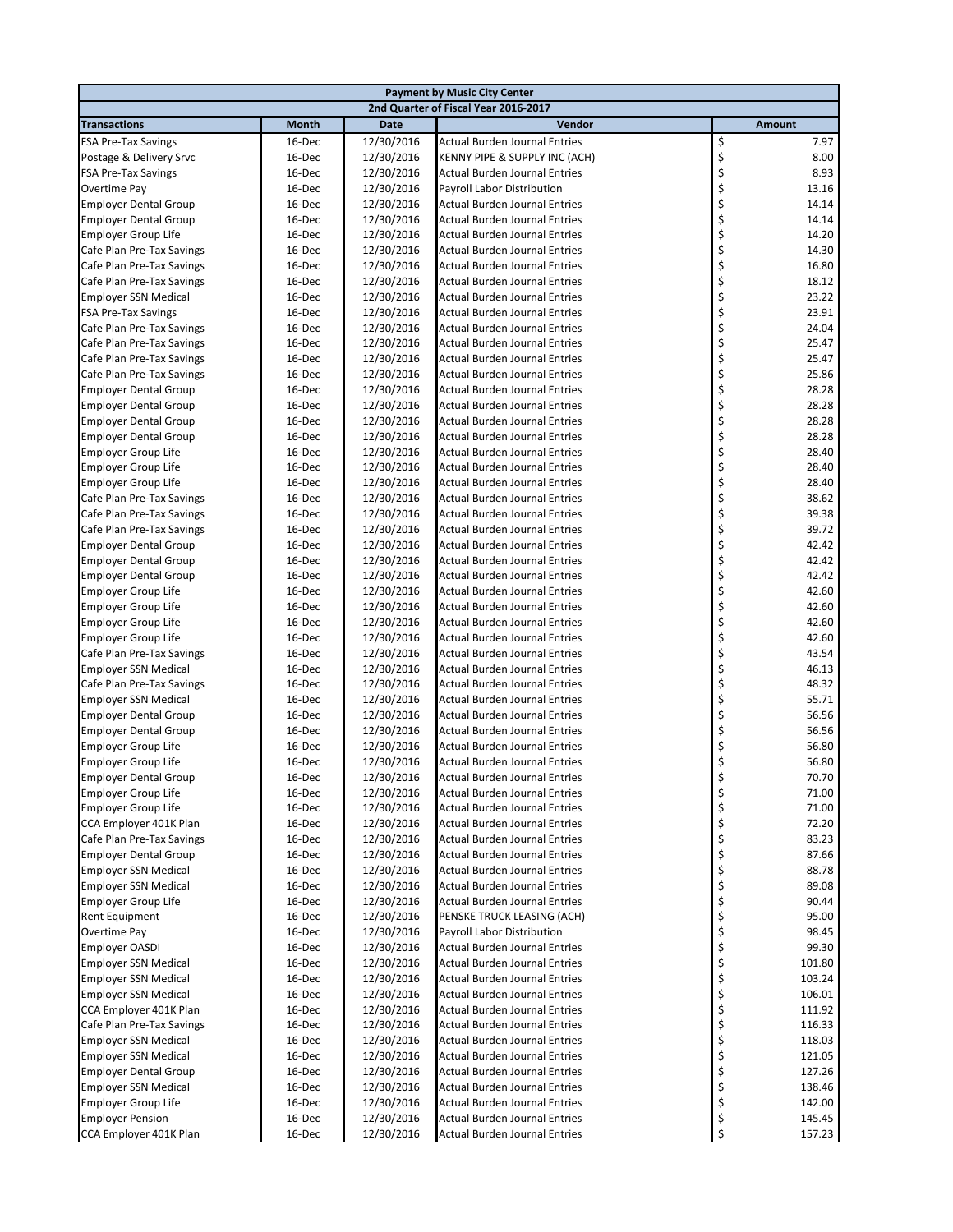| <b>Payment by Music City Center</b>  |              |             |                                      |                |  |  |
|--------------------------------------|--------------|-------------|--------------------------------------|----------------|--|--|
| 2nd Quarter of Fiscal Year 2016-2017 |              |             |                                      |                |  |  |
| <b>Transactions</b>                  | <b>Month</b> | <b>Date</b> | Vendor                               | <b>Amount</b>  |  |  |
| Cafe Plan Pre-Tax Savings            | 16-Dec       | 12/30/2016  | <b>Actual Burden Journal Entries</b> | \$<br>158.42   |  |  |
| Leave Pay                            | 16-Dec       | 12/30/2016  | Payroll Labor Distribution           | \$<br>165.12   |  |  |
| <b>Employer OASDI</b>                | 16-Dec       | 12/30/2016  | <b>Actual Burden Journal Entries</b> | \$<br>197.25   |  |  |
| <b>Employer Dental Group</b>         | 16-Dec       | 12/30/2016  | <b>Actual Burden Journal Entries</b> | \$<br>200.78   |  |  |
| Cafe Plan Pre-Tax Savings            | 16-Dec       | 12/30/2016  | <b>Actual Burden Journal Entries</b> | \$<br>200.88   |  |  |
| Overtime Pay                         | 16-Dec       | 12/30/2016  | Payroll Labor Distribution           | \$<br>202.08   |  |  |
| CCA Employer 401K Plan               | 16-Dec       | 12/30/2016  | <b>Actual Burden Journal Entries</b> | \$<br>220.72   |  |  |
| <b>Employer SSN Medical</b>          | 16-Dec       | 12/30/2016  | <b>Actual Burden Journal Entries</b> | \$<br>225.18   |  |  |
| <b>Employer Pension</b>              | 16-Dec       | 12/30/2016  | <b>Actual Burden Journal Entries</b> | \$<br>226.86   |  |  |
| <b>Employer Dental Group</b>         | 16-Dec       | 12/30/2016  | <b>Actual Burden Journal Entries</b> | \$<br>229.06   |  |  |
| <b>Employer Group Life</b>           | 16-Dec       | 12/30/2016  | <b>Actual Burden Journal Entries</b> | \$<br>234.59   |  |  |
| <b>Employer SSN Medical</b>          | 16-Dec       | 12/30/2016  | <b>Actual Burden Journal Entries</b> | \$<br>237.23   |  |  |
| <b>Employer OASDI</b>                | 16-Dec       | 12/30/2016  | <b>Actual Burden Journal Entries</b> | \$<br>238.21   |  |  |
| <b>Employer SSN Medical</b>          | 16-Dec       | 12/30/2016  | <b>Actual Burden Journal Entries</b> | \$<br>244.69   |  |  |
| <b>Employer Group Life</b>           | 16-Dec       | 12/30/2016  | <b>Actual Burden Journal Entries</b> | \$<br>246.64   |  |  |
| <b>Employer Group Health</b>         | 16-Dec       | 12/30/2016  | <b>Actual Burden Journal Entries</b> | \$<br>258.00   |  |  |
| Leave Pay                            | 16-Dec       | 12/30/2016  | Payroll Labor Distribution           | \$<br>268.12   |  |  |
| <b>Employer Dental Group</b>         | 16-Dec       | 12/30/2016  | <b>Actual Burden Journal Entries</b> | \$<br>271.52   |  |  |
| <b>Employer Group Life</b>           | 16-Dec       | 12/30/2016  | <b>Actual Burden Journal Entries</b> | \$<br>293.55   |  |  |
| Telephone & Telegraph                | 16-Dec       | 12/30/2016  | AT&T (PO BOX 105320)(105262)(7       | \$<br>300.00   |  |  |
| CCA Employer 401K Plan               | 16-Dec       | 12/30/2016  | <b>Actual Burden Journal Entries</b> | \$<br>318.98   |  |  |
| CCA Employer 401K Plan               | 16-Dec       | 12/30/2016  | <b>Actual Burden Journal Entries</b> | \$<br>321.58   |  |  |
| <b>Employer SSN Medical</b>          | 16-Dec       | 12/30/2016  | <b>Actual Burden Journal Entries</b> | \$<br>326.88   |  |  |
| Regular Pay                          | 16-Dec       | 12/30/2016  | Payroll Labor Distribution           | \$<br>346.25   |  |  |
| Cafe Plan Pre-Tax Savings            | 16-Dec       | 12/30/2016  | <b>Actual Burden Journal Entries</b> | \$<br>349.32   |  |  |
| <b>Holiday Pay</b>                   | 16-Dec       | 12/30/2016  | Payroll Labor Distribution           | \$<br>367.68   |  |  |
| <b>Employer OASDI</b>                | 16-Dec       | 12/30/2016  | <b>Actual Burden Journal Entries</b> | \$<br>379.65   |  |  |
| <b>Employer OASDI</b>                | 16-Dec       | 12/30/2016  | <b>Actual Burden Journal Entries</b> | \$<br>380.89   |  |  |
| <b>Employer SSN Medical</b>          | 16-Dec       | 12/30/2016  | <b>Actual Burden Journal Entries</b> | \$<br>421.68   |  |  |
| <b>Employer Pension</b>              | 16-Dec       | 12/30/2016  | <b>Actual Burden Journal Entries</b> | \$<br>433.67   |  |  |
| <b>Employer OASDI</b>                | 16-Dec       | 12/30/2016  | <b>Actual Burden Journal Entries</b> | \$<br>435.26   |  |  |
| <b>Employer OASDI</b>                | 16-Dec       | 12/30/2016  | <b>Actual Burden Journal Entries</b> | \$<br>441.43   |  |  |
| <b>Employer OASDI</b>                | 16-Dec       | 12/30/2016  | <b>Actual Burden Journal Entries</b> | \$<br>453.25   |  |  |
| <b>Employer SSN Medical</b>          | 16-Dec       | 12/30/2016  | <b>Actual Burden Journal Entries</b> | \$<br>460.05   |  |  |
| CCA Employer 401K Plan               | 16-Dec       | 12/30/2016  | <b>Actual Burden Journal Entries</b> | \$<br>494.72   |  |  |
| Plumbing/HVAC Maintain Srvc          | 16-Dec       | 12/30/2016  | KENNY PIPE & SUPPLY INC (ACH)        | \$<br>504.00   |  |  |
| <b>Employer OASDI</b>                | 16-Dec       | 12/30/2016  | <b>Actual Burden Journal Entries</b> | \$<br>504.62   |  |  |
| <b>Building Maintenance Srvc</b>     | 16-Dec       | 12/30/2016  | CRAWFORD DOOR SALES (ACH)            | \$<br>505.00   |  |  |
| <b>Employer Dental Group</b>         | 16-Dec       | 12/30/2016  | <b>Actual Burden Journal Entries</b> | \$<br>511.86   |  |  |
| <b>Employer OASDI</b>                | 16-Dec       | 12/30/2016  | <b>Actual Burden Journal Entries</b> | \$<br>517.61   |  |  |
| <b>Employer Group Life</b>           | 16-Dec       | 12/30/2016  | <b>Actual Burden Journal Entries</b> | \$<br>544.84   |  |  |
| <b>Employer Group Health</b>         | 16-Dec       | 12/30/2016  | <b>Actual Burden Journal Entries</b> | \$<br>546.00   |  |  |
| CCA Employer 401K Plan               | 16-Dec       | 12/30/2016  | <b>Actual Burden Journal Entries</b> | \$<br>588.58   |  |  |
| <b>Employer OASDI</b>                | 16-Dec       | 12/30/2016  | <b>Actual Burden Journal Entries</b> | \$<br>592.00   |  |  |
| <b>Employer SSN Medical</b>          | 16-Dec       | 12/30/2016  | <b>Actual Burden Journal Entries</b> | \$<br>632.26   |  |  |
| <b>Employer Group Health</b>         | 16-Dec       | 12/30/2016  | <b>Actual Burden Journal Entries</b> | \$<br>654.00   |  |  |
| <b>Employer Group Health</b>         | 16-Dec       | 12/30/2016  | <b>Actual Burden Journal Entries</b> | \$<br>654.00   |  |  |
| CCA Employer 401K Plan               | 16-Dec       | 12/30/2016  | <b>Actual Burden Journal Entries</b> | \$<br>671.54   |  |  |
| <b>Temporary Service</b>             | 16-Dec       | 12/30/2016  | LOOMIS FARGO & CO                    | \$<br>690.72   |  |  |
| CCA Employer 401K Plan               | 16-Dec       | 12/30/2016  | <b>Actual Burden Journal Entries</b> | \$<br>756.55   |  |  |
| Regular Pay                          | 16-Dec       | 12/30/2016  | Payroll Labor Distribution           | \$<br>777.04   |  |  |
| <b>Holiday Pay</b>                   | 16-Dec       | 12/30/2016  | Payroll Labor Distribution           | \$<br>792.48   |  |  |
| <b>Employer Pension</b>              | 16-Dec       | 12/30/2016  | <b>Actual Burden Journal Entries</b> | \$<br>812.66   |  |  |
| <b>Employer Pension</b>              | 16-Dec       | 12/30/2016  | <b>Actual Burden Journal Entries</b> | \$<br>834.17   |  |  |
| <b>Employer Group Health</b>         | 16-Dec       | 12/30/2016  | <b>Actual Burden Journal Entries</b> | \$<br>879.00   |  |  |
| <b>Employer Group Health</b>         | 16-Dec       | 12/30/2016  | <b>Actual Burden Journal Entries</b> | \$<br>912.00   |  |  |
| <b>Employer Group Health</b>         | 16-Dec       | 12/30/2016  | <b>Actual Burden Journal Entries</b> | \$<br>912.00   |  |  |
| <b>Employer Group Health</b>         | 16-Dec       | 12/30/2016  | <b>Actual Burden Journal Entries</b> | \$<br>927.00   |  |  |
| <b>Employer Pension</b>              | 16-Dec       | 12/30/2016  | <b>Actual Burden Journal Entries</b> | \$<br>958.25   |  |  |
| <b>Employer OASDI</b>                | 16-Dec       | 12/30/2016  | <b>Actual Burden Journal Entries</b> | \$<br>962.77   |  |  |
| <b>Employer OASDI</b>                | 16-Dec       | 12/30/2016  | <b>Actual Burden Journal Entries</b> | \$<br>1,014.34 |  |  |
| CCA Employer 401K Plan               | 16-Dec       | 12/30/2016  | <b>Actual Burden Journal Entries</b> | \$<br>1,019.97 |  |  |
| Employer OASDI                       | 16-Dec       | 12/30/2016  | <b>Actual Burden Journal Entries</b> | \$<br>1,046.24 |  |  |
| <b>Holiday Pay</b>                   | 16-Dec       | 12/30/2016  | Payroll Labor Distribution           | \$<br>1,159.44 |  |  |
| <b>Temporary Service</b>             | 16-Dec       | 12/30/2016  | ELITE SHOW SERVICES INC (ACH)        | \$<br>1,321.92 |  |  |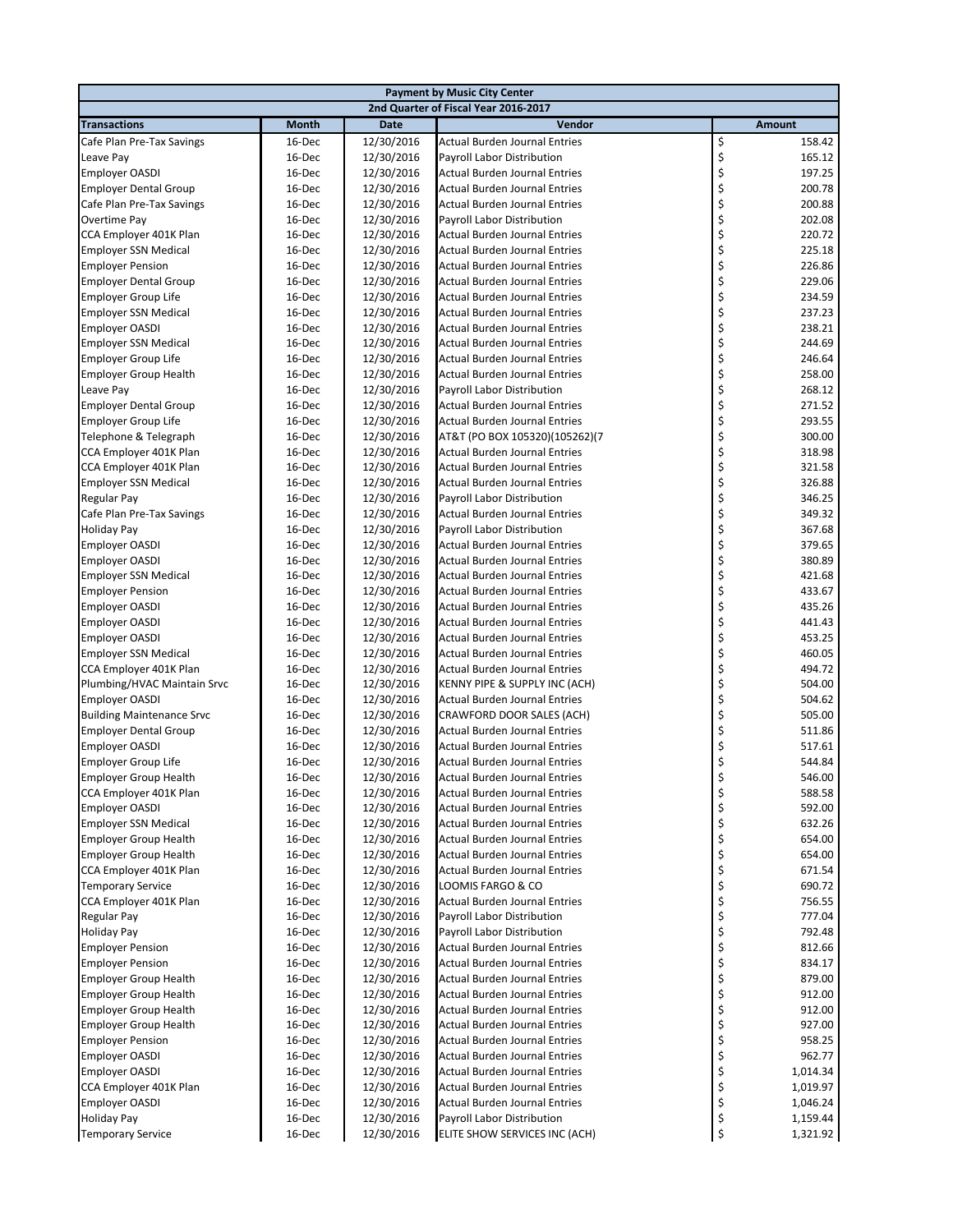| <b>Payment by Music City Center</b>  |        |             |                                      |                      |  |  |
|--------------------------------------|--------|-------------|--------------------------------------|----------------------|--|--|
| 2nd Quarter of Fiscal Year 2016-2017 |        |             |                                      |                      |  |  |
| <b>Transactions</b>                  | Month  | <b>Date</b> | Vendor                               | <b>Amount</b>        |  |  |
| <b>Temporary Service</b>             | 16-Dec | 12/30/2016  | ELITE SHOW SERVICES INC (ACH)        | \$<br>1,350.54       |  |  |
| Leave Pay                            | 16-Dec | 12/30/2016  | Payroll Labor Distribution           | \$<br>1,394.00       |  |  |
| <b>Employer OASDI</b>                | 16-Dec | 12/30/2016  | <b>Actual Burden Journal Entries</b> | \$<br>1,397.42       |  |  |
| Leave Pay                            | 16-Dec | 12/30/2016  | Payroll Labor Distribution           | \$<br>1,404.00       |  |  |
| <b>Employer Group Health</b>         | 16-Dec | 12/30/2016  | <b>Actual Burden Journal Entries</b> | \$<br>1,425.00       |  |  |
| <b>Employer Group Health</b>         | 16-Dec | 12/30/2016  | <b>Actual Burden Journal Entries</b> | \$<br>1,443.00       |  |  |
| Leave Pay                            | 16-Dec | 12/30/2016  | Payroll Labor Distribution           | \$<br>1,470.72       |  |  |
| <b>Holiday Pay</b>                   | 16-Dec | 12/30/2016  | Payroll Labor Distribution           | \$<br>1,507.20       |  |  |
| <b>Employer Group Health</b>         | 16-Dec | 12/30/2016  | <b>Actual Burden Journal Entries</b> | \$<br>1,548.00       |  |  |
| <b>Holiday Pay</b>                   | 16-Dec | 12/30/2016  | <b>Payroll Labor Distribution</b>    | \$<br>1,584.32       |  |  |
| Overtime Pay                         | 16-Dec | 12/30/2016  | Payroll Labor Distribution           | \$<br>1,657.48       |  |  |
| <b>Holiday Pay</b>                   | 16-Dec | 12/30/2016  | Payroll Labor Distribution           | \$<br>1,665.44       |  |  |
| <b>Holiday Pay</b>                   | 16-Dec | 12/30/2016  | Payroll Labor Distribution           | \$<br>1,720.00       |  |  |
| <b>Holiday Pay</b>                   | 16-Dec | 12/30/2016  | Payroll Labor Distribution           | \$<br>1,774.56       |  |  |
| <b>Employer OASDI</b>                | 16-Dec | 12/30/2016  | <b>Actual Burden Journal Entries</b> | \$<br>1,803.02       |  |  |
| <b>Employer Group Health</b>         | 16-Dec | 12/30/2016  | <b>Actual Burden Journal Entries</b> | \$<br>1,806.00       |  |  |
| Leave Pay                            | 16-Dec | 12/30/2016  | Payroll Labor Distribution           | \$<br>1,863.10       |  |  |
| <b>Holiday Pay</b>                   | 16-Dec | 12/30/2016  | Payroll Labor Distribution           | \$<br>1,936.72       |  |  |
| <b>Employer OASDI</b>                | 16-Dec | 12/30/2016  | <b>Actual Burden Journal Entries</b> | \$<br>1,967.34       |  |  |
| <b>Regular Pay</b>                   | 16-Dec | 12/30/2016  | Payroll Labor Distribution           | \$<br>1,987.73       |  |  |
| <b>Employer Pension</b>              | 16-Dec | 12/30/2016  | <b>Actual Burden Journal Entries</b> | \$<br>2,097.30       |  |  |
| <b>Holiday Pay</b>                   | 16-Dec | 12/30/2016  | <b>Payroll Labor Distribution</b>    | \$<br>2,102.16       |  |  |
| <b>Employer Pension</b>              | 16-Dec | 12/30/2016  | <b>Actual Burden Journal Entries</b> | \$<br>2,133.99       |  |  |
| Leave Pay                            | 16-Dec | 12/30/2016  | Payroll Labor Distribution           | \$<br>2,361.04       |  |  |
| <b>Regular Pay</b>                   | 16-Dec | 12/30/2016  | Payroll Labor Distribution           | \$<br>2,417.28       |  |  |
| <b>Employer Group Health</b>         | 16-Dec | 12/30/2016  | <b>Actual Burden Journal Entries</b> | \$<br>2,418.58       |  |  |
| Leave Pay                            | 16-Dec | 12/30/2016  | Payroll Labor Distribution           | \$<br>2,448.32       |  |  |
| Leave Pay                            | 16-Dec | 12/30/2016  | Payroll Labor Distribution           | \$<br>2,533.26       |  |  |
| <b>Temporary Service</b>             | 16-Dec | 12/30/2016  | ELITE SHOW SERVICES INC (ACH)        | \$<br>2,602.72       |  |  |
| <b>Temporary Service</b>             | 16-Dec | 12/30/2016  | ELITE SHOW SERVICES INC (ACH)        | \$<br>2,688.42       |  |  |
| <b>Employer OASDI</b>                | 16-Dec | 12/30/2016  | <b>Actual Burden Journal Entries</b> | \$<br>2,703.51       |  |  |
| <b>Regular Pay</b>                   | 16-Dec | 12/30/2016  | Payroll Labor Distribution           | \$<br>2,869.95       |  |  |
| <b>Employer Group Health</b>         | 16-Dec | 12/30/2016  | <b>Actual Burden Journal Entries</b> | \$<br>2,961.00       |  |  |
| <b>Holiday Pay</b>                   | 16-Dec | 12/30/2016  | Payroll Labor Distribution           | \$<br>3,023.62       |  |  |
| Leave Pay                            | 16-Dec | 12/30/2016  | Payroll Labor Distribution           | \$<br>3,121.28       |  |  |
| <b>Holiday Pay</b>                   | 16-Dec | 12/30/2016  | Payroll Labor Distribution           | \$<br>3,399.20       |  |  |
| Leave Pay                            | 16-Dec | 12/30/2016  | Payroll Labor Distribution           | \$<br>3,473.74       |  |  |
| <b>Regular Pay</b>                   | 16-Dec | 12/30/2016  | <b>Payroll Labor Distribution</b>    | \$<br>4,222.99       |  |  |
| <b>Holiday Pay</b>                   | 16-Dec | 12/30/2016  | Payroll Labor Distribution           | \$<br>4,273.52       |  |  |
| <b>Holiday Pay</b>                   | 16-Dec | 12/30/2016  | Payroll Labor Distribution           | \$<br>4,293.26       |  |  |
| Leave Pay                            | 16-Dec | 12/30/2016  | Payroll Labor Distribution           | \$<br>4,311.44       |  |  |
| Regular Pay                          | 16-Dec | 12/30/2016  | Payroll Labor Distribution           | \$<br>4,465.76       |  |  |
| <b>Employer Group Health</b>         | 16-Dec | 12/30/2016  | <b>Actual Burden Journal Entries</b> | \$<br>\$<br>4,587.58 |  |  |
| <b>Regular Pay</b>                   | 16-Dec | 12/30/2016  | Payroll Labor Distribution           | 4,596.03             |  |  |
| <b>Regular Pay</b>                   | 16-Dec | 12/30/2016  | Payroll Labor Distribution           | \$<br>4,609.80       |  |  |
| <b>Regular Pay</b>                   | 16-Dec | 12/30/2016  | Payroll Labor Distribution           | \$<br>4,926.33       |  |  |
| Leave Pay                            | 16-Dec | 12/30/2016  | Payroll Labor Distribution           | \$<br>5,051.60       |  |  |
| Refuse Disposal-Reimb                | 16-Dec | 12/30/2016  | REPUBLIC SVCS NASH / ALLIED WAS      | \$<br>5,212.83       |  |  |
| Leave Pay                            | 16-Dec | 12/30/2016  | Payroll Labor Distribution           | \$<br>5,480.13       |  |  |
| Leave Pay                            | 16-Dec | 12/30/2016  | Payroll Labor Distribution           | \$<br>5,712.26       |  |  |
| <b>Employer Group Health</b>         | 16-Dec | 12/30/2016  | <b>Actual Burden Journal Entries</b> | \$<br>5,802.58       |  |  |
| <b>Holiday Pay</b>                   | 16-Dec | 12/30/2016  | Payroll Labor Distribution           | \$<br>6,349.94       |  |  |
| <b>Holiday Pay</b>                   | 16-Dec | 12/30/2016  | Payroll Labor Distribution           | \$<br>6,598.02       |  |  |
| Leave Pay                            | 16-Dec | 12/30/2016  | Payroll Labor Distribution           | \$<br>6,615.67       |  |  |
| Leave Pay                            | 16-Dec | 12/30/2016  | Payroll Labor Distribution           | \$<br>6,893.79       |  |  |
| <b>Holiday Pay</b>                   | 16-Dec | 12/30/2016  | Payroll Labor Distribution           | \$<br>7,372.22       |  |  |
| <b>Employer Group Health</b>         | 16-Dec | 12/30/2016  | <b>Actual Burden Journal Entries</b> | \$<br>7,458.68       |  |  |
| Regular Pay                          | 16-Dec | 12/30/2016  | Payroll Labor Distribution           | \$<br>7,519.92       |  |  |
| <b>Regular Pay</b>                   | 16-Dec | 12/30/2016  | Payroll Labor Distribution           | \$<br>9,222.05       |  |  |
| <b>Regular Pay</b>                   | 16-Dec | 12/30/2016  | Payroll Labor Distribution           | \$<br>9,793.40       |  |  |
| Regular Pay                          | 16-Dec | 12/30/2016  | Payroll Labor Distribution           | \$<br>10,123.06      |  |  |
| <b>Holiday Pay</b>                   | 16-Dec | 12/30/2016  | Payroll Labor Distribution           | \$<br>10,484.26      |  |  |
| Leave Pay                            | 16-Dec | 12/30/2016  | Payroll Labor Distribution           | \$<br>11,600.49      |  |  |
| <b>Employer Group Health</b>         | 16-Dec | 12/30/2016  | <b>Actual Burden Journal Entries</b> | \$<br>12,924.58      |  |  |
| <b>Regular Pay</b>                   | 16-Dec | 12/30/2016  | Payroll Labor Distribution           | \$<br>18,185.75      |  |  |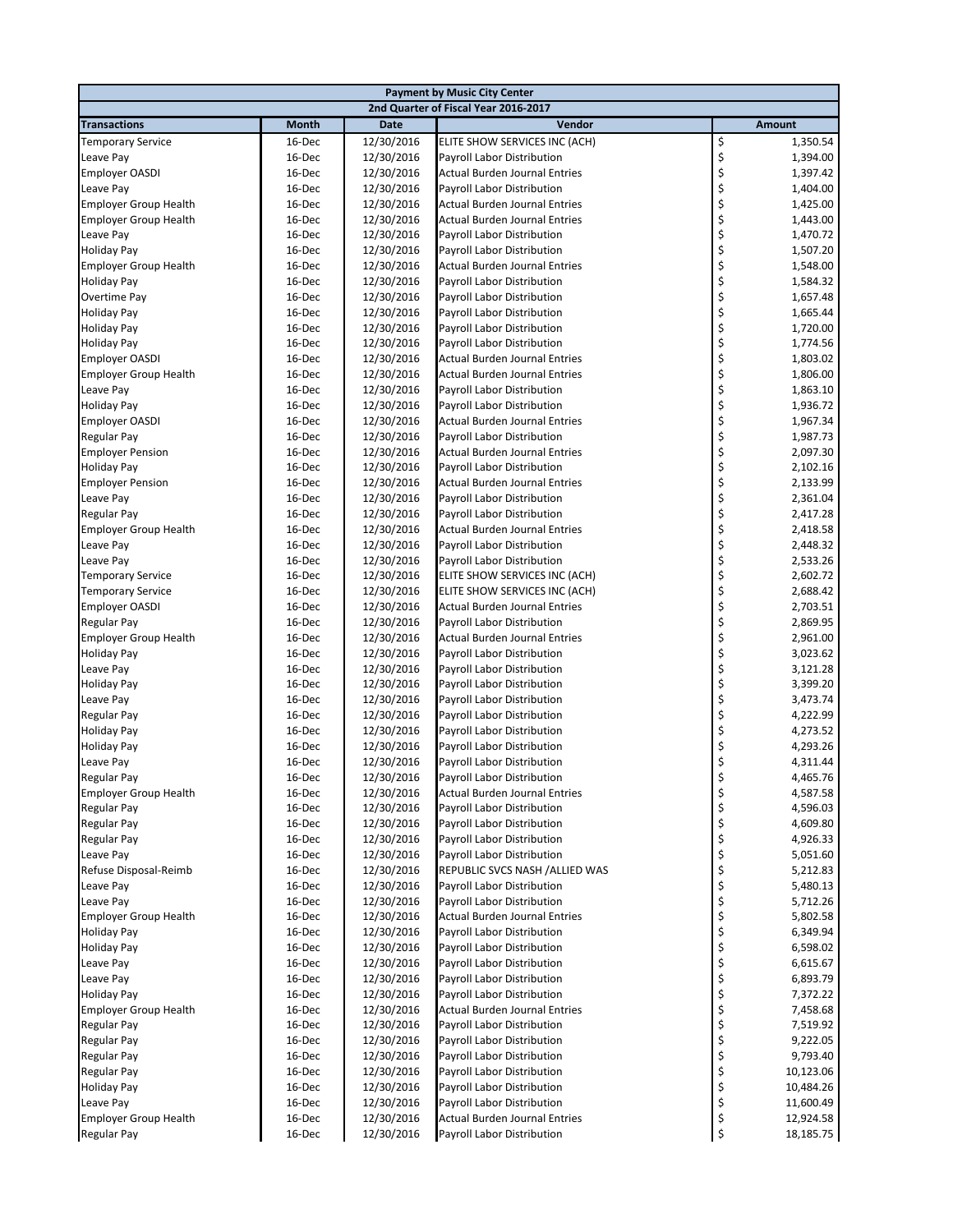| <b>Payment by Music City Center</b>  |              |             |                                |                   |  |  |
|--------------------------------------|--------------|-------------|--------------------------------|-------------------|--|--|
| 2nd Quarter of Fiscal Year 2016-2017 |              |             |                                |                   |  |  |
| <b>Transactions</b>                  | <b>Month</b> | <b>Date</b> | Vendor                         | Amount            |  |  |
| Regular Pay                          | 16-Dec       | 12/30/2016  | Payroll Labor Distribution     | \$<br>20,388.57   |  |  |
| Regular Pay                          | 16-Dec       | 12/30/2016  | Payroll Labor Distribution     | \$<br>26,086.47   |  |  |
| <b>Building Maintenance Srvc</b>     | 16-Dec       | 12/31/2016  | MCC 12/16 F&B INV RCLS         | \$<br>(21,964.00) |  |  |
| Refuse Disposal-Reimb                | 16-Dec       | 12/31/2016  | REPUBLIC SVCS OF NASH / BFI WA | \$<br>(5,212.83)  |  |  |
| Registration                         | 16-Dec       | 12/31/2016  | Fifth Third CCard Dec 2016     | \$<br>(1, 109.00) |  |  |
| Printing/Binding                     | 16-Dec       | 12/31/2016  | MCC Misc AR JE 12/16           | \$<br>(276.00)    |  |  |
| Offc & Admin Supply                  | 16-Dec       | 12/31/2016  | MCC Misc AR JE 12/16           | \$<br>(187.60)    |  |  |
| Employee Out-of-town Travel          | 16-Dec       | 12/31/2016  | Fifth Third CCard Dec 2016     | \$<br>(96.39)     |  |  |
| <b>Laundry Services</b>              | 16-Dec       | 12/31/2016  | <b>ALSCO</b>                   | \$<br>(4.39)      |  |  |
| Other Rpr & Maint Srvc               | 16-Dec       | 12/31/2016  | <b>AMERICAS MOTOR SPORTS</b>   | \$<br>(0.09)      |  |  |
| Food & Ice                           | 16-Dec       | 12/31/2016  | CENTERPLATE MCC (ACH)          | \$<br>6.02        |  |  |
| <b>Small Equipment Supply</b>        | 16-Dec       | 12/31/2016  | MCC PCC MUSIC CITY CENTER      | \$<br>7.64        |  |  |
| Employee Out-of-town Travel          | 16-Dec       | 12/31/2016  | Fifth Third CCard Dec 2016     | \$<br>8.00        |  |  |
| Employee Out-of-town Travel          | 16-Dec       | 12/31/2016  | Fifth Third CCard Dec 2016     | \$<br>9.25        |  |  |
| Employee Out-of-town Travel          | 16-Dec       | 12/31/2016  | Fifth Third CCard Dec 2016     | \$<br>9.25        |  |  |
| <b>Uniform Cleaning Service</b>      | 16-Dec       | 12/31/2016  | MCC PCC MUSIC CITY CENTER      | \$<br>9.29        |  |  |
| Employee Out-of-town Travel          | 16-Dec       | 12/31/2016  | Fifth Third CCard Dec 2016     | \$<br>9.75        |  |  |
| Employee Out-of-town Travel          | 16-Dec       | 12/31/2016  | Fifth Third CCard Dec 2016     | \$<br>11.75       |  |  |
| Employee Local Travel/Park           | 16-Dec       | 12/31/2016  | MCC PCC MUSIC CITY CENTER      | \$<br>12.00       |  |  |
| Employee Local Travel/Park           | 16-Dec       | 12/31/2016  | MCC PCC MUSIC CITY CENTER      | \$<br>12.00       |  |  |
| Employee Local Travel/Park           | 16-Dec       | 12/31/2016  | MCC PCC MUSIC CITY CENTER      | \$<br>16.26       |  |  |
| Employee Local Travel/Park           | 16-Dec       | 12/31/2016  | MCC PCC MUSIC CITY CENTER      | \$<br>20.00       |  |  |
| Postage & Delivery Srvc              | 16-Dec       | 12/31/2016  | LITHOGRAPHICS, INC             | \$<br>25.00       |  |  |
| Employee Out-of-town Travel          | 16-Dec       | 12/31/2016  | Fifth Third CCard Dec 2016     | \$<br>26.00       |  |  |
| Tuition                              | 16-Dec       | 12/31/2016  | AMERICAN NATL RED CROSS (ACH)  | \$<br>27.00       |  |  |
| <b>Internet Services</b>             | 16-Dec       | 12/31/2016  | Fifth Third CCard Dec 2016     | \$<br>30.00       |  |  |
| <b>Internet Services</b>             | 16-Dec       | 12/31/2016  | Fifth Third CCard Dec 2016     | \$<br>32.95       |  |  |
| Registration                         | 16-Dec       | 12/31/2016  | Fifth Third CCard Dec 2016     | \$<br>35.00       |  |  |
| Employee Out-of-town Travel          | 16-Dec       | 12/31/2016  | Fifth Third CCard Dec 2016     | \$<br>35.50       |  |  |
| Other Rpr & Maint Srvc               | 16-Dec       | 12/31/2016  | RICOH USA INC (ACH)            | \$<br>36.16       |  |  |
| Employee Out-of-town Travel          | 16-Dec       | 12/31/2016  | Fifth Third CCard Dec 2016     | \$<br>38.00       |  |  |
| <b>Small Equipment Supply</b>        | 16-Dec       | 12/31/2016  | MCC PCC MUSIC CITY CENTER      | \$<br>39.94       |  |  |
| Employee Out-of-town Travel          | 16-Dec       | 12/31/2016  | Fifth Third CCard Dec 2016     | \$<br>40.10       |  |  |
| Host & Hostess                       | 16-Dec       | 12/31/2016  | Fifth Third CCard Dec 2016     | \$<br>40.95       |  |  |
| <b>Mngt Cnsltnt Srvc</b>             | 16-Dec       | 12/31/2016  | Fifth Third CCard Dec 2016     | \$<br>45.00       |  |  |
| Employee Out-of-town Travel          | 16-Dec       | 12/31/2016  | Fifth Third CCard Dec 2016     | \$<br>47.10       |  |  |
| Employee Out-of-town Travel          | 16-Dec       | 12/31/2016  | Fifth Third CCard Dec 2016     | \$<br>49.70       |  |  |
| Registration                         | 16-Dec       | 12/31/2016  | Fifth Third CCard Dec 2016     | \$<br>55.00       |  |  |
| Registration                         | 16-Dec       | 12/31/2016  | Fifth Third CCard Dec 2016     | \$<br>55.00       |  |  |
| Other Rpr & Maint Srvc               | 16-Dec       | 12/31/2016  | RICOH USA INC (ACH)            | \$<br>68.76       |  |  |
| Food & Bev-Inhouse                   | 16-Dec       | 12/31/2016  | CENTERPLATE MCC (ACH)          | \$<br>78.15       |  |  |
| <b>Host &amp; Hostess</b>            | 16-Dec       | 12/31/2016  | Fifth Third CCard Dec 2016     | Ś<br>84.47        |  |  |
| <b>Mngt Cnsltnt Srvc</b>             | 16-Dec       | 12/31/2016  | ADVANCED DIAGNOSTIC IMAGING PC | \$<br>100.49      |  |  |
| Food & Ice                           | 16-Dec       | 12/31/2016  | CENTERPLATE MCC (ACH)          | \$<br>107.46      |  |  |
| Food & Ice                           | 16-Dec       | 12/31/2016  | CENTERPLATE MCC (ACH)          | \$<br>112.09      |  |  |
| Promotion-Goods                      | 16-Dec       | 12/31/2016  | CENTERPLATE MCC (ACH)          | \$<br>114.91      |  |  |
| <b>Membership Dues</b>               | 16-Dec       | 12/31/2016  | Fifth Third CCard Dec 2016     | \$<br>120.00      |  |  |
| Employee Out-of-town Travel          | 16-Dec       | 12/31/2016  | Fifth Third CCard Dec 2016     | \$<br>122.04      |  |  |
| Food & Ice                           | 16-Dec       | 12/31/2016  | CENTERPLATE MCC (ACH)          | \$<br>129.94      |  |  |
| Rent Tradeshow Booth Expenses        | 16-Dec       | 12/31/2016  | Fifth Third CCard Dec 2016     | \$<br>130.00      |  |  |
| Employee Out-of-town Travel          | 16-Dec       | 12/31/2016  | Fifth Third CCard Dec 2016     | \$<br>132.90      |  |  |
| <b>Laundry Services</b>              | 16-Dec       | 12/31/2016  | <b>ALSCO</b>                   | \$<br>134.10      |  |  |
| <b>Laundry Services</b>              | 16-Dec       | 12/31/2016  | <b>ALSCO</b>                   | \$<br>134.10      |  |  |
| Other Rpr & Maint Srvc               | 16-Dec       | 12/31/2016  | RICOH USA INC (ACH)            | \$<br>134.11      |  |  |
| Rpr & Maint Srvc Sprinkler           | 16-Dec       | 12/31/2016  | FIRE PRO LLC (ACH)             | \$<br>146.40      |  |  |
| Other Rpr & Maint Srvc               | 16-Dec       | 12/31/2016  | KELSAN INC (ACH)               | \$<br>154.26      |  |  |
| Rent Tradeshow Booth Expenses        | 16-Dec       | 12/31/2016  | Fifth Third CCard Dec 2016     | \$<br>154.35      |  |  |
| Other Rpr & Maint Srvc               | 16-Dec       | 12/31/2016  | KELSAN INC (ACH)               | \$<br>179.60      |  |  |
| Other Rpr & Maint Srvc               | 16-Dec       | 12/31/2016  | RICOH USA INC (ACH)            | \$<br>184.52      |  |  |
| Other Rpr & Maint Srvc               | 16-Dec       | 12/31/2016  | RICOH USA INC (ACH)            | \$<br>184.52      |  |  |
| Registration                         | 16-Dec       | 12/31/2016  | Fifth Third CCard Dec 2016     | \$<br>185.22      |  |  |
| Employee Out-of-town Travel          | 16-Dec       | 12/31/2016  | Fifth Third CCard Dec 2016     | \$<br>198.80      |  |  |
| <b>Membership Dues</b>               | 16-Dec       | 12/31/2016  | ASSOC FOR TALENT DEVELOPMENT ( | \$<br>229.00      |  |  |
| Food & Ice                           | 16-Dec       | 12/31/2016  | CENTERPLATE MCC (ACH)          | \$<br>232.46      |  |  |
| Other Rpr & Maint Srvc               | 16-Dec       | 12/31/2016  | <b>KELSAN INC (ACH)</b>        | \$<br>242.16      |  |  |